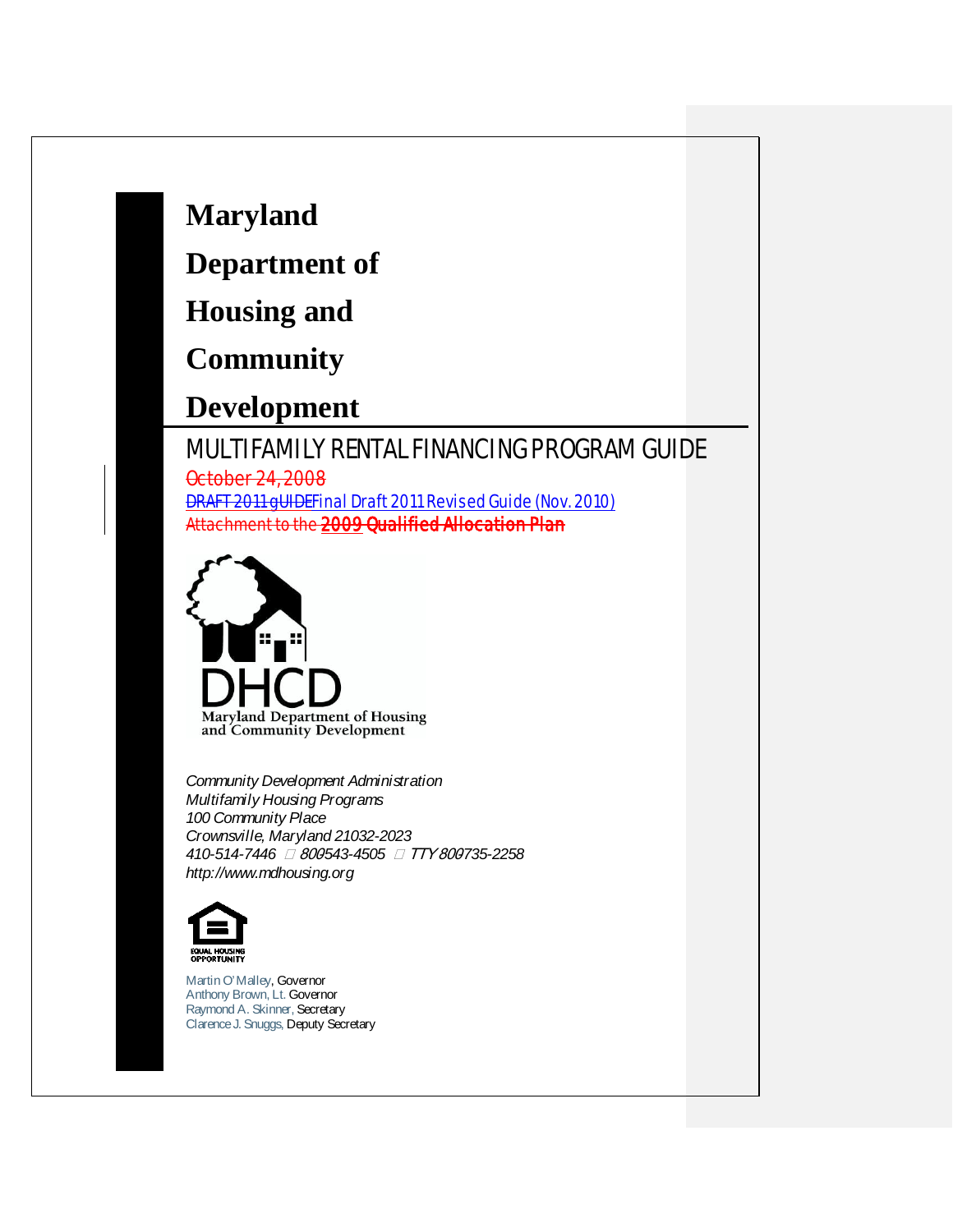# **CONTENTS**

|      | HOUSING AND COMMUNITY DEVELOPMENT |  |
|------|-----------------------------------|--|
|      |                                   |  |
|      |                                   |  |
|      |                                   |  |
| 1.0  |                                   |  |
| 1.1. |                                   |  |
| 1.2. |                                   |  |
|      |                                   |  |
| 2.1  |                                   |  |
| 2.2  |                                   |  |
| 2.3  |                                   |  |
|      |                                   |  |
| 3.1  |                                   |  |
| 3.2  |                                   |  |
| 3.3  |                                   |  |
|      |                                   |  |
| 3.5  |                                   |  |
| 3.6  |                                   |  |
| 3.7  |                                   |  |
| 3.8  |                                   |  |
| 3.9  |                                   |  |
| 3.10 |                                   |  |
|      |                                   |  |
| 4.1. |                                   |  |
| 4.2. |                                   |  |
| 4.3  |                                   |  |
| 4.4  |                                   |  |
| 4.6  |                                   |  |
|      |                                   |  |
|      |                                   |  |
|      |                                   |  |
|      |                                   |  |
|      |                                   |  |
|      |                                   |  |
|      |                                   |  |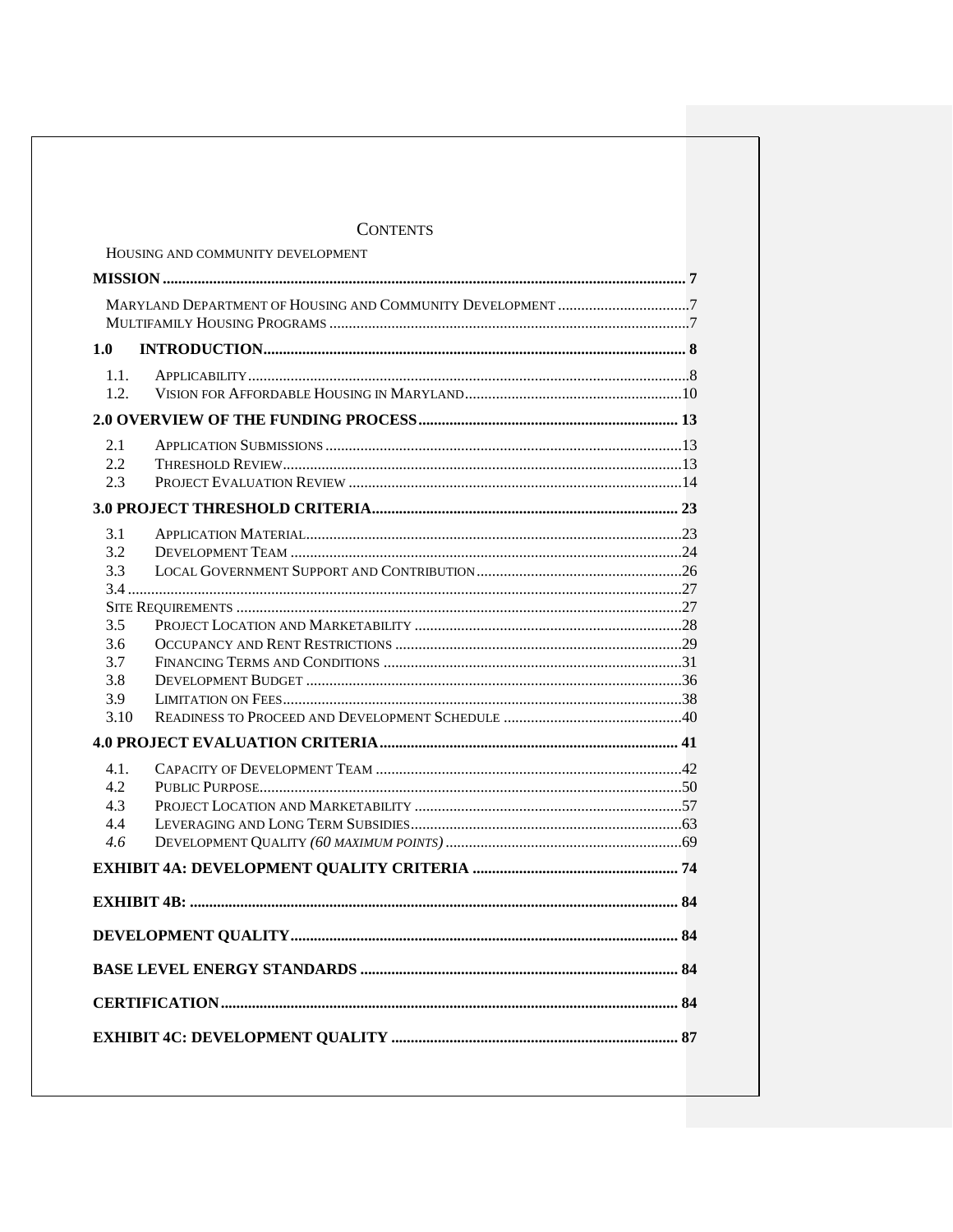| <b>EXHIBIT A: LIHTC AND RHF APPLICATION AND PROCESSING FEES 103</b> |
|---------------------------------------------------------------------|
| <b>EXHIBIT C: UNDERWRITING AND CONSTRUCTION REVIEW PROCESS  115</b> |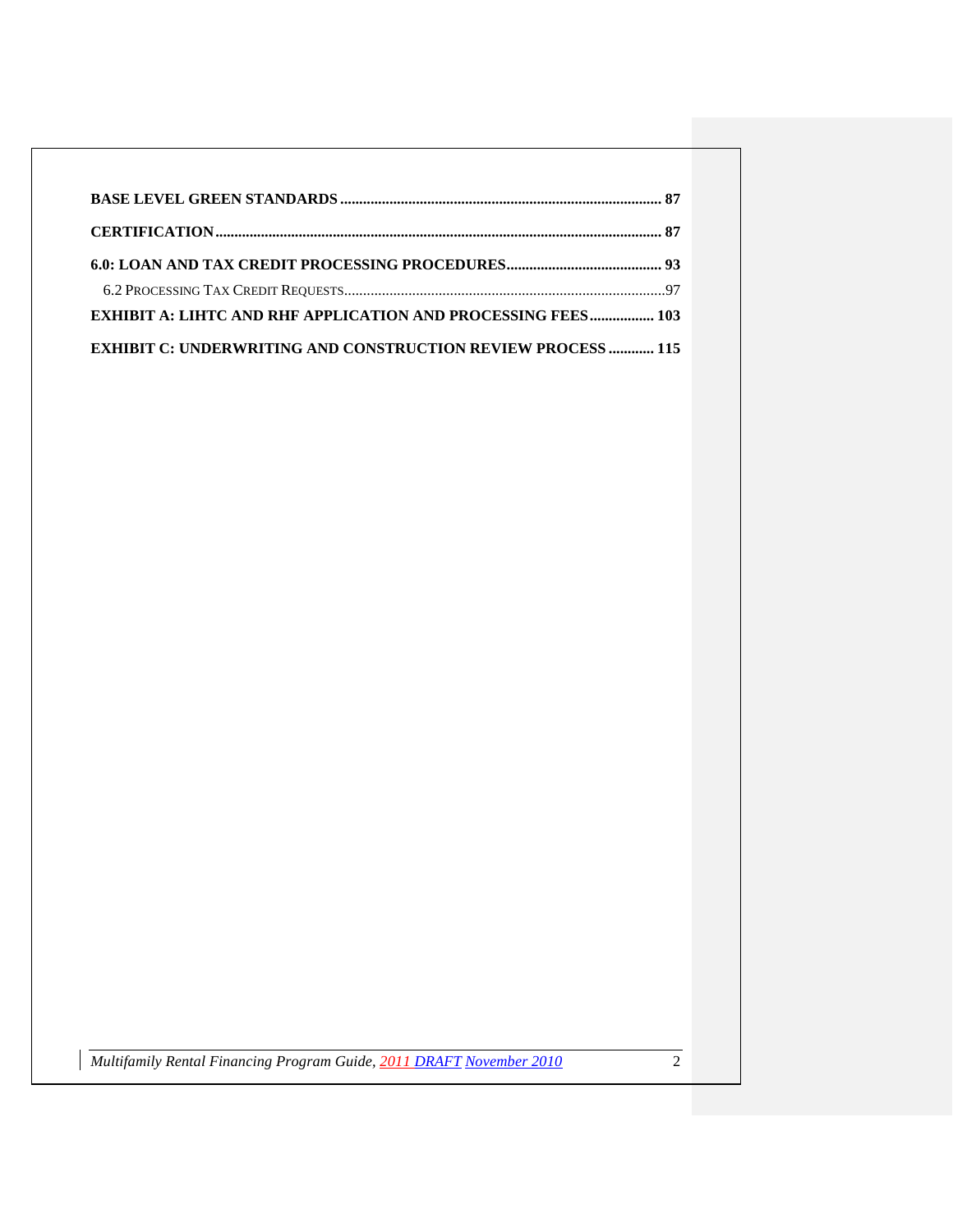|                                                                                    | 115 |
|------------------------------------------------------------------------------------|-----|
|                                                                                    | 4   |
|                                                                                    |     |
| <b>MISSION.</b><br><b>MARYLAND DEPARTMENT OF HOUSING AND COMMUNITY DEVELOPMENT</b> |     |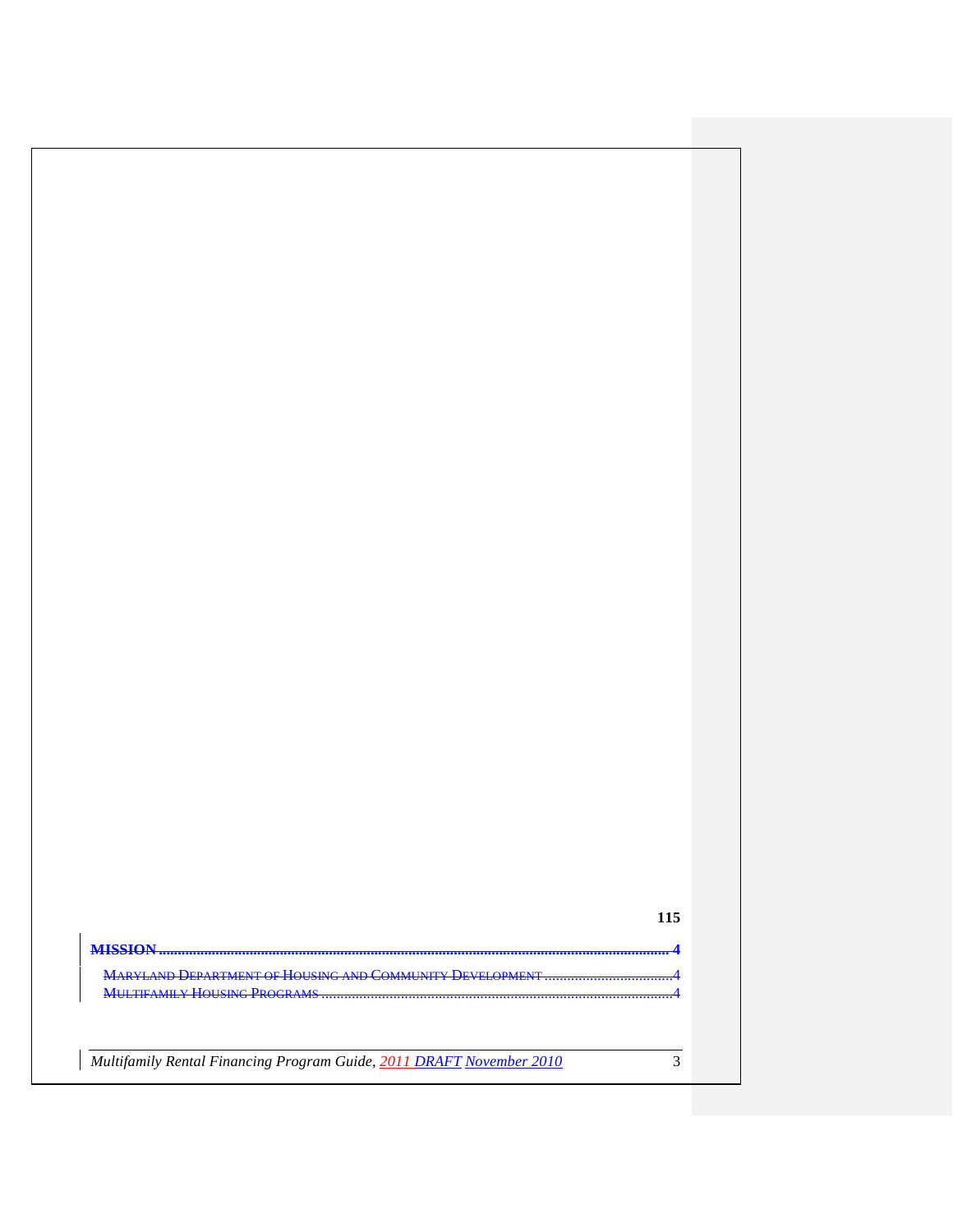|                 | <b>INTRODUCTION.</b>                                       |                                  |                                             |
|-----------------|------------------------------------------------------------|----------------------------------|---------------------------------------------|
| ⊞               | <u>Applicability</u>                                       |                                  |                                             |
| $+2$            | <u>Vision for Affordari e Housing in Maryland</u>          |                                  |                                             |
|                 | 2.0 OVERVIEW OF THE FUNDING PROCESS.                       |                                  |                                             |
| 2.1             | <del>Application Submissions</del>                         |                                  |                                             |
| <u>ാ ാ</u>      | THRESHOLD REVIEW                                           |                                  |                                             |
| 23              | <b>PROJECT EVALUATION REVIEW</b>                           | $\bf o$                          |                                             |
|                 | <b>3.0 PROJECT THRESHOLD CRITERIA</b>                      | 10                               |                                             |
| <del>3.1</del>  | Application Material                                       | 40                               |                                             |
| 3.2             | <b>DEVELOPMENT TEAM</b>                                    | 10                               |                                             |
| 3.3             | GOVERNMENT SUPPORT AND CONTRIBUTION                        | $\overline{12}$                  |                                             |
| З.              | <b>SITE REQUIREMENTS</b>                                   | 13.                              | Formatted: Tab stops: 0.69", Right, Leader: |
| <del>3.5</del>  | <b>PROJECT LOCATION AND MARKETABILITY</b>                  | 14                               | $+$ Not at 6.5"                             |
| <del>3.6</del>  | <b>OCCUPANCY AND RENT RESTRICTION</b>                      | 15                               |                                             |
| 3.7             | <b>FINANCING TERMS AND</b>                                 | 17                               |                                             |
| 3.8             | <b>DEVELOPMENT BUDG</b>                                    | າ 1                              |                                             |
| <u>3.9</u>      | <b>LIMITATION ON FEES</b>                                  | <u>ာာ</u>                        |                                             |
| 3.10            | <b>READINESS TO PROCEED AND DEVELOPMENT SCHEDULE</b>       | 24                               |                                             |
| $4.0$ PRO       |                                                            | <del>26</del>                    |                                             |
| 4.1             | Capacity of Development Team                               | າາ                               |                                             |
| $\overline{12}$ | <b>PUBLIC PURPOSE</b>                                      |                                  |                                             |
| 43              |                                                            | <u>28</u>                        |                                             |
|                 | AND LONG TERM SUBSIDIES                                    |                                  |                                             |
| 4.              |                                                            | 40<br>45                         |                                             |
| 4.6             | DEVELOPMENT QUALITY (60 MAXIMUM POINTS)                    |                                  |                                             |
|                 | <b>EXHIBIT 4A: DEVELOPMENT QUALITY CRITERIA</b>            | 47                               |                                             |
|                 | <b>EXHIBIT 4B:</b>                                         | 57                               |                                             |
|                 |                                                            |                                  |                                             |
|                 | <b>DEVELOPMENT QUALITY</b>                                 | 57                               |                                             |
|                 | <b>BASE LEVEL ENERGY STANDARDS</b>                         | 57                               |                                             |
|                 | <b>CERTIFICATION</b>                                       | 57                               |                                             |
|                 |                                                            |                                  |                                             |
|                 | <b>EXHIBIT 4C: DEVELOPMENT QUALITY </b><br><del> 5</del> 9 |                                  |                                             |
|                 |                                                            |                                  |                                             |
|                 |                                                            |                                  |                                             |
|                 | 59                                                         |                                  |                                             |
|                 |                                                            |                                  |                                             |
|                 |                                                            |                                  |                                             |
|                 |                                                            | <del>.63</del><br><del>.68</del> |                                             |
|                 |                                                            |                                  |                                             |
|                 |                                                            |                                  |                                             |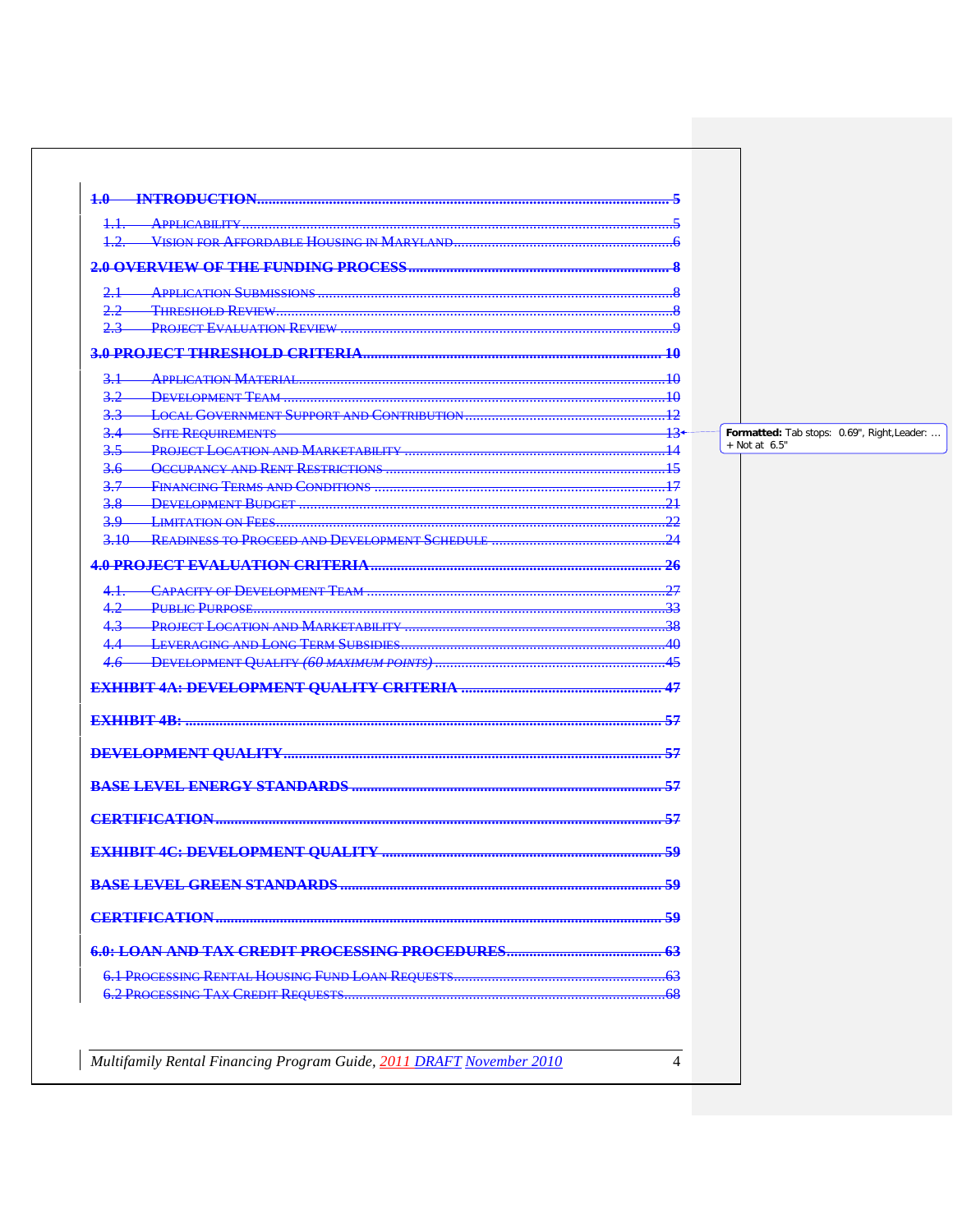|                       | <b>EXHIBIT C: UNDERWRITING AND CONSTRUCTION REVIEW PROCESS</b>                | 76                                     |  |
|-----------------------|-------------------------------------------------------------------------------|----------------------------------------|--|
|                       | OUSING AND COMMUNITY DEVELOPMENT 4445568889101010<br>131415162122242526323840 | 12133.4                                |  |
|                       |                                                                               |                                        |  |
|                       | <b>CONSTRUCTION AND REHABILITATION COSTS</b>                                  |                                        |  |
|                       | 4445<br>147                                                                   | <b>EXHIBIT 4B BASE</b>                 |  |
|                       | <b>TERTIFICATIO</b><br>J 575757                                               | <b>SE LEVEL GREEN STANDARDS CERTIF</b> |  |
|                       | 595976376376771EXHIBIT B: BOND APPLICATION AND PROCESSING FEES72EXHIBIT C:    |                                        |  |
|                       | <b>UNDERWRITING AND CONSTRUCTION REVIEW PROCESS75</b>                         |                                        |  |
| <b>MISSION</b>        |                                                                               |                                        |  |
|                       | <b>MARYLAND DEPARTMENT OF HOUSING AND COMMUNITY DEVELOPMENT</b>               |                                        |  |
|                       | <b>MULTIFAMILY HOUSING PROGRAMS</b>                                           |                                        |  |
|                       |                                                                               |                                        |  |
| 4.0                   | <b>INTRODUCTION</b>                                                           | 22                                     |  |
|                       | Applicarility.                                                                |                                        |  |
| $\mathbf{L}$          | VICION COD A CCODDADI C HOLICING IN MADVI AND                                 | <u>າາ</u>                              |  |
| 2.0                   | <b>OVERVIEW OF THE FUNDING PROCESS</b>                                        | 22                                     |  |
|                       | <u> APPLICATION SUBMISSIONS </u>                                              | <u>າາ</u>                              |  |
|                       | <b>THRESHOLD REVIEW</b>                                                       | $\overline{22}$                        |  |
| 2 <sub>2</sub>        | <b>PROJECT EVALUATION REVIEW</b>                                              | <u>າາ</u>                              |  |
|                       | <b>PROCESSING RENTAL HOUSING FUND LOAN REQUESTS</b>                           | $\frac{22}{2}$                         |  |
| <u> 25</u>            |                                                                               | $\frac{22}{2}$                         |  |
| 3.0                   |                                                                               | 22                                     |  |
|                       |                                                                               |                                        |  |
| $3\pm$                | <del>Application Material</del>                                               | 22<br>າາ                               |  |
| <u>م5</u>             | <b>DEVELOPMENT TEAM</b><br>LOCAL GOVERNMENT SUPPORT AND CONTRIBUTION          |                                        |  |
|                       | <b>SITE REQUIREMENTS</b>                                                      | $\frac{22}{2}$<br><u>၁၁</u>            |  |
|                       | <b>PROJECT LOCATION AND MARKETARILITY</b>                                     | $\frac{22}{2}$                         |  |
|                       | <b>OCCUPANCY AND RENT RESTRICTIONS</b>                                        | <u>ഹ</u>                               |  |
| 3,7                   | <b>FINANCING TERMS AND CONDITIONS</b>                                         | . 42<br>$\overline{2^2}$               |  |
| 3.8                   | <b>DEVELOPMENT BUDGET</b>                                                     | <u>ാ</u>                               |  |
| 3.9                   | LIMITATION ON FEES                                                            | $\frac{22}{2}$                         |  |
|                       |                                                                               |                                        |  |
| 4.0                   |                                                                               |                                        |  |
|                       |                                                                               |                                        |  |
|                       | <b>CAPACITY OF DEVELOPMENT TEAM-</b>                                          | $\overline{2^2}$                       |  |
| $\Delta$ <sup>2</sup> | <b>PROJECT LOCATION AND MARKETARILITY</b>                                     | $\frac{22}{5}$<br>$\overline{2^2}$     |  |
|                       |                                                                               | 43                                     |  |
|                       | <b>CONSTRUCTION OR REHABILITATION COSTS.</b>                                  |                                        |  |
|                       | LEVERAGING AND LONG TERM SUBSIDIES                                            |                                        |  |
|                       | <b>WAIVERS</b>                                                                |                                        |  |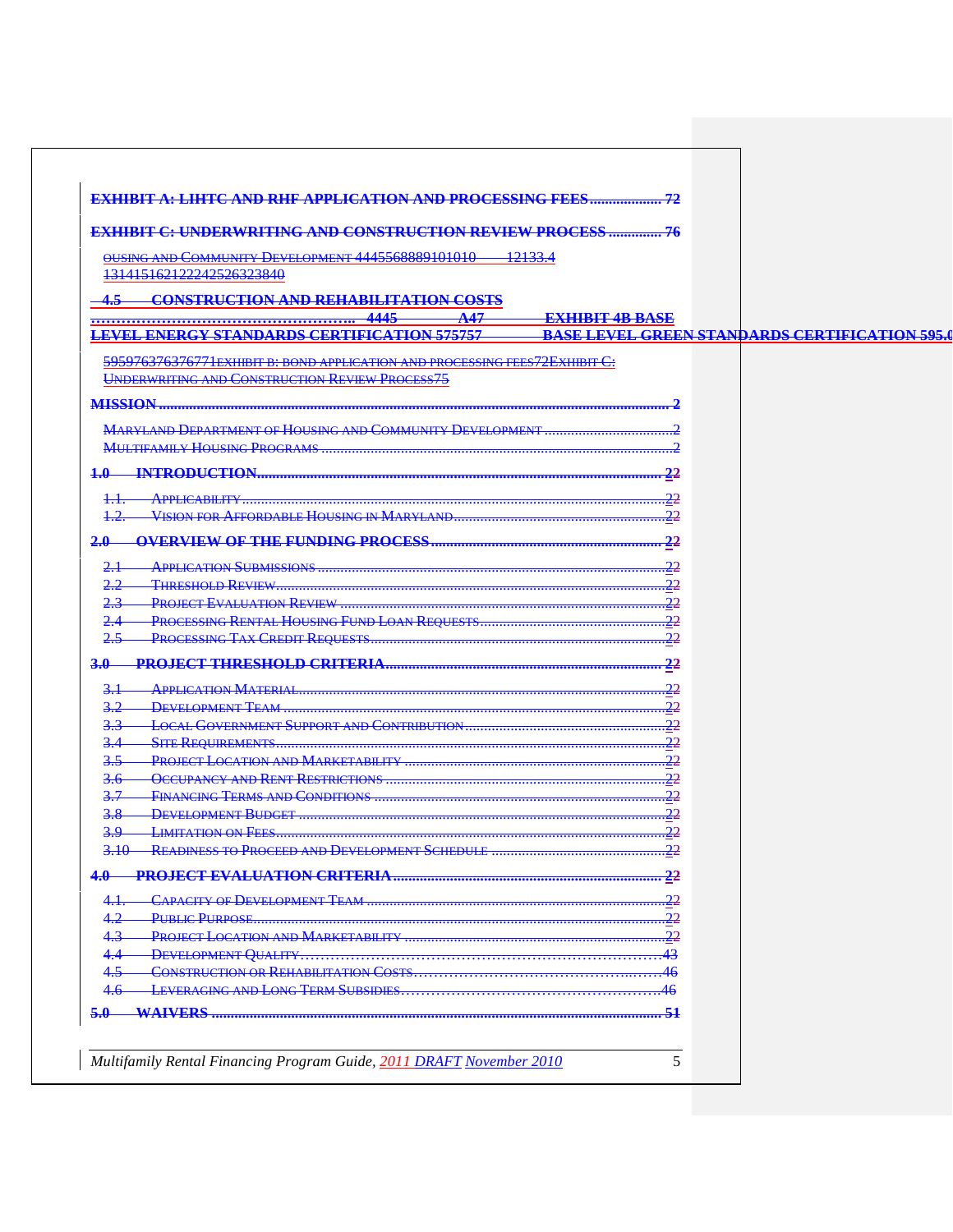| — <b>—</b> |
|------------|
|            |
|            |
|            |
|            |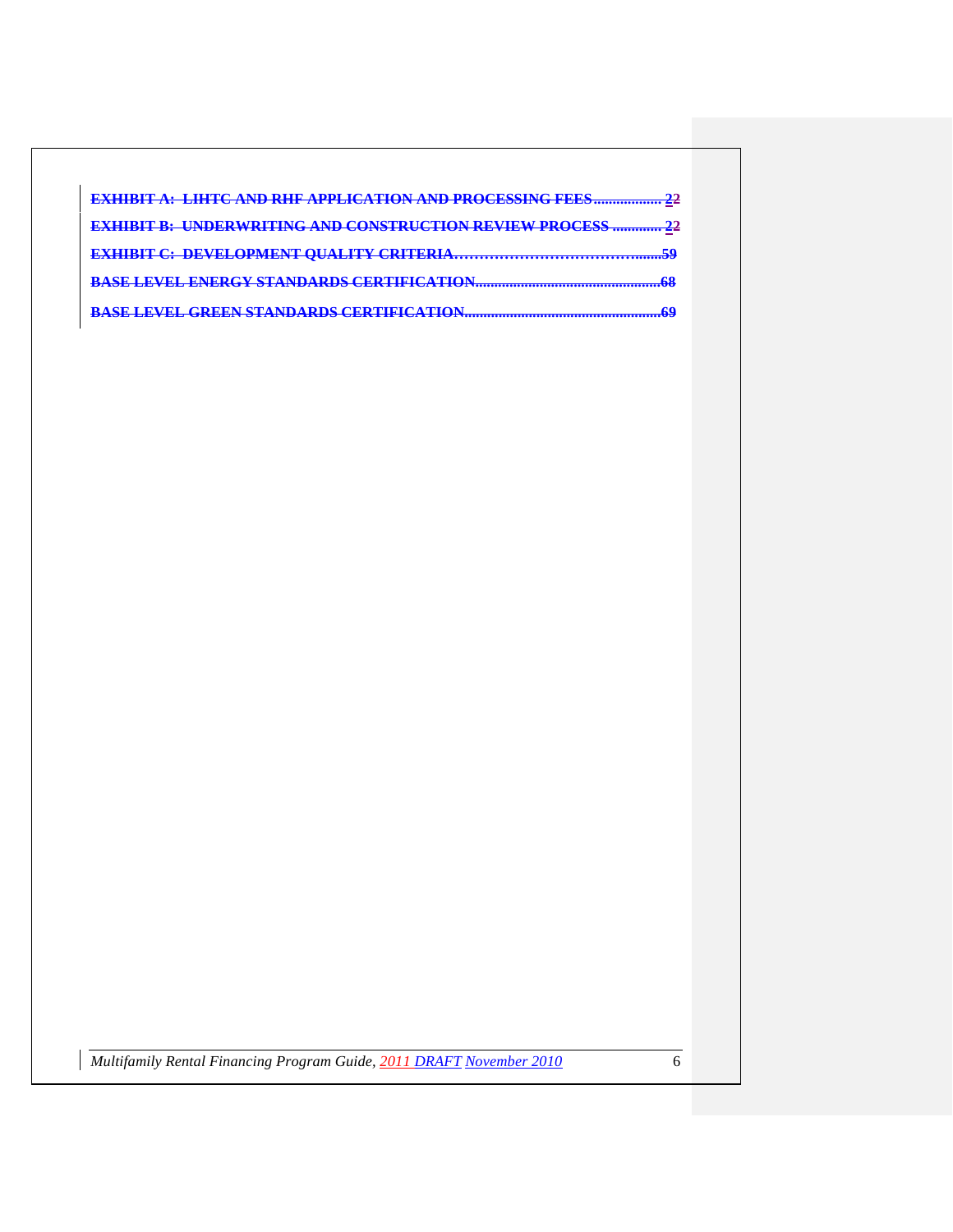# **Mission**

# **Maryland Department of Housing and Community Development**

The Department of Housing and Community Development works with partners to finance housing opportunities and revitalize great places for Maryland citizens to live, work and prosper.

# **Multifamily Housing Programs**

Working with partners, Multifamily Housing Programs expands quality, affordable rental and transitional housing opportunities for Marylanders by financing the development, rehabilitation, and preservation of quality rental communities and transitional housing.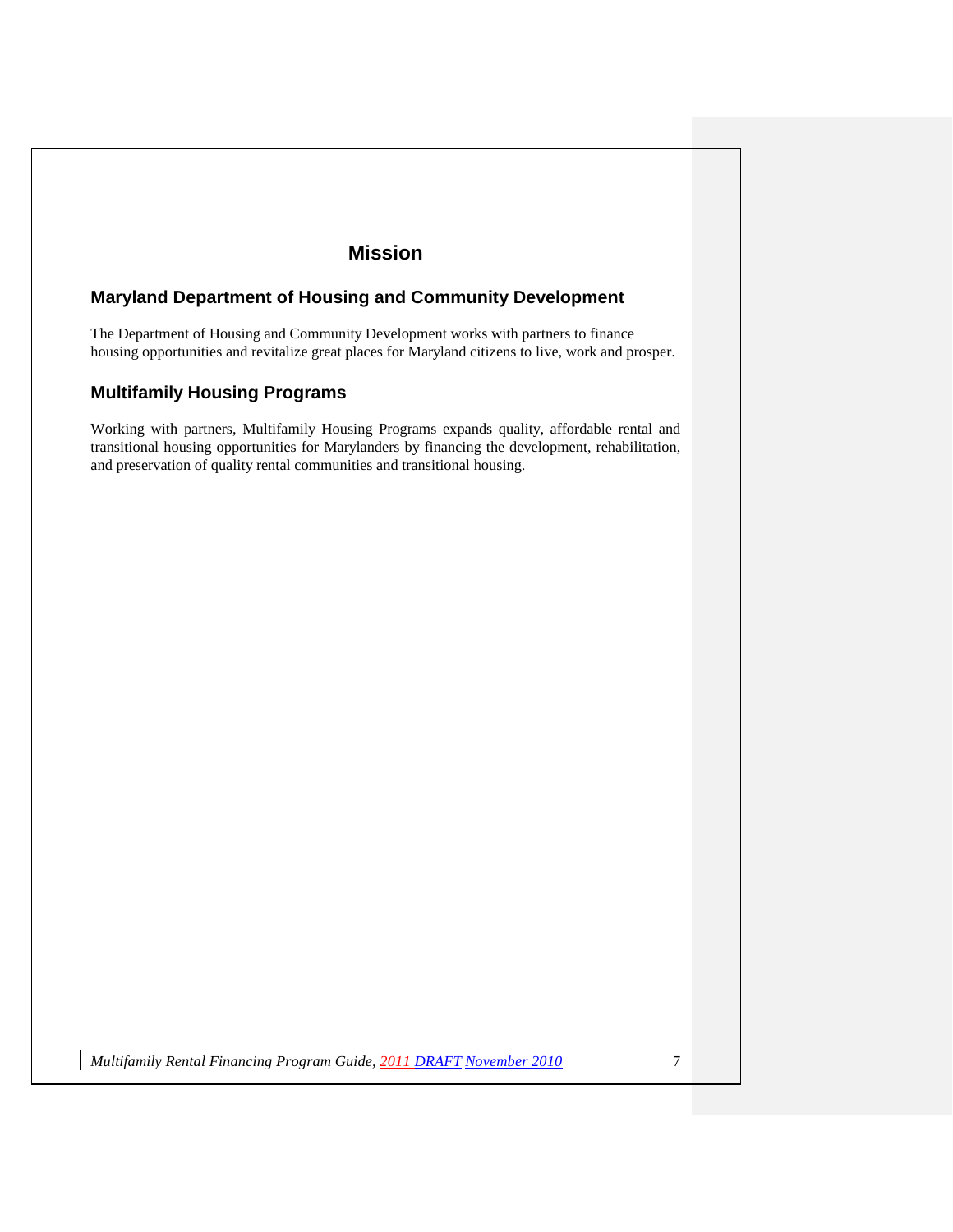**Introduction** Section 1

# **1.0 Introduction**

The Maryland Department of Housing and Community Development (the Department) administers financing programs for the construction, acquisition and rehabilitation of multifamily rental housing. Multifamily Housing Programs (Multifamily Housing) which includes Housing Development Programs (HDP) and the Maryland Low Income Housing Tax Credit Program is part of the Community Development Administration (CDA) and administers these programs for the Department. With the exception of the Office and Commercial Space Conversion (OCSC) Program, which provides market rate housing, these programs provide affordable rental housing for lower and moderate-income families and individuals.

The Department promotes the production and preservation of affordable housing by providing financial assistance that is complementary to funds available in the private sector. The Department administers a variety of homeownership, rental, and neighborhood revitalization programs. A major component of its effort is the financing of affordable rental housing. The Department has structured its threshold and evaluation criteria for rental housing to target projects that meet the objectives set forth in Section 2.1 below, Vision for Affordable Housing in Maryland.

Many of the Department's multifamily funding sources can be applied for using a consolidated application form. Awards from some of these sources are made under a competitive process using specific funding cycles. This guide (Guide) provides an overview of how funding requests for most of these programs are evaluated and processed. The Guide and the governing statutes and regulations are the controlling authority in the event of any conflicts with any other written procedures, processes or documents. The Guide contains the following sections:



- Section 2: Overview of the Funding Process
- Section 3: Project Threshold Criteria
- Section 4: Project Evaluation Criteria
- Section 5: Waivers
- Section 6: Loan and Tax Credit Processing Procedures
- **Exhibits**
- **Certifications**

# **1.1. Applicability**

This Guide covers the application procedures for the following multifamily rental housing financing programs available through the Department:

- Multifamily Bond Program (MBP);
- Competitively awarded Rental Housing Funds (RHF) including the Rental Housing Production Program (RHPP) and Elderly Rental Housing Program (ERHP), and Multifamily HOME Program; and
- Federal Low-income Housing Tax Credit Program (Tax Credits).

*Multifamily Rental Financing Program Guide, 2011 DRAFT November 2010* 8

**Formatted:** Underline color: Auto

**Formatted:** Bullets and Numbering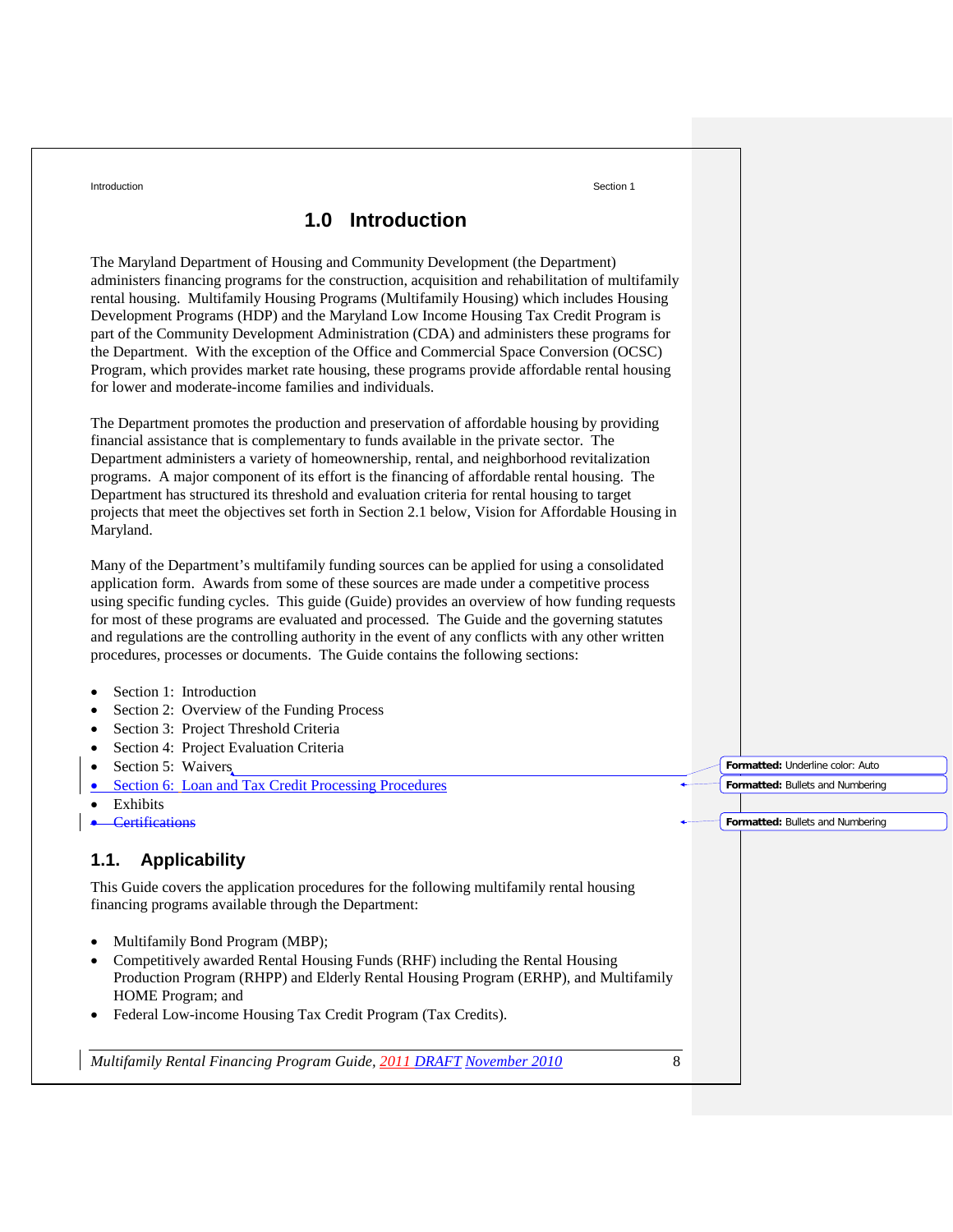| Introduction | Section 1 |  |
|--------------|-----------|--|
|              |           |  |
|              |           |  |
|              |           |  |
|              |           |  |
|              |           |  |
|              |           |  |
|              |           |  |
|              |           |  |
|              |           |  |
|              |           |  |
|              |           |  |
|              |           |  |
|              |           |  |
|              |           |  |
|              |           |  |
|              |           |  |
|              |           |  |
|              |           |  |
|              |           |  |
|              |           |  |
|              |           |  |
|              |           |  |
|              |           |  |
|              |           |  |
|              |           |  |
|              |           |  |
|              |           |  |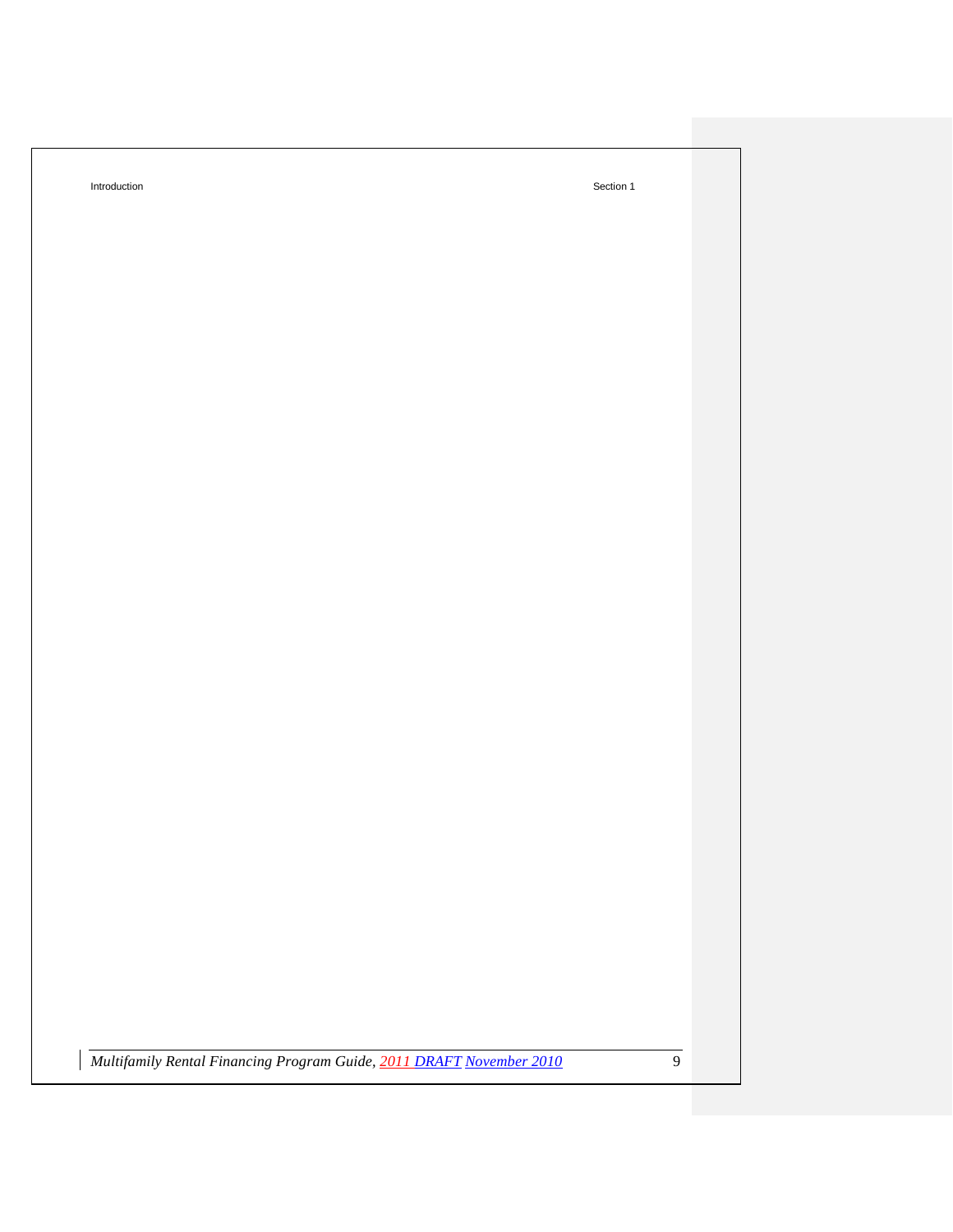| Introduction<br>Section 1                                                                                                                                                                                                                                                                                                                                                                                                                                                                                                                                                                                              |                                  |
|------------------------------------------------------------------------------------------------------------------------------------------------------------------------------------------------------------------------------------------------------------------------------------------------------------------------------------------------------------------------------------------------------------------------------------------------------------------------------------------------------------------------------------------------------------------------------------------------------------------------|----------------------------------|
| Staff will review each application to determine the appropriate funding program(s) within the<br>RHF for the project. The Department has complete discretion to determine which program will<br>fund a competitive RHF award. Resources for the Tax Credits and competitive RHF awards are<br>allocated to projects during scheduled rounds of competition.                                                                                                                                                                                                                                                            |                                  |
| Applicants requesting only Bond Financing and Tax Credits approved with Bond Financing<br>(non-competitive Tax Credits that are not allocated from the State's Tax Credit ceiling) are not<br>subject to the competitive process but must still meet the threshold criteria and obtain a<br>minimum score of $180-185$ under the selection criteria in this Guide. This requirement applies as<br>well to projects financed through locally-issued tax exempt bonds and requesting non-<br>competitive Tax Credits. Additional information on Bond Financing is provided in highlighted<br>boxes throughout the Guide. |                                  |
| Before submitting an application for funding from any program covered by this Guide, sponsors<br>are encouraged to meet with Multifamily Housing staff to discuss the proposed development,<br>funding options, processing and program guidelines. Please contact Multifamily Housing at<br>410.514.7446 or rentalhousing@mdhousing.org to schedule a meeting.                                                                                                                                                                                                                                                         |                                  |
| Multifamily Housing also administers the following programs which are not covered by this<br>Guide-including:                                                                                                                                                                                                                                                                                                                                                                                                                                                                                                          |                                  |
| • Maryland Housing Rehabilitation Program (MHRP);<br>• Nonprofit Rehabilitation Program (NRP);                                                                                                                                                                                                                                                                                                                                                                                                                                                                                                                         |                                  |
| • Office and Commercial Space Conversion (OCSC) Program;                                                                                                                                                                                                                                                                                                                                                                                                                                                                                                                                                               |                                  |
| • Partnership Rental Housing Program (PRHP); and<br>• Shelter and Transitional Housing Facilities Grant Program (STHFGP):                                                                                                                                                                                                                                                                                                                                                                                                                                                                                              |                                  |
| • Multifamily Energy Efficiency and Housing Affordability Program (MEEHA);                                                                                                                                                                                                                                                                                                                                                                                                                                                                                                                                             | Formatted: Bullets and Numbering |
| • MD – BRAC Preservation Initiative; and<br><b>Better Buildings Program-</b>                                                                                                                                                                                                                                                                                                                                                                                                                                                                                                                                           |                                  |
| With the exception of OCSC which is inactive and closed to new applications, separate guidance<br>on these programs is available through the Department's website or by contacting Multifamily<br>Housing at 410.514.7446 or rentalhousing@mdhousing.org.                                                                                                                                                                                                                                                                                                                                                              |                                  |
| 1.2.<br>Vision for Affordable Housing in Maryland                                                                                                                                                                                                                                                                                                                                                                                                                                                                                                                                                                      |                                  |
| 1.2.1. Production of Quality Sustainable Development                                                                                                                                                                                                                                                                                                                                                                                                                                                                                                                                                                   |                                  |
| Development teams must demonstrate the capacity to develop quality affordable rental housing<br>in a timely and comprehensive manner. In order to ensure the development of affordable housing<br>that is sustainable over the long term, the Department will evaluate the scope of work,<br>marketability, project aesthetics, material selections, amenities, design, energy efficiency, and<br>costs. Projects that can proceed with the least delay upon funding are preferred.                                                                                                                                    |                                  |
|                                                                                                                                                                                                                                                                                                                                                                                                                                                                                                                                                                                                                        |                                  |
| Multifamily Rental Financing Program Guide, 2011 DRAFT November 2010<br>10                                                                                                                                                                                                                                                                                                                                                                                                                                                                                                                                             |                                  |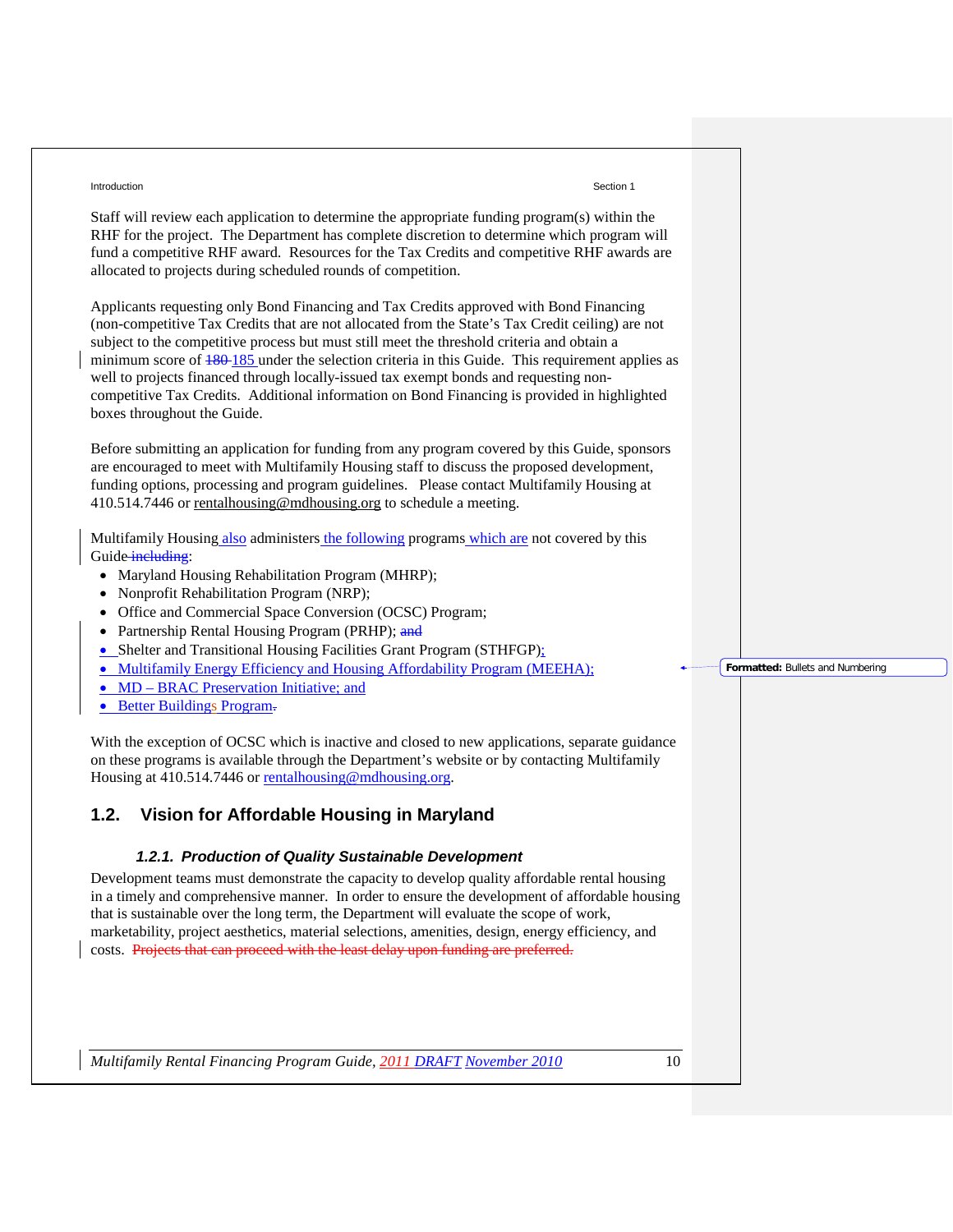**Introduction** Section 1

### *1.2.2. Public Purpose*

Developments financed by the Department willProjects should be strong long-term sustainablepromote a holistic view of housing, real estate transactionsprojects offering quality communities for both the residents and the surrounding neighbors-including a focus on coordinated community efforts, tenant services and resident empowerment and relief for severely rent-burdened households. The Department supports projects that offer appropriate resident services, provide housing of choice to Maryland's families, workforce, seniors and persons with disabilities and special needsers, and that supportserve the lowest income levels feasible for the longest time and that meet locally identified needs for affordable rental housing. Projects with that promote and encourage-local, -nonprofit, or and minority or women owned businesses involvementin the development of affordable housing are also encouraged.

# *1.2.3. Leveraging and Effective Use of State Resources*

To maximize the efficient use of State resources, the Department encourages the leveraging of other resources. For these purposes, competitive Tax Credits are considered a State resource. The Department also encourages use of its tax-exempt and taxable bond program resources as well as amortizing RHF loans. Projects that can proceed with the least delay upon funding approval are preferred.

### *1.2.4.1.2.4 Smart, Green, and Growing –Revitalizing Neighborhoods and Targeting Growth Areas*

Incentives are given to projects that demonstrate the ability to contribute positively to the ongoing needs of our global environment and in particular preservation of Maryland's vital natural resources, its unique geography, the Chesapeake Bay and its many tributaries. All projects are given the opportunity to receive points for environmentally sensitive development and energy efficient construction elements.

The State's Smart Growth Initiative applies to all new construction projects seeking funding under this Guide. This initiative requires all newly constructed developments to be in Priority Funding Areas (PFAs), which are described in this Guide under the subheading Project Location and Marketability in Section 3 – Project Threshold Criteria.

Targeted and sustainable growth -are<del>Targeted revitalization also is</del> encouraged through various scoring categories for projects in designated revitalization areas, transit oriented developments, Qualified Census Tracts/Difficult Development Areas, or neighborhoods with community revitalization plans involving new construction or rehabilitation of existing structures.

### *1.2.5.Environmentally Sensitive Development and Energy Efficient Construction*

Incentives are given to projects that demonstrate the ability to contribute positively to the on-going needs of our global environment and in particular preservation of Maryland's vital natural resources, its unique geography, the Chesapeake Bay and its many tributaries. All

*Multifamily Rental Financing Program Guide, 2011 DRAFT November 2010* 11

**Formatted:** Indent: Left: 0.5"

**Formatted:** Indent: Left: 0.5", First line: 0.5" **Formatted:** Bullets and Numbering

**Formatted:** Font: Times New Roman, Not Bold, Not Italic, Underline color: Auto

**Formatted:** Font: Times New Roman, Not Bold, Not Italic, Underline color: Auto

**Formatted:** Font: Times New Roman, Not Bold, Not Italic, Underline color: Auto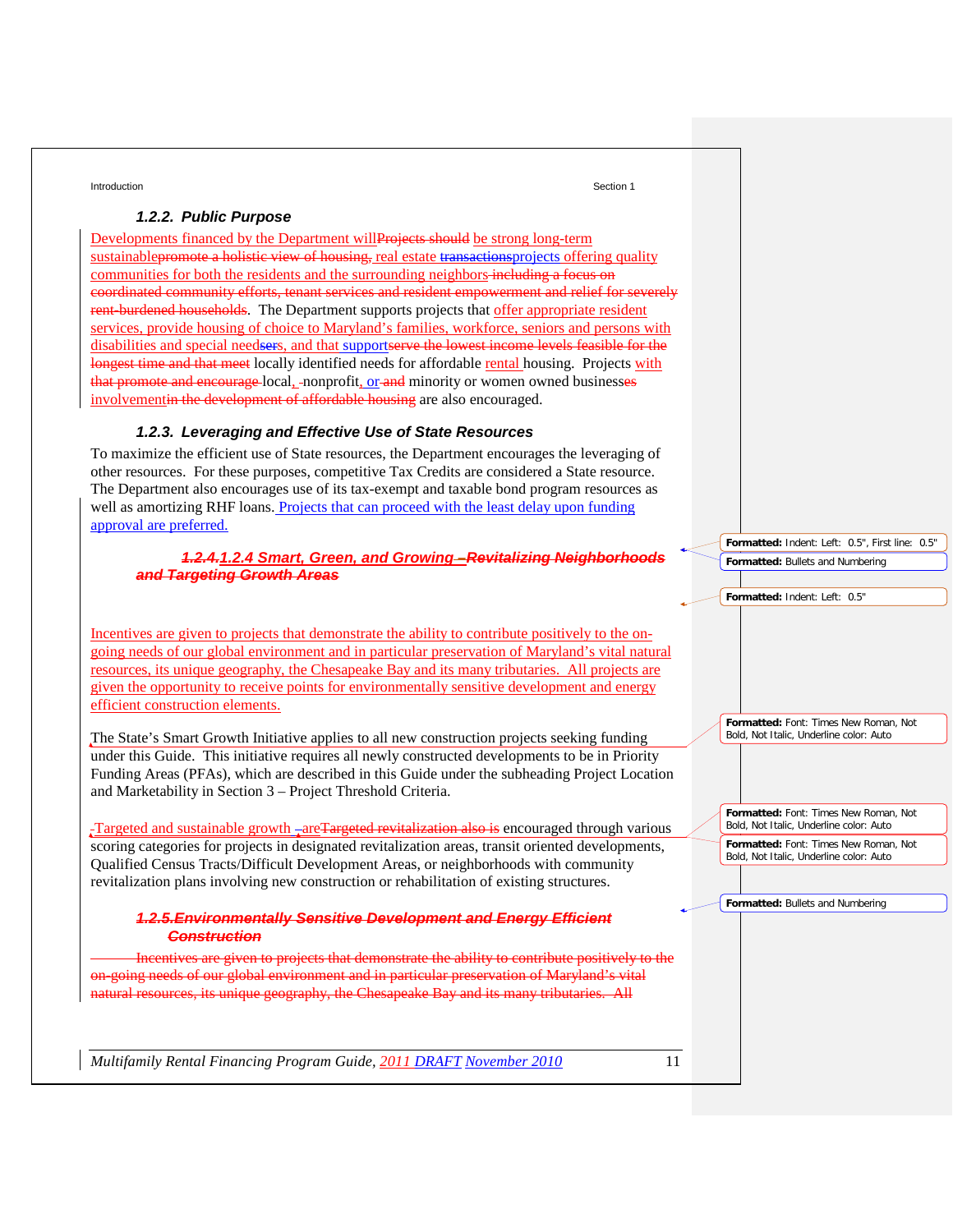| projects are given the opportunity to receive points for environmentally sensitive development |  |  |  |
|------------------------------------------------------------------------------------------------|--|--|--|
| and and energy efficient construction elements.                                                |  |  |  |
|                                                                                                |  |  |  |
|                                                                                                |  |  |  |
|                                                                                                |  |  |  |
|                                                                                                |  |  |  |
|                                                                                                |  |  |  |
|                                                                                                |  |  |  |
|                                                                                                |  |  |  |
|                                                                                                |  |  |  |
|                                                                                                |  |  |  |
|                                                                                                |  |  |  |
|                                                                                                |  |  |  |
|                                                                                                |  |  |  |
|                                                                                                |  |  |  |
|                                                                                                |  |  |  |
|                                                                                                |  |  |  |
|                                                                                                |  |  |  |
|                                                                                                |  |  |  |
|                                                                                                |  |  |  |
|                                                                                                |  |  |  |
|                                                                                                |  |  |  |
|                                                                                                |  |  |  |
|                                                                                                |  |  |  |
|                                                                                                |  |  |  |
|                                                                                                |  |  |  |
|                                                                                                |  |  |  |
|                                                                                                |  |  |  |
|                                                                                                |  |  |  |
|                                                                                                |  |  |  |
|                                                                                                |  |  |  |
|                                                                                                |  |  |  |
|                                                                                                |  |  |  |
|                                                                                                |  |  |  |
|                                                                                                |  |  |  |
|                                                                                                |  |  |  |
|                                                                                                |  |  |  |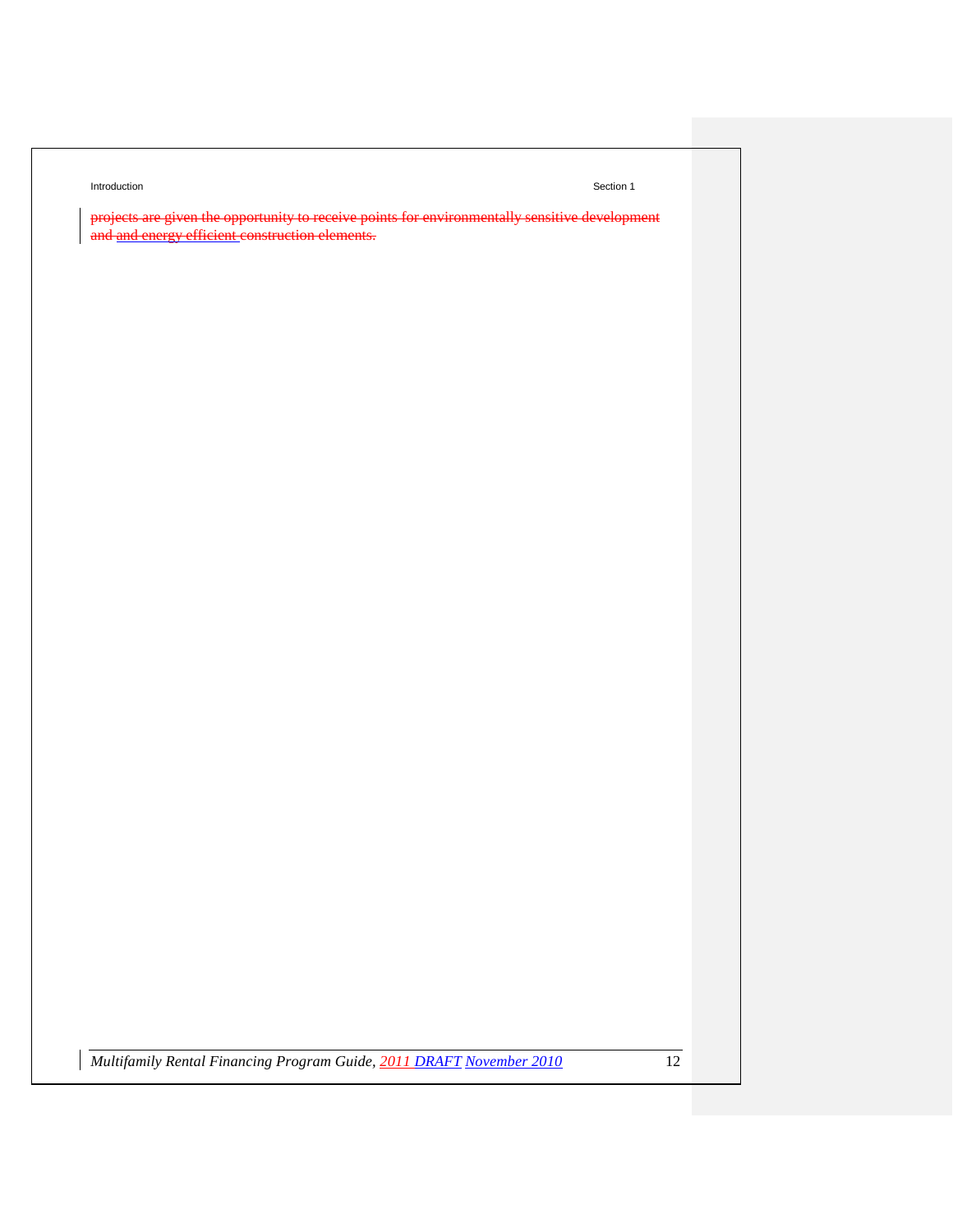Overview of the Funding Process Section 2 and 2 and 2 and 2 and 2 and 2 and 2 and 2 and 2 and 2 and 2 and 2 and 2 and 2 and 2 and 2 and 2 and 2 and 2 and 2 and 2 and 2 and 2 and 2 and 2 and 2 and 2 and 2 and 2 and 2 and 2

# **2.0 Overview of the Funding Process**

A flowchart outlining the funding process can be found under Exhibit CB to this Guide. For projects requesting Bond Financing and non-competitive Tax Credits only, some of the following steps may not apply, but more information for these programs may be found in the highlighted text boxes throughout this Guide.

# **2.1 Application Submissions**

Applications for projects that are subject to the competition will be accepted and reviewed during scheduled, competitive rounds. The Department will schedule and provide a notice of the rounds of competition for the reservation of financing. The schedule will provide the application deadline dates. If needed, additional rounds of competition may be held until all available resources have been reserved. Only projects that meet the threshold requirements set forth in this Guide, that are submitted by eligible applicants, and that have complete applications submitted no later than the application deadline will be rated and ranked in any competitive round.

Applicants and developers are encouraged to meet and discuss proposed projects with Department staff prior to the competitions. Staff will be able to provide preliminary feedback regarding project specifics and may be able to provide suggestions for stronger applications. Please contact Multifamily Housing at 410.514.7446 to schedule a meeting.

Applications must be submitted using the Department's Application Submission Package, which contains more detailed information regarding many of the requirements in this Guide. Information in the application submission kit supplements this Guide and should be reviewed carefully to ensure compliance with these requirements. The Application Submission Package is available through the Department's website at:

<http://www.mdhousing.org/Website/programs/rhf/application.aspx>

# **Bond Program: Applicant Submission Requirements**

Projects requesting Bond Financing, with or without non-competitive Tax Credits, may submit an application at any time.

# **2.2 Threshold Review**

This is a screening process that is intended to eliminate projects that do not meet basic requirements. Department staff reviews applications and supporting documentation to determine compliance with the Department's criteria and to approve any requests for waivers of threshold criteria. If projects satisfy all threshold criteria or receive a waiver, they will then be evaluated against the project evaluation criteria. Incomplete applications, projects that do not meet the threshold requirements or projects which are denied a waiver, will not be rated against the project evaluation criteria and will not be ranked during the competitive process. Instead, these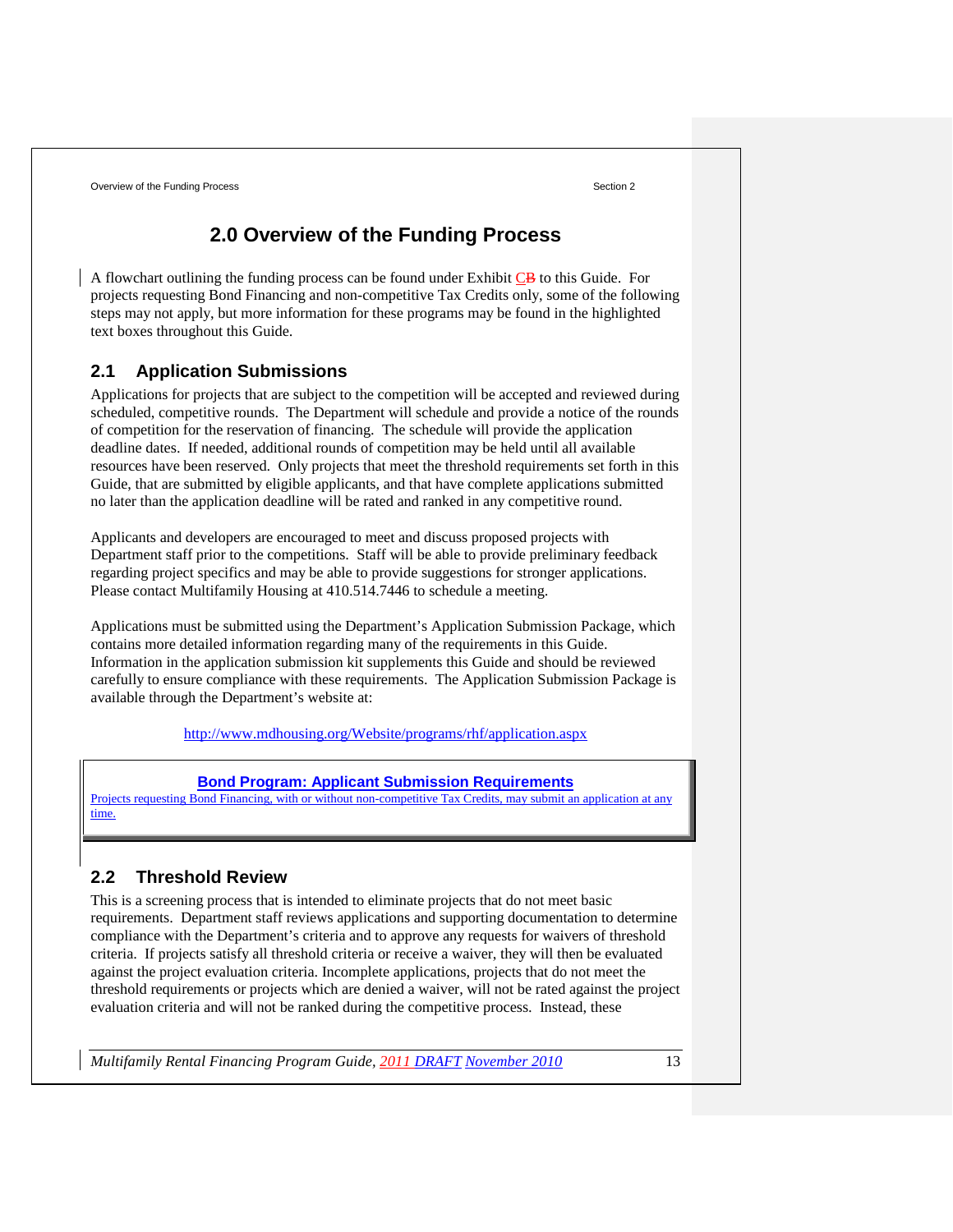Overview of the Funding Process Section 2 and 2008 Section 2 and 2008 Section 2 and 2008 Section 2

applications will be withdrawn from processing and the sponsors notified of the deficiencies. Rejected applications may be strengthened and resubmitted in a subsequent round.

### **Bond Program: Threshold Requirements**

Projects requesting Bond Financing, with or without non-competitive Tax Credits, must also meet all of the threshold requirements unless specified otherwise. Projects requesting Bond Financing that do not meet threshold requirements or have incomplete applications also will be withdrawn from processing. Request for reconsideration may be filed in accordance with COMAR 05.05.01.19.

### **2.3 Project Evaluation Review**

Department staff will rate projects that meet the threshold requirements against the Project Evaluation Criteria in Section 4 of this Guide. This evaluation consists of a review of the application, supporting documentation and a preliminary site visit.

Department staff will then present their evaluations to an internal Department committee for further review and evaluation. Recommendations for reservations of loan funds or Tax Credits will be based on the rating and ranking of the projects by the internal committee and on the availability of resources. These recommendations will be made to the Department's Housing Finance Review Committee (HFRC) for review. After evaluating the recommendations, the HFRC will make a final recommendation to the Secretary of the Department who will, in his or her discretion, approve projects for a reservation of funds and further processing. Under certain circumstances reservations may be contingent on the approval of the State of Maryland Board of Public Works (BPW).

Projects that are not approved will be withdrawn from processing and the sponsors notified of the deficiencies so that applications may be strengthened and possibly resubmitted. Sponsors of unsuccessful applications are encouraged to meet with the Department's staff to discuss in more detail the evaluation of the projects.

# **2.4 Loan and Tax Credit Processing Information – See Appendix A and BSee Section 766.0.2.4 Processing Rental Housing Fund Loan Requests**

If projects include RHF loan financing provided by the Dep ses and requirements apply. If projects also include Tax Credits, additional procedures, described later in this section, apply as well.

### *2.4.1 Reservations*

Following approval of the recommended reservations, sponsors will receive funding reservation letters. These reservation letters will include the preliminary terms and conditions for the commitment of loan funds. They will also specify requirements that must be met in order for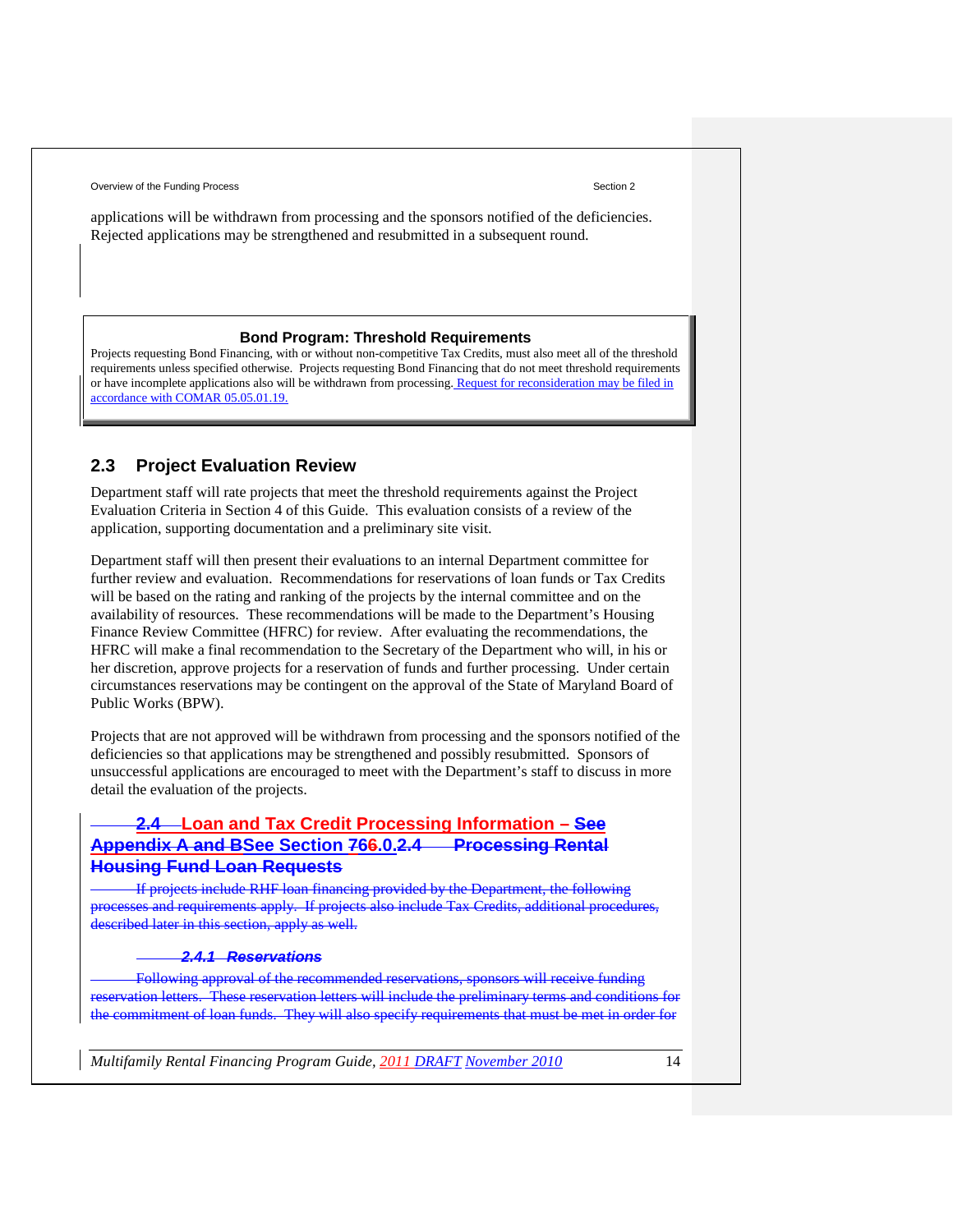| Overview of the Funding Process<br>Section 2                                                                                                                                               |                                  |
|--------------------------------------------------------------------------------------------------------------------------------------------------------------------------------------------|----------------------------------|
| the projects to be approved for commitment, including processing documentation and time<br>frames. The reservation is not a commitment to make a loan, and the Department is not obligated |                                  |
| to make a loan unless it issues a commitment letter. The Department reserves the right in making                                                                                           |                                  |
| a reservation to substitute sources of funds, if, in the Department's sole determination, this<br>substitution will provide for a more efficient use of its resources.                     |                                  |
|                                                                                                                                                                                            |                                  |
| A reservation may be canceled and an application withdrawn from processing if any of                                                                                                       |                                  |
| the following occur:                                                                                                                                                                       |                                  |
| The loan processing and submission kit requirements as described in this section are                                                                                                       | Formatted: Bullets and Numbering |
| not met. This includes a failure to meet the time frames established in each kit.                                                                                                          |                                  |
| The project is changed substantially from the initial submission. A substantial change                                                                                                     |                                  |
| includes:<br>>a change resulting in a score reduction of the lesser of 3% or a reduction sufficient                                                                                        |                                  |
| to drop the score below the cut off score for the round in which the project was                                                                                                           |                                  |
| approved;                                                                                                                                                                                  |                                  |
| >a significant change in the project's design, financing or amenities;                                                                                                                     |                                  |
| >>>a material reduction in the project's income targeting or unit count;                                                                                                                   |                                  |
| >a change of the project's sponsor or other member of the development team without                                                                                                         |                                  |
| the prior written approval of CDA; or                                                                                                                                                      |                                  |
| >a change of the project's site.                                                                                                                                                           |                                  |
| The project is changed so that it no longer meets all threshold requirements.                                                                                                              |                                  |
| The project's developer, sponsor or owner, or their general partners, files for<br>bankruptcy or is the subject of an involuntary bankruptcy.                                              |                                  |
| The project is for any reason no longer feasible.                                                                                                                                          |                                  |
| The project's developer, sponsor or owner submits false, misleading or incomplete                                                                                                          |                                  |
| information to the Department.                                                                                                                                                             |                                  |
| 2.4.2Post Reservation Scheduling                                                                                                                                                           |                                  |
| The Department must approve any significant deviations from the project schedule set                                                                                                       |                                  |
| forth in the application. In these cases, sponsors must submit updated schedules, including an                                                                                             |                                  |
| explanation for the change, to the Department for review. Sponsors must promptly notify the                                                                                                |                                  |
| Department if for any reason projects that received reservations become infeasible.                                                                                                        |                                  |
| The Department will monitor the progress of projects to ensure timely completion. Tax                                                                                                      |                                  |
| Credit and RHF Reservations and Tax Credit Carryover Allocations will be canceled if the                                                                                                   |                                  |
| et falls too far behind its schedule in the Department's determination or if it is determined                                                                                              |                                  |
| that Department resources are in jeopardy of being lost to the State due to nonperformance by                                                                                              |                                  |
| sponsors. Failure to meet Department processing schedules may also affect future scoring (see<br>also Section 4.1.1, Development Team Experience, below).                                  |                                  |
| For projects requesting RHF, the applicant's processing schedule must be consistent with the                                                                                               |                                  |
| Department's loan submission kit process. For a project requesting an allocation of current year                                                                                           |                                  |
|                                                                                                                                                                                            |                                  |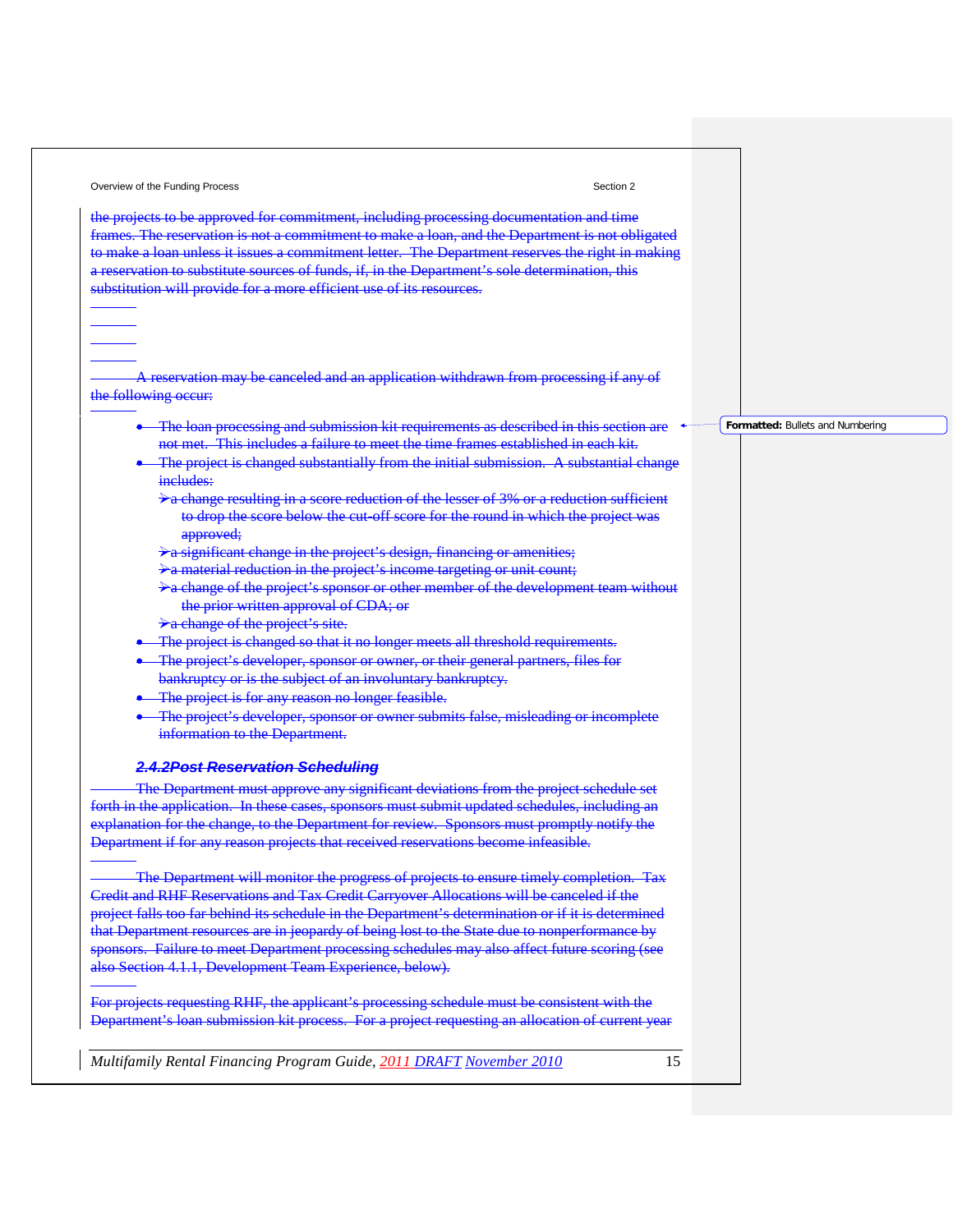Overview of the Funding Process Section 2 and 2008 Section 2 and 2008 Section 2 and 2008 Section 2

Tax Credits, the sponsor must demonstrate that the project will meet the requirements for an allocation of the current year's Tax Credits. Please refer to the Qualified Allocation Plan (QAP) and Section 2.5 below for more information on processing of Tax Credit reservations and allocations.

### *2.4.3 Kick-off Meeting*

Following the issuance of the reservation letter, the Department will schedule a "kick-off" meeting with the sponsor. The multifamily lending team assigned to the project, including underwriting, construction, tax credit and finance staff, will be present at the meeting. The sponsor should require representatives of the contractor and architect as well as the management agent to attend. If any of the financing for the project will require mortgage insurance, a representative of the insurer also should be present at this meeting. Other Department staff that may need to attend the kick-off meeting include the Director or Deputy Director for Multifamily Housing, Equal Opportunity Officer, the Department's attorney, and compliance and asset management staff.

The purpose of this meeting is to review the reservation letter and gain a common understanding of its requirements, terms and provisions for further processing of the application. At the kick-off meeting, the assigned team will review the requirements and time frames of the loan processing schedule and submission kit processing in detail. At the kick off meeting, the assigned team may elect to schedule a subsequent meeting with the sponsor to conduct a detailed site visit.

### *2.4.4 Underwriting and Construction Review*

After a reservation letter is issued, the loan application will be underwritten and detailed construction plans and documents will be reviewed before issuance of a commitment letter. The review process is generally divided into two phases, viability and commitment reviews. In its discretion, the Department may permit the submission of a combined viability and commitment package. Specific milestone dates for completing these reviews and issuing commitment letters are discussed at the kick-off meeting and set in conformance with the Department's submission kit loan process.

Detailed guidance will be provided to sponsors throughout this process to assist the development team in the preparation of construction plans and underwriting documentation. The architectural requirements for each stage of this review are those defined in the American Institute of Architect's (AIA) publication The Architect's Handbook of Professional Practice. More specifically, the requirements are outlined in the AIA document B162a.

Additionally, other underwriting requirements will be detailed and made clear to all parties early in the process. Projects in the advanced stages of development will be able to proceed at a much quicker pace. In any event, the Department and sponsors should make every attempt to complete all review requirements within the time frames outlined in the reservation letter and kick-off meeting.

2.4.4.1 Preliminary Review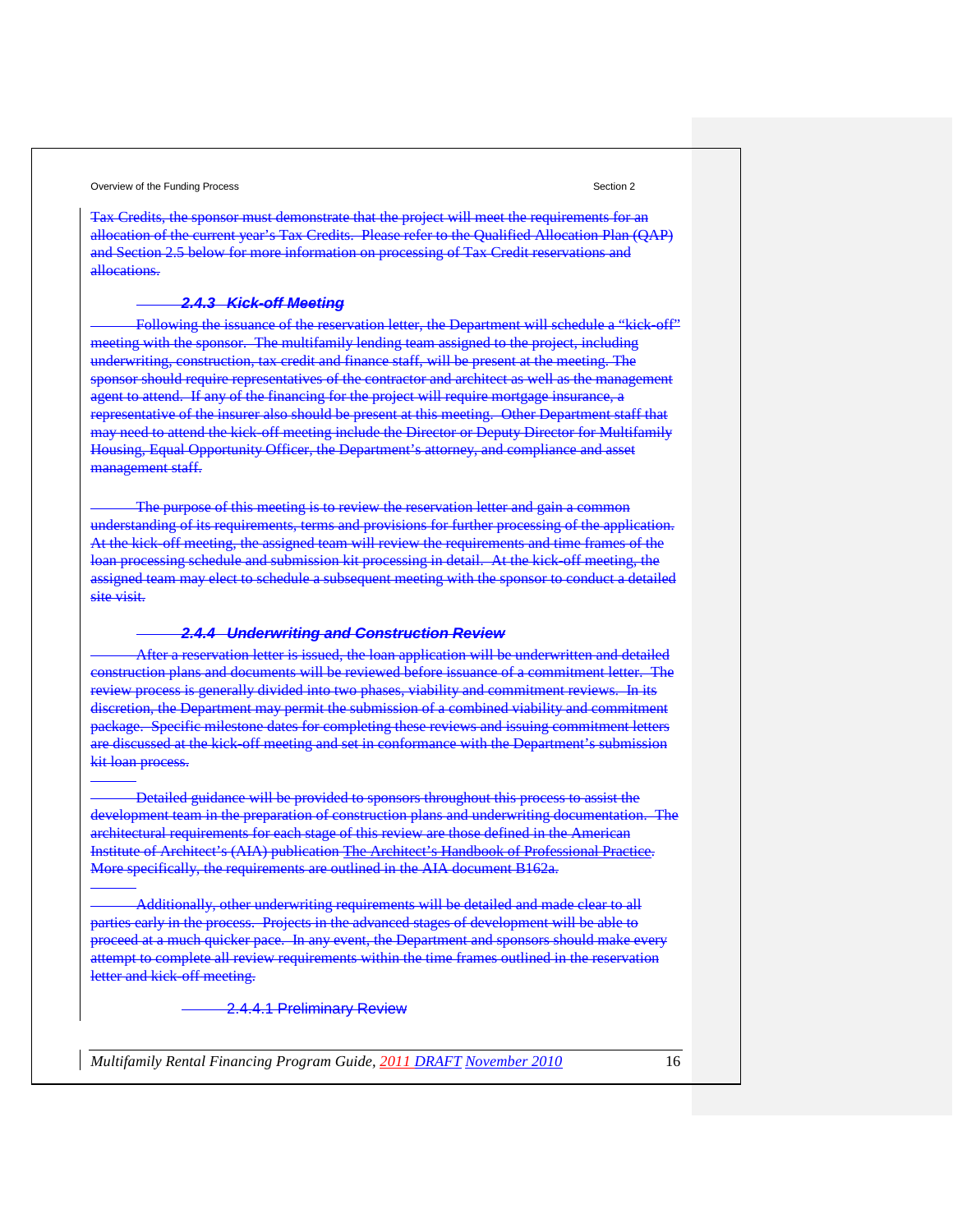Overview of the Funding Process Section 2 and 2008 Section 2 and 2008 Section 2 and 2008 Section 2

The Department may at its discretion require a preliminary review as an initial phase. During this phase sponsors will submit updated application forms along with schematic design drawings, as specified in the submission kit to be supplied at the kick-off meeting. Staff will review the material and issue a preliminary progress report to the sponsor. The progress report will include the Department's underwriting pro forma and a term sheet showing any changes in the anticipated loan terms and conditions based on the findings during the preliminary review.

### 2.4.4.2 Viability Review

During this phase of the review process, sponsors will submit updated application forms along with more detailed construction and underwriting documentation, all as specified in the viability submission kit to be supplied at the kick-off meeting. Department staff will review the material and issue a viability report to the sponsor. The viability report will include the Department's underwriting pro forma and a term sheet showing any changes in the anticipated loan terms and conditions based on the findings during the viability review.

### **2.4.4.3 Commitment Review**

At this stage of review, sponsors will submit final application forms and complete construction and underwriting documentation. After Department staff has reviewed the material, a commitment report, including a final underwriting pro forma and updated term sheet, will be prepared. The commitment report will be sent to the sponsor and the term sheet to the Department's attorney. Based on the findings in the commitment report and the viability report, a draft commitment letter will be prepared and sent to the sponsor. The Department's goal is to complete any adjustments to the draft commitment letter within 15 days of issuing the commitment report and to issue the commitment letter not later than 70 days after the sponsor submits the commitment review package. Once all adjustments are made, the Department's attorney will finalize the commitment letter and begin preparing the loan documents.

### *2.4.5 Initial Closing*

Along with the loan commitment letter, the sponsor will receive a loan closing checklist. The checklist specifies the closing documents that the sponsor must provide before the financing will be closed.

The Department's standard loan conditions are detailed in the commitment letter. The sponsor should also review and understand the Department's draw and requisition requirements, particularly those affecting the initial draw. Staff will be available to meet and review the draw procedures. Copies of the draw procedures also are available on the Department's website at .<br>http://www.dhed<u>.state.md.us/Website/programs/rhf/draw.aspx.</u> The Department will move expeditiously to initial closing. **However, the initial draw must be submitted to Multifamily Housing at least 15 business days prior to initial closing.** Accepting the Department's form closing documents without modification will expedite the closing process.

Following the closing, Department staff will schedule a servicing meeting with the onsor to review the terms and conditions of the loan. This meeting is intended to ensure that all parties fully understand how the loan will be repaid and that other conditions of the loan documents are met.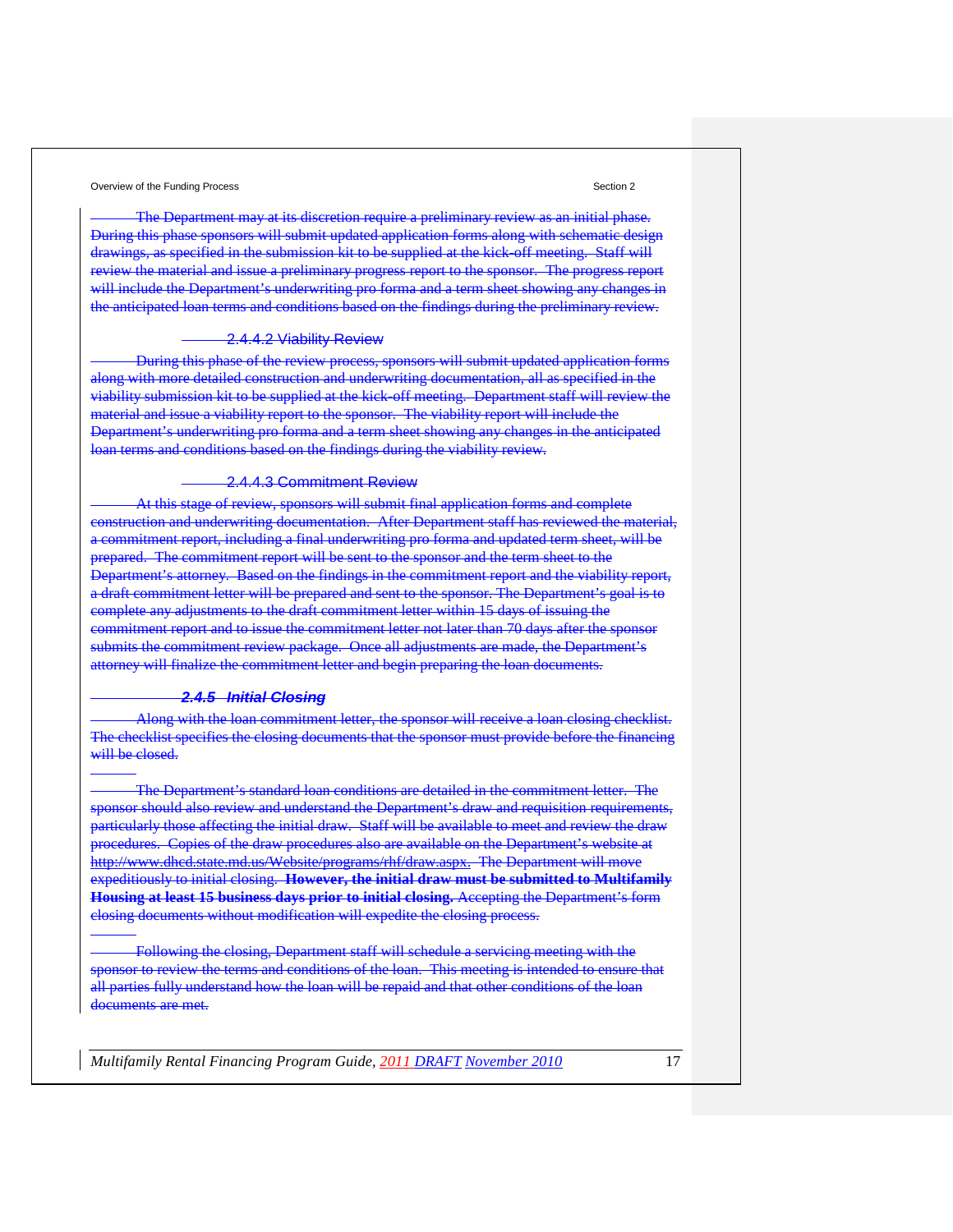Overview of the Funding Process Section 2

### *2.4.6 Construction or Rehabilitation Period*

Construction or rehabilitation of the project will normally commence once initial closing plete. Prior to the start of construction or rehabilitation, the sponsor and general contractor must participate in a pre-construction conference with the Multifamily Housing construction staff and Finance Manager responsible for the project. The purpose of this meeting is to review fully all construction period procedures such as inspections by Department staff, draw requisition and disbursement procedures and change order procedures and requirements. All other project lenders should be present at this meeting to ensure a smooth inspection and draw process.

At the sponsor's request, the Department may permit work on the project to begin prior to closing of the Department's financing. An Early Start of the construction or rehabilitation may be authorized only after issuance of the commitment letter. Approval for an Early Start will be evidenced by written approval issued by Multifamily Housing. Work may begin when the conditions of the Early Start letter are met and the pre-construction conference has been held. The Department will not fund any costs incurred for work performed under an Early Start unless the loan is eventually closed.

### *2.4.7Developer Fee Disbursement*

For transactions involving RHF, twenty-five percent (25%) of the total allowable developer's fee will be deemed "overhead" and disbursed as follows:

- •Twenty -five percent (25%) of the "overhead" amount may be disbursed at initial closing with no other disbursements until the project reaches twenty-five percent (25%) completion as measured by the expenditure of gross construction dollars approved.
- •After the twenty-five percent (25%) completion, the "overhead" should be disbursed in proportion to the work in place. When the project is one hundred percent (100%) complete, one hundred percent (100%) of the "overhead" should be disbursed.

The remaining 75% of the total developer's fee will be disbursed after the project is one hundred percent (100%) complete and cost certified, unless the Department approves an alternative disbursement schedule.

The developer's fee, including the "overhead", may only be paid from equity, cash flow or other non-CDA sources of funds and may only be paid if the loan is not in default and the developer continues to perform in a satisfactory manner.

Deferred developer fees will be disbursed after all must pay debt and cash flow payments are met from net operating income. Payment of an investor service's fee will be restricted to \$2,500 annually prior to payment of any Department loan payment.

### *2.4.8 Final Closing*

After the completion of construction or rehabilitation, sponsors must complete a certification of costs incurred that has been prepared by an independent certified public accountant. The cost certifications will be reviewed by Multifamily Housing staff within 90 days of receipt provided all construction close-out documents and change order requests have been

*Multifamily Rental Financing Program Guide, 2011 DRAFT November 2010* 18

**Formatted:** Bullets and Numbering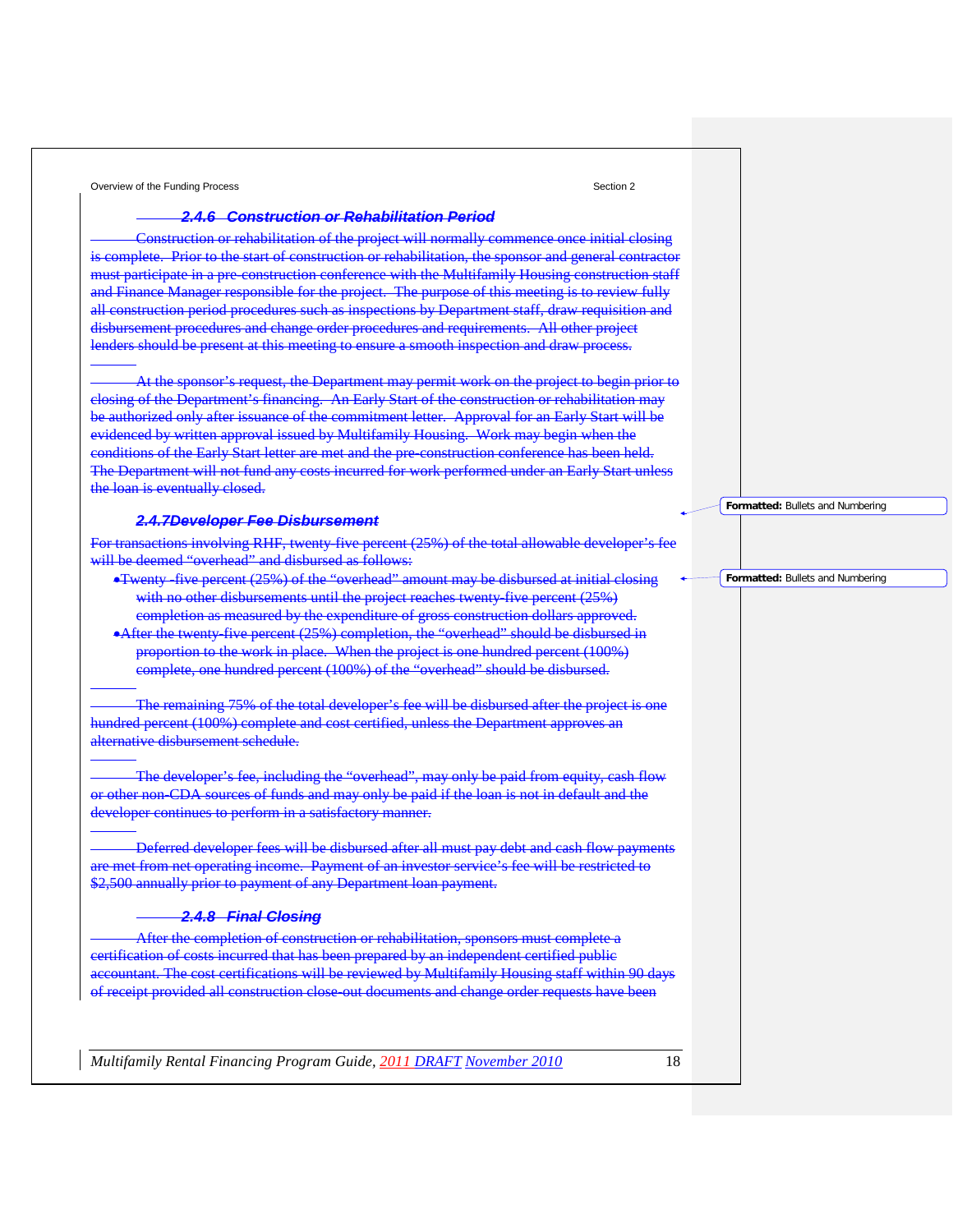Overview of the Funding Process Section 2 and 2 and 2 and 2 and 2 and 2 and 2 and 2 and 2 and 2 and 2 and 2 and 2 and 2 and 2 and 2 and 2 and 2 and 2 and 2 and 2 and 2 and 2 and 2 and 2 and 2 and 2 and 2 and 2 and 2 and 2

submitted before or at the same time that the cost certification is received. A final determination of mortgage proceeds letter will be prepared and sent to the sponsor for signature.

# **2.5 Processing Tax Credit Requests**

If projects include Tax Credits and other financing provided by the Department, the following requirements apply in addition to the processing steps previously outlined. However, if only Tax Credits are requested, only the following procedures are required. The remaining specific requirements for the tax credit program are set forth in detail in the *Maryland Low Income Housing Tax Credit Program: Qualified Allocation Plan* (the Qualified Allocation Plan or QAP). The following information is a summary only and applicants should review the QAP prior to submitting an application for Tax Credits.

### *2.5.1 Reservations*

Following approval, sponsors will receive either tax credit reservation letters or allocations, depending on the timing of the funding round. Reservation letters are conditional commitments to allocate Tax Credits. The reservation or allocation will be for only those Tax Credits, in the sole determination of the Department, necessary for the financial feasibility of the project and its viability as a qualified low-income housing project. Each reservation will be further subject to a number of conditions. These conditions include the submission of evidenc of timely completion of the project and documentation certifying compliance with federal requirements. Owners also will be required to verify project costs as a condition for a Carryover Allocation (as defined below) and again at the time the project is placed in service. A reservation may be cancelled and the project withdrawn from processing for the same reasons discussed previously in the loan reservation section (Section 2.4.1).

### *2.5.2 Limitations on Eligible Basis*

CDA will exercise its discretion under §42(d)(5)(B)(v) and §42(m)(2)(A) and (B) of the Internal Revenue Code to limit eligible basis to an amount it determines to be reasonable and necessary for the long term viability of the project as affordable housing. This is not a limitation on the amount of eligible basis allowable to a project under the Code, and a project whose eligible basis allowable under the Code exceeds the feasibility limit imposed by CDA may still be eligible for Tax Credits. However, the maximum amount of Tax Credits allocated to the project by CDA will be calculated based on the eligible basis limit applicable to that project as determined by the cost limitations and other restrictions contained in this Guide.

### *2.5.3 Allocations*

Sponsors either must place projects in service within the year in which the Tax Credits are allocated or qualify for a binding conditional commitment to carryover the Tax Credits for up to two years constituting a Carryover Allocation. To qualify for a Carryover Allocation, sponsors must either:

•Meet all conditions in the reservation; and

•Incur at least 10% of the reasonably expected basis as defined in §42 of the Code within ten (10) months of the date of the Carryover Allocation; or

*Multifamily Rental Financing Program Guide, 2011 DRAFT November 2010* 19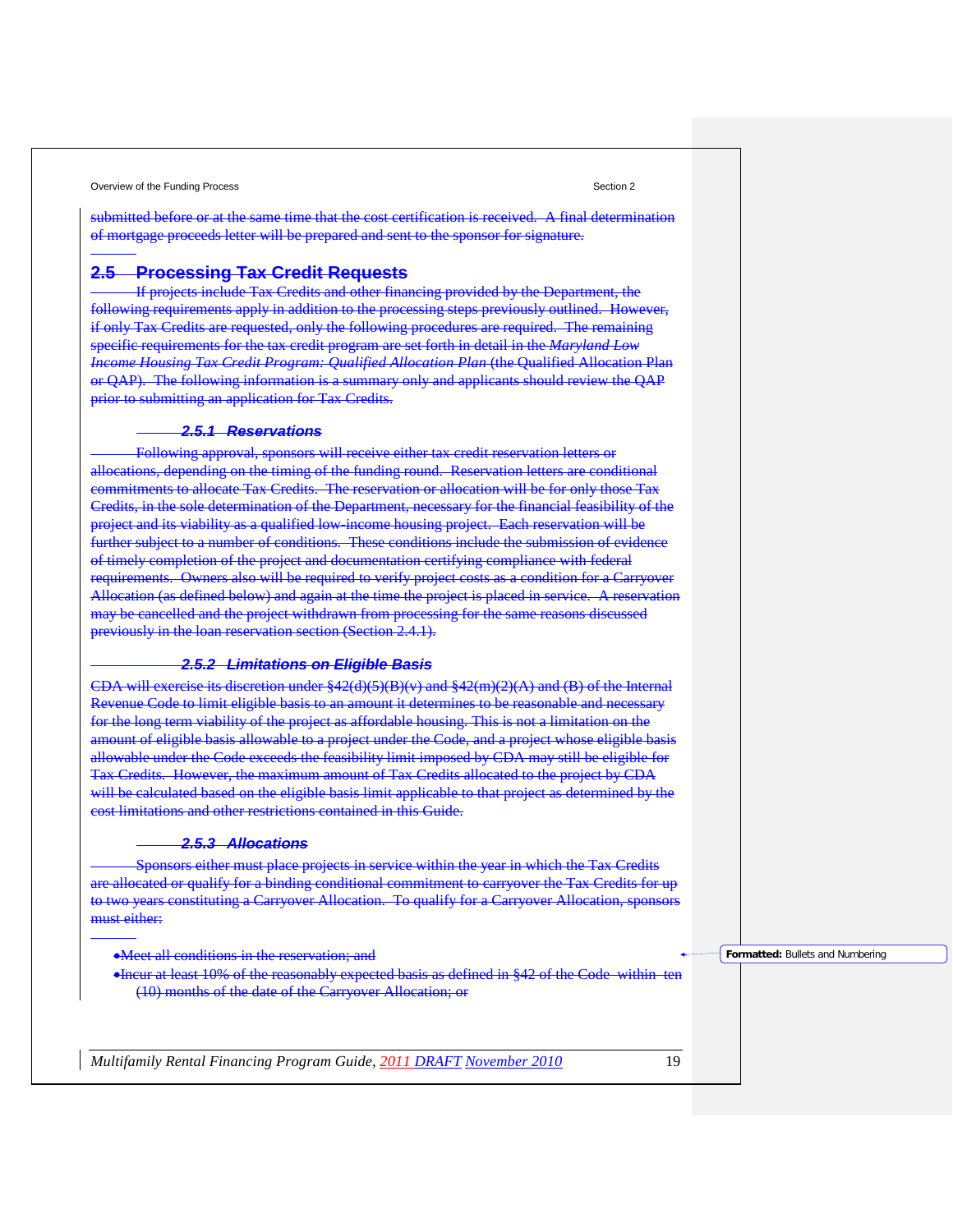| ·For sponsors receiving a tax credit reservation for the current calendar year, sponsors must           |                                  |
|---------------------------------------------------------------------------------------------------------|----------------------------------|
| submit a certification of expenditures to date and an estimate of the project's total                   |                                  |
| reasonably expected basis by December 1 of the year the Carryover Allocation is executed                |                                  |
| by the Department.                                                                                      |                                  |
| For projects also receiving a loan from the Department, the Department expects sponsors to meet         |                                  |
| the 10% test by the issuance of the Department's loan commitment.                                       |                                  |
| To keep the Carryover Allocation and receive an IRS Form 8609 (as discussed below), the project         |                                  |
| must be placed in service by the end of the second year following the Carryover Allocation. Once        |                                  |
| a project is placed in service, the sponsor shall request the IRS Form 8609 from the Department no      |                                  |
| later than 3 months after the first year the credit is claimed for the first building receiving the     |                                  |
| allocation. If the sponsor elects to defer the first year of the credit period until the succeeding tax |                                  |
| year, the Department must be notified in writing no later than 3 months after the original required     |                                  |
| placed in service deadline for the project.                                                             |                                  |
| At the time buildings are placed in service and all required post completion documentation              |                                  |
| is received and reviewed and upon receipt of the request described above, the Department will           |                                  |
| prepare and issue the IRS Form 8609 (Low Income Housing Credit Allocation Certification)                |                                  |
| eertifying the final amount of Tax Credits allocated to each building in the project. A Form 8609       |                                  |
| will be needed to claim the Tax Credits for any building in the project. Before the IRS Form 8609       |                                  |
| will be issued, the Department must receive and approve certain documents including the                 |                                  |
| following:                                                                                              |                                  |
| *Organizational documents for the project owner;                                                        | Formatted: Bullets and Numbering |
| ·Extended low-income housing covenant in form determined by the Department, recorded no                 |                                  |
| later than the end of the first year of the tax credit period;                                          |                                  |
| ·Documentation of placed in service date(s) and acquisition settlement statement;                       |                                  |
| ·Professionally prepared third party audit of project sources and uses and statement of eligible        |                                  |
| Low Income Housing Tax Credit basis for each building;                                                  |                                  |
| ·An executed final determination of Department mortgage proceeds;                                       |                                  |
| .Full payment of all outstanding Department loan and Tax Credit fees; and                               |                                  |
| ·Registration of the project on www.mdhousingsearch.org.                                                |                                  |
| It is recommended that Sponsors obtain from the Department an up to date list of the required           |                                  |
| documents pertaining to the individual project for proper and timely processing of the IRS Form(s)      |                                  |
| 8600<br><u>oove</u> .                                                                                   |                                  |
| Prior to issuance of the IRS Form(s) 8609, the Department also will undertake a final evaluation of     |                                  |
| the project to determine the amount of Tax Credits needed to make the project feasible. Only the        |                                  |
| amount needed for financial feasibility and viability as a qualified low income housing project         |                                  |
| throughout the 15 year compliance period will be allocated. Any additional Tax Credits previously       |                                  |
| allocated to the project will be recaptured.                                                            |                                  |
| <b>Multifamily Bond Program: Processing Applications</b>                                                |                                  |
|                                                                                                         |                                  |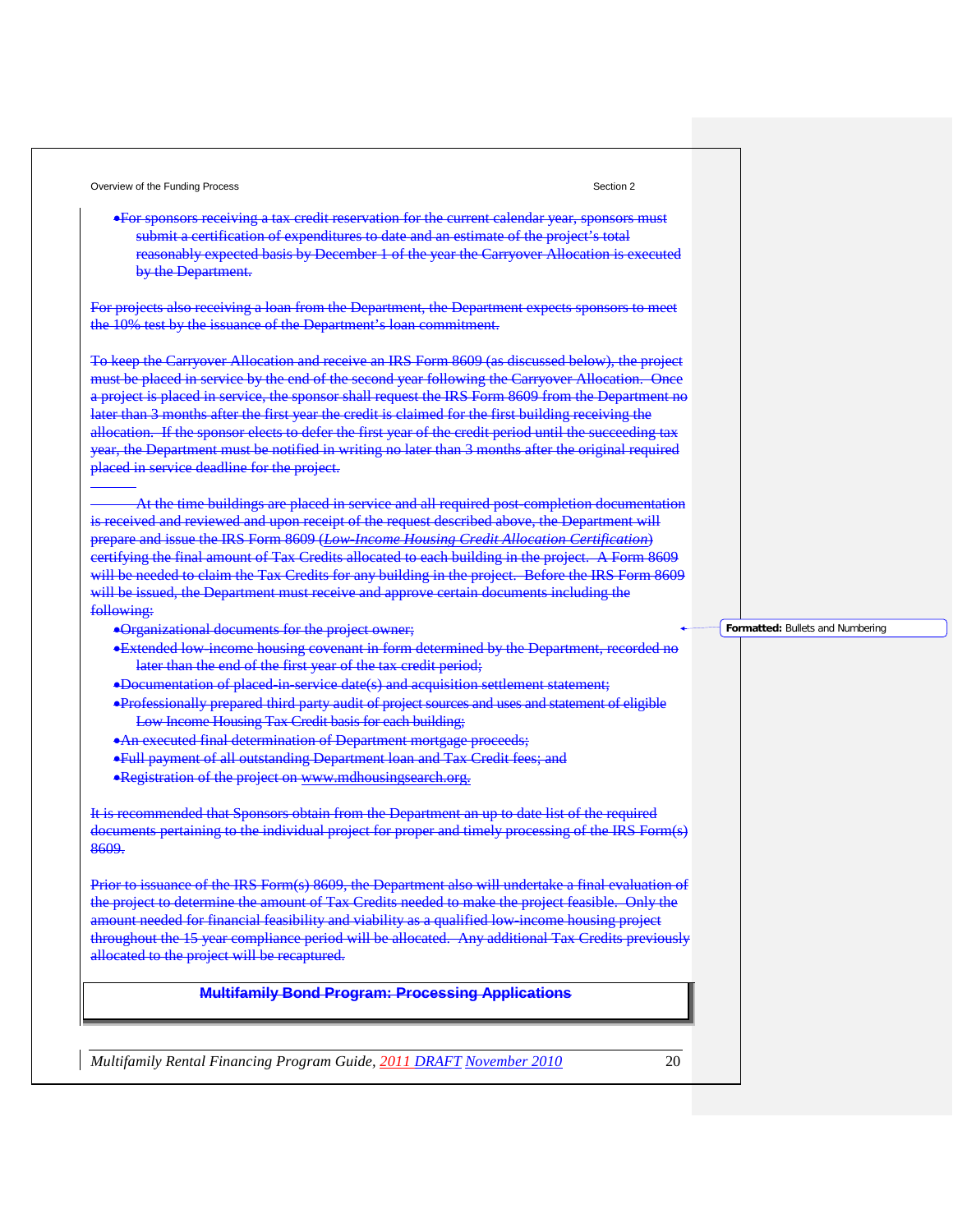### Overview of the Funding Process **Section 2** and 2 and 2 and 2 and 2 and 2 and 2 and 2 and 2 and 2 and 2 and 2 and 2 and 2 and 2 and 2 and 2 and 2 and 2 and 2 and 2 and 2 and 2 and 2 and 2 and 2 and 2 and 2 and 2 and 2 and

Applicants requesting Multifamily Bond Program financing and non-competitive Tax Credits (not allocated from the State's Tax Credit ceiling) should apply using the Application Submission Package available on the Department website. All requests for the Multifamily Bond Program are subject to Department underwriting and construction reviews.

Applications for the Multifamily Bond Program will be subject to an initial Threshold Review (see Section 3 of this Guide) and also must score at least 180 points on the Project Evaluation Criteria as described in Section 4 of this Guide. Processing is subject to certain fees that are subject to change. For current fee information, please consult Exhibit A of this Guide and, for more current updates, the Department's website a[t www.mdhousing.org.](http://www.mdhousing.org/) 

Projects financed with Multifamily Bonds are eligible for non-competitive Tax Credits. The Department will issue a letter pursuant to Section 42(m) of the Internal Revenue Code reserving Tax Credits to qualified projects prior to initial loan closing. Applicants may elect to lock in the tax credit applicable percentage for the month the bonds are issued by completing the CDA certification form any time during the month the bonds are issued through the fifth day of the following month otherwise the tax credit applicable percentage will default to the month the building is placed in service (see Internal Revenue Code §42(b)(2)(A)(ii).) Projects receiving either mortgage insurance or subsidies from HUD may also be subject to subsidy layering review under §911 of the Federal Housing and Community Development Act of 1992.

Projects financed with Multifamily Bonds must meet Federal income-targeting requirements. Federal minimum targeting election requirements for the Multifamily Bond Program are identical to the requirements of the Low Income Housing Tax Credit program: 20% of all units must be rented to households with incomes at 50% or less of area median income or 40% of all units must be rented to households with incomes at 60% or less of area median income. The Department reserves the right to impose an additional State income targeting requirement for bond The Department continues to modify the Multifamily Bond Progr posted to the Department website on a regular basis.

### 90-Day Rate Lock

Sponsors will be given the opportunity to exercise a 90-day Rate Lock for loans up to \$15 million. Eligible projects loans financed with taxable and tax-exempt bonds with a maximum term of 40 years. Projects with loan:<br>of \$15 million are ineligible for a Rate Lock. Only multifamily bond loans financed under the Departmen of \$15 million are ineligible for a Rate Lock arity resolution are eligible for a Rate Lock. The Department will post to its web site the interest rates for which a Rate Lock is offered. The Department will review the Rate Lock at least weekly and more often at its discretion. Generally, changes to the available interest rate will be posted on Thursday but may be changed more often as determined by the Department. The Department will close and fund loans within the rate lock period<br>provided all due diligence materials are submitted and approved. Additional information, instructions and Rate Loc pvided all due diligence materials are submitted and approved. Additional information, instructions and Rate Lock in Rate Lock and Rate Lock and Rate Lock and Rate Lock and Rate Lock and Rate Lock and Rate Lock and Rate Lo  $\frac{c}{\epsilon}$  at the following web site:

### <http://www.mdhousing.org/Website/programs/md4l/90Day.aspx>

### Expedited Processing

esting Multifamily Bond Program financing may be be eligible, applications must request tax exempt financing without other CDA financing, meet threshold review or receive a waiver in accordance with Section 5.0 of this Guide, score at least 180 total points consisting of at least 55 points for Development Team Experience and Financial Capacity, 35 points for Market Study and, for new struction, 45 points for Development Quality. For rehabilitation projects, the Department, in its sole discretion, may permit expedited processing for projects with Development Quality scores of less than 36 points. If these requirements are met and subject to conditional HFRC recommendation, the project can expect to receive its inducement approval within 90 days of application submission.

To ensure timely processing, the construction and underwriting review will be limited to an analysis of the project's overall conformity to the construction and underwriting standards as established by the Department and conformity to federal requirements. The primary underwriting responsibilities will be delegated to the credit enhancers and their appropriate Delegated Underwriters and Servicers (DUS Lenders).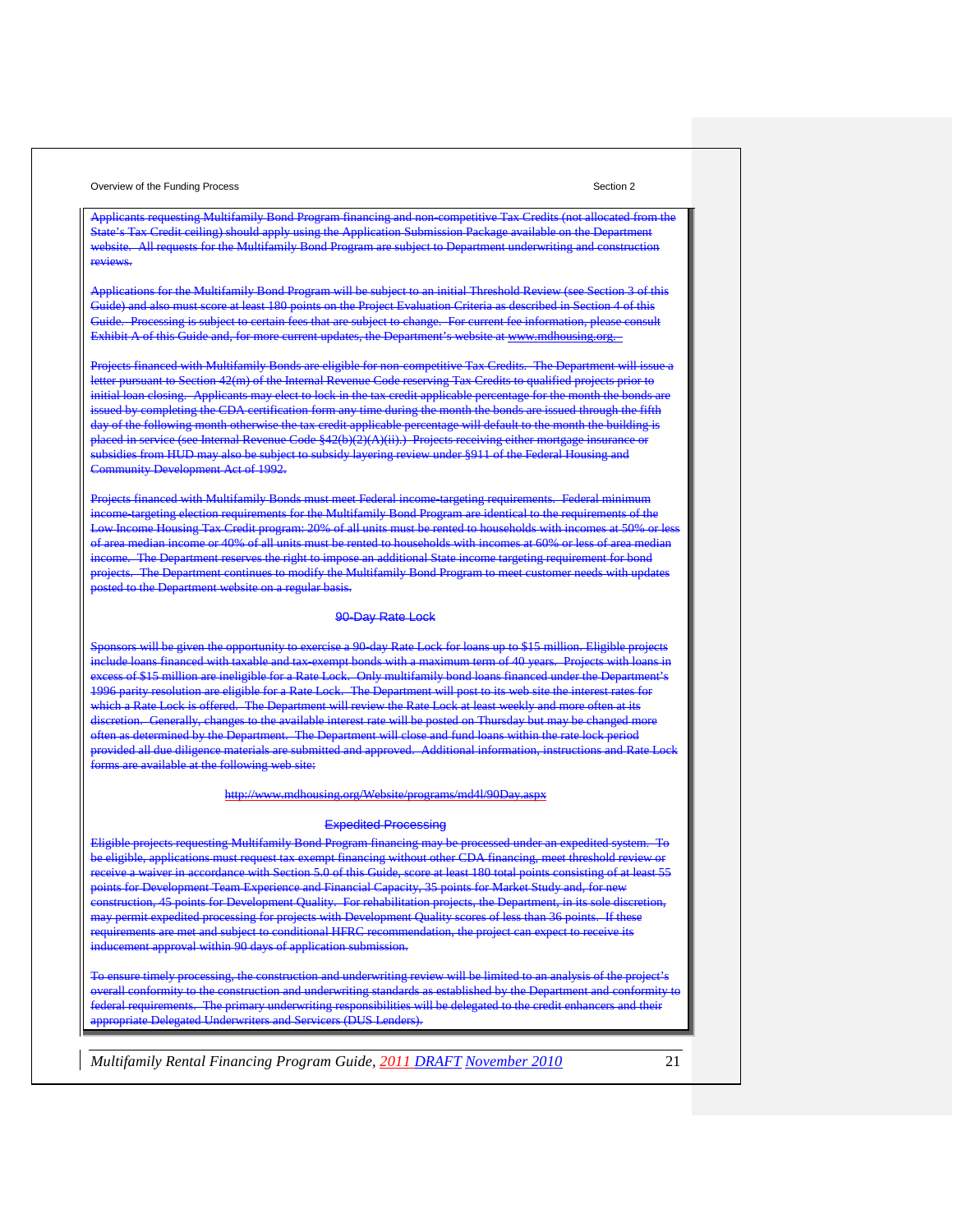Overview of the Funding Process Section 2

The Department is committed to the continued enhancement of the Multifamily Bond Program. Updates to the ill be highlighted periodically at the following websit

[http://www.mdhousing.org/Website/programs/mbp/mbp.aspx](http://www.dhcd.state.md.us/Website/programs/mbp/mbp.aspx)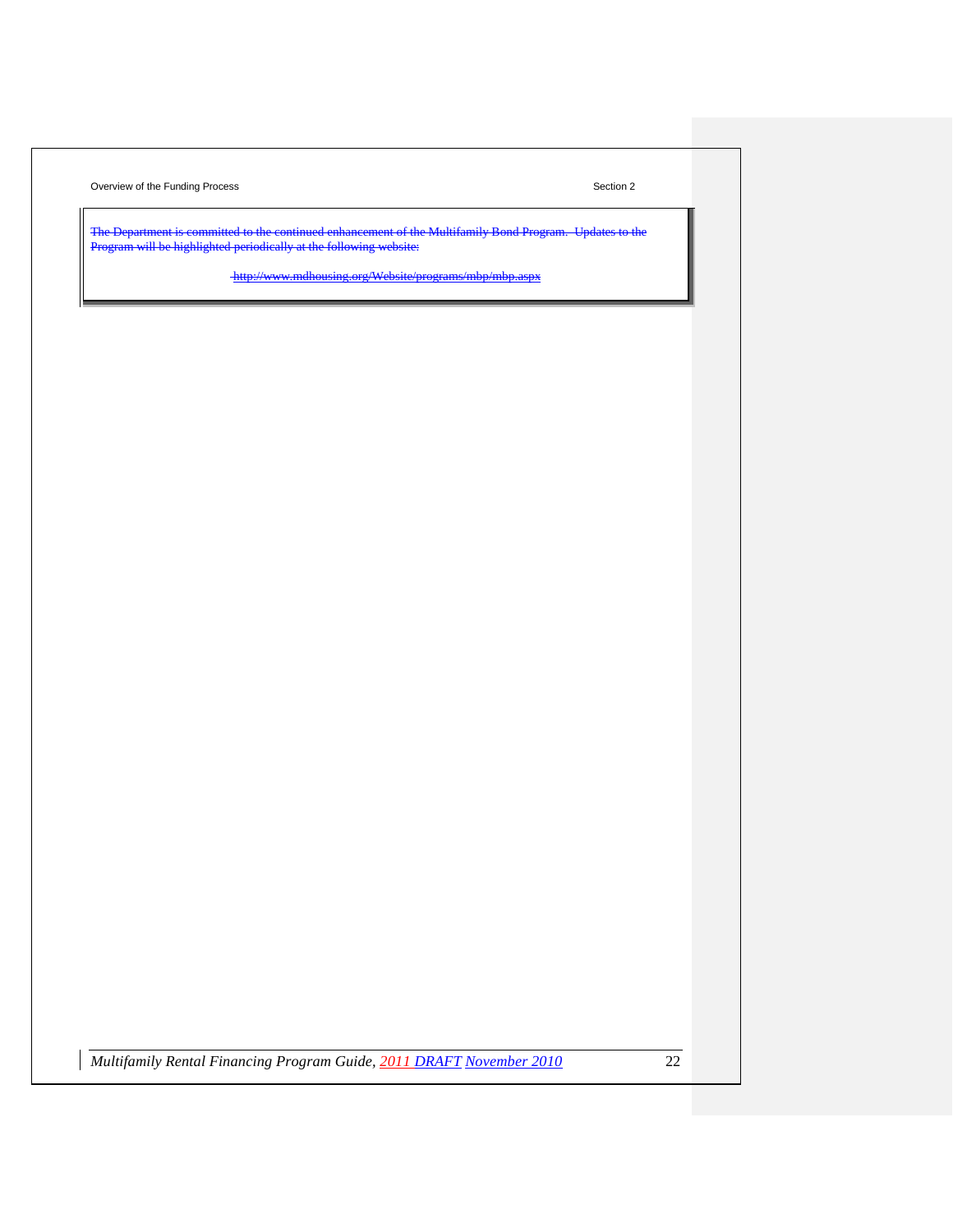# **3.0 Project Threshold Criteria**

To be evaluated against the Project Evaluation Criteria in Section 4.0 of this Guide, projects must comply with applicable federal and State laws for the financing requested, including all federal and State fair housing laws, and meet all of the following threshold criteria. These requirements are intended to eliminate projects that do not meet basic program guidelines and to ensure that Department resources are reserved for projects that are viable and ready to proceed. Projects that (1) do not meet the threshold criteria; (2) $\Theta$  that have incomplete applications or (3) in the Department's sole discretion, fail to demonstrate compliance with applicable federal and State laws, including fair housing will be withdrawn from processing. After a reservation has been issued, projects that do not continue to meet threshold criteria will be withdrawn from processing. Except for requirements of the programs' governing statutes, the threshold requirements may be waived at the Department's discretion for compelling reasons that are not inconsistent with the applicable statute. See Section 5.0 of this Guide for waiver provisions and requirements.

# **3.1 Application Material**

### **3.1.1** *Application Submission*

Complete applications for projects seeking competitive financing must be received no later than the prescribed date and time. Sponsors must submit two (2) complete copies of the application form including all attachments and exhibits. Application forms should not be re-typed, changed or modified in any manner. All information on the application form must be completed or indicated that it is not applicable The Department reserves the right to require electronic submission of its application. All information on the application must be completed or indicated that it is not applicable. All required exhibits must be included and all required documentation must meet the criteria specified in the Application Submission Package. Incomplete or late applications will not be considered for funding under any program. For applications seeking competitive financing,  $nN$  new application material concerning the project will be accepted after the application deadline date. However, the Department, at its discretion, may request applicants to submit clarifying information. Documents submitted with the applications, such as market studies, environmental assessments, and agreements, must be less than one year old. For applicants seeking competitive financing-, lletters of support from local government must be for the specific round.

### **3.1.2** *Application Fee*

Application fees must be paid simultaneously with or before submission of an application. All application submissions, including repeat submissions, must include evidence that the \$1,0001,500 application fee has been paid. Applications received without the required fee will not meet the threshold requirements. Application fee checks payable to the "Community Development Administration" should be sent under separate cover to the DHCD Central Cashier, P.O. Box 500, Crownsville, Maryland 21032. A copy of the check should be included with the application.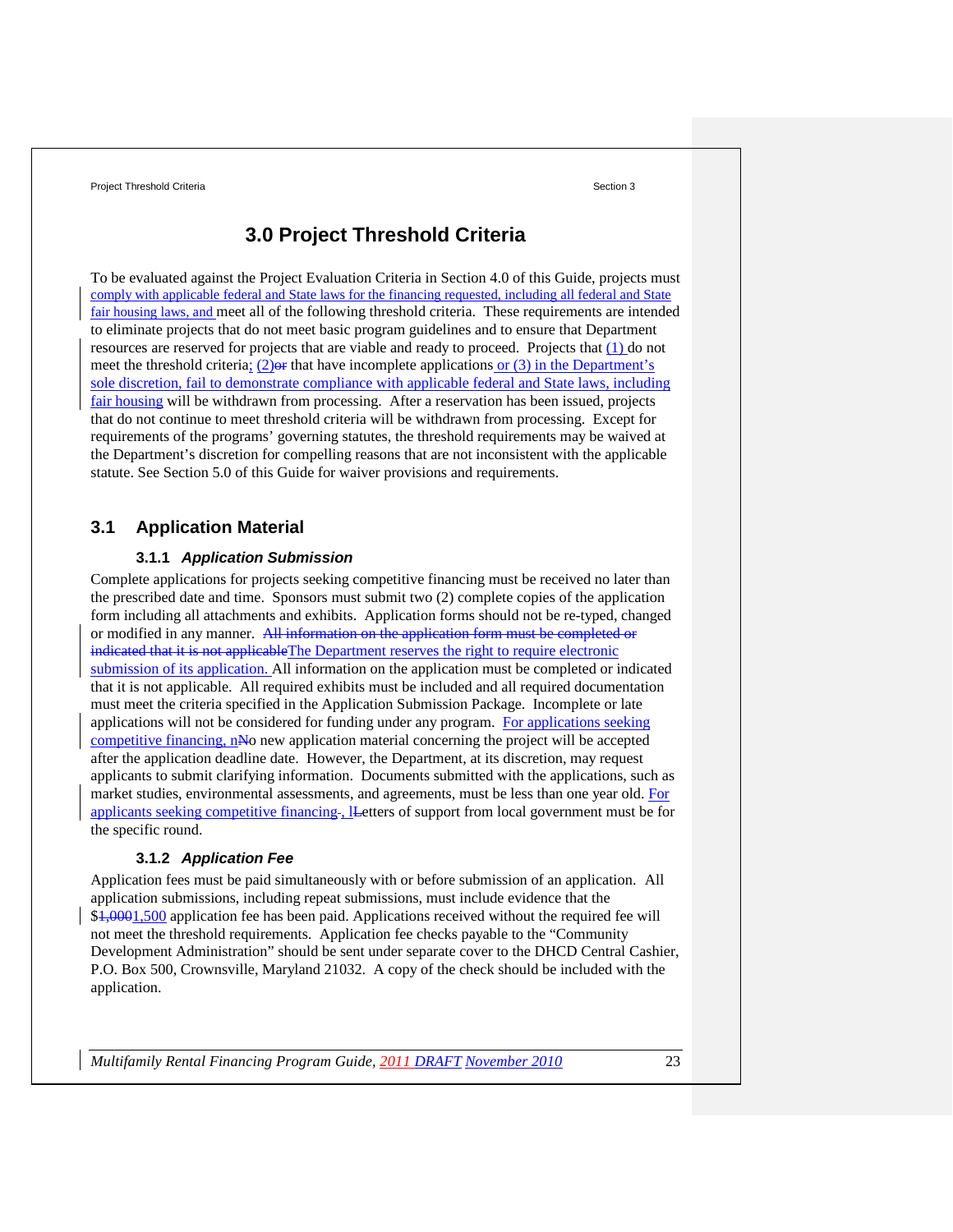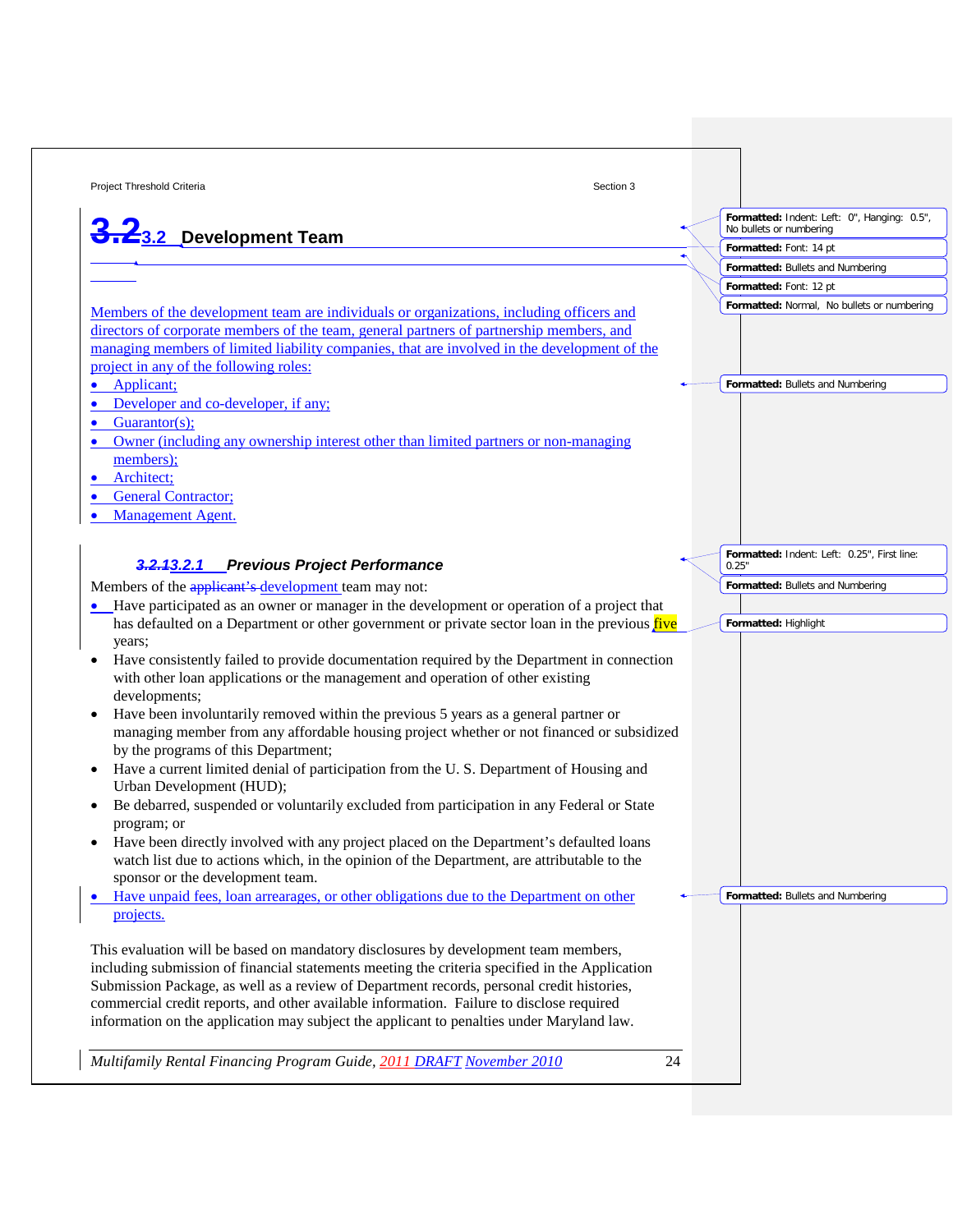Members of the development team are individuals or organizations, including officers and directors of corporate members of the team, general partners of partnership members, and managing members of limited liability companies, that are involved in the development of the project in any of the following roles:

- Applicant;
- Developer and co-developer, if any;
- Guarantor(s):
- Owner (including any ownership interest other than limited partners or non-managing members);
- Architect;
- General Contractor:
- **Lanagement Agent**
- Consultant.

## *3.2.2 Financial Capacity*

Members of the development team acting in the role of sponsor, developer, guarantor, or owner will not be considered for funding if they have unpaid State or federal income, payroll or other taxes as of the application date or a record within the past five years of any of the following which are unacceptable to the Department:

- Chronic past due accounts;
- Substantial liens or judgments;
- Three or more instances of unpaid taxes (even if cured prior to the application date);
- Foreclosures or bankruptcies; or
- Deeds in lieu of foreclosure.

This evaluation will be based on mandatory disclosures by development team members, including submission of financial statements meeting the criteria specified in the Application Submission Package, as well as a review of Department records, personal credit histories, commercial credit reports, and other available information. Failure to disclose required information on the application may subject the applicant to penalties under Maryland law.

### *3.2.3 Previous Participation*

Development team members are also ineligible to participate in the program if they previously received reservations or commitments of funding from the Department but were unable to carry the project forward. This prohibition applies only to reservations or commitments issued within five years prior to the date of the application.

For Tax Credits, this includes entities that:

- Received a reservation but were unable to place the project in service in the year of the reservation or unable to meet the requirements to receive a Carryover Allocation;
- Received a Carryover Allocation but could not meet the 10% expenditure test deadline necessary to keep a Carryover Allocation;
- Received a Carryover Allocation or other Allocation but could not place the project in service within the time required by the Tax Credit Program; or

*Multifamily Rental Financing Program Guide, 2011 DRAFT November 2010* 25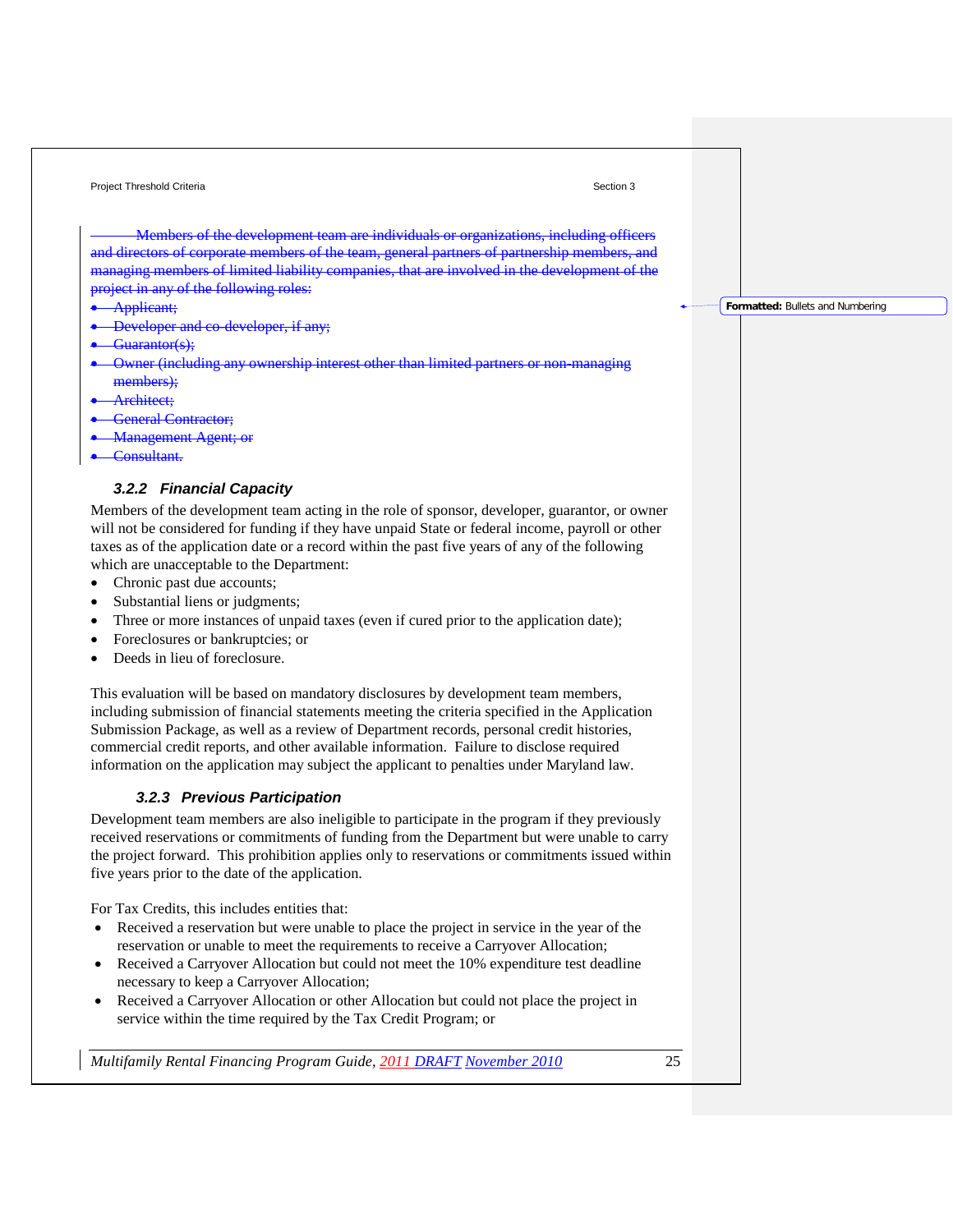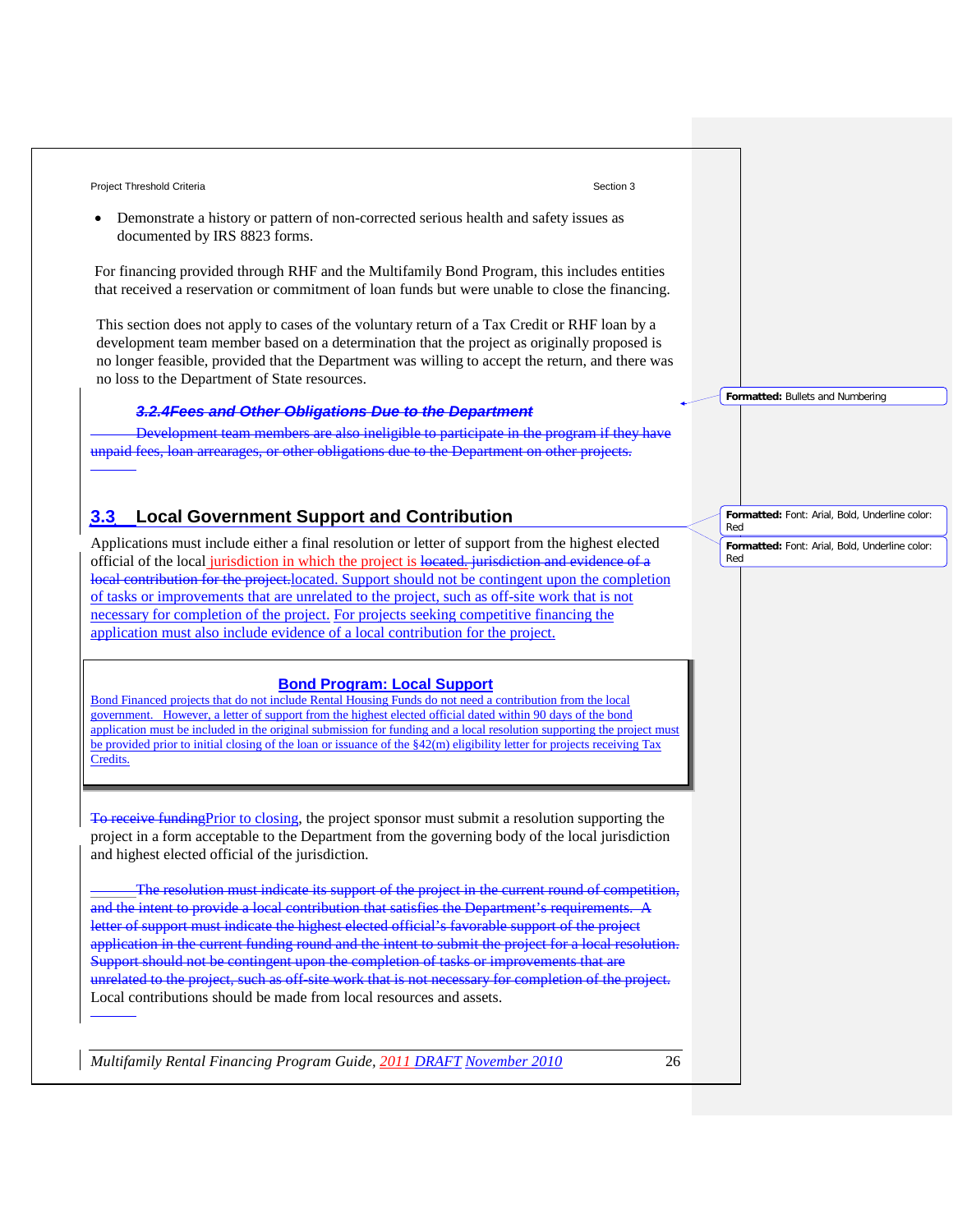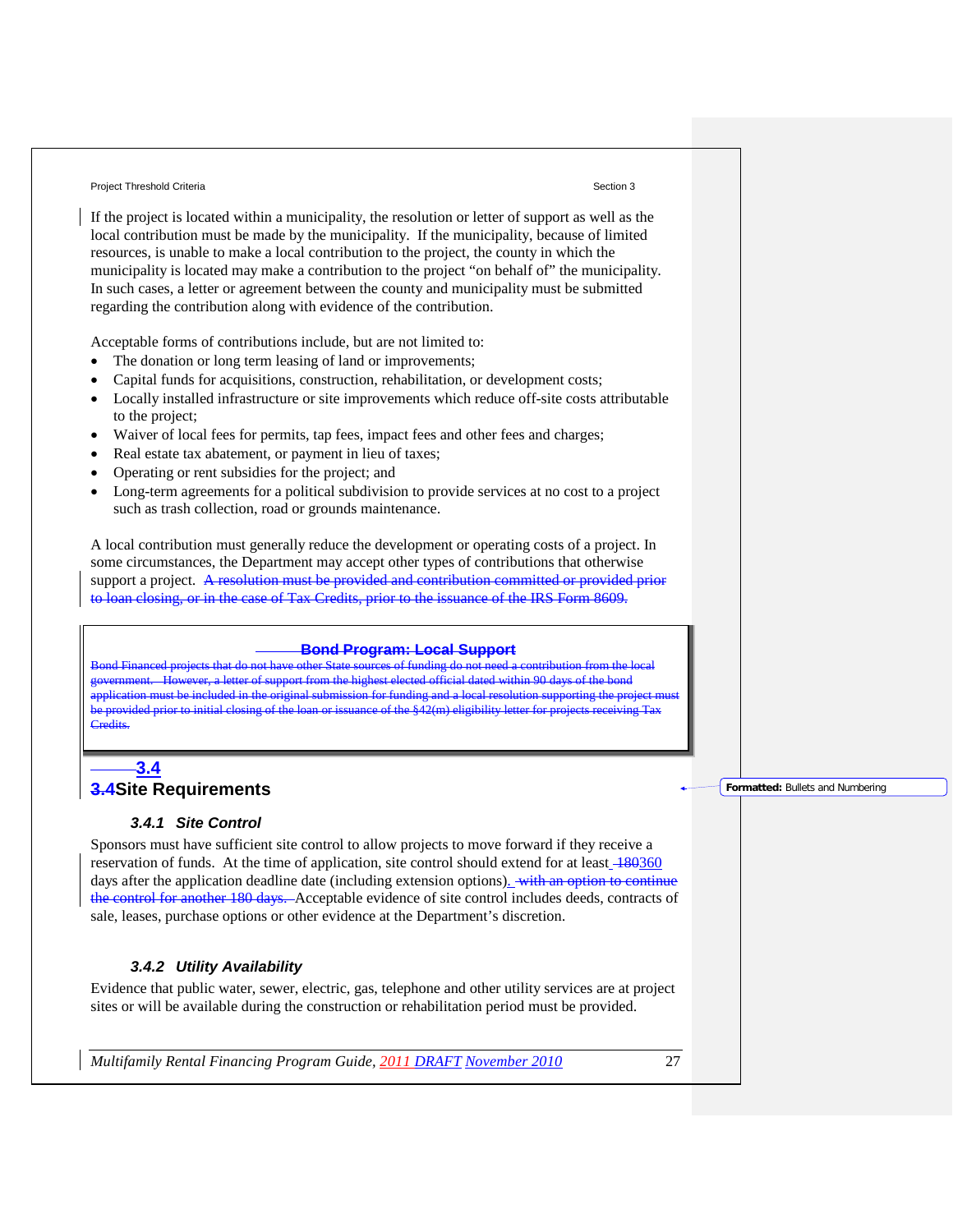Project Threshold Criteria **Section 3** Section 3

Acceptable evidence of utility availability may include a letter from the development team's civil engineer, the utility company providing the service, a responsible local official or, for existing buildings, copies of recent utility bills. Alternately, the applicant may provide a certification in the form provided in the Application Submission Package.

# *3.4.3 Zoning*

Properties must be properly zoned for their intended use. If a zoning change, variance or exception is required, sponsors must provide the following information in the application:

- Documentation illustrating the present status of the proposed zoning change, the local planning and zoning process;
- Contact information for a local official familiar with the project and responsible for the approval process; and
- A detailed schedule with projected dates for obtaining the required approvals corresponding to the project schedule in the Application Submission Package.

### *3.4.4. Environmental Assessments*

Each project must comply with applicable requirements of local, state and federal environmental laws and regulations. As part of the Application Submission Package, an environmental assessment checklist or environmental report, if available, must be included. Environmental Assessments should not be more than one year old as dated from application submission.

### *3.4.5 Scattered Sites*

Projects located in a revitalization area as described in Section 4.2.1 of this Guide and involving either the rehabilitation of existing scattered site homes or new construction on non-contiguous vacant infill lots, whether as a stand alone project or as part of a larger scattered site redevelopment project, must include in the application a current revitalization plan for the community. The revitalization plan must be prepared in accord with the requirements of Section 4.2.1 of this Guide. No targeted unit in a scattered site project may be adjacent to a vacant unit that is not part of the project or specifically targeted for redevelopment in the revitalization plan.

### *3.4.6 Exceptions*

The requirements for site control, availability of utilities, environmental and zoning compliance, and scattered sites are not applicable to projects that involve the purchase of completed residential units constructed under a density bonus, affordable zone or other comparable program. Instead, sponsors of these types of projects must provide a detailed proposal for identifying specific sites and indicating how and when they will obtain site control.

# **3.5 Project Location and Marketability**

### *3.5.1 New Construction and Priority Funding Areas*

All projects involving any new construction must be located in a Priority Funding Area (PFA) under Maryland's Smart Growth Initiative. PFAs include:

• All incorporated municipalities including Baltimore City, with some exceptions related to water, sewer and density for areas annexed after January 1, 1997;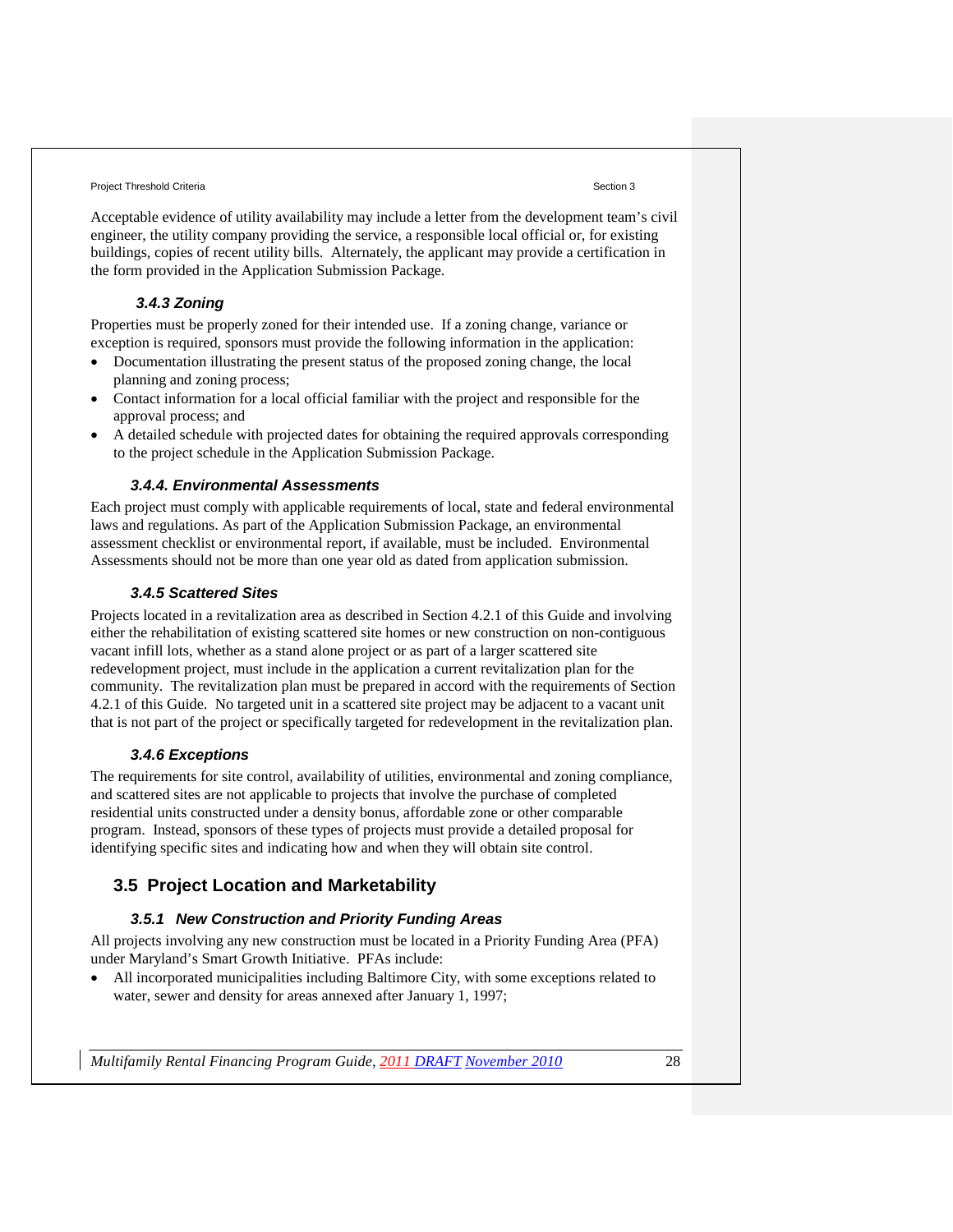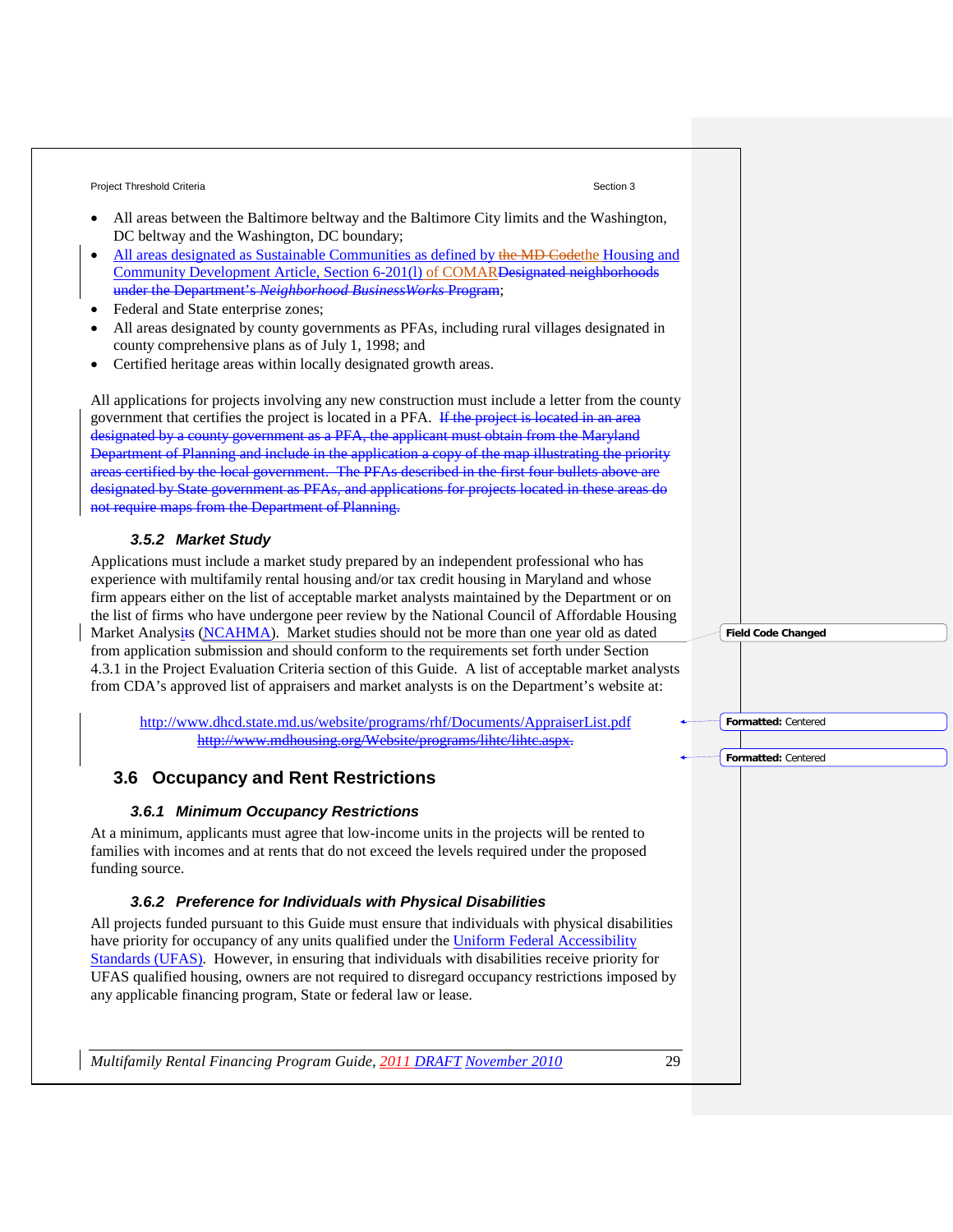### *3.6.3 Relocation and Displacement*

For existing occupied buildings, the applicant must submit a draft of the relocation plan if the project will result in the temporary or permanent displacement of current occupants. Generally, the Department will not participate in a project if the development results in the permanent displacement of more than 5% of the elderly or disabled residents or 10% of the non-elderly residents dwelling on the site of the proposed project. If the project will result in the relocation of any tenants (i.e. households or businesses), the Department expects that the applicant will comply with the requirements of the Uniform Relocation Assistance and Real Property Acquisition Act of 1970 (42 U.S.C. 4601 also known as "URA") and §104(d) of the Housing and Community Development Act of 1974 (42 U.S.C. §5304(d)) regarding resident notice and compensation. These requirements apply to all funding requests regardless of the ultimate source of the funds.

All applicants should make themselves familiar with URA and §104(d) requirements, including notices from both the purchaser and seller to residents that may apply to their project. The Department will consider waivers to its cap on permanent displacement only to the extent that the displacement complies with URA and leverages substantial federal investment. Information on federal relocation requirements and the rights of affected tenants may be found on the Internet at:

[http://www.hud.gov/offices/cpd/library/relocation/publications/](http://www.hud.gov/offices/cpd/library/relocation/publications)

### 3.6.4 *Definition of Elderly - Housing and Elderly Household*

The Department defines Elderly Housing as any application that proposes to restrict occupancy to one or more of the units in the project based on age. The Department defines an EEelderly JHhousehold as one in which at least one household member is age 62 or over. any a that proposes to restrict occupancy to one or more of the units in the project based on age. The <u>1ent defines an elderly household as on in which one in which at least one household</u> member is age 62 or older. This These definitions applies apply to all applications and projects applying for Tax Credits, RHF loans, HOME funds, or MBP financing as elderly housing. Regulatory agreements filed for the project must conform to this these definitions. Any application for funding for eElderly H<sub>housing proposing a different definition of elderly</sub> households must request a waiver in advance of application submissionthat proposes that one or more of its units will be rented to households that do not meet the Department's definition of Eelderly Hhousehold. Mmust request Projects failing to request and receive such a waiver in advance of application submission. Projects failing to request and receive such a wavier will be rejected at threshold. will be rejected at threshold.

A market study must demonstrate demand for the elderly population proposed. In all cases, Elderly Housing projects must comply with all applicable federal laws, including the Fair Housing Act.

### *3.6.5 Public and Assisted Housing Waiting List*

All projects must establish a priority for households on waiting lists for public housing or other federal or State assisted low-income housing. The applicant also must demonstrate that the entity maintaining the waiting list is willing to refer tenants to the project.

*Multifamily Rental Financing Program Guide, 2011 DRAFT November 2010* 30

**Formatted:** Highlight **Formatted:** Highlight **Formatted:** Highlight **Formatted:** Underline **Formatted:** Highlight **Formatted:** Highlight **Formatted:** Highlight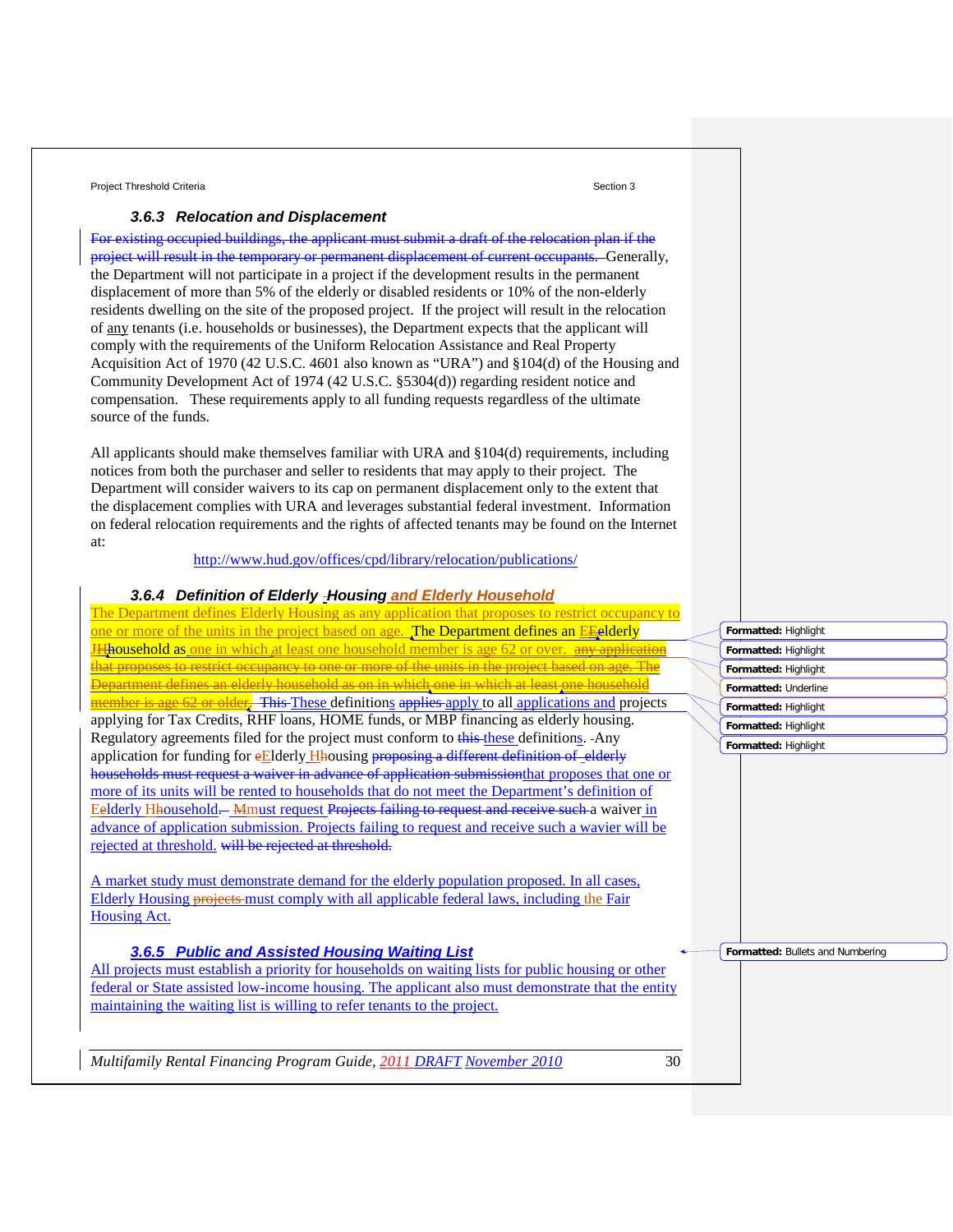### *3.6.53.6.6 Long Term Use Restrictions and Homeownership Opportunities*

All projects requesting competitive Tax Credits and/or RHF loans must agree to at least 40 years of low-income occupancy restrictions, unless a structured year-15 transition to homeownership program is presented and accepted. All projects requesting non-competitive Tax Credits and/or MBP loan funds must agree to at least 30 years of low-income occupancy restrictions.

For projects receiving a RHF loan, the income restriction period is at a minimum the term the mortgage is outstanding.

Owners must maintain compliance with the low-income occupancy provisions required under the relevant funding program(s). Under federal rules, Tax Credit project owners must agree to maintain low-income occupancy restrictions during the 15 year compliance period and during and and additional 15-year extended use period for a total use restriction of 30 years.

Nothing in this section should be construed as conflicting with the Qualified Contract provisions under the Tax Credit Program pursuant to the Internal Revenue Code §42(h)(6) or the Qualified Contract Procedures established by the Department.

Properties intended for eventual homeownership must be physically designed to facilitate marketing for and conversion to homeownership. At application submission, projects must present a strategy that shows how funding will be made available from project or other dedicated resources to prepare and assist residents for the transition of the project to homeownership at the close of the initial 15-year compliance period.

# **3.7 Financing Terms and Conditions**

### *3.7.1 Other Financing*

Letters of intent to provide financing must be furnished for all funding sources identified in the application. At a minimum, letters of intent must state that the project appears feasible and show the amount of anticipated funding, general repayment terms and any conditions. Letters of intent from the intended first mortgagee also must include the lender's acknowledgement of the Department's financing regulations and policies and the lender's agreement to cooperate with the applicable RHF and Tax Credit processes, as appropriate.

In addition to the requirements outlined in the paragraph above, if financing will be subsidized or insured, evidence must be provided that the appropriate applications have been prepared and have been or are ready to be filed. For projects proposing financing with an FHA-insured first mortgage and an RHF loan, the lender must acknowledge in its letter of intent that it will accept the use of the FHA/CDA Intercreditor Agreement without modification. Lenders for FHAinsured first mortgages must also detail the proposed schedule for Multifamily Accelerated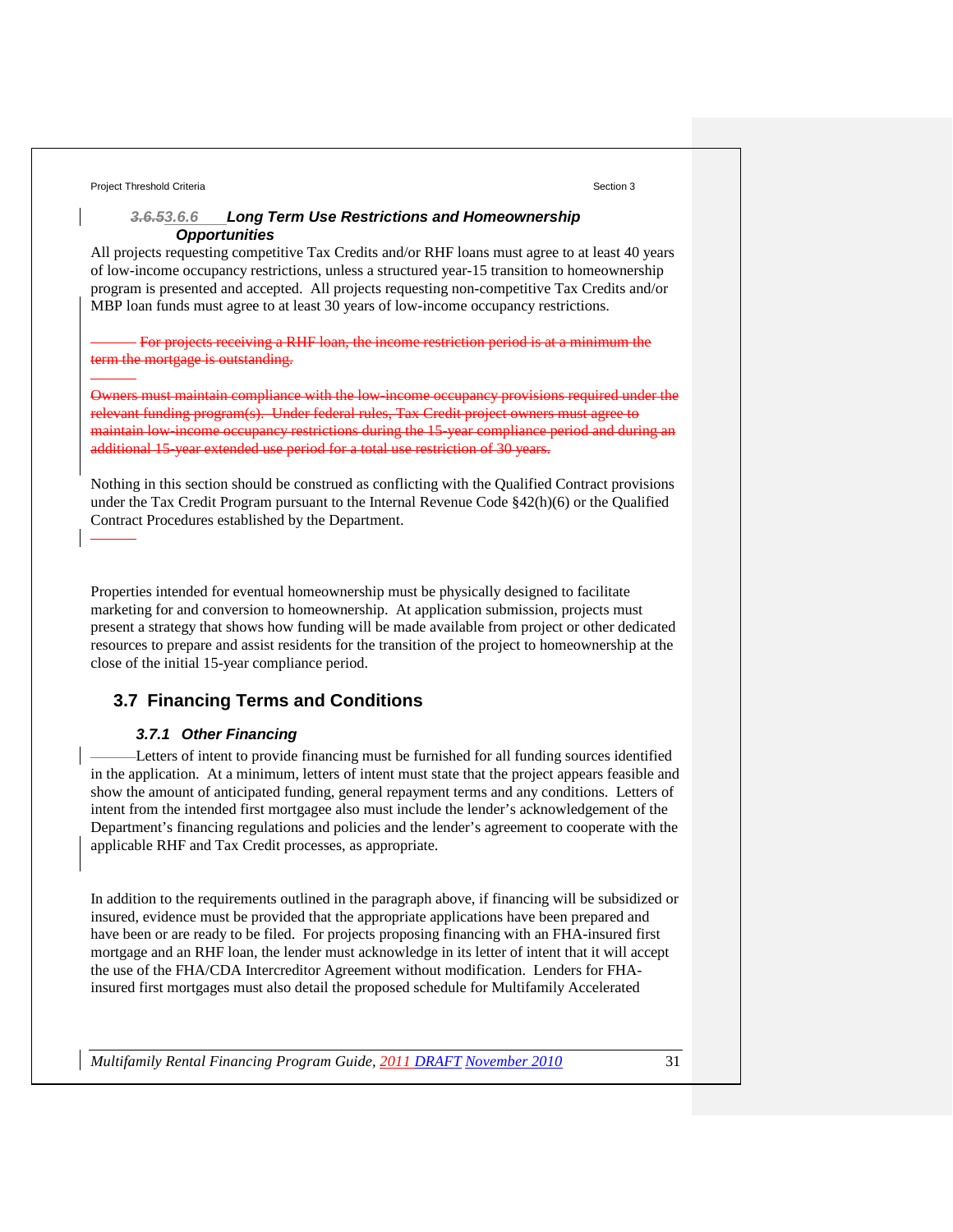| Project Threshold Criteria<br>Section 3                                                                                                                                                                                                                                                                                                                                                                                                                                                                                                                                     |                                  |
|-----------------------------------------------------------------------------------------------------------------------------------------------------------------------------------------------------------------------------------------------------------------------------------------------------------------------------------------------------------------------------------------------------------------------------------------------------------------------------------------------------------------------------------------------------------------------------|----------------------------------|
| Processing (MAP). This schedule must correspond with the developer's schedule as set forth on<br>the Application Form.                                                                                                                                                                                                                                                                                                                                                                                                                                                      |                                  |
| For projects that will be syndicated for tax credit equity investment, sponsors must provide a<br>proposal from at least one syndication firm showing the amount of expected Tax Credits, the<br>investor type, expected net proceeds, syndication costs, pay-in schedule and willingness to<br>comply with the Department's regulations. The syndicator's letter must provide a proposed<br>schedule for completing its due diligence and indicate the current status of their review of the<br>application and project, including whether a site visit has been completed |                                  |
| Letters that fail to explicitly include the acknowledgements and information listed above will be<br>rejected as incomplete and will result in the application failing Threshold and being removed<br>from processing.                                                                                                                                                                                                                                                                                                                                                      |                                  |
|                                                                                                                                                                                                                                                                                                                                                                                                                                                                                                                                                                             |                                  |
| 3.7.2 Rental Housing Fund                                                                                                                                                                                                                                                                                                                                                                                                                                                                                                                                                   |                                  |
| The maximum RHF loan per project should not exceed \$2 million.                                                                                                                                                                                                                                                                                                                                                                                                                                                                                                             |                                  |
|                                                                                                                                                                                                                                                                                                                                                                                                                                                                                                                                                                             |                                  |
| While the Department encourages repayment of its funds on an amortizing basis, the Department,<br>at its discretion, generally permits loans funded by RHF or a portion thereof, to be repaid on a<br>cash flow basis. DHCD loans are expected to be serviced from 75% cash flow. The proportion of<br>the loan that may be repaid on a cash flow basis and the terms for repayment will be determined<br>by a Department review of the project's net operating income. Rates are generally set at 4% or                                                                    |                                  |
| below may be set at the applicable Federal rate (AFR) or a lower rate at the Department's sole                                                                                                                                                                                                                                                                                                                                                                                                                                                                              |                                  |
| discretion.                                                                                                                                                                                                                                                                                                                                                                                                                                                                                                                                                                 |                                  |
| The Department expects to receive 100% of the cash flow although the Department may<br><del>agree to</del>                                                                                                                                                                                                                                                                                                                                                                                                                                                                  |                                  |
| share cash flow with the borrower or subordinate public lenders. Cash flow splits will be                                                                                                                                                                                                                                                                                                                                                                                                                                                                                   |                                  |
| determined on a case by case basis based on a review of a number of factors, including but not                                                                                                                                                                                                                                                                                                                                                                                                                                                                              |                                  |
| limited to:                                                                                                                                                                                                                                                                                                                                                                                                                                                                                                                                                                 |                                  |
| the amount of the deferred development fee or developer equity in the budget;<br>the developer's borrowing history or performance with the Department, including                                                                                                                                                                                                                                                                                                                                                                                                            | Formatted: Bullets and Numbering |
| payment of cash flow or amortizing debt on other projects in the Department's                                                                                                                                                                                                                                                                                                                                                                                                                                                                                               |                                  |
| portfolio;                                                                                                                                                                                                                                                                                                                                                                                                                                                                                                                                                                  |                                  |
| a subordinate public lender's commitment to affordable rental housing as evidenced                                                                                                                                                                                                                                                                                                                                                                                                                                                                                          |                                  |
| by its adoption of affordable rental housing tools including inclusionary zoning,                                                                                                                                                                                                                                                                                                                                                                                                                                                                                           |                                  |
| housing trust funds, preservation and homelessness prevention strategies, and<br>policies that discourage discrimination based on source of income                                                                                                                                                                                                                                                                                                                                                                                                                          |                                  |
| . All cash flow loans must be repaid at the end of the loan term.                                                                                                                                                                                                                                                                                                                                                                                                                                                                                                           | Formatted                        |
|                                                                                                                                                                                                                                                                                                                                                                                                                                                                                                                                                                             |                                  |
| In general, RHF loans must be fully repaid on an amortizing basis at an annual rate of 4%                                                                                                                                                                                                                                                                                                                                                                                                                                                                                   |                                  |
| for a term of up to 40 years. If the development cannot support the loan at a 4% interest rate, the                                                                                                                                                                                                                                                                                                                                                                                                                                                                         |                                  |
| rate may be reduced at the Department's discretion. The maximum RHF loan per project should                                                                                                                                                                                                                                                                                                                                                                                                                                                                                 |                                  |
| not exceed \$1.5 million. For projects demonstrating high public purpose, RHF funding requests                                                                                                                                                                                                                                                                                                                                                                                                                                                                              |                                  |
| Multifamily Rental Financing Program Guide, 2011 DRAFT November 2010<br>32                                                                                                                                                                                                                                                                                                                                                                                                                                                                                                  |                                  |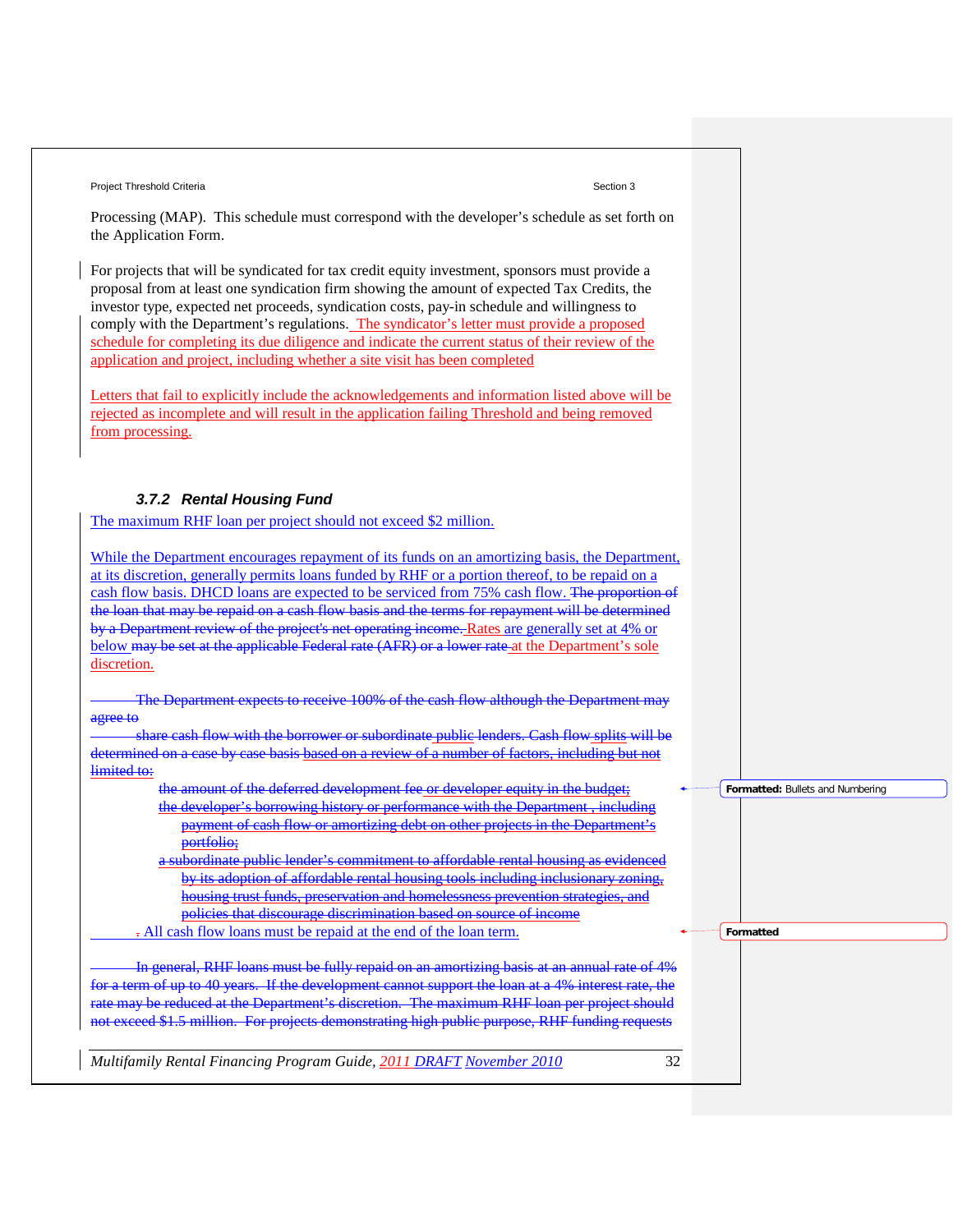in excess of \$1.5 million, up to \$2.0 million, will be considered on a case-by-case basis. Requests for funding in excess of \$1.5 million should be submitted in advance of application submission.

While the Department encourages repayment of its funds on an amortizing basis, the Department, at its discretion, may permit loans funded by RHF or a portion thereof, to be repaid on a cash flow basis. The proportion of the loan that may be repaid on a cash flow basis and the terms for repayment will be determined by a Department review of the project's net operating income.

The Department expects to receive 100% of the cash flow although the Department may agree to

share up to 25% of cash flow with the borrower or subordinate lenders. All cash flow loans must be repaid at the end of the loan term.

### *Bond Program: Terms and Conditions*

Loans provided under the Multifamily Bond Program must be amortized at an interest rate set by the Department. The term of the loan may be up to 40 years for either taxable or tax-exempt bond funded loans. All projects must be credit-enhanced so that the bonds sold to fund the loans can receive a rating of "Aa" or better from the Department's rating service. Private placement of bonds may be considered. The Department may offer an option for a rate lock **(See MBP information following Section** 3.5 of the Section 2.5 of the Section 2.5 of the Section 2.5 of the Section 2.5 of the Section 2.5 of the Section 2.5 of the Section 2.5 of the Section 2.5 of the Section 2.5 of the

In addition, loans derived from the Department's RHF and MBP are, by regulation, subject to restrictions on prepayment, tenant notice and relocation requirements of COMAR 05.05.01, the RHF program, and COMAR 05.05.02 for the Multifamily Bond Program.

## *3.7.3 Tax Credits*

### *3.7.3.1 General*

A Tax Credit reservation or allocation (except in connection with MBP or local bond issues) for any single project is limited to \$1,500,000 or \$30,000 per unit, whichever is less. Reservations or allocations may be split over two or more calendar years. Allocations of Tax Credits pursuant to §42(h)(4)(B) of the Internal Revenue Code (federally subsidized tax exempt bond transactions) are limited only by the amount required, at the sole determination of CDA, necessary for the long term feasibility of the project. Additional conditions and restrictions on Tax Credit reservations and allocations are provided in the Qualified Allocation Plan (QAP), which is available on the Department's web site at:

http://www.dhcd.state.md.us/website/Programs/rhf/Documents/2008%20QAP%20051308%20FINAL.pdf [http://www.mdhousing.org/Website/programs/lihtc/lihtc.aspx.](http://www.dhcd.state.md.us/Website/programs/lihtc/lihtc.aspx)

### *3.7.3.2 Financing with Shelter and Transitional Housing Facilities Grant Program or Partnership Rental Housing Program*

Financing from the Shelter and Transitional Housing Facilities Grant Program or Partnership Rental Housing Program may not be included in the project's eligible basis if competitively

*Multifamily Rental Financing Program Guide, 2011 DRAFT November 2010* 33

**Formatted:** Font: 10.5 pt

**Formatted:** Font: 10.5 pt

**Formatted:** Font: 10.5 pt

**Formatted:** Font color: Auto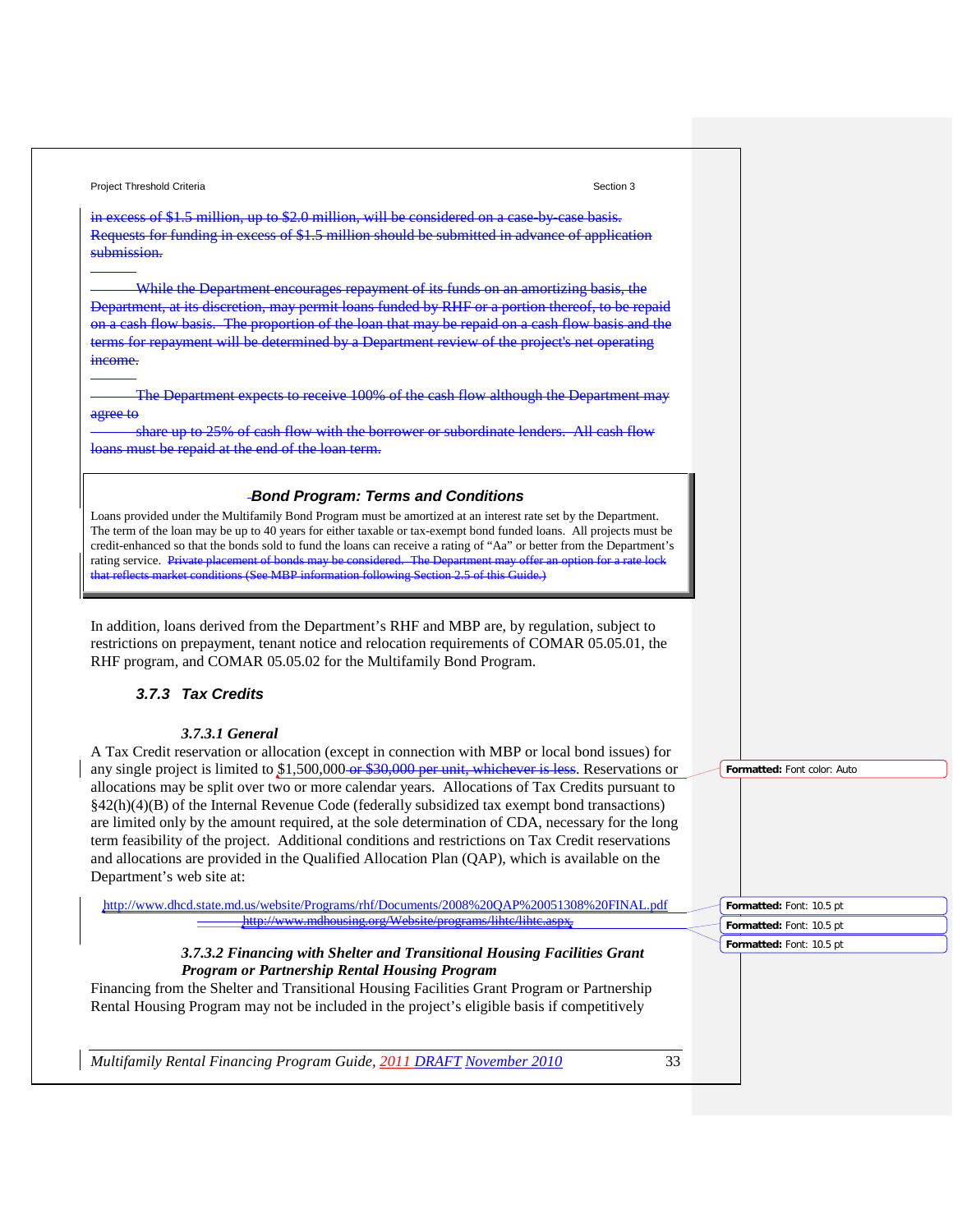| Project Threshold Criteria<br>Section 3                                                                                                                                                                                                                                                                                                                                                                                                                                                                                                                                                                                                                                                                                                                                                                                                                                                                                                                                                                                                                                                                                                                                                                                                                                                                                                                                                                                                                                                                                                                                                                                                                                                                                                                                                                                                                                                                 |                                                                                                                                              |
|---------------------------------------------------------------------------------------------------------------------------------------------------------------------------------------------------------------------------------------------------------------------------------------------------------------------------------------------------------------------------------------------------------------------------------------------------------------------------------------------------------------------------------------------------------------------------------------------------------------------------------------------------------------------------------------------------------------------------------------------------------------------------------------------------------------------------------------------------------------------------------------------------------------------------------------------------------------------------------------------------------------------------------------------------------------------------------------------------------------------------------------------------------------------------------------------------------------------------------------------------------------------------------------------------------------------------------------------------------------------------------------------------------------------------------------------------------------------------------------------------------------------------------------------------------------------------------------------------------------------------------------------------------------------------------------------------------------------------------------------------------------------------------------------------------------------------------------------------------------------------------------------------------|----------------------------------------------------------------------------------------------------------------------------------------------|
| allocated Tax Credits are used. Please contact Multifamily Housing before submitting an<br>application for Tax Credits involving these programs.                                                                                                                                                                                                                                                                                                                                                                                                                                                                                                                                                                                                                                                                                                                                                                                                                                                                                                                                                                                                                                                                                                                                                                                                                                                                                                                                                                                                                                                                                                                                                                                                                                                                                                                                                        |                                                                                                                                              |
| 3.7.3.3 Balancing Rental Housing Funds and Tax Credits<br>In order to balance the demand for RHF and Tax Credits, the Department reserves the right to<br>adjust the amount of Tax Credits as well as RHF requested in the application. The Department<br>also may substitute other sources of funds for those requested.                                                                                                                                                                                                                                                                                                                                                                                                                                                                                                                                                                                                                                                                                                                                                                                                                                                                                                                                                                                                                                                                                                                                                                                                                                                                                                                                                                                                                                                                                                                                                                               |                                                                                                                                              |
|                                                                                                                                                                                                                                                                                                                                                                                                                                                                                                                                                                                                                                                                                                                                                                                                                                                                                                                                                                                                                                                                                                                                                                                                                                                                                                                                                                                                                                                                                                                                                                                                                                                                                                                                                                                                                                                                                                         |                                                                                                                                              |
| 3.7.3.4 State 30% Basis Boost<br>As authorized by and to the extent permitted by Section $42(d)(5)(B)(v)$ of the Internal Revenue<br>Code, enacted by "The Housing and Economic Recovery Act of 2008", HR 3221, the<br>Department may increase the eligible basis of projects by up to 30% (a "Basis Boost") if the<br>Department determines that the project or a building in the project needs the Basis Boost to be<br>financially feasible. In making this determination, the Department will consider one or more of<br>the following:<br>(a) the impact of the additional Basis Boost on a project's need for Rental Housing Funds<br>(RHF) and its financial feasibility;<br>(b) whether the project will receive points under Section 4.2.2.B by committing to rent at<br>least 10% of its units to households with incomes of 30% or less of the area median<br>income;<br>$\theta$ f<br>(c) whether the project will be owned in whole or in part by a public housing authority or<br>a local government; or<br>(d) whether the project receives 10 points under 4.3.3 for Housing in Communities with<br>indicators above the statewide averages.<br>The Department may make a determination that a project is eligible for a Basis Boost described<br>above on its own initiative at any time, based upon review of the project's sources and uses, or<br>upon request of the Applicant. An Applicant's request should be submitted at least 30 days in<br>advance of the competitive round deadline and include documentation and certification that a<br>Basis Boost is needed in order for the project to be financially feasible. Sections 3.7.2 and<br>3.7.3.1 concerning the maximum limits for Rental Housing Funds and Tax Credits continue to<br>apply to projects receiving a Basis Boost under this section, unless the Department uses its<br>discretion under Section 3.7.3.3. | Formatted: Font color: Red, All caps                                                                                                         |
| Projects receiving a 30% Basis Boost because of location in a Qualified Census Tract (QCT) or<br>Difficult Development Area (DDA) in Section 4.2.1 are NOT also eligible to receive the State<br>Basis Boost.                                                                                                                                                                                                                                                                                                                                                                                                                                                                                                                                                                                                                                                                                                                                                                                                                                                                                                                                                                                                                                                                                                                                                                                                                                                                                                                                                                                                                                                                                                                                                                                                                                                                                           |                                                                                                                                              |
| 3.7.4 Rehabilitation                                                                                                                                                                                                                                                                                                                                                                                                                                                                                                                                                                                                                                                                                                                                                                                                                                                                                                                                                                                                                                                                                                                                                                                                                                                                                                                                                                                                                                                                                                                                                                                                                                                                                                                                                                                                                                                                                    |                                                                                                                                              |
|                                                                                                                                                                                                                                                                                                                                                                                                                                                                                                                                                                                                                                                                                                                                                                                                                                                                                                                                                                                                                                                                                                                                                                                                                                                                                                                                                                                                                                                                                                                                                                                                                                                                                                                                                                                                                                                                                                         | Formatted: Normal, No bullets or numbering                                                                                                   |
| 3.7.4.1 Minimum Rehabilitation Requirement<br>For projects that consist of the rehabilitation of existing buildings, the Department has<br>established a minimum rehabilitation standard to ensure that meaningful, and not just cosmetic,<br>rehabilitation is undertaken. The total hard construction costs (exclusive of fees or overhead<br>items) of rehabilitation for projects must be at least \$15,000 per unit and supported by a building                                                                                                                                                                                                                                                                                                                                                                                                                                                                                                                                                                                                                                                                                                                                                                                                                                                                                                                                                                                                                                                                                                                                                                                                                                                                                                                                                                                                                                                    | Formatted: Font: Italic<br>Formatted: Normal, Indent: Left: 1", No<br>bullets or numbering<br>Formatted: Font: Italic, Underline color: Auto |
| Multifamily Rental Financing Program Guide, 2011 DRAFT November 2010<br>34                                                                                                                                                                                                                                                                                                                                                                                                                                                                                                                                                                                                                                                                                                                                                                                                                                                                                                                                                                                                                                                                                                                                                                                                                                                                                                                                                                                                                                                                                                                                                                                                                                                                                                                                                                                                                              |                                                                                                                                              |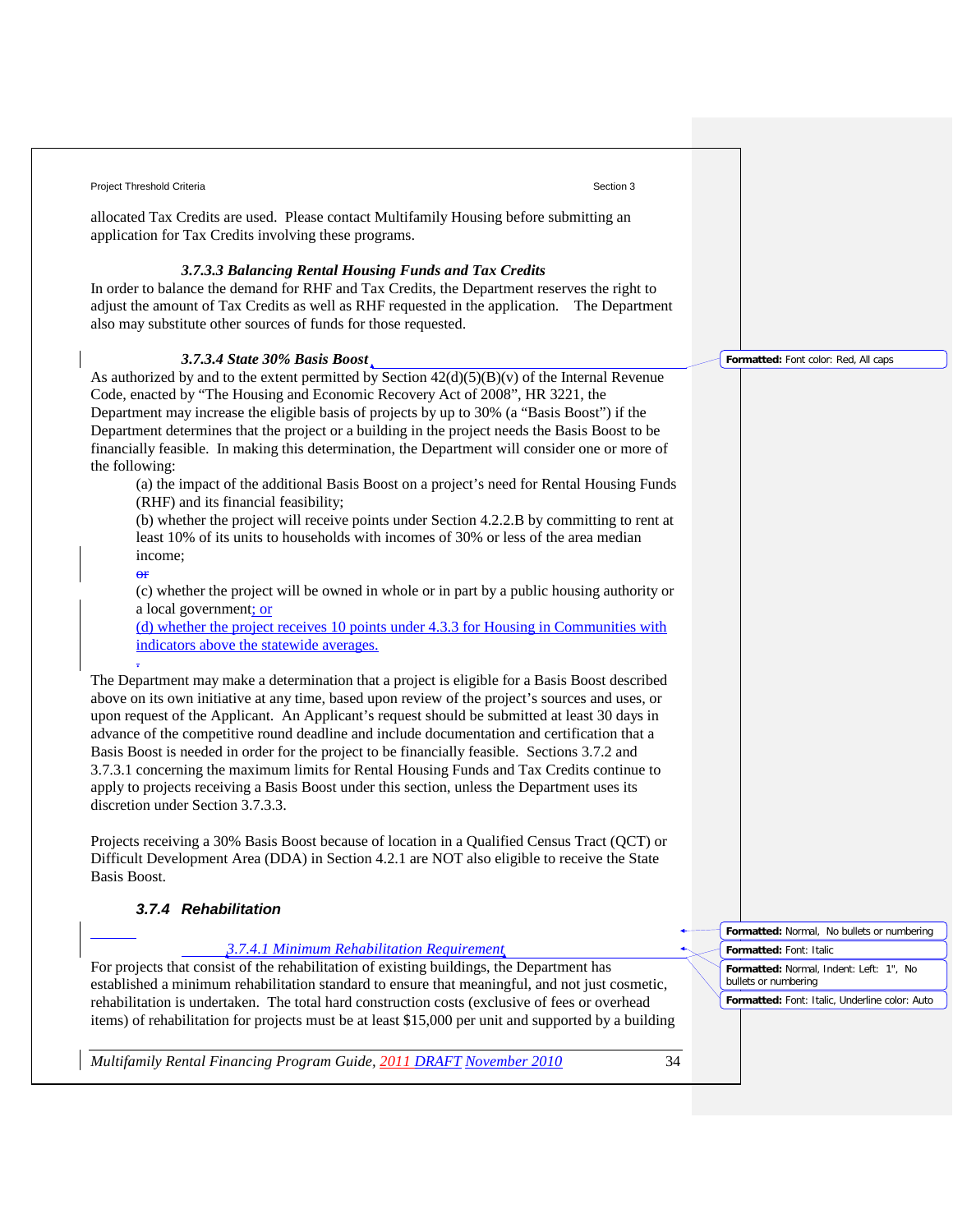Project Threshold Criteria **Section 3** Section 3

evaluation report performed by an engineer or other qualified professional. Waivers of this minimum must be requested in accordance with Section 5.0 of this Guide. Rehabilitation projects utilizing Tax Credits are subject to the minimum expenditure test set forth in §42 of the Code.

# **Multifamily Bond Program: Rehabilitation**

For bond financed projects, the Department will consider construction costs less than \$15,000 per unit based on scope of work, reasonableness and affordable housing production. Rehabilitation projects utilizing Tax Credits are subject to the minimum expenditure test set forth in §42 of the Code.

# *3.7.4.2 Energy Improvement Report*

Rehabilitation projects which fail to submit at a minimum a preliminary Energy Improvement Report with the application will not be considered for funding. The Energy Improvement Report shall take into account the current and projected energy performance of the building. Energy improvements with a Savings Investment Ratio (SIR) of 2 or greater and a Cost Effective Ratio (CER) of 10 or greater must be included in the project scope of work. The goal is to make existing buildings as energy efficient as possible while taking into account practical financial and construction limitations.

# *3.7.5 Tenant Services*

All projects funded pursuant to this Guide must provide services appropriate to the population served by the project. To be considered for financing an application must include a certification by the applicant that they will provide appropriate services throughout the compliance period that address the following based on the population of their property:

- General occupancy developments must deliver or coordinate services that: improve building and unit maintenance; stabilize occupancy by improving residents' abilities to uphold their lease obligations; and enhance quality of life and self-sufficiency for residents, including children;
- Senior occupancy developments should deliver or coordinate services that: stabilize occupancy by improving residents' abilities to uphold their lease obligations throughout the aging process; and enhance quality of life through improved access or information concerning services and benefits, health promotion, community building and socialization.
- Developments that include populations with special needs should ensure that the special need populations served are able to benefit and access the services provided to the general population at the property.

### *3.7.53.7.6 Internet Access*

The Department requires the installation of hard wired or wireless data transmission technology for high-speed Internet access for each unit or community space for all newly constructed and rehabilitated projects have the capacity to access technology for high-speed Internet in each unit or in a community space. Internet service provided in each unit may be the responsibility of the tenant. If service is to be provided in community spaces, the services provided must include any

*Multifamily Rental Financing Program Guide, 2011 DRAFT November 2010* 35

**Formatted:** Space Before: 0 pt, After: 0 pt **Formatted:** Font: Times New Roman, 12 pt, Not Bold **Formatted:** Font: Times New Roman, 12 pt, Not Bold **Formatted:** Font: Times New Roman, 12 pt, Not Bold **Formatted:** Font: Times New Roman, 12 pt, Not Bold **Formatted:** Font: Times New Roman, 12 pt, Not Bold **Formatted:** Font: Times New Roman, 12 pt, Not Bold **Formatted:** Font: Times New Roman, Not Bold, Underline color: Red **Formatted:** Underline color: Red **Formatted:** Bullets and Numbering

**Formatted:** Normal, Indent: Left: 0.75", Hanging: 0.26", Numbered + Level: 1 + Numbering Style: Bullet + Start at: 0 + Alignment: Left + Aligned at: 0" + Indent at: 0"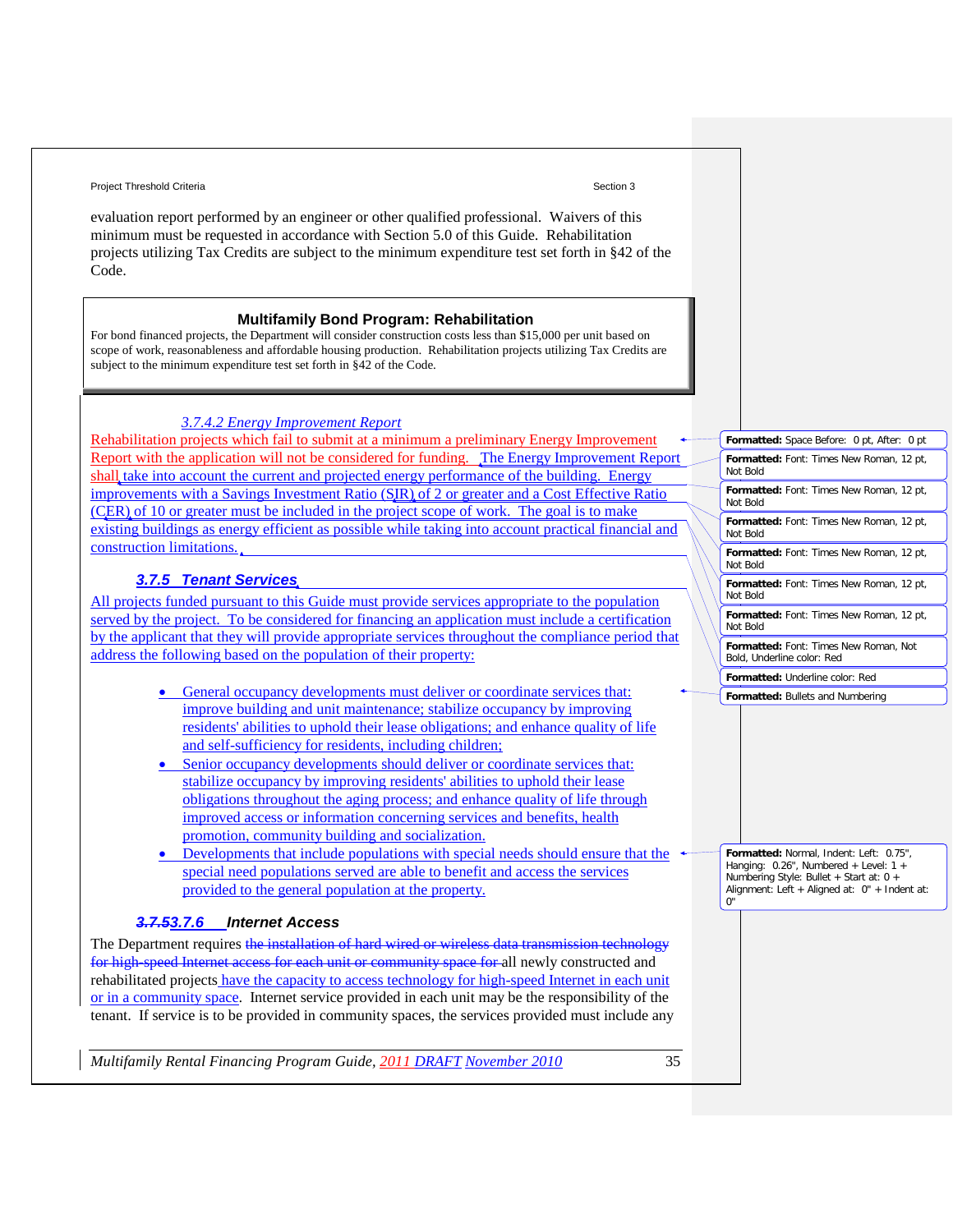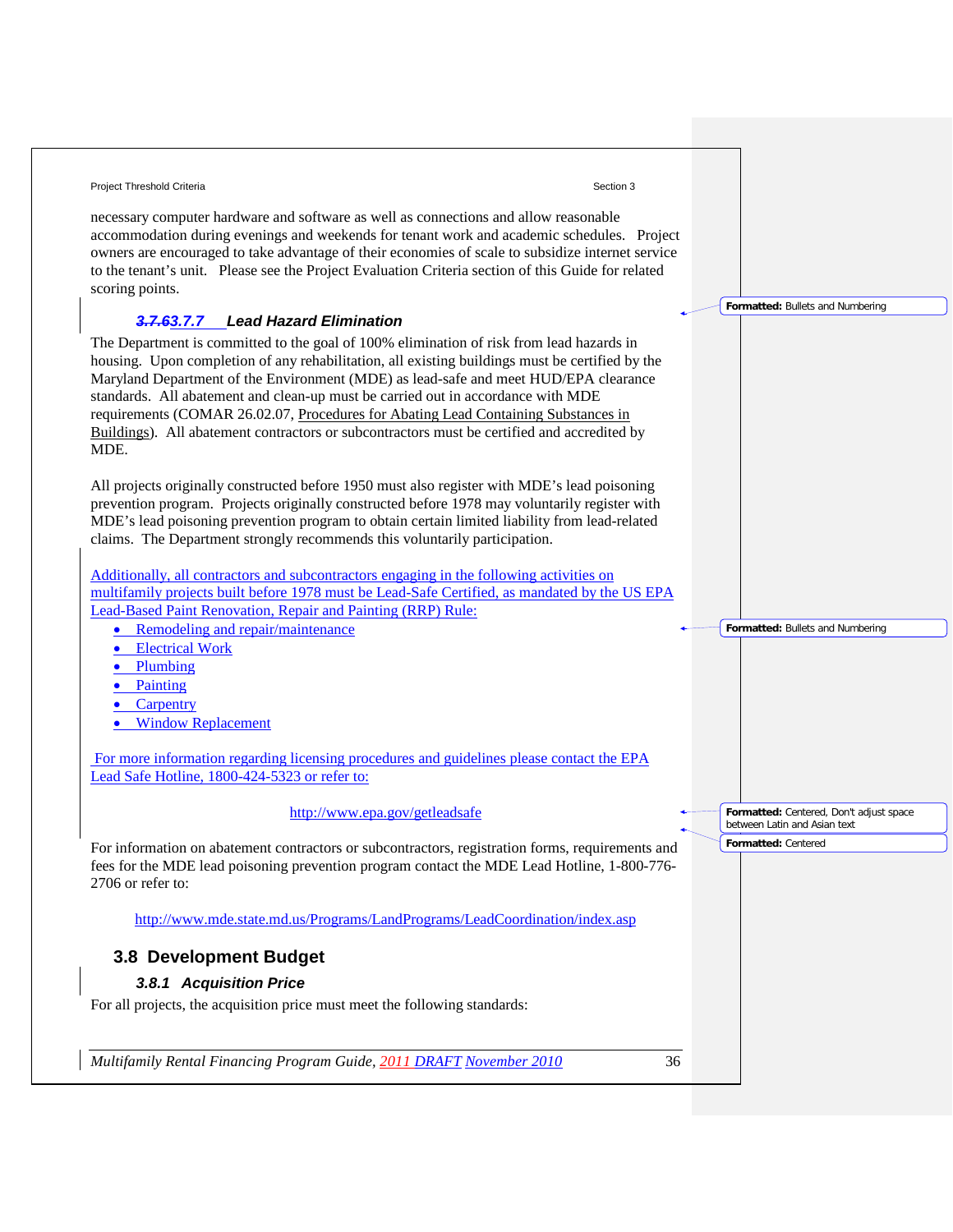#### Project Threshold Criteria **Section 3** Section 3

.

- For an arms length transaction, the maximum acquisition price may not exceed the lesser of the contract sales price or the "as is" appraised value of the property.
- For transactions involving a change in use, appraisals must include an "as is" value and an after rehabilitation value under its projected use. In such cases, the acquisition cost may not exceed the lesser of the two values or any lower value based upon the standards for related party transactions described in this section.
- For a related party transaction where the property was acquired less than two years before the application date, the maximum acquisition price may not exceed the lesser of the "as is" appraised value of the property or the original acquisition price plus carrying costs acceptable to the Department.
- For a related party transaction where the property was acquired two or more years before the application date, the maximum acquisition price may not exceed the "as is" appraised value of the property.
- Department loan funds may not be used to purchase schools or school sites owned by local governments or religious institutions for conversion to housing. Requests for waivers of this policy should be submitted in advance of application deadlines in accord with Section 5.0 of this Guide.

Additionally, for projects with competitive Tax Credits and/or a RHF loan, any portion of the acquisition price in excess of the "as is" value will not be financed or reimbursed by any RHF funds and will not be used in calculating the developer fee, and may not be reimbursed from cost savings at final closing. Acquisition-related project costs such as legal expenses associated with zoning, title expenses, relocation expenses, and certain engineering fees will not be subject to the reimbursement limitation described above. Based on the Department's determination that certain off-site costs add value to the property these costs may also be excluded from the reimbursement limitation.

Exceptions to the acquisition price standards may be submitted to the Department on a case by case basis. See Section 5.0, Waivers, for general information on program waivers.

For purposes of this section, an acquisition is defined as the transfer of title and legal ownership. Applicants with questions regarding the definition of arms-length and related-party transactions should contact the Department. With the approval of the Department and in order to meet the 10% expenditure test for an allocation of Tax Credits, the maximum acquisition price may be increased to include real estate taxes and other carrying costs associated with owning the site during the period after acquisition and application.

The acquisition price must be supported by an appraisal performed by a licensed independent professional appraiser. Independent professional appraisers under contract with the Department will perform the appraisal, and the applicant will pay the costs of any required appraisals. The Department, at its sole discretion, may accept an appraisal that is required by another lender and prepared by an independent professional appraiser for that lender. For Tax Credit transactions involving acquisition Tax Credits, the Department may, as a condition of a reservation, and at its discretion, request an opinion from an independent CPA or tax attorney confirming that the

*Multifamily Rental Financing Program Guide, 2011 DRAFT November 2010* 37

**Formatted:** No underline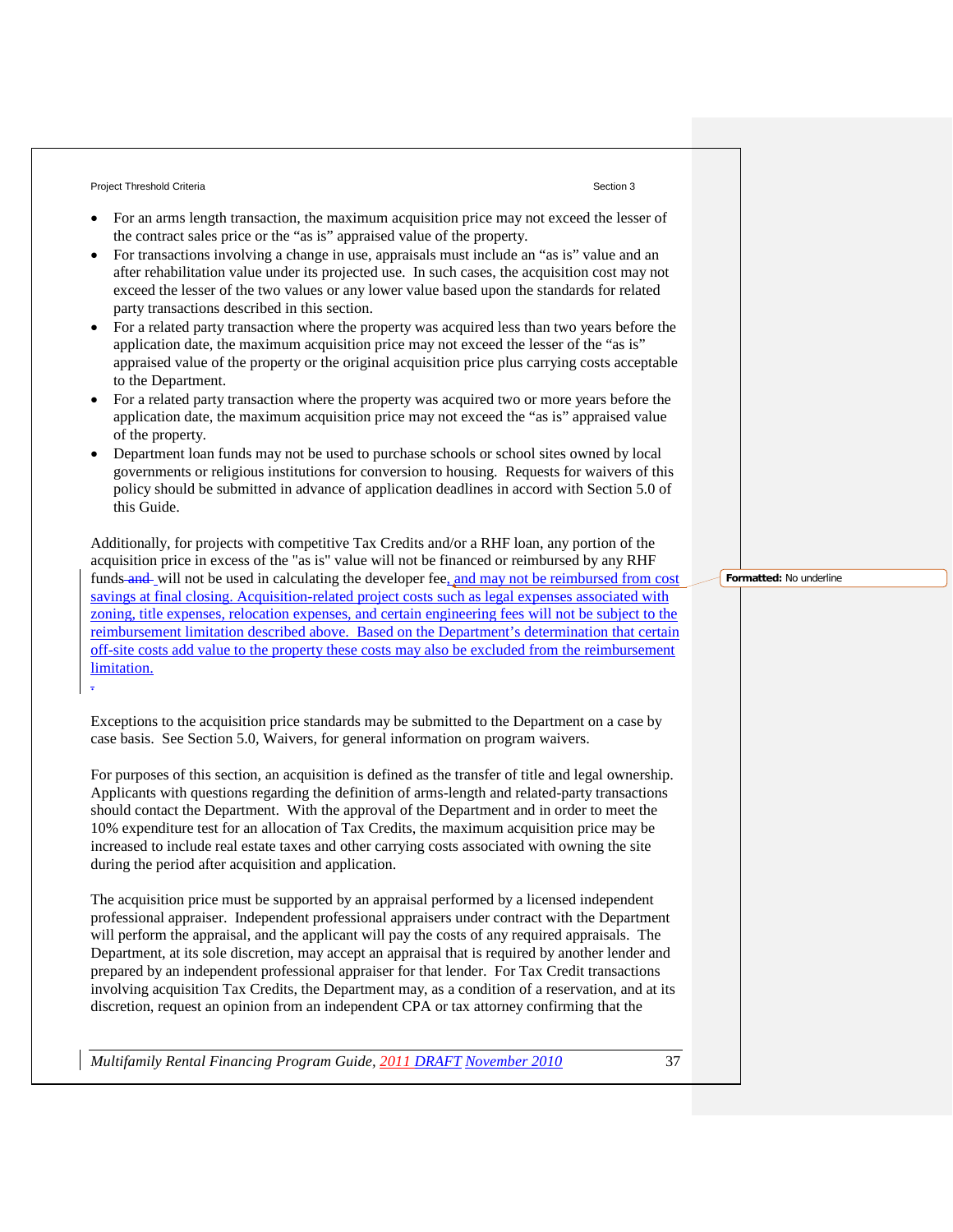**Project Threshold Criteria** Section 3

planned acquisition conforms with Section  $42(d)(2)(B)$  of the Internal Revenue Code (i.e. the Ten-Year Rule).

## *3.8.2 Syndication Equity Rates and Related Costs*

For projects that are syndicated for Tax Credits, the equity raise-up rate should be within current market standards. When the project's gap analysis is performed, the Department will review the raise-up rate to ensure that it is competitive in the tax credit market.

# **3.9 Limitation on Fees**

Fees in the development budget are limited according to the standards established by the Department for rental housing projects. Projects $\frac{1}{2}$  without Section 8 project-based voucher assistance , subject to §911 of the Housing and Community Development Act of 1992 (federal subsidy layering requirements) have the same limitations under a Memorandum of Understanding between the Department and HUD. Projects with Section 8 project-based voucher assistance must comply with the standards in the HUD Administrative Guidelines: Subsidy Layering Review for Proposed Section 8 Project-Based Voucher Housing Assistance Payments ConstractsContracts, published in the Federal Register, July 9, 2010. The safe harbor and maximum standards in the July 9, 2010 HUD Administrative Guidelines may vary from those shown below. See the Qualified Allocation Plan for further information.

| Category                                | Limitation                                                        |                                                                        |  |                                         |
|-----------------------------------------|-------------------------------------------------------------------|------------------------------------------------------------------------|--|-----------------------------------------|
| <b>Total Builders Fee</b>               |                                                                   | The total fees allowable for a builder, including profit, overhead and |  | Formatted: Font: 10 pt                  |
|                                         |                                                                   | general requirements, may not exceed 15% of the net construction cost  |  |                                         |
|                                         |                                                                   | for new construction projects and 17% for rehabilitation projects      |  |                                         |
|                                         | <b>Builder's Profit</b>                                           | 5% to 10% of the net construction costs                                |  | Formatted: Font: Times New Roman        |
|                                         | <b>Builder's Overhead</b>                                         | 2% to 3% of the net construction costs                                 |  | <b>Formatted Table</b>                  |
|                                         | <b>General Requirements</b>                                       | 5% to 10% of the net construction costs                                |  |                                         |
| C <sub>anara</sub><br><del>ochora</del> |                                                                   | 5% to 10% of the net construction costs                                |  | Formatted: Font color: Red              |
| <b>Requirements</b>                     |                                                                   |                                                                        |  | Formatted: Don't adjust space betwe     |
| <b>Architect Design</b>                 | 2% to 5% of the construction contract                             |                                                                        |  | and Asian text, Don't adjust space bet  |
| Architect Administration                |                                                                   | 1% to 3% of the construction contract                                  |  | Asian text and numbers                  |
| Civil Engineers Fee.                    | 2% to 5% of site improvement costsnet construction costs          |                                                                        |  | Formatted: Font: Times New Roman        |
| Developer's Fee                         | 10% to 15% of total development costs not to exceed \$2.5 million |                                                                        |  | Formatted: Font: Times New Roman        |
|                                         |                                                                   |                                                                        |  | <b>Formatted: Font: Times New Roman</b> |
|                                         | Please see below for additional information.                      |                                                                        |  |                                         |

# *3.9.1 Net Construction Costs*

Net construction costs are equal to the construction contract amount less builder's profit, builder's overhead, general requirements and bond fees.

## *3.9.2 Builder's ProfitFees*

The total fees allowable for a builder, including profit, overhead and general requirements, may not exceed 15% of the net construction cost for new construction projects and 17% for rehabilitation projects. A builder's profit is permitted even if a relationship or identity of interest exists between the developer and general contractor. However, all general contractors must meet the Department's guidelines and be approved to act as a general contractor for the project. The allowable profit will range from 5% to 10% of the net construction costs. Small projects and/or

*Multifamily Rental Financing Program Guide, 2011 DRAFT November 2010* 38

**Formatted:** Don't adjust space between Latin tween

**Formatted:** Font: Times New Roman

**Formatted:** Font: Times New Roman

**Formatted Table**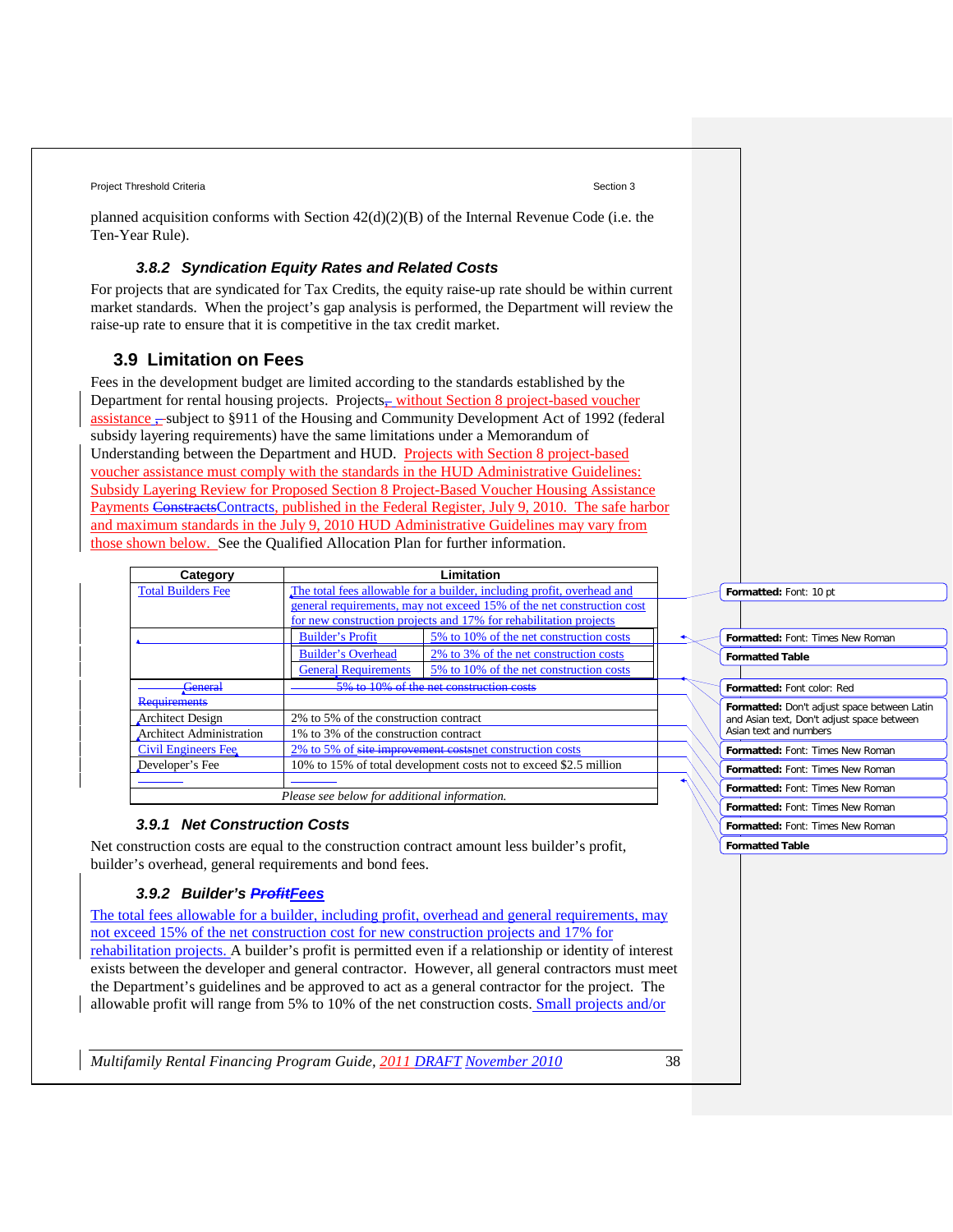**Project Threshold Criteria** Section 3

projects with specialized consultants or services that will exceed the allowable profit range are required to submit a request for a waiver prior to application submission.

## *3.9.3Builder's Overhead*

Allowable builder's overhead may range from 2% to 3% of the net construction costs with the lower percentage applicable to larger projects and the higher percentage to projects of lesser amounts.

## *3.9.4General Requirements*

The allowable general requirements are determined based on the size of the project. General requirements may range from 5% to 10% of net construction costs.

## *3.9.53.9.3 Architect's Fees*

The allowable architect's fee for project design may range from 2% to 5% of the construction contract amount. For architectural administration, the allowable fee may range from 1% to 3%. Small projects and/or projects with specialized consultants or services that will exceed the allowable profit range are required to submit a request for a waiver prior to application submission.

## *3.9.4 Civil Engineer's Fee*

The allowable civil engineer's fee for project design may range up to 5% of the net construction costs. Small projects and/or projects with specialized consultants or services that will exceed the allowable profit range are required to submit a request for a waiver prior to application submission.

## *3.9.63.9.5 Developer's Fee*

The developer's fee must include all fees paid to processing agents and development consultants. The range of allowable developer's fees is from 10% to 15% of total development costs as approved by CDA based on the table below. The developer's fee may not exceed \$2.5 million.

| <b>Fee on Development Costs</b> | <b>Fee on Acquisition Costs</b> |
|---------------------------------|---------------------------------|
| 15% on first \$10,000,000       | 10% on first \$10,000,000       |
| 10% on amount over \$10,000,000 | 5% on amounts over \$10,000,000 |

For projects with proposed developer's fees in excess of \$2.5 million, sponsors must submit a request for a waiver in accordance with Section 5.0 of this Guide. Total development costs include the following: expenses related to the actual construction or rehabilitation of the project; fees related to the construction or rehabilitation such as architecture, engineering and legal expenses; financing fees and charges such as construction interest, taxes, insurance and lender fees; and acquisition related costs which may include master planning costs. Total development costs do not include the following: hard or soft cost contingencies; syndication related costs; funded guarantee and reserve accounts that are required by lenders or investors; and developers' fees. Further guidance on the disbursement of developer's fee can be found in the AppendixSection 6.1.7 - of this Guide.

*Multifamily Rental Financing Program Guide, 2011 DRAFT November 2010* 39



**Formatted:** No underline, Underline color: Auto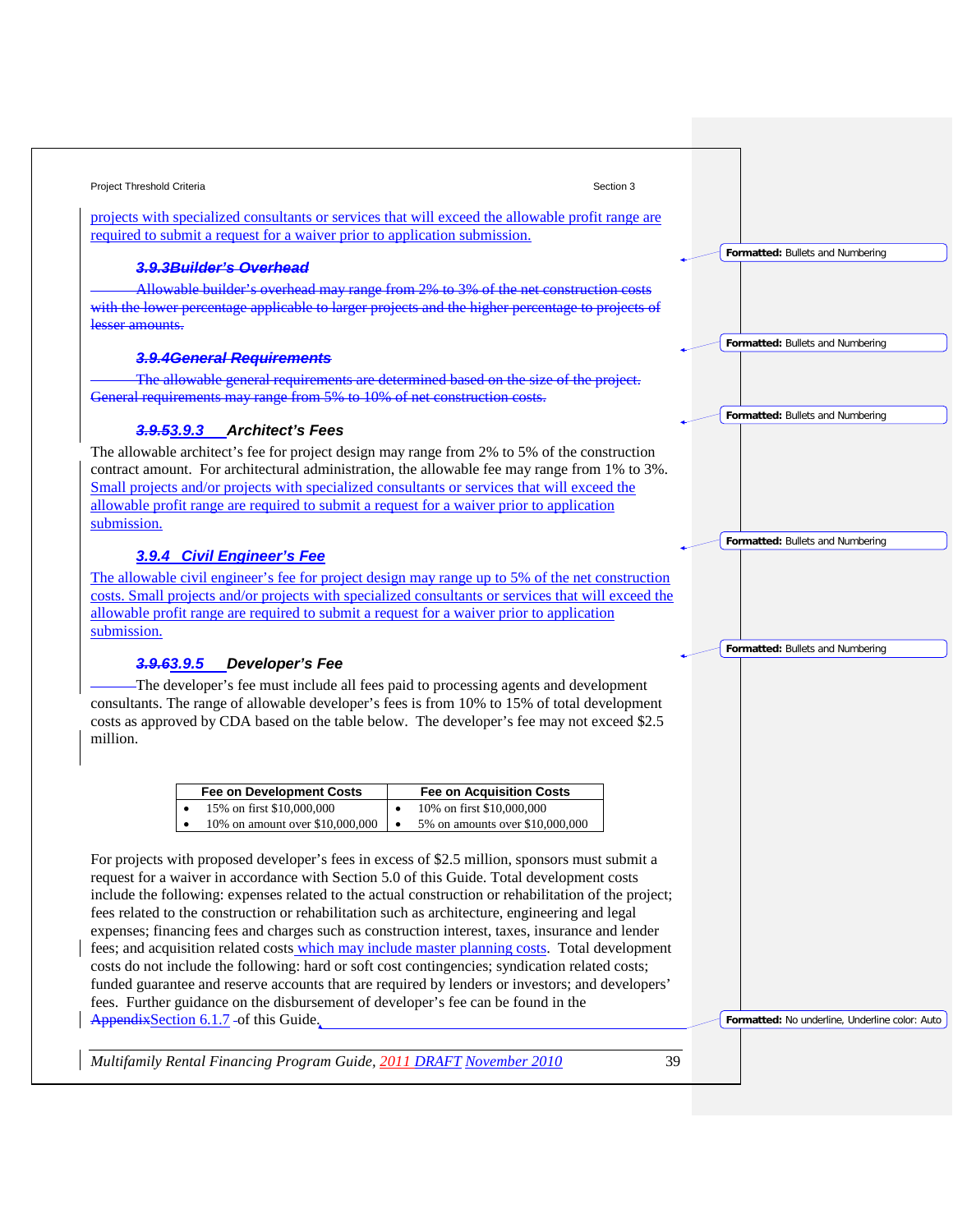**Project Threshold Criteria** Section 3

## *3.9.73.9.6 Financial Pro Forma*

The financial pro forma of projects will be evaluated based on a review of estimated operating expenses, construction costs, reserve for replacement deposits, vacancy rates and debt service coverage ratios. Sponsors must submit a minimum 20-year pro forma.

## *3.9.83.9.7 Vacancy Rate*

The pro forma vacancy rate must be fully supported by the market study. During subsequent underwriting by Department staff, the rate may be adjusted up or down to reflect documented market conditions.

## *3.9.93.9.8 Project Phasing*

Applications for subsequent phases of projects already in receipt of a reservation of RHF or Tax Credit allocations must show evidence that the original phase(s) of the project achieved sustaining occupancy. Multifamily Housing defines sustaining occupancy for this purpose as a minimum of three months of break-even operations and 90% or above occupancy. The Department may waive this requirement upon specific request in accordance with Section 5.0 of this Guide.

# **3.10 Readiness to Proceed and Development Schedule**

As part of the Application Submission Package, Sponsors must complete the Anticipated Development Schedule in CDA Form 202. This schedule should be consistent with the Department's loan submissionunderwriting and construction review process as outlined in Exhibit B-C of this Guide as well as Tax Credit requirements. If a project is approved for a Tax Credit and/or RHF reservation, it is expected to meet the development schedule as proposed. In cases where a zoning change, variance or exception is necessary, schedules must be consistent with the analysis provided by the development team's zoning attorney or engineer. In all cases, the Anticipated Development Schedule should reflect the project's readiness to use current calendar year Tax Credits and current fiscal year RHF funds. If a project envisions utilizing other than current calendar year Tax Credits and/or current fiscal year RHF loan funds, the application must provide sufficient explanation and supporting information for the alternate development schedule.

**Formatted:** Bullets and Numbering **Formatted:** Bullets and Numbering **Formatted:** Normal, No bullets or numbering **Formatted:** Bullets and Numbering

*Multifamily Rental Financing Program Guide, 2011 DRAFT November 2010* 40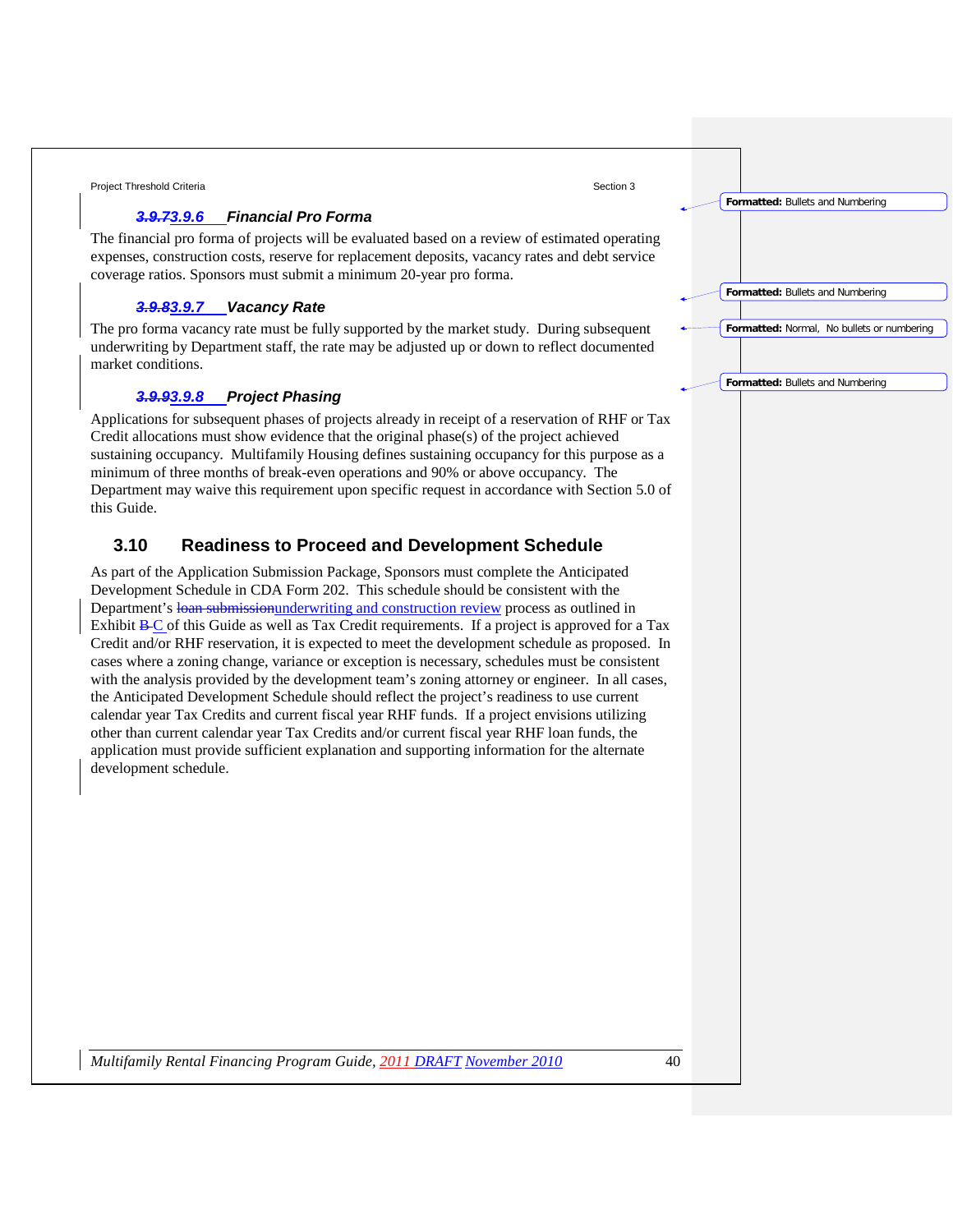**itsProject Evaluation Criteria** 

# **4.0 Project Evaluation Criteria**

Section 4

Once projects meet the threshold requirements, they will be rated according to the nature and character of the development and, if subject to the competition for RHF and Tax Credits, ranked against other projects. During a competitive round, each application will be evaluated and awarded points based on the criteria it meets and ranked against the other projects included in the round. The selection criteria outlined below are based on Maryland's housing priorities and needs.

## **Bond Program: Minimum Project Evaluation Criteria Score**

Applications requesting MBP funding and non-competitive Tax Credits must still obtain a minimum score of 180 185 points under Project Evaluation Criteria to be eligible for funding.

| <b>Capacity of Development Team</b><br>4. I | Total 10955100 Points             | <b>See Current Application</b><br><b>Submission Package</b><br>Exhibit(s) |
|---------------------------------------------|-----------------------------------|---------------------------------------------------------------------------|
| Development Team Experience<br>4.1.1        | 50 points                         | Exhibit C, Form 202                                                       |
| 4.1.2 Deductions from Team Experience       | (up to minus 30 points)           | Exhibit F, Form 202                                                       |
| Score                                       |                                   |                                                                           |
| 4.1.3 Financial Capacity                    | $20-25$ points                    | Exhibit D                                                                 |
| 4.1.4 Nonprofit/PHA Housing Authority       | $\frac{15 \cdot 1055}{20}$ points | Exhibit H, Form 202                                                       |
| Participation                               |                                   |                                                                           |
| 4.1.5 PHA/MBE/WBE Participation             | $\frac{15}{15}$ points            | Exhibit G, Form 202                                                       |
|                                             |                                   |                                                                           |
| 4.2 Public Purpose                          | Total 56570 Points                |                                                                           |
|                                             |                                   |                                                                           |
| 4.2.1 QCT/DDA, Rehabilitation and           | 10 points                         | Exhibit B, I, Form 202                                                    |
| <b>Revitalization Plans</b>                 |                                   |                                                                           |
| 4.2.2. Income Targeting – Below $60\%$ of   | $\frac{25-20}{25}$ points         | Form 202                                                                  |
| Median                                      |                                   |                                                                           |
| 4.2.3 Housing for Individuals with          | 5 points                          | Exhibit M, Form 202                                                       |
| <b>Disabilities</b>                         |                                   |                                                                           |
| 4.2.4 Family Housing                        | 5 points                          | Form 202                                                                  |
| 4.2.5 Tenant Services                       | $\frac{20-15}{20}$ points         | Exhibit K                                                                 |
| 4.2.6 Link to Public and Assisted           | <del>5 points</del>               | Evhihit l                                                                 |

# **Summary of Evaluation Criteria Scoring (***302250 Points Total***)**

*Multifamily Rental Financing Program Guide, 2011 DRAFT for Public Comment August 2010November 2010 Multifamily Rental Financing Program Guide, October 24, 2008August 4, 2010*  41 **Formatted:** Font: Italic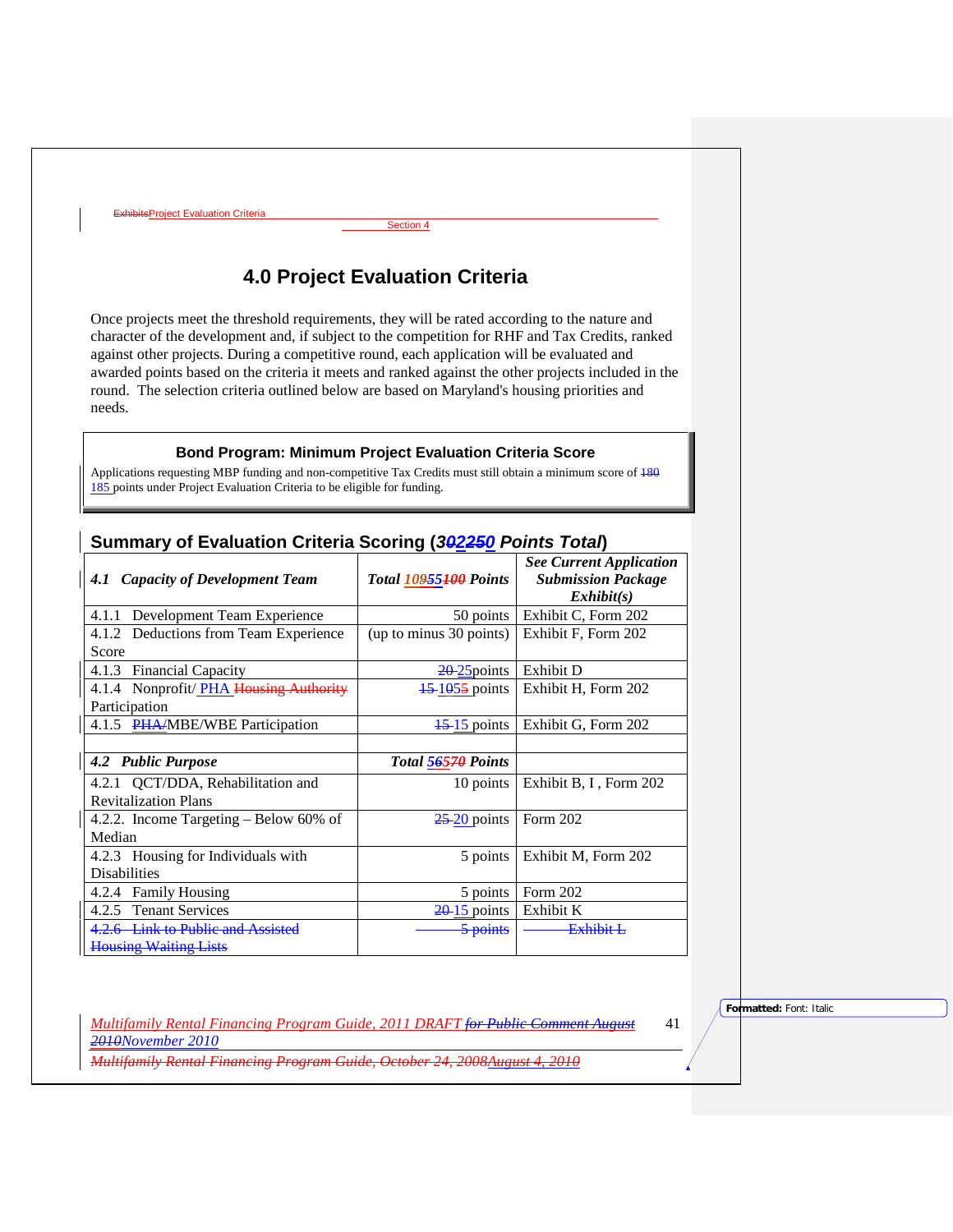| <b>ExhibitsProject Evaluation Criteria</b>                                                                                                                                                                                                                                                       | Section 4                                             |                                              |                         |
|--------------------------------------------------------------------------------------------------------------------------------------------------------------------------------------------------------------------------------------------------------------------------------------------------|-------------------------------------------------------|----------------------------------------------|-------------------------|
| 4.3-4.3 Project Location and<br>Marketability                                                                                                                                                                                                                                                    | Total 65-70 Points                                    | See Current<br><b>Application Submission</b> |                         |
| 4.3.1 Market Study                                                                                                                                                                                                                                                                               | 40 points                                             | Package Exhibit(s)<br>Exhibit A              |                         |
| 4.3.2 Housing in BRAC Impacted<br><b>Counties and Communities with Indicators</b><br>above Statewide Averages                                                                                                                                                                                    | $\frac{15-10}{2}$ points                              | Exhibit J, Form 202                          |                         |
| 4.3.3 Family Housing in Communities with<br><b>Indicators above Statewide or County-wide</b><br>Averages                                                                                                                                                                                         | 10 points                                             | Exhibit J, Form 202                          |                         |
| 4.3.3 4 Projects in Rural Areas                                                                                                                                                                                                                                                                  | 10 points                                             | Exhibit A, Form 202                          |                         |
| <b>4.4 Leveraging and Long Term</b>                                                                                                                                                                                                                                                              | <b>Total 30 Points</b>                                |                                              | Formatted: Font: Bold   |
| 4.6.1 Leveraging of Non-State Resources                                                                                                                                                                                                                                                          | $20$ points                                           | Exhibit A, Form 202                          |                         |
| 4.6.2 Long-Term Operating Subsidies                                                                                                                                                                                                                                                              | 10 points                                             | Exhibit N, Form 202                          |                         |
| <b>4.5 Construction or Rehabilitation Cost</b><br><b>Limits (GSF and Per Unit)</b>                                                                                                                                                                                                               | (Up to 5 Minus Points)                                | <b>Exhibit E</b>                             | Formatted: Font: Italic |
|                                                                                                                                                                                                                                                                                                  |                                                       |                                              |                         |
| 4.4 6 Development Quality                                                                                                                                                                                                                                                                        | <b>Total 60 Points</b>                                |                                              | Formatted: Font: Italic |
| 4.4.1 Sustainable Development                                                                                                                                                                                                                                                                    | 33 points                                             | Exhibit E                                    |                         |
| 4.4.2 Amenities and Design Criteria                                                                                                                                                                                                                                                              | 27 points                                             | Exhibit E                                    |                         |
| <b>4.5 Construction or Rehabilitation Cost</b><br><b>Limits</b>                                                                                                                                                                                                                                  | (Up to 5 Minus Points)                                | <b>Exhibit E</b>                             |                         |
| <b>4.6 Leveraging and Long Term</b><br><b>Subsidies</b>                                                                                                                                                                                                                                          | <b>Total 30 Points</b>                                |                                              |                         |
| 4.6.1 Leveraging of Non State Resources                                                                                                                                                                                                                                                          | 20 points<br>10 points                                | Exhibit A, Form<br>202<br>Exhibit N, Form    |                         |
| 4.6.2 Long Term Operating Subsidies                                                                                                                                                                                                                                                              |                                                       |                                              |                         |
| <b>Capacity of Development Team</b><br>4.1.<br>Points are awarded based on the capacity of the development team to develop affordable rental<br>housing, including the extent to which qualified and experienced professionals are identified and<br>committed to the project for the long term. |                                                       |                                              |                         |
|                                                                                                                                                                                                                                                                                                  | 4.1.1 Development Team Experience (50 maximum points) |                                              |                         |
| Points will be awarded based on the demonstrated relevant experience and qualifications of the<br>members of the development team. Crucial for determining the capacity of the development                                                                                                       |                                                       |                                              | Formatted: Font: Italic |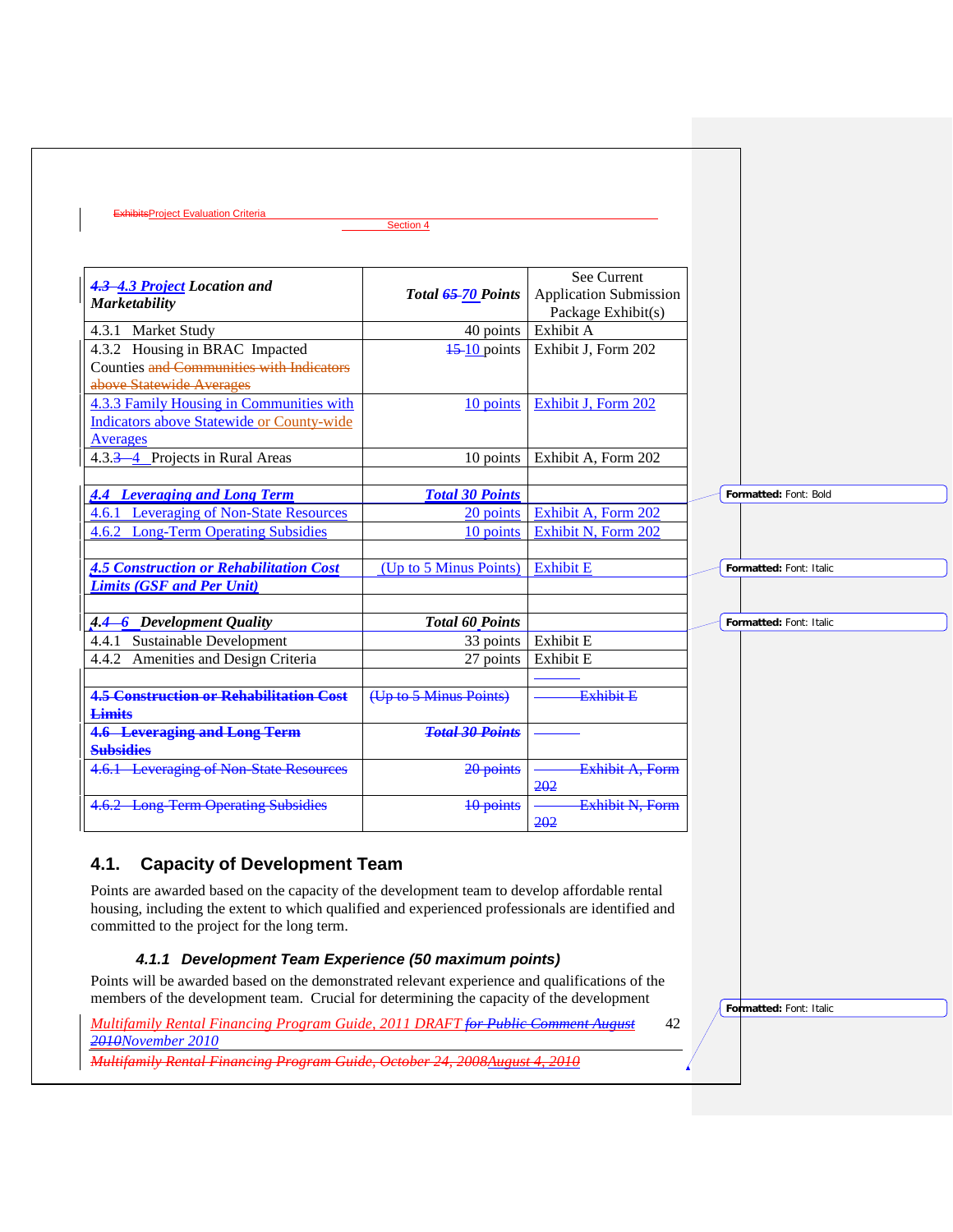#### **ibitsProject Evaluation Criteria**

team are the members of the developer entity including the applicant, developer, co-developer, guarantors, consultant, and general partner or managing member (the entity with a controlling interest). The other lead members of the team are the general contractor, architect and management agent. Staff will evaluate the development team members based on their record of accomplishment during the past five years with projects that are similar to the proposed project. Team members without appropriate experience should establish partnerships with experienced entities.

Section 4

A scattered site project requires all members of the development team to have prior experience with similar sized scattered site rental properties and the ability to provide evidence of this experience. Projects may lose points if a scattered site development is submitted without documentation of previous performance with similar scattered site properties. For maximum points, all team members including those with controlling interests in the developer and the project owner should have previous experience with scattered site developments and operations.

Scoring for each entity within the team will be as follows:

| <b>Evaluation Criteria</b>                                                                                                                                                                                                                  | <b>Developer</b><br>Entity<br>$(18 \text{ points})$<br>maximum) | <b>General</b><br><b>Contractor</b><br>(12 points)<br>maximum) | <b>Architect</b><br>(8 points)<br>maximum) | <b>Management</b><br>Agent<br>(12 points<br>maximum) |
|---------------------------------------------------------------------------------------------------------------------------------------------------------------------------------------------------------------------------------------------|-----------------------------------------------------------------|----------------------------------------------------------------|--------------------------------------------|------------------------------------------------------|
| The entity(s) has a consistent and<br>successful track record during the past five<br>years with projects that are similar to the<br>proposed project and has shown the ability<br>to remedy problems.                                      | $13 - 18$                                                       | $9 - 12$                                                       | $6 - 8$                                    | $9 - 12$                                             |
| The entity(s) has an overall successful track<br>record during the past 5 years but may not<br>have sufficient experience, has not always<br>promptly addressed problems or may not<br>have sufficient experience with similar<br>projects. | $7 - 12$                                                        | $5 - 8$                                                        | $4-5$                                      | $5 - 88$                                             |
| The entity(s) has an inconsistent track<br>record during the past 5 years, may not<br>have sufficient experience, has not<br>promptly addressed some problems, or may<br>not have sufficient experience with similar<br>projects.           | $1-6$                                                           | $1 - 4$                                                        | $1-3$                                      | $1-4$                                                |
| The entity(s) has limited or no<br>experience, experience has a record of<br>problems that were not promptly addressed,<br>or has limited or no experience with similar<br>projects.                                                        | $\Omega$                                                        | $\Omega$                                                       | $\Omega$                                   | $\Omega$                                             |

## *4.1.2 Deductions from Team Experience Score (Up to 30 Points Deducted)*

*Multifamily Rental Financing Program Guide, 2011 DRAFT for Public Comment August 2010November 2010 Multifamily Rental Financing Program Guide, October 24, 2008August 4, 2010* 

**Formatted:** Font: Italic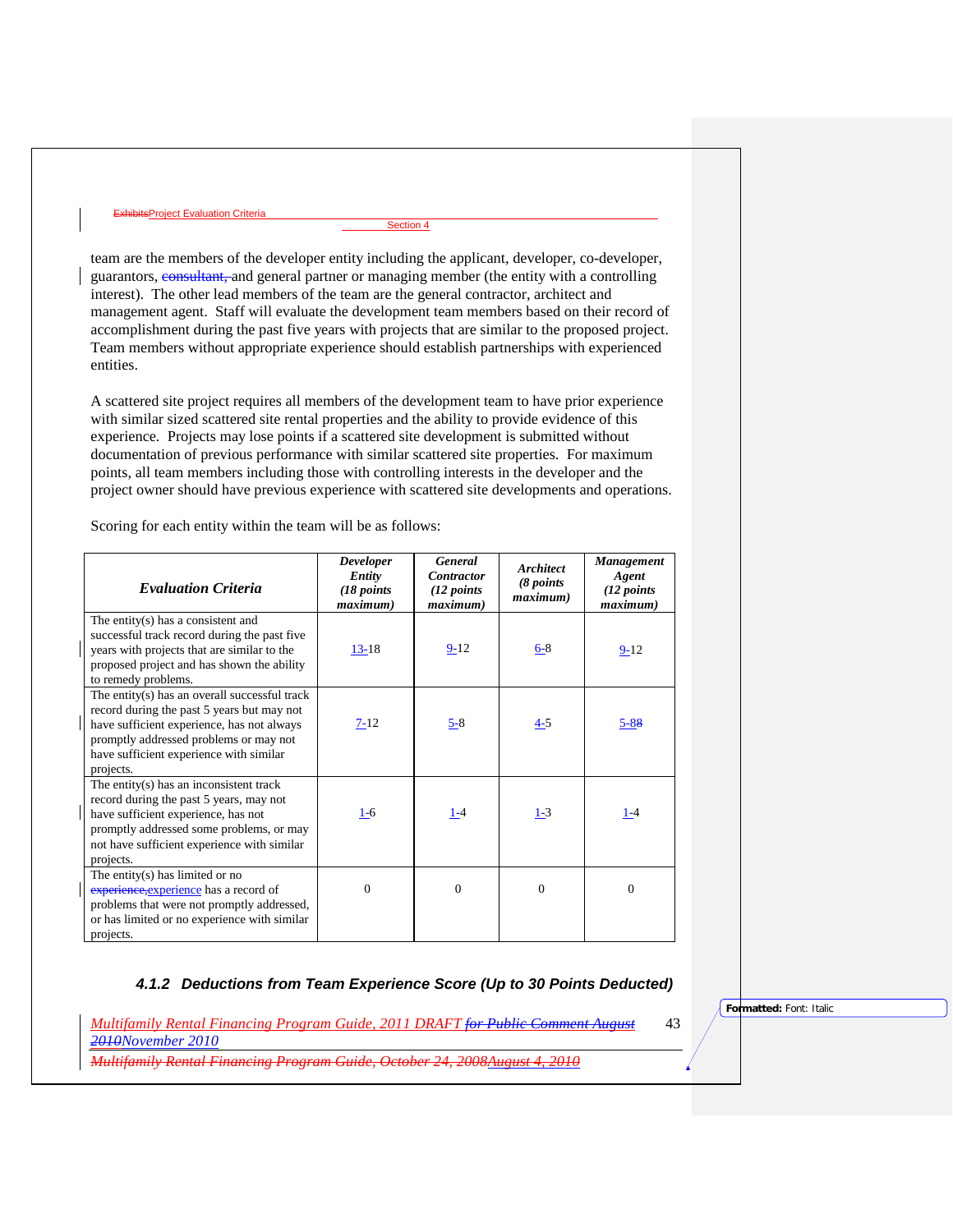**Example Evaluation Criteria** 

To avoid a deduction against the Development Team score, sponsors must submit a request for a waiver in accordance with Section 5.0 of this Guide that includes a detailed explanation of the reasons for failing to meet these standards.

## **4.1.2.1 Previous Participation with Multifamily Housing and Asset Management**

Section 4

Up to five (5) points may be deducted from the Development Team Experience Score for lead members (developer, co-developer, general partner or managing member, or property management agent) of the team involved in projects currently in the Department's pipeline that are not meeting or have failed to meet the Department's loan processing schedules, or construction progress or completion, or close out requirements timetables... These points also may be deducted for lead members (developer, co-developer, general partner or managing member, or property management agent) that have a record of any of the following:

## **Compliance Issues:**

Consistent failure to promptly resolve compliance matters as evidenced by outstanding IRS 8823's with continuing non-compliance issued by the Department or other compliance enforcement action by the Department for the following:

- Failure to maintain income targeting as required under the loan or Tax Credit allocation agreements;
- Failure to maintain adequate documentation of tenant eligibility or qualified basis;
- Failure to timely recertify tenant incomes; or
- Continued occupancy by unqualified households.

## **Asset Management Issues:**

- Untimely submission of required Department asset management documents including, but not limited to, annual audits, operating statements and budgets;
- Properties with annual physical inspection or management performance evaluations with ratings of "Below Average" or "Unsatisfactory";
- After the HUD inspection and cure period, consistent history or pattern of failing REAC scores;
- Failure to maintain a current Management Agreement on file with the Department's Division of Credit Assurance; and
- Late payments of any type including cash flow billings.

## **Construction Issues:**

- Failure to pay General Contractor (as stipulated in the construction contract) for work in place.
- FailureInability to resolve any construction related issue, or issues, which result in unreasonable delay of project completion.

*Multifamily Rental Financing Program Guide, 2011 DRAFT for Public Comment August 2010November 2010* 44

*Multifamily Rental Financing Program Guide, October 24, 2008August 4, 2010* 

**Formatted:** Font: (Default) Times New Roman, 12 pt, Font color: Auto

**Formatted:** Bullets and Numbering

**Formatted:** Font: (Default) Times New Roman, 12 pt, Font color: Auto

**Formatted:** Font: (Default) Times New Roman, 12 pt, Font color: Auto

**Formatted:** Font: Italic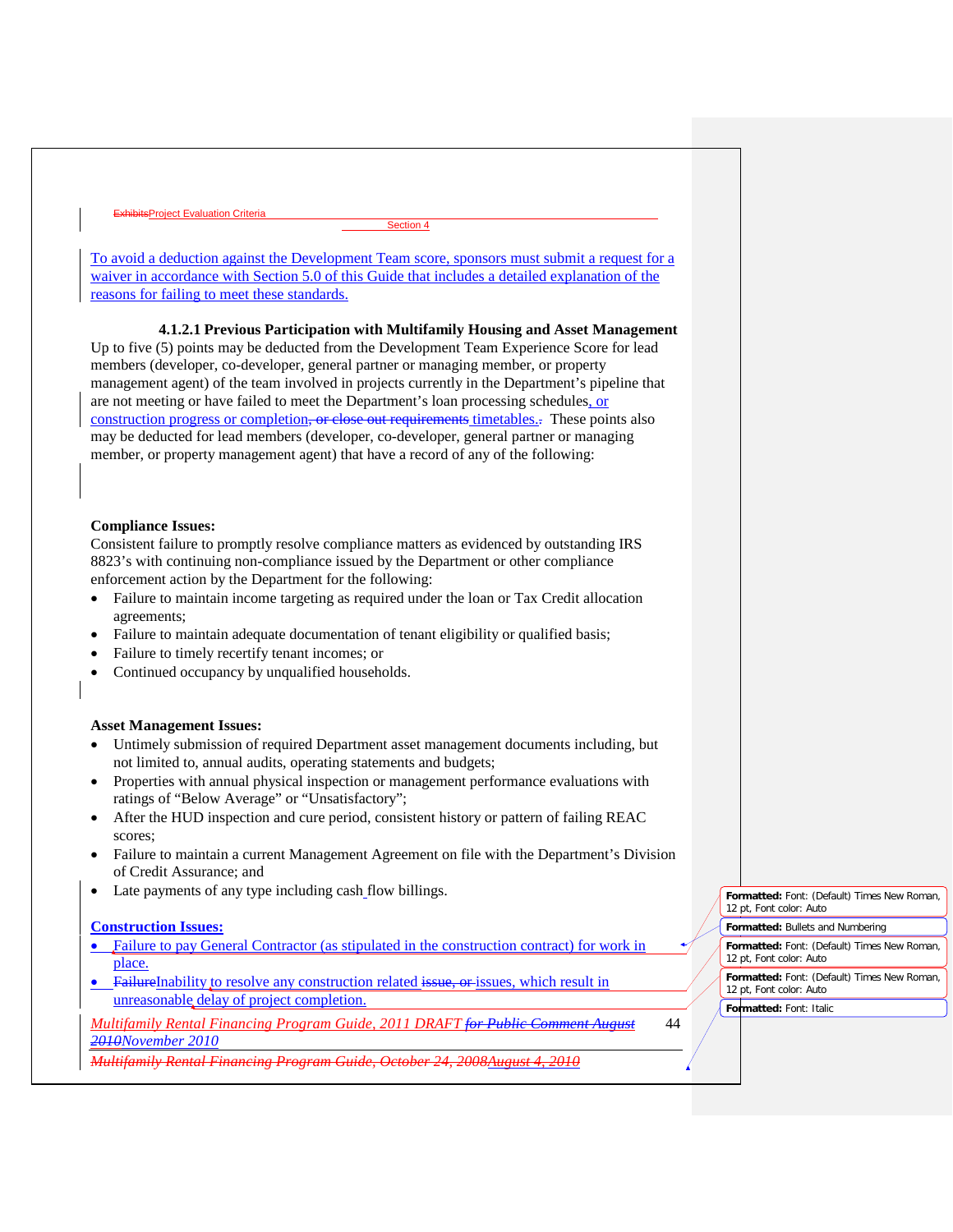**itsProject Evaluation Criteria** 

## **4.1.2.2 Project Financing and Underwriting**

Five (5) points each may be deducted from the total points otherwise due under the Development Team Experience score for failure by the applicant to address any one of the following financing or underwriting requirements:

Section 4

To avoid a deduction against the Development Team score, sponsors must waiver in accordance with Section 5.0 of this Guide that includes a detailed explanation of the reasons for failing to meet these standards.

**Minimum Reserve for Replacement (RfR) Deposits** - must not be less than \$300 per unit per year. than the minimum standards for the scope of work proposed:

•For all family projects, a minimum annual deposit of \$300 per unit;

•For new construction and substantially rehabilitated elderly projects\*, a minimum annual deposit of \$250 per unit; and

•For moderate rehabilitation elderly projects\*, a minimum annual deposit of \$300 per unit. *\*Please see Section 3.6.4, Definition of Elderly Housing.*

For rehabilitation projects, a capital needs assessment from a qualified third party professional or comparable engineering report will be required before loan closing in order to establish a final amount for the reserve for replacement deposit. For all projects, the Department reserves the right to adjust the RfR amount based on a new capital needs assessment every five yearsto ten years, at the Department's discretion.

**-Operating Reserves** – shall range from three to should be at least six months of projected operating expenses plus all required debt service payments and monthly replacement reserve payments. The Department when evaluating guaranties for completion, lease-up, or operations will consider the demonstrated financial capacity and liquidity of the owner or other guarantor. At a minimum, funded operating reserves must remain in place until the project has achieved economic break-even operations for one fiscal year confirmed by its annual audit and has reached 90% occupancy for 12 consecutive months. Thereafter, operating reserves may be released over the next three or more years at the discretion of the Department, provided the project continues to achieve economic break-even operations and 90% occupancy. Upon release, operating reserves generally may be used to pay any outstanding deferred developer's fee and then may be applied to reduce any State loan, fund other reserves, fund project betterments or otherwise be applied as approved by the Department.

*Multifamily Rental Financing Program Guide, 2011 DRAFT for Public Comment August 2010November 2010 Multifamily Rental Financing Program Guide, October 24, 2008August 4, 2010*  45 **Formatted:** Font: Italic

**Formatted:** Body Text

**Formatted:** Body Text

**Formatted:** Bullets and Numbering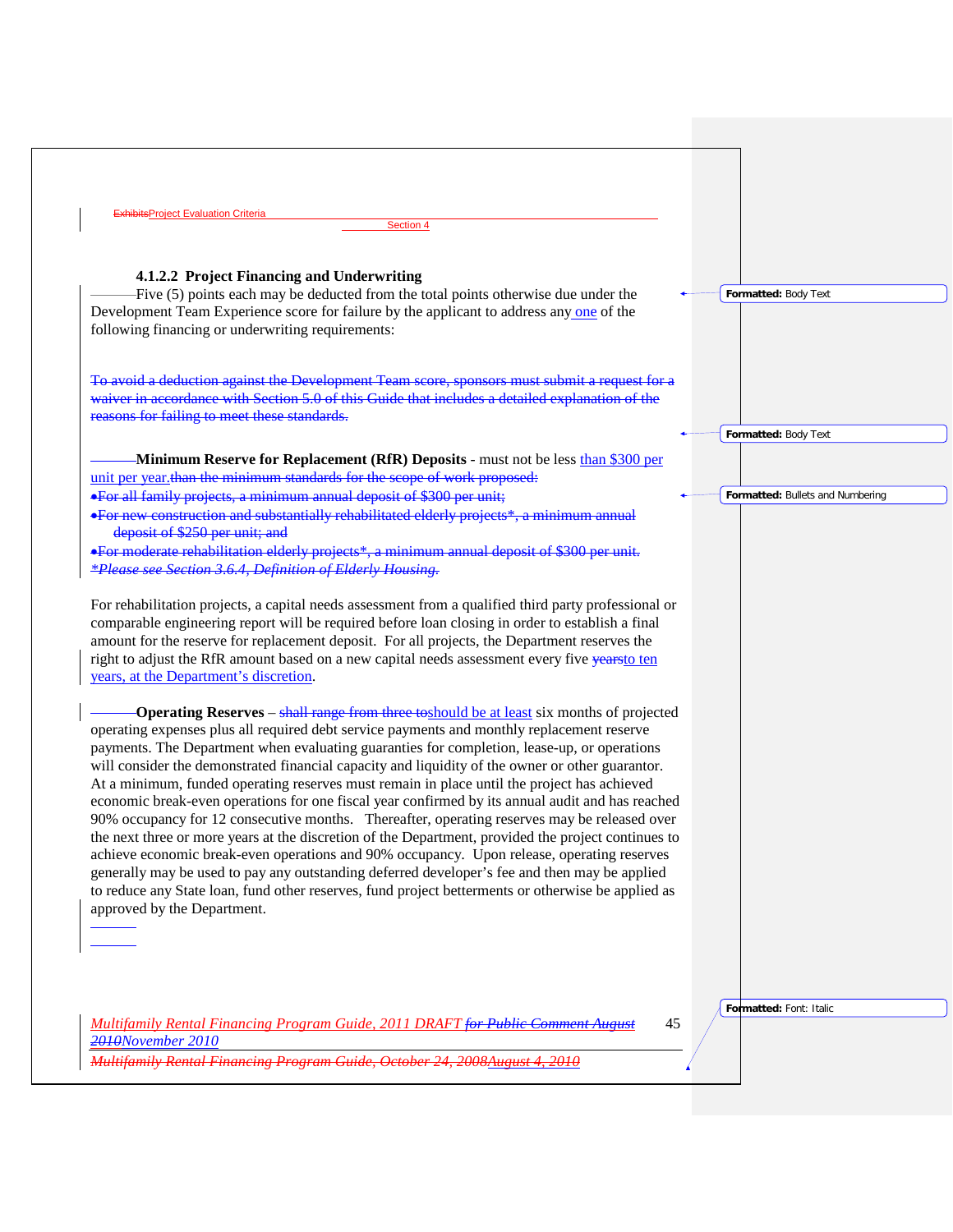**Example Evaluation Criteria** 

## *Bond Program: Operating Reserve Requirements*

Section 4

Bond financed projects must provide evidence of reserves sufficient to cover project operating or working capital deficits. Generally, the Department requires that minimum reserve requirements\_shall range between 3 andshould be at least 6 months of projected operating costs plus anticipated debt service payments for the period. Projects also must meet any additional requirements of the credit enhancement provider for bond financing.

**Annual Operating Expenses Per Unit** - including real estate taxes and excluding reserve for replacement deposits should range from \$34,000 to \$5,5006,000 per unit.

**Maximum Rents –** The low-income units in the projects must be rent restricted as required by the funding source. For projects receiving project-based rental assistance, the application must include information concerning the actual rent to be paid by the tenants and the estimated subsidy that will be received by the project owner.

Maximum unit rents (including tenant paid utilities) may not exceed 30% of the imputed gross income limit applicable to each unit. The imputed gross income as well as rent limit will be based on 1.5 persons per bedroom for units with one or more bedrooms and 1.0 person for efficiency or Single Room Occupancy (SRO) units. Rent levels including tenant paid utilities must be supported by the market study. Rents also should allow for a reasonable affordability window so those tenants with incomes below the maximum levels are not paying a disproportionate percentage (i.e. greater than 30%) of their income for rent. The Department will consider the project's capture rate in reviewing the proposed rents. For age-restricted projects, the imputed household size may not exceed three persons regardless of the number of bedrooms. Current area median income limits and rent limits adjusted for household size may be found on the Department's website at:

> [www.mdhousing.org/website/.../rhf/.../LIHTCIncomeRentLimits040609.pdf](http://www.mdhousing.org/website/.../rhf/.../LIHTCIncomeRentLimits040609.pdf) [http://www.mdhousing.org/Website/programs/rhf/rhf.aspx](http://www.dhcd.state.md.us/Website/programs/rhf/rhf.aspx)

Annual changes to income limits will be posted on the Department's website when available.

**Minimum Debt Service Coverage Ratio (DSCR)** – must be 1.151 to 1 by the first year of sustaining operations after considering all must-pay debt service payments, including Bond Financed mortgage payments. A debt coverage ratio of 1.1 to 1 will be required for other amortizing debt service on RHF provided through the Department. The Department will work with the sponsor to meet more stringent requirements imposed by other lenders or equity providers.

To avoid a deduction against the Development Team score, sponsors must submit a request for a waiver in accordance with Section 5.0 of this Guide that includes a detailed explanation of the reasons for failing to meet these standards.

*Multifamily Rental Financing Program Guide, 2011 DRAFT for Public Comment August 2010November 2010 Multifamily Rental Financing Program Guide, October* 

**Formatted:** Font: Italic **Formatted:** Normal, Centered, Don't adjust space between Latin and Asian text **Field Code Changed Formatted:** Hyperlink, Font: (Default) Times New Roman, 12 pt, Font color: Auto **Formatted:** Don't adjust space between Latin and Asian text **Field Code Changed Formatted:** No underline **Formatted:** No underline **Formatted:** Normal, Centered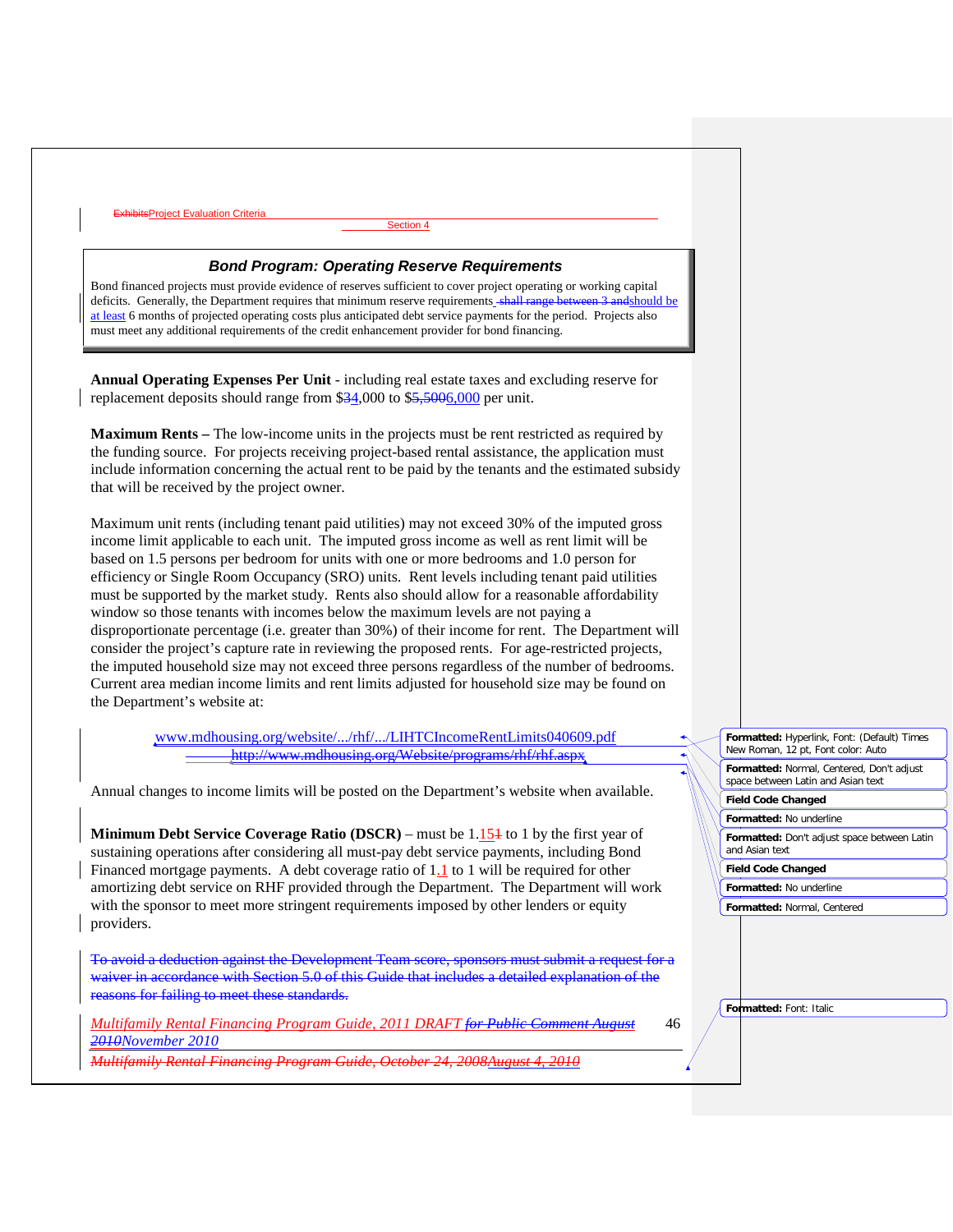**ExhibitsProject Evaluation Criteria** Section 4 *Multifamily Rental Financing Program Guide, 2011 DRAFT for Public Comment August 2010November 2010 Multifamily Rental Financing Program Guide, October 24, 2008August 4, 2010*  47 **Formatted:** Font: Italic *4.1.3 Financial Capacity (20 25 maximum points)* Maximum points will be awarded to development entities and guarantors that have the financial capacity to undertake the project. Audited financial statements, compiled statements and interim statements submitted for determination of financial capacity of the development entities and guarantors will be reviewed utilizing standard Generally Accepted Accounting Principles (GAAP). Working capital sufficient to carry the project through pre-development and net worth sufficient to provide applicable guarantees will be considered in determining the principals' financial capacity. Working capital and net worth will be calculated based on financial statements. Financial statements must include calculations of the following: Total Assets, Total Liability, Current Assets and Current Liabilities in order for points to be awarded in this category. Points will be awarded as follows: **Net Worth As A Percentage Of Total Development Cost Liquid Assets As Percentage of Total Development Cost** Over 25% 10 Points Over 4 %> 10%10% or Over 15 Points Between 6% and 10%> 4% to 10% 10 Points Between 10% and 25%  $\vert$  5 Points  $\vert$  | Between 232% and 464%  $\vert$  5 Points Under 10% 0 Points Under 2% 0 Points 0 Points Net Worth = Total Assets less Total Liabilities  $Li$ quid Assets = Current Assets less Current Liabilities To perform this evaluation, the Department requires that information be submitted with the application. Please see Application Submission Package for more information. *4.1.4 Nonprofit or Public Housing Authority Participation and Communitybased Involvement and Public Housing Authority (PHA) (1051 5 maximum points)* Points may be awarded when the project involves a nonprofit organization that is tax-exempt under Section 501(c) (3) or 501(c) (4) of the Internal Revenue Code and independent of any forprofit entity or is an eligible public housing authority (PHA). The number of points awarded will be determined based on the role of the nonprofit entity or PHA and its demonstrated capacity to undertake its role in a project of the type and scope proposed. Up to 1055 points may be awarded when the entity has a controlling ownership interest in the project and is a Qualified Nonprofit within the meaning of Section  $42(h)(5)(B)$  and (C) of the Internal Revenue Code which, among other things, requires that the entity: 1. Materially participate in the development and management of the project throughout the compliance period, and 2. As determined by the Department, is neither controlled by nor affiliated with any for-profit entity, and **Formatted Table Formatted:** Font color: Auto **Formatted:** Font color: Auto **Formatted:** Font color: Auto **Formatted:** Font color: Auto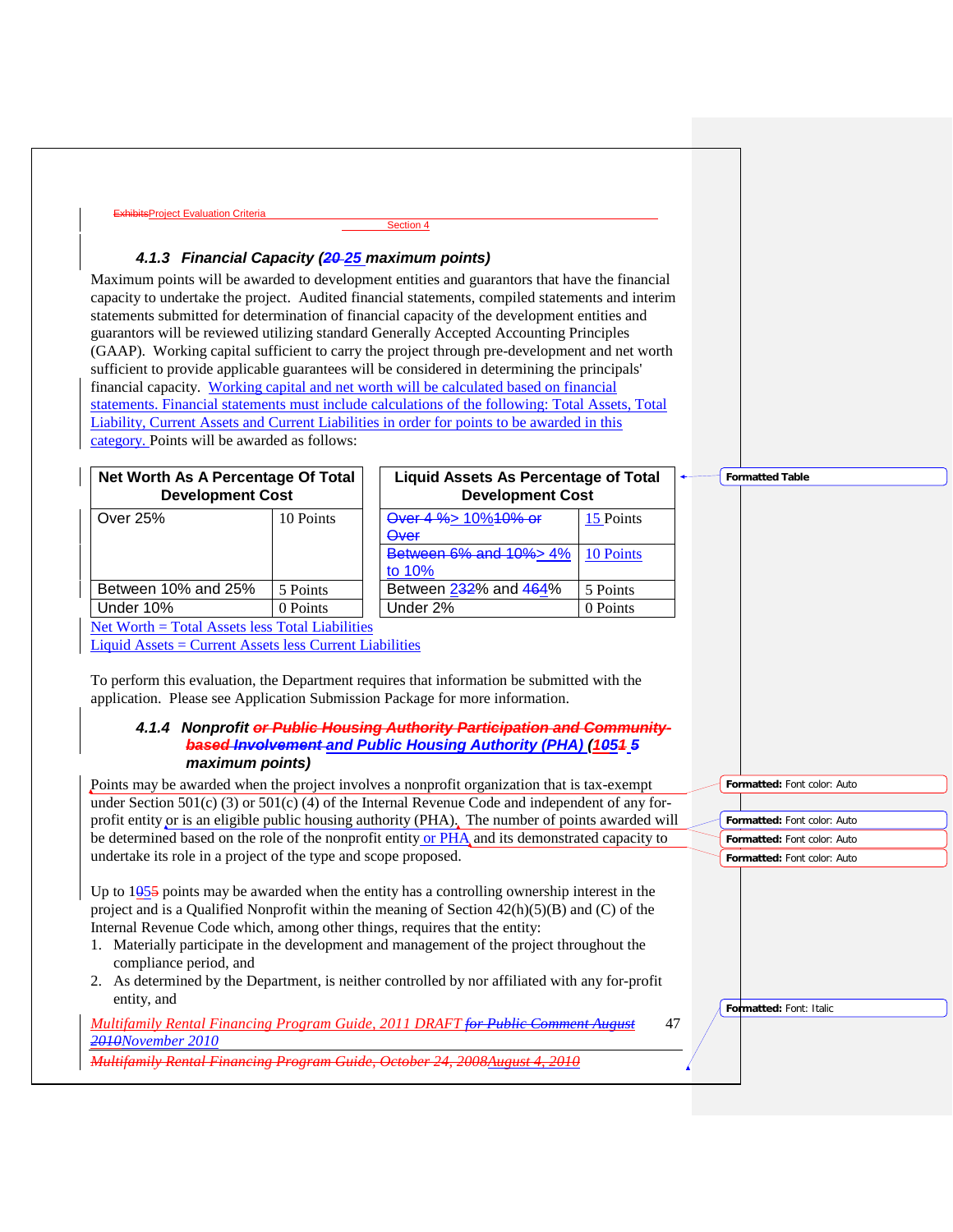**ExhibitsProject Evaluation Criteria** 

3. Has as one of its exempt purposes the fostering of low-income housing.

Alternatively, up to 51015 points may be awarded if the nonprofit entity has a significant and clearly defined role is and is: 1) a PHA with a controlling ownership interest in the project CHDO; or 2) a community based nonprofit organization and is a member of the development team; or 3) is the tenant service provider. Up to 5 points may be awarded for other important roles. with a significant and clearly defined role.

Section 4

A PHA may also receive up to 15 points when the entity has a controlling ownership in the project. Up to 10 points may be granted if the PHA has a significant and clearly defined role and is a member of the development team or the tenant service provider. Up to 5 points may be awarded for other important roles

A controlling ownership interest means a greater than 50% interest in the general partner of a limited partnership or a similar arrangement for corporations and limited liability companies.

Up to 10 points may be awarded when (1) the entity is not community based and does not have a controlling ownership interest but is a member of the development team or the tenant service provider with a significant and clearly defined role or (2) is a community based nonprofit organization and has another important role.

Up to 5 points may be awarded for other important roles for nonprofit organizations that are not munity based.

Local Community Housing Development Organizations (CHDO's) are by definition community-based. Other nonprofit organizations will be considered community based if they are headquartered in the same community as the project, independent of the control of any for-profit entity, and provide services specific to that community. If the entity is not headquartered in the same community as the project, it may still receive points if at least one-third of its board is composed of community residents or members of organizations headquartered in the community and the organizations can show a history of involvement in the community.

A nonprofit organization or PHA may also be considered community-based through formation of a local advisory board, composed of community members, that participates in the design, development and operation of the project. The community will be defined by local neighborhood definitions, not on the basis of political boundaries.

The Department will consider the extent to which the project involves specific and significant participation by the entity and the capacity of the entity to carry out its role. The application must include a letter of intent from the organization that documents the specific services or products to be provided to the project. For a local advisory board, the application must document the role of

*Multifamily Rental Financing Program Guide, 2011 DRAFT for Public Comment August 2010November 2010 Multifamily Rental Financing Program Guide, October 24, 2008August 4, 2010* 

**Formatted:** Font: Italic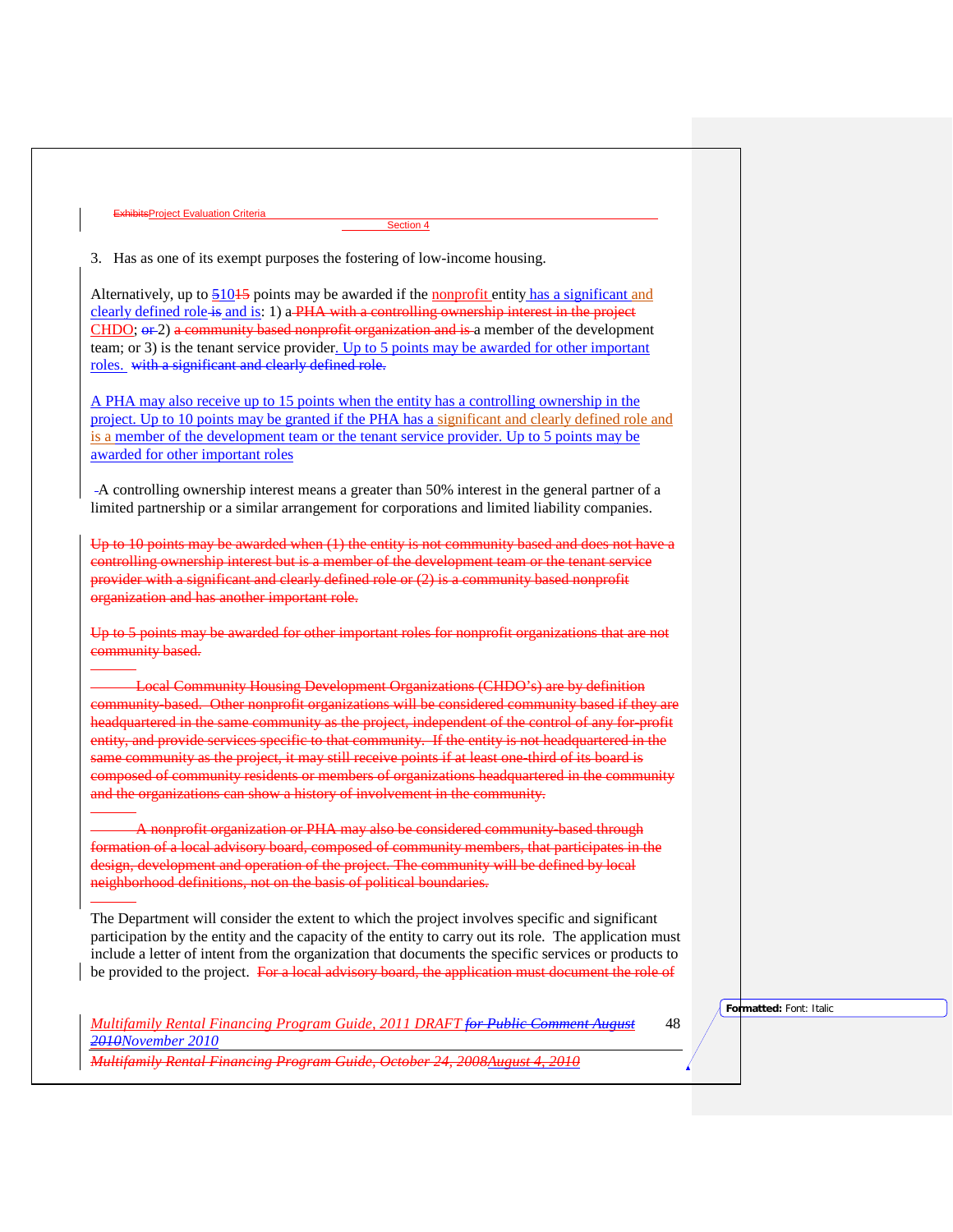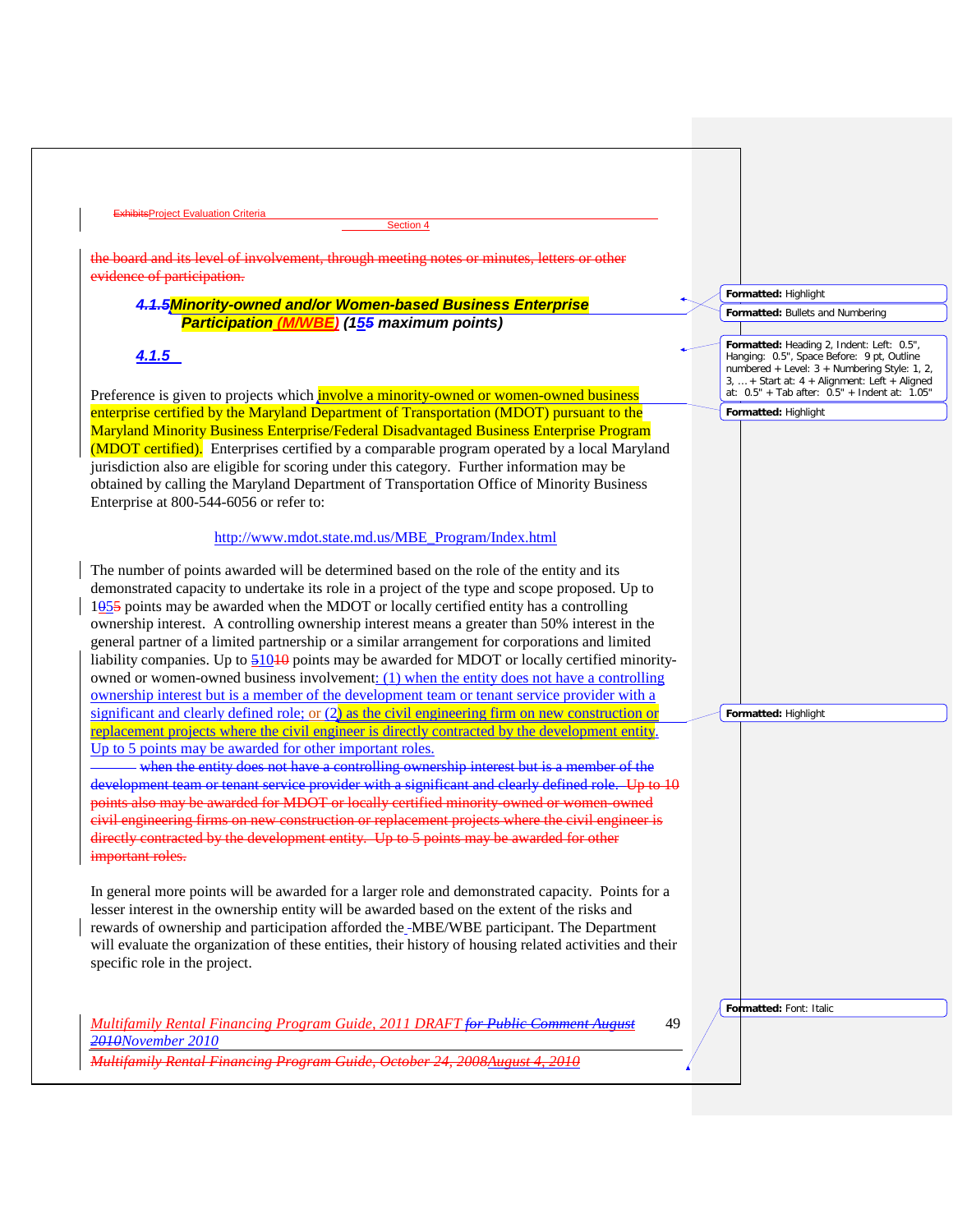**Project Evaluation Criteria** 

# **4.2 Public Purpose**

## *4.2.1 Qualified Census Tracts, Difficult Development Areas, Rehabilitation and Community Revitalization Plans (10 maximum points)*

Section 4

Ten points may be awarded for projects, either rehabilitation or new construction, that contribute to a concerted community revitalization plan and are located in a Qualified Census Tract (QCT) or Difficult Development Area (DDA) as defined in Section 42(d)(5)(C) of the Internal Revenue Code.

For projects not located in either a QCT or DDA, 10 points may be awarded under this category for rehabilitation or replacement projects, or 5 points for new construction projects, in neighborhoods that have existing community revitalizations plans or are officially designated as:

• Certified Heritage Areas within county designated growth areas;

•Community Legacy Areas;

- Designated Neighborhoods under the Neighborhood BusinessWorks Program or other geographically designated areas under programs of the DepartmentSustainable Communities;
- Empowerment Zones;
- Federal or Maryland Enterprise Zones;
- Hotspot Communities;
- Main Street Maryland Communities; or
- Rural villages designated in county comprehensive plans as of July 1, 1998.

Projects located in neighborhoods not listed above may still qualify for the 10 points for rehabilitation or replacement housing or the 5 points for new construction under this category if the application includes either *a*) a community revitalization plan for the neighborhood or *b*) a current letter from the local planning department or zoning board confirming the project's location in a revitalization area and that the project contributes to the community revitalization plan in place for the area.

For a listing of Qualified Census Tracts and Difficult Development Areas, please consult the HUD user website at: <http://www.huduser.org/datasets/qct.html>

For the purpose of qualifying projects for scoring under this category, rehabilitation means repair of or alterations to an existing building, or buildings, where a majority of the structural elements of the original building or buildings, at a minimum, is incorporated into the finished project. In its discretion, the Department may award these points to a project that involves the demolition and replacement of an existing occupied housing project if rehabilitation of the existing building or buildings is infeasible or impractical. To receive points, the replacement project must comply with the Department's policies concerning displacement and relocation of existing tenants and be consistent with the community revitalization plan.

*Multifamily Rental Financing Program Guide, 2011 DRAFT for Public Comment August 2010November 2010 Multifamily Rental Financing Program Guide, October* 

**Formatted:** Font: Italic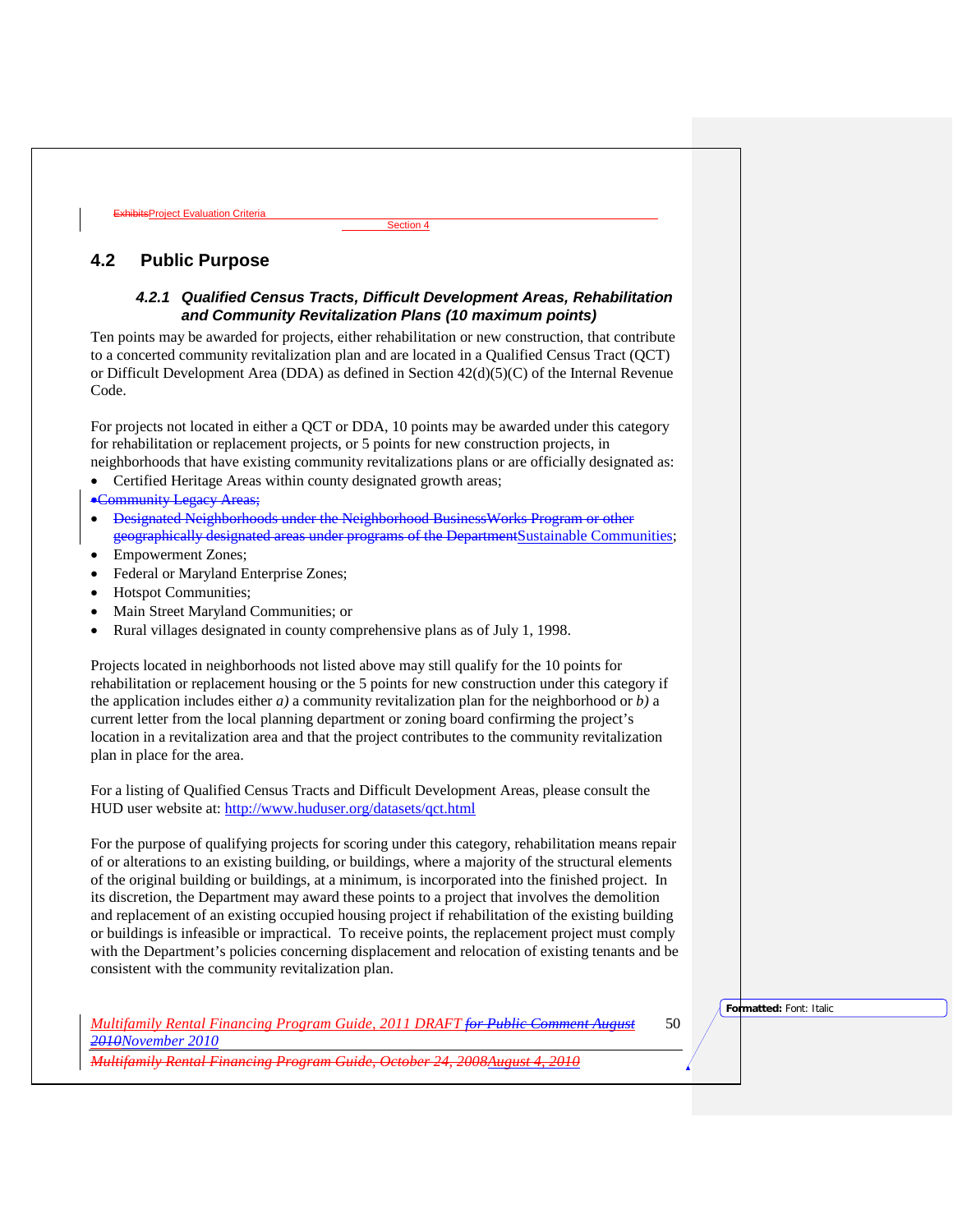#### **Example Evaluation Criteria**

A community revitalization plan is a plan that is consistent with Maryland's Smart Growth Initiative and established to prevent or reverse the decline or disinvestment in the community. The plan must be local in nature with defined geographic boundaries. To be acceptable, a plan also should include evidence of a concerted planning process including consultation with and input from major stakeholders, particularly community residents and businesses. Plans will be evaluated and scored based on the evidence and the extent of the endorsement of the plan by either local government or by established community based organizations. The plan should include discussions of the types of development that will be encouraged, the potential sources of funding, services to be offered to the community, participants in the revitalization effort, or outreach and marketing efforts to be undertaken. The plan should include more than a mapping of where housing, commercial, industrial and other development will be allowed. A County or municipal zoning or land use plan or consolidated plan prepared as required by HUD does not qualify unless it meets the standards for community revitalization plans as described above.

Section 4

In lieu of including a plan in the application, the Department may accept in the application a current letter from the local planning department or zoning board confirming the project's location in a locally-designated revitalization area and that the project contributes to the community revitalization plan in place for the area.

## *4.2.2 Income tTargeting (205 maximum points)*

To be eligible for RHF or a reservation of Tax Credits, sponsors must rent a minimum number of units to income eligible households. For Tax Credit projects, at least 20% of the units must be rented to households with incomes of 50% or less of area median income, or 40% of the units must be rented to households with incomes of 60% or less of the area median income. All units financed with State funds must be rented to households with incomes of 60% or less of area median income.

#### **A. Weighted Average of Income Targeting.**

**Up to 20 15 points will be awarded for projects that** restrict units for rent to households with incomes below 60% of the area median income. The lowest income level considered under this category is 30% of the area median income. Maximum points will be awarded for projects in which all of the units will be rented to households with incomes of 30% or less of the area median income. Points for projects with other income mixes will be determined based on the weighted average percent of median income per bedroom. Each efficiency or SRO unit will be counted as 0.67 bedrooms for income targeting scoring purposes.

*Multifamily Rental Financing Program Guide, 2011 DRAFT for Public Comment August 2010November 2010 Multifamily Rental Financing Program Guide, October 24, 2008August 4, 2010* 

**Formatted:** Font: Italic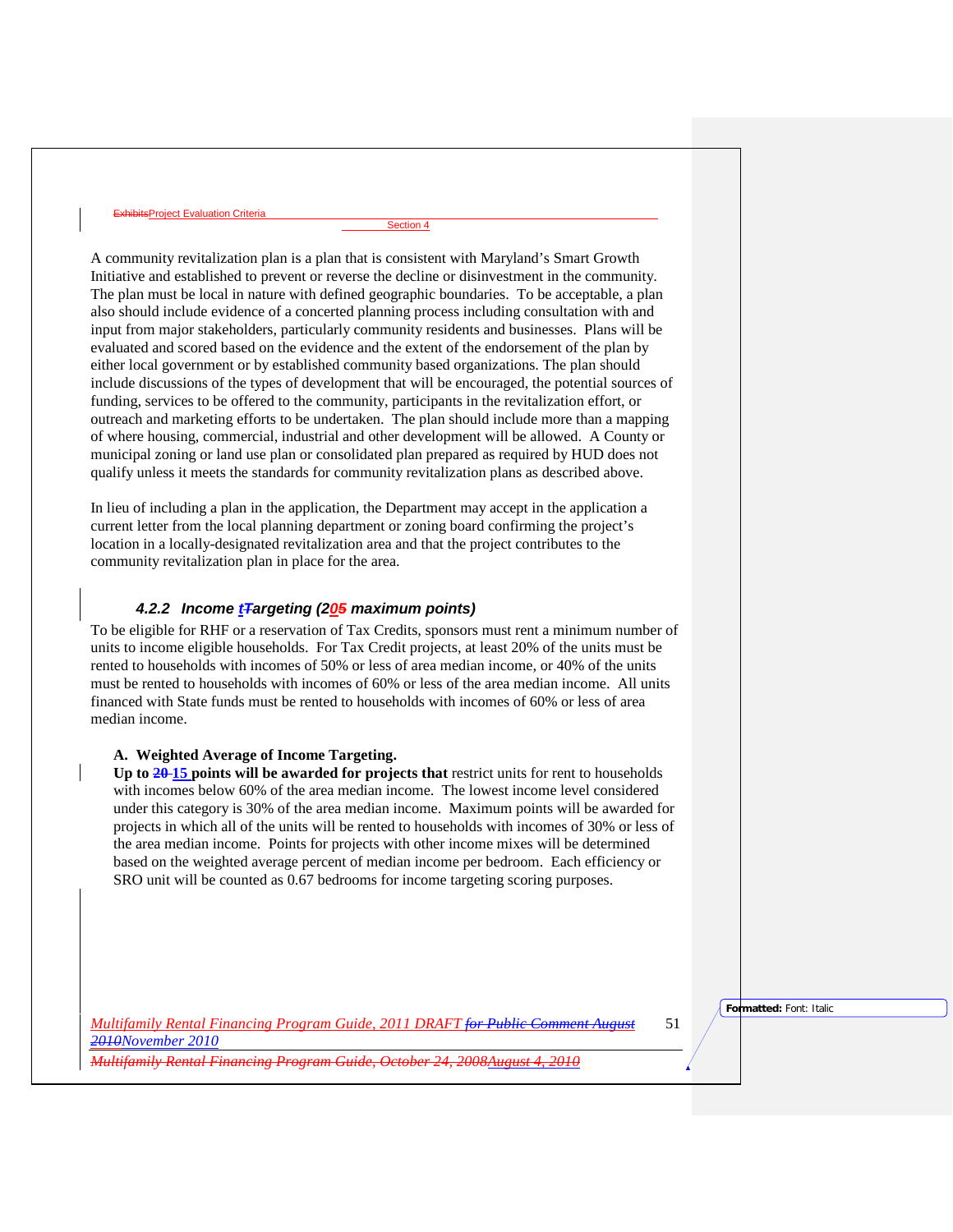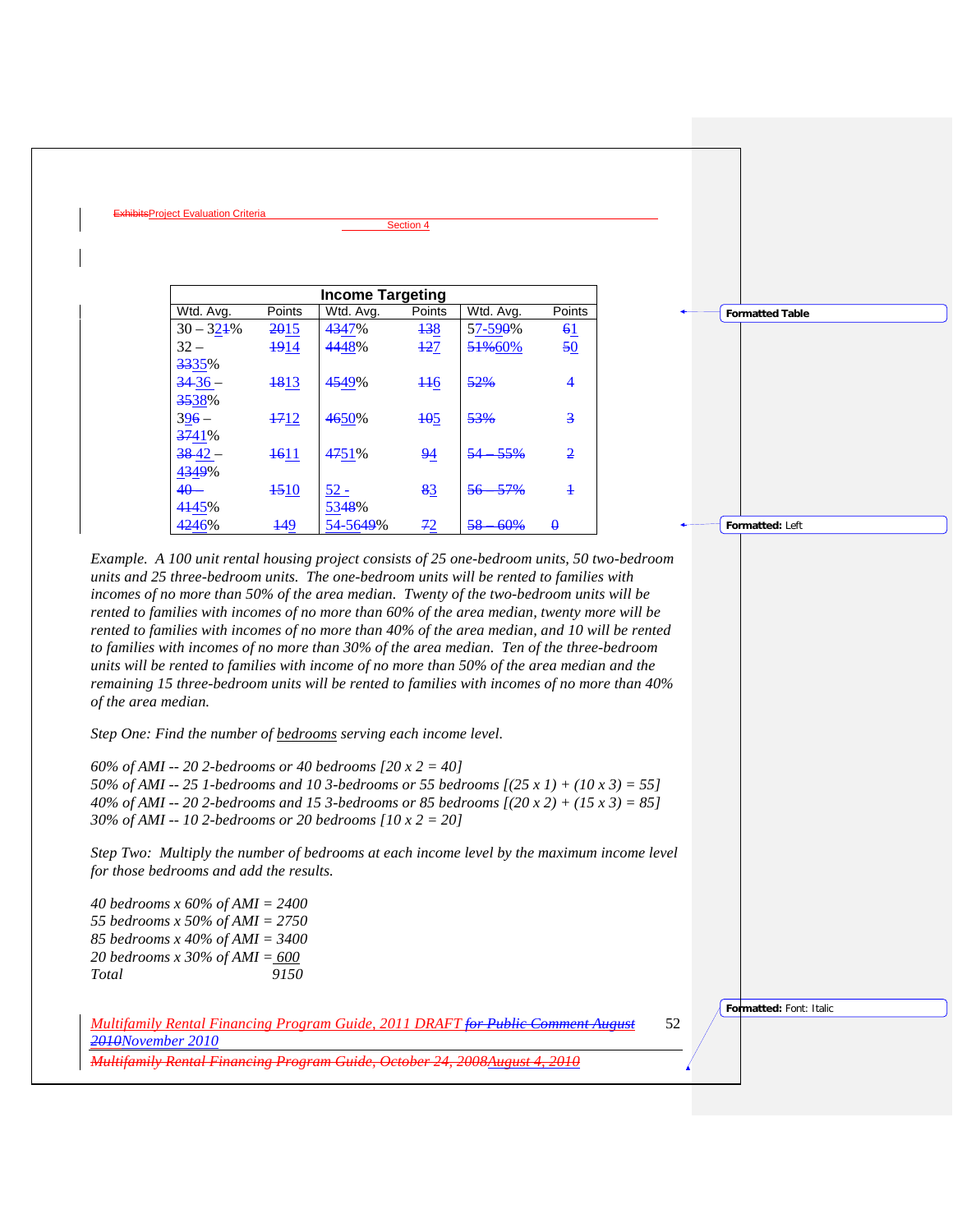sProject Evaluation Criteria

*Step Three: Divide the result by the total number of rent restricted bedrooms to get the weighted average percent of median income per bedroom.*

Section 4

*9150* <sup>÷</sup> *200 = 45.75% of AMI, rounds to 46% of AMI.*

*Step Four: Use chart above to determine number of points for 46% of AMI.*

*46% of AMI corresponds to 10 9 points.*

## **B. Income Targeting Bonus Points**

Five additional points will be awarded for projects committing to rent at least 10% of the total unitsunits to households with incomes of 30% or less of the area median income for the compliance period. These points may also be awarded for non- project based Section 8 projects which obtain project based vouchers for at least 10% of the units for a minimum term of 10 years.

## *4.2.3 Housing for Individuals with Disabilities at or below 50% AMI (5 maximum points)*

Projects that provide integrated independent housing opportunities for individuals with disabilities, particularly those living on Supplemental Security Income (SSI) or Supplemental Security Disability Income (SSDI), may be awarded points in this category. Transitional housing or other facilities with limits on the term of occupancy or leases by tenants are not eligible to receive points under this category. Properties developed pursuant to a common development plan along with the applicant's property but that are not subject to the Department's RHF, Tax Credit or MBP use or occupancy restrictions also are not eligible to be scored under this category.

To receive points, the units must be made available only to individuals with disabilities at or below 50% AMI and held for individuals with disabilities at or below 50% AMI, including SSI/SSDI recipients, until the prescribed percentage of income-qualified resident individuals with disabilities is achieved but no longer than 60 days beyond 80% of initial occupancy for new construction projects. Points will be awarded to occupied rehabilitation projects that will market and hold units for disabled individuals with disabilities including those who are incomequalifiedincomes at or below 50% AMI, includingor SSI/SSDI recipients upon turnover for at least 60 days after vacancy. Points will be awarded based on the percentage of total units within the project whether or not rent- or income-restricted targeted to individuals with disabilities, including those at SSI/SSDI income levels, according to the following table:

| <b>Percent of -Total Units for Individuals with</b><br>Disabilities @ or Below 50% AMI |          |  |
|----------------------------------------------------------------------------------------|----------|--|
| 10% or more of the proposed units                                                      | 5 points |  |
| 8-9% of the units                                                                      | 4 points |  |

*Multifamily Rental Financing Program Guide, 2011 DRAFT for Public Comment August 2010November 2010* 53

*Multifamily Rental Financing Program Guide, October* 

**Formatted:** Font: Italic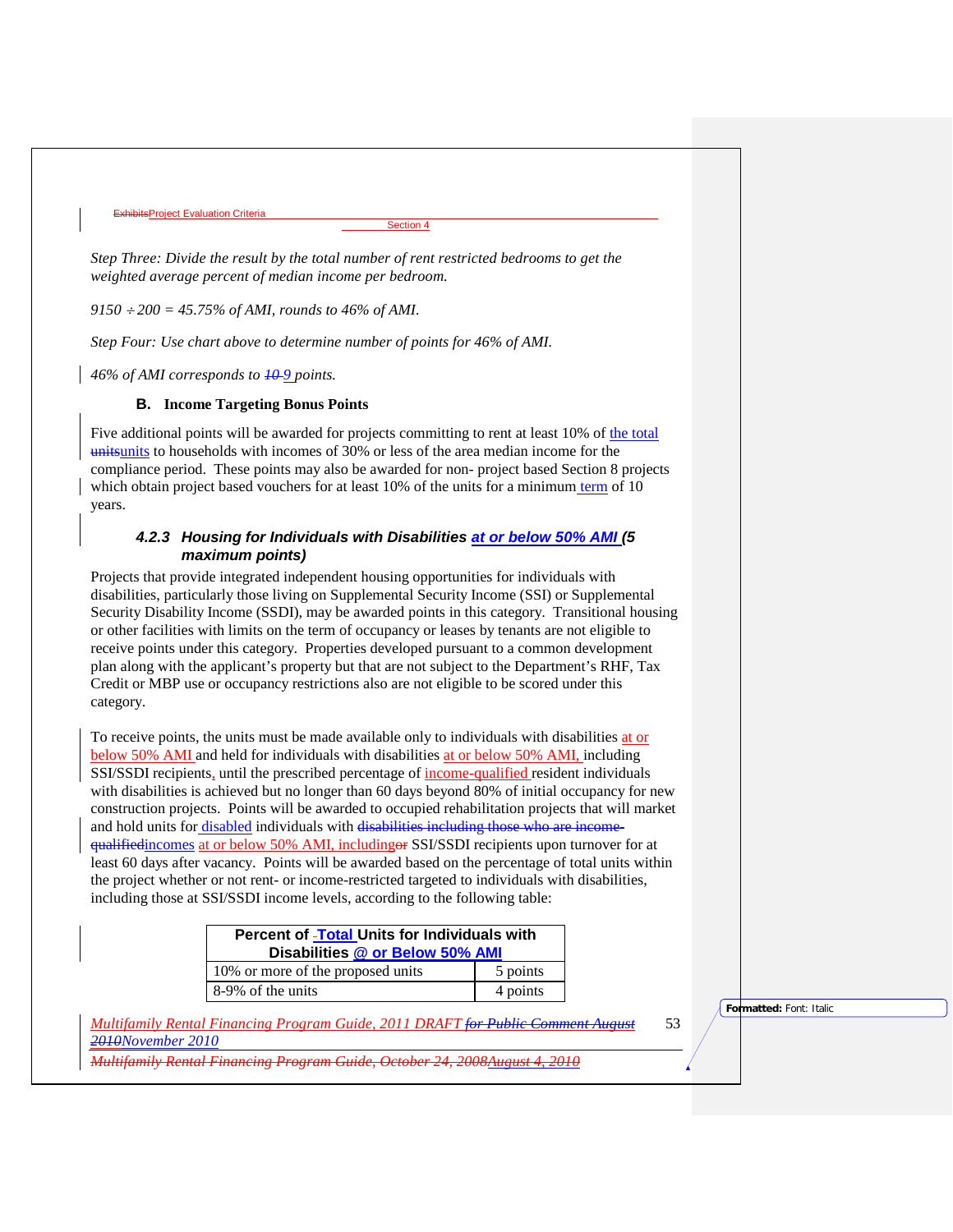#### **exitsProject Evaluation Criteria**

| 6-7% of the units         | 3 points |
|---------------------------|----------|
| 4-5% of the units         | 2 points |
| 1-3% of the units         | 1 point  |
| Less than 1% of the units | 0 points |

Section 4

To receive points, an application should include a letter from or a memorandum of understanding or other agreement with an entity that will assist the applicant in marketing the units to individuals with disabilities or special needs. The sponsor also must include with the application a marketing plan for meeting its targeting commitments. The market study for the project must also address the marketability of the units targeted for individuals with disabilities or below 50% AMI.

Sponsors should contact the Maryland Department of Disabilities (MDOD), the Mental Hygiene Administration (MHA) and the Developmental Disabilities Administration (DDA) in the Maryland Department of Health and Mental Hygiene, Making Choices for Independent Living (MCIL), and the Maryland Developmental Disabilities Council (MDDC) for more information about serving individuals with disabilities or special needs seeking affordable rental housing. The following links may be used to learn more about these agencies:

**MDOD**: [http://www.mdod.maryland.gov](http://www.mdod.maryland.gov/) **MHA and DDA**:<http://www.dhmh.state.md.us/> **MCIL**:<http://www.mcil-md.org/> **MDDC**: [http://www.md-council.org](http://www.md-council.org/)

## *4.2.4 Family Housing (5 maximum points)*

Points may be awarded based on the percentage of non-age restricted units with 2 or more bedrooms available to individuals or households with children according to the following table:

| <b>Percent of Units for Family Housing</b> |          |  |
|--------------------------------------------|----------|--|
| 10% or more of the proposed units          | 5 points |  |
| 8-9% of the units                          | 4 points |  |
| 6-7% of the units                          | 3 points |  |
| 4-5% of the units                          | 2 points |  |
| 1-3% of the units                          | 1 point  |  |
| Less than 1% of the units                  | 0 points |  |

*Multifamily Rental Financing Program Guide, 2011 DRAFT for Public Comment August 2010November 2010 Multifamily Rental Financing Program Guide, October 24, 2008August 4, 2010* 

**Formatted:** Font: Italic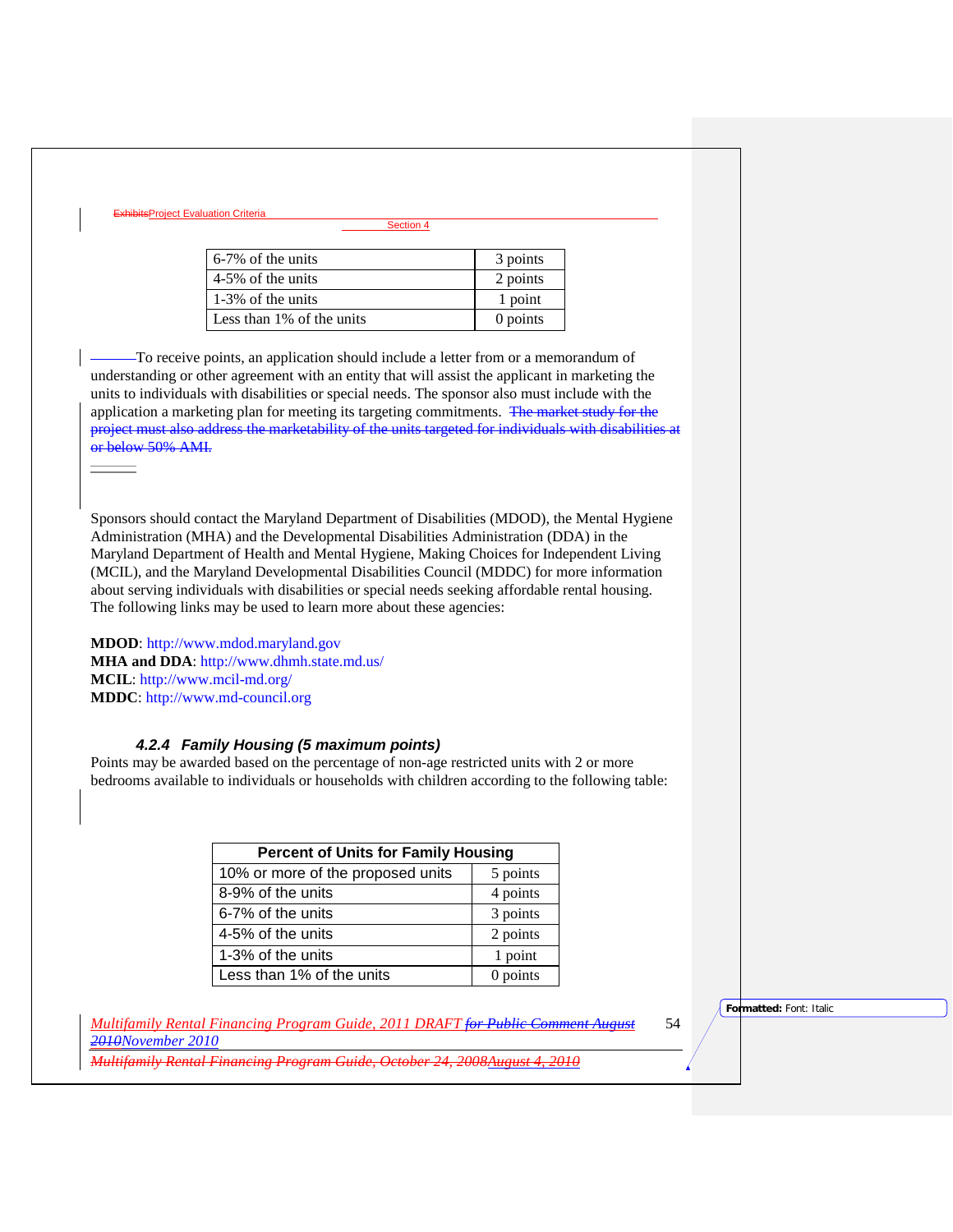| Section 4                                                                                                                        |                                          |
|----------------------------------------------------------------------------------------------------------------------------------|------------------------------------------|
|                                                                                                                                  |                                          |
| 4.2.5 Tenant Services (48-13 maximum points + 2 points for high speed                                                            |                                          |
| <i>internet services)</i>                                                                                                        |                                          |
| Up to 13.8-points may be awarded for linking the tenant service programs outlined in Section                                     |                                          |
| 3.7.5 to the project. Examples of programs that may be considered include those that increase                                    |                                          |
| housing stability, increase personal and financial assets, and promote moving up in financial                                    |                                          |
| stability to self sufficiency. Programs may include, but are not limited to the following:                                       |                                          |
| 1. Up to 3 points may be awarded to projects that rely on community links for services                                           | Formatted: Bullets and Numbering         |
| rather than direct service provision. To receive these points, the application must                                              |                                          |
| include a narrative describing the supportive services available in the community that                                           |                                          |
| will address the threshold service requirements for the property and how they will                                               |                                          |
| notify residents on a regular basis of the availability of these services. Developers do                                         |                                          |
| not need to pay for the services to receive these 3 points.                                                                      |                                          |
| 2. An additional 5 points may be awarded to projects that augment community links for $\rightarrow$                              | Formatted: Bullets and Numbering         |
| services with direct services on site and identify a tenant service provider. To receive                                         |                                          |
| these additional points, the application must also include a narrative describing the                                            |                                          |
| services to be provided on site, how they will solicit and utilize resident input                                                |                                          |
| concerning the type and range of services provided, and how they will fund the                                                   |                                          |
| services over the life of the project. Projects that include on-site services must be                                            |                                          |
| designed to include the necessary physical space for the services.                                                               |                                          |
|                                                                                                                                  |                                          |
| 3. Up to an additional 5 points may be awarded to an applicant that commits to provide                                           | Formatted: Bullets and Numbering         |
| direct services on site and to fund a services escrow account from non-project sources                                           | Formatted: Font: Times New Roman, 12 pt, |
| of at least \$5,000 per year for 10 years. These funds should come from non-project                                              | Not Bold                                 |
| sources; i.e.; developer's fee (that is not reimbursed through cost savings), developer's                                        |                                          |
| note, etc.                                                                                                                       |                                          |
| A Services                                                                                                                       |                                          |
| Services must include those that are targeted and designed to assist residents with housing                                      |                                          |
| stability, including counseling/training on maintaining successful tenancy including managing                                    |                                          |
| utility and energy usage efficiency, financial management, financial literacy, basic household                                   |                                          |
|                                                                                                                                  |                                          |
| management, and access to social services and primary health care. Failure to provide the                                        |                                          |
| above mandatory services will result in zero points for this category regardless of the other                                    |                                          |
| services provided,                                                                                                               |                                          |
|                                                                                                                                  |                                          |
| Other Programs may include, but are not limited to the following:                                                                | Formatted: Font: Bold                    |
| Parenting programs for young parents (such as family support centers), parenting skills sessions                                 | Formatted: Bullets and Numbering         |
| for all interested parents and parent and child activities;                                                                      |                                          |
| <b>Access to primary health care and counseling/training on maintaining successful tenancy,</b>                                  |                                          |
| money management, financial literacy and basic household management.                                                             |                                          |
| <b>Hiteracy programs (such as book clubs, toddler reading programs, story groups), libraries and</b>                             |                                          |
| book sharing groups or centers;<br>Art activities or art centers for children that include painting, photography, ceramics, etc. |                                          |
|                                                                                                                                  | Formatted: Font: Italic                  |
| <b>Multifamily Rental Financing Program Guide, 2011 DRAFT for Public Comment August</b><br>55<br>2010November 2010               |                                          |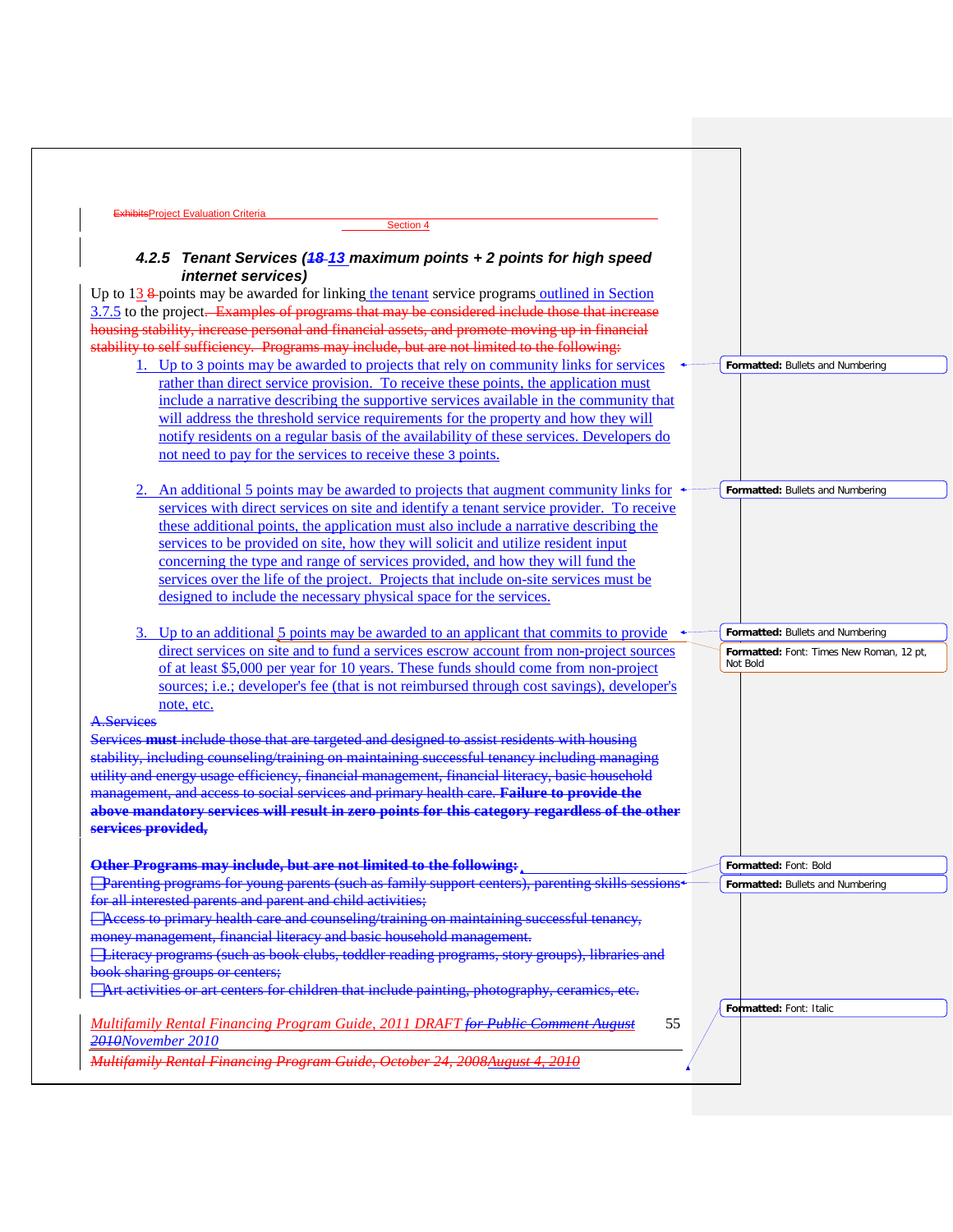**chibitsProject Evaluation Criteria** 

Day care, after care, summer and out of school time programs for children and youth that encourage succeeding in and completing school and moving to higher education/work; **Health education and referral or health care outreach centers, including AA or NA;** Job training, preparation and reference centers; **Job opportunities for residents;** Housing services and/or community coordinators; Mentoring programs where young adults mentor adolescents or more established adults mentor other adults; **Housing and/or community meeting centers; Recreation centers located within housing complexes: Nutritional services**; **Eating together programs;** Assisted or congregate living services including assistance with activities of daily living, instrumental activities of daily living, medical services, or housekeeping; and **Transportation services; and** Programs that help residents increase personal and financial assets, and promote mobility through financial stability and self sufficiency. .

Section 4

## B. Internet Access

Up to 2 additional bonus service points may be awarded for projects that provide subsidized high-speed internet services with training and support to each dwelling unit in the project. One point of the bonus will be awarded for the provision of high speed wiring access to each unit and 1 additional point will be awarded for a program providing subsidized high-speed internet service and training as an integral part of the tenant service plan. The owner's share of the ongoing monthly costs of high-speed Internet access may be included in the project's operating budget.

The tenant service plan submitted with the application will be evaluated. Points may be awarded based on the extent to which the plan is comprehensive, well defined, economically and practically feasible, appropriate for the proposed tenant population, innovative and involves a unique collaboration, partnership, ownership or management structure. Projects that expect a mix of residents types such as elderly and family or disabled should ensure that tenant services address all resident population needs. Projects that include on-site services must be designed to include the necessary physical space for the services. To be scored under this category, letters or agreements documenting a service provider's involvement with the project should be submitted, and the primary service provider must be clearly identified in the submission. More points will be awarded to the extent information is provided clearly describing the implementation, frequency and duration of individual services, the methods for direct linkages of services and tenants, and the means of payment for services.

Public and Assisted Housing Waiting ListsPoints may be awarded to pro establish a priority for households on waiting lists for public housing or other federal or State

*Multifamily Rental Financing Program Guide, 2011 DRAFT for Public Comment August 2010November 2010 Multifamily Rental Financing Program Guide, October 24, 2008August 4, 2010* 

**Formatted:** Font: Italic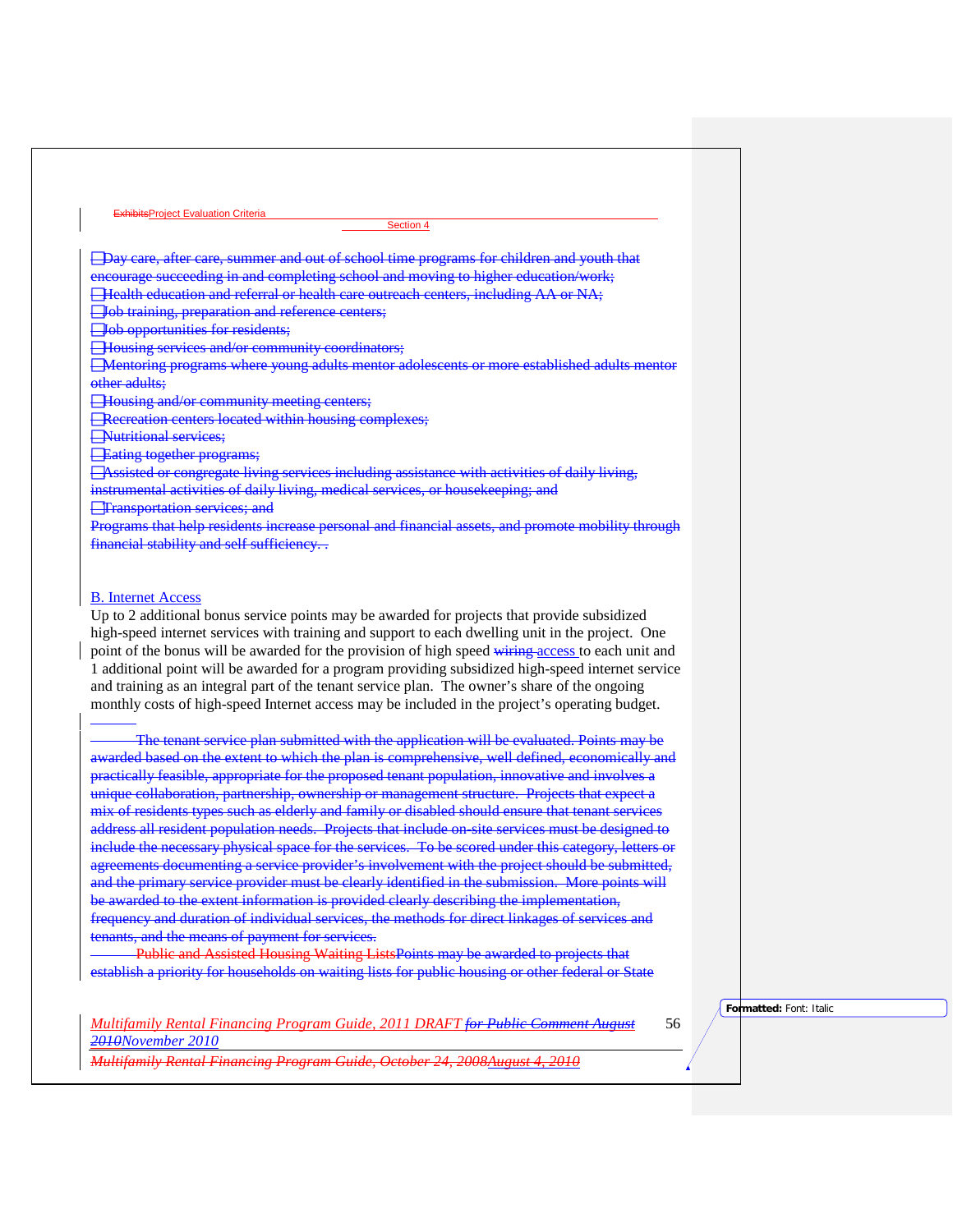**ExhibitsProject Evaluation Criteria** 

assisted low-income housing. To receive maximum points, the applicant also must demonstrate that the entity maintaining the waiting list is willing to refer tenants to the project.

Section 4

# **4.3 Project Location and Marketability**

## *4.3.1 Market Study (40 maximum points)*

Points may be awarded to projects that fill a demonstrated need for affordable rental housing in the local market and that will be competitive.Maximum points will be awarded for high quality market studies that show a strong market demand for the project. The market study should provide a concise summary of the data, analysis and conclusions, including but not limited to the following:

- A description of the site and the immediate surrounding area;
- A summary of market related strengths and/or weaknesses which may influence the project's marketability;
- An opinion by the market analyst of market feasibility including the prospect for long term performance of the property given housing and demographic tends and economic factors;
- For properties with project-based Section 8 assistance, a marketability opinion in the event the Section Housing Assistance Payments (HAP) contract is not renewed or expires;
- A detailed project description including the proposed number of units by number of bedrooms, unit size in square feet, utility allowances for tenant-paid utilities, and rents;
- A geographic definition (other than a simple radius) of the primary market area (PMA) and secondary market area (SMA) including maps of the PMA and SMA;
- An estimate of the number of renter households qualified by income and, if appropriate, age for the targeted program(s) and special needs set-asides, if any, in the PMA;

Note: An elderly household is defined as one in which at least one household member is age 62 or older per the Definition of Elderly Housing section in this Guide.

- Rent levels, operating expenses, comparative amenity study, turnover rates, waiting lists and vacancy rates of comparable projects in the market area with an analysis of the competitive advantages offered by the applicant's proposed project;
- Absorption rate for the proposed project;
- Support for the applicant's proposed vacancy rate and the income targeting of the project;
- A summary of the project's positive and negative attributes and impact on existing projects already in the Department's portfolio and projects in the Department's current processing pipeline (To ensure that the market study addresses all the relevant properties, the market analyst should contact the Department to receive a proximity report identifying properties within up to 5 miles of the project site);  $\frac{1}{2}$
- A Capture Rate for the proposed project overall, as well as capture rates for each targeted income band. Rent burdens (rent plus utility allowance, if any) may not exceed 30% of gross income: and

*Multifamily Rental Financing Program Guide, 2011 DRAFT for Public Comment August 2010November 2010 Multifamily Rental Financing Program Guide, October* 

**Formatted:** Font: Italic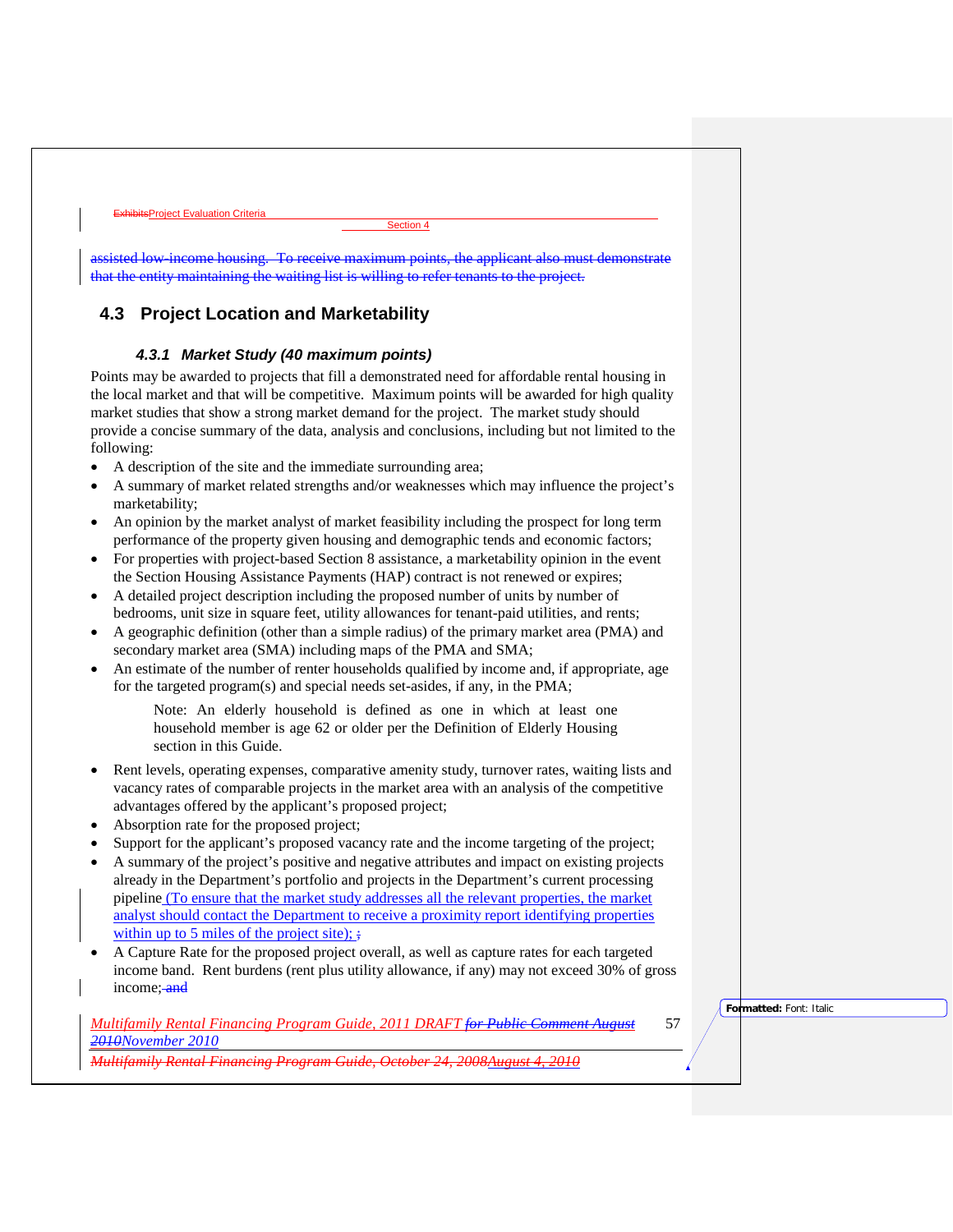**exitsProject Evaluation Criteria** 

- A conclusion or executive summary capturing the above information;
- Chart that shows proximity to public services with distances; and
- Map showing access and proximity to public transportation.

The market study must be prepared by a third-party professional experienced with multifamily rental housing and/or tax credit housing and is either on the list of acceptable market analysts maintained by the Department on its website or on the list of peer-reviewed analysts maintained by the [National Council of Affordable Housing Market Analysts \(NCAHMA\).](http://www.housingonline.com/Default.aspx?tabid=234) The study should be detailed and provide a logical basis for all conclusions.

Section 4

Additional Higher points will be awarded to applications for properties with low overall capture rates. The Department may assign points based on a comparison of capture rates for projects submitted in the same Round with higher points for projects with lower overall capture rates and fewer points for projects with higher capture rates. The Department prefers to see overall capture rates below  $10\%$ . While capture rates for targeted income bands may exceed  $510\%$ , the analyst must provide a detailed explanation justifying the marketability of these units in order to receive maximum points. Similarly, where the analyst uses rent burdens exceeding 30% in calculating capture rates, the analyst must justify the increased rent burden.

Additional information on recommended practices for market studies and standard terminology as well as the NCAHMA-approved list of analysts is available through the NCAHMA website. The Department's list of acceptable market analysts may be obtained by calling the Department or from the Department website at:

[http://www.mdhousing.org/Website/programs/rhf/document/appraiserlist1.pdf](http://www.dhcd.state.md.us/Website/programs/rhf/document/APPRAISERLIST1.pdf)

## *4.3.2 Housing in BRAC Impacted Counties (10 maximum points)*

Points will be awarded to projects that are in the nine BRAC (Base Realignment and Closure) impacted areas (Baltimore City and Cecil, Harford, Baltimore, Howard, Frederick, Montgomery, Anne Arundel and Prince George's counties). Projects providing housing in these jurisdictions may earn points as follows:

- 10 points for family projects; or
- 5 points for elderly projects, but only if a local letter of support includes a statement by the highest local elected official explaining how the proposed project will result in increased availability of affordable housing opportunities for the workforce in the jurisdiction.

*Multifamily Rental Financing Program Guide, 2011 DRAFT for Public Comment August 2010November 2010 Multifamily Rental Financing Program Guide, October* 58 **Formatted:** Bullets and Numbering

**Formatted:** Bullets and Numbering

**Formatted:** Font color: Black

**Formatted:** Font: Italic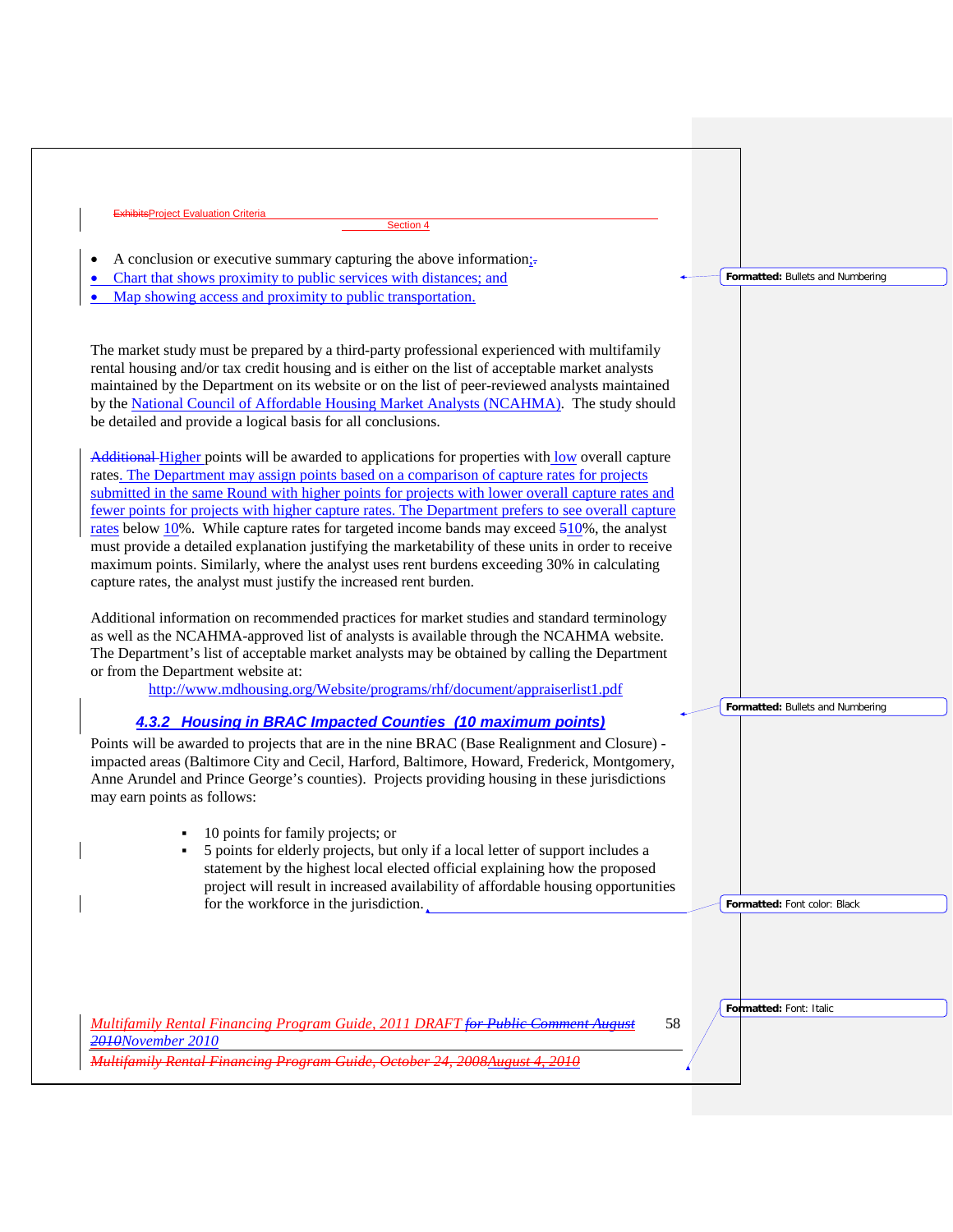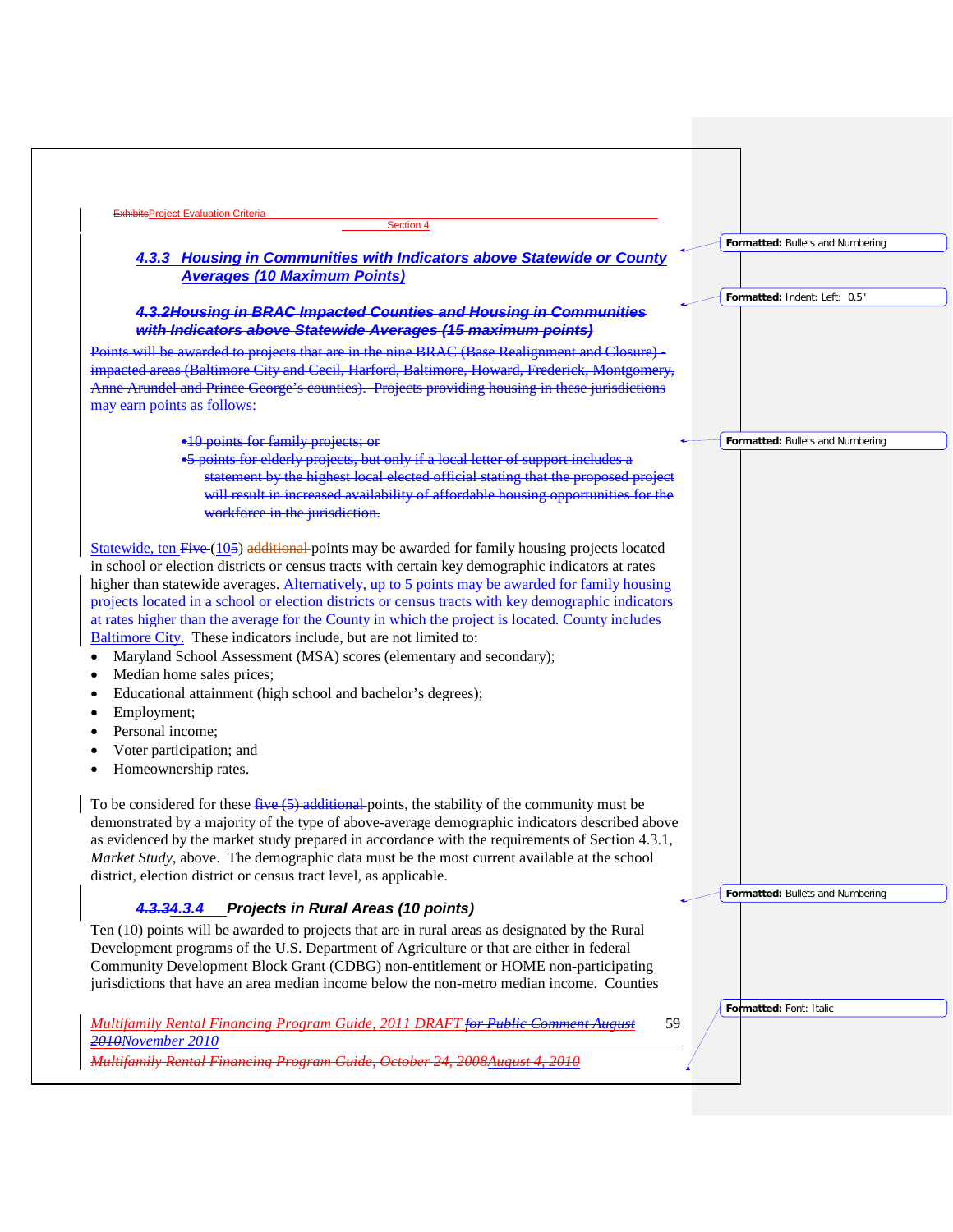**ExhibitsProject Evaluation Criteria** 

below this level include Allegheny, Caroline, Dorchester, Garrett, Kent, Somerset, Washington, Wicomico and Worcester.

Section 4

## *4.4***Development Quality** *(60 maximum points)*

### *4.4.1Sustainable Development (33 maximum points)*

Points will be awarded to eligible applicants who demonstrate the environmental sustainability and energy conservation of their projects.

#### *Subcategory I (5 Point maximum)*

Five (5) points will be awarded for a development proposal that fits one or more of the following:

*1*) TRANSIT ORIENTED DEVELOPMENT (TOD): TOD development is defined as having a density that exceeds 25 units per acre, involves mixed use or is part of a larger mixed use undertaking, involves good non-motorized transport design (walkability), and a) is located within 0.5 miles of a mass or public transit or rail station, or b) is located within 0.25 miles of a bus depot or bus stop with scheduled service at intervals at most 30 minutes between the hours of 6:30am and 7:00pm; or

2) GREEN CERTIFICATION: The project must be developed using green building criteria from [Earthcraft,](http://www.southface.org/web/earthcraft_house/ech_main/ech_index.htm) [Green Communities Program of Enterprise Community Partners,](http://www.enterprisecommunity.org/programs/green_communities/) [Green Globes,](http://www.greenglobes.com/) [National Association of Homebuilders \(NAHB\) Model Green Home Building Guidelines,](http://www.nahb.org/publication_details.aspx?sectionID=155&publicationID=1994&print=true) [US](http://www.usgbc.org/DisplayPage.aspx?CategoryID=19)  [Green Building Council Leadership in Energy and Environmental Design \(LEED\)](http://www.usgbc.org/DisplayPage.aspx?CategoryID=19) or other similar program promoting sustainable development practices. The program's published scoring checklist must be submitted and be completed by the project architect or a qualified third party demonstrating a sufficient level of scoring to achieve green certification as defined within the program guidelines. (See Note below.); or

3) BROWNFIELDS: The project involves the redevelopment of a "Brownfields" site approved for participation in the [Maryland Department of the Environment's Voluntary Cleanup and](http://www.mde.state.md.us/Programs/LandPrograms/ERRP_Brownfields/index.asp)  [Remediation Program;](http://www.mde.state.md.us/Programs/LandPrograms/ERRP_Brownfields/index.asp) or

4) HIGH DEVELOPMENT QUALITY SCORE: The project achieves at least 23 of 28 points under **Subcatgegory II**, below.

## **QR**

Two (2) points will be awarded for a development proposal that commits to meet all mandatory items on the scoring checklist from Earthcraft, Green Communities Program of Enterprise Community Partners, Green Globes, the National Association of Homebuilders (NAHB) Model Green Home Building Guidelines, the US Green Building Council Leadership in Energy and Environmental Design (LEED) or other similar program promoting sustainable development practices. The program's published scoring checklist must be submitted with supporting documentation of ability to achieve mandatory program items. (See Note below).

*Multifamily Rental Financing Program Guide, 2011 DRAFT for Public Comment August 2010November 2010 Multifamily Rental Financing Program Guide, October 24, 2008August 4, 2010*  60 **Formatted:** Font: Italic

**Formatted:** Bullets and Numbering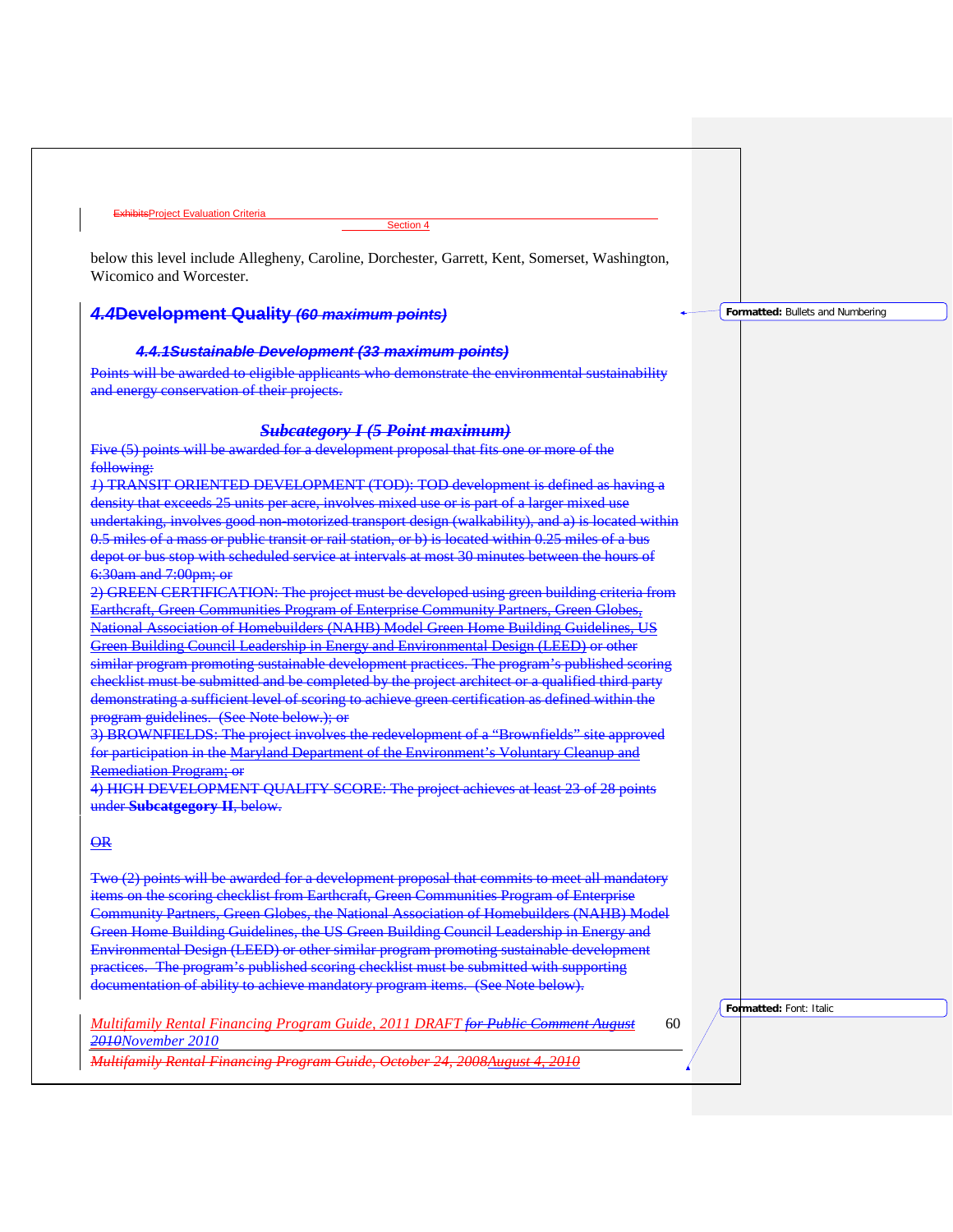**ExhibitsProject Evaluation Criteria** 

Note: Applicants may elect to substitute the wetlands and critical area buffers established by the Maryland Department of the Environment for the mandatory site requirements found within the listed green certification programs. In addition, applicants may elect to substitute a minimum density requirement of 12 units per acre for attached single family or multifamily structures 2 stories or greater and 6 units per acre for single story structures. Areas designated as wetlands or non-buildable critical environment areas by the Maryland Department of the Environment and public non-buildable easements may also be subtracted from the density calculations. Certain non-buildable steep slope areas, designated conservation areas, or green space areas may be subtracted from the density calculation on a case by case basis.

Section 4

## *Subcategory II (28 Point maximum)*

Up to 28 points will be awarded for projects with the following qualities of the project design, material selection and environmental and site considerations. Department staff will inspect the project and associated community and will thoroughly evaluate the plans and specifications for compliance with these qualities.

For details of submission requirements, see Exhibit C and Development Quality Base Level Energy Standards Certification and Development Quality Base Level Green Standards Certification in Exhibits section to this Guide.

All rehabilitation projects, except as listed in number 3 below, must submit an Energy Improvement Report. Failure to submit this report will result in zero (0) points being awarded under parts 3 and 4 below as well as a five (5) point deduction in overall score for this Subcategory II of Development Quality.

2.Material selections are of better quality, environmentally friendly and designed for durability and long term performance with reduced maintenance. *(6 points)*

3.Design features promote comfort and energy efficiency over the extended period of the project life. *(5 points)* (Failure to submit the fully executed Development Quality Base Level Energy Standards Certification, will result in zero (0) points in this category. For rehabilitation projects, in addition to submitting the fully executed Development Quality Base Level Energy Standards Certification, an Energy Improvement Report must be submitted to receive any points in this category. Rehabilitation projects which are required by the 2006 version of the International Existing Building Code to meet requirements of the 2006 International Energy Conservation Code will be exempt from providing an Energy Improvement Report. Other projects, which are gut rehabilitation of existing buildings and include the following

*Multifamily Rental Financing Program Guide, 2011 DRAFT for Public Comment August 2010November 2010 Multifamily Rental Financing Program Guide, October 24, 2008August 4, 2010*  61



<sup>1.</sup> The on-site layout of the buildings and other improvements is well thought out and complements the surrounding environment. *(6 points)*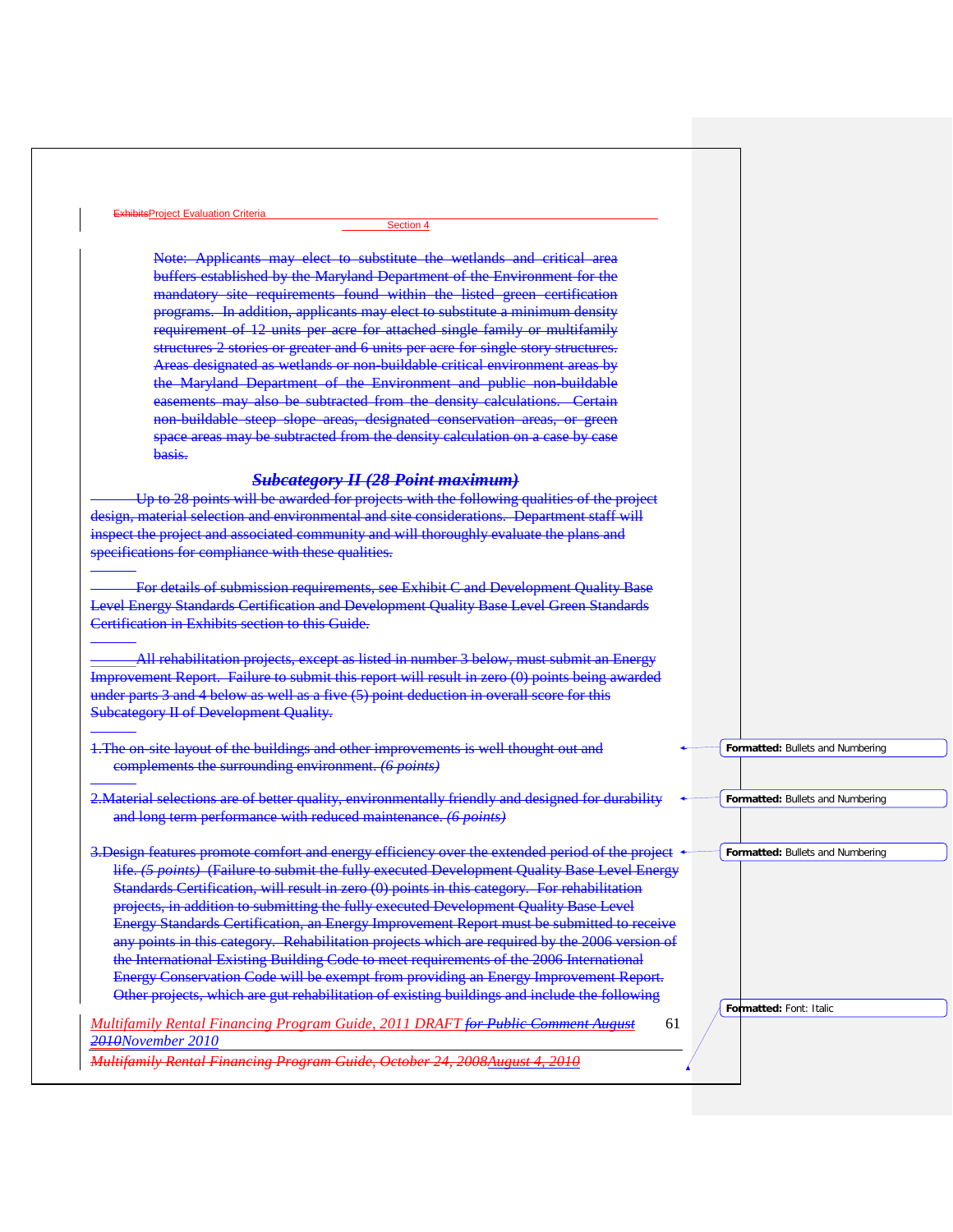| <b>ExhibitsProject Evaluation Criteria</b>                                                          |                                  |
|-----------------------------------------------------------------------------------------------------|----------------------------------|
| Section 4                                                                                           |                                  |
| scope of work, may request a waiver of the Energy Improvement Report requirement:                   |                                  |
| installation of new insulation and draft stopping of the entire exterior building envelope; new     |                                  |
| windows and doors in non historic buildings; and installation of all new HVAC system                |                                  |
| including duct work.)                                                                               |                                  |
| 4. Design features contribute to a sustainable healthy environment over the extended period of the  | Formatted: Bullets and Numbering |
| project life. (5 points) (Failure to submit the fully executed Development Quality Base Level       |                                  |
| Green Standards Certification, will result in zero (0) points in this category. For                 |                                  |
| rehabilitation projects, in addition to submitting the fully executed Development Quality           |                                  |
| Base Level Energy Standards Certification, an Energy Improvement Report must be                     |                                  |
| submitted to receive any points in this category.)                                                  |                                  |
| 5. The buildings and the project site, including the nearby surroundings, provide opportunities for | Formatted: Bullets and Numbering |
| recreation, education, convenient access to mass transit or rail systems and community              |                                  |
| activities. (6 points)                                                                              |                                  |
| 4.4.2Amenities and Design Criteria (27 maximum points)                                              | Formatted: Bullets and Numbering |
| Under this category, projects will be evaluated and awarded points based upon the                   |                                  |
| following qualities of the site and project design. Department staff will inspect the project and   |                                  |
| associated community and will thoroughly evaluate the plans and specifications for compliance       |                                  |
| with these qualities.                                                                               |                                  |
| For details of submission requirements, see Exhibit C and Development Quality Base                  |                                  |
| evel Energy Standards Certification and Development Quality Base Level Green Standards              |                                  |
| Certification in Exhibits section to this Guide.                                                    |                                  |
| 1. Building design and uses are compatible with the surrounding environment and existing            | Formatted: Bullets and Numbering |
| neighborhood. (7 points)                                                                            |                                  |
|                                                                                                     |                                  |
| 2. Individual unit sizes are spacious and the floor plans well designed. (7 points)                 | Formatted: Bullets and Numbering |
| 3. The site is suitable for the proposed development and limited or no extraordinary or             | Formatted: Bullets and Numbering |
| unanticipated geotechnical, environmental or utility infrastructure costs are indicated             |                                  |
| points)                                                                                             |                                  |
| 4. Unit amenities are consistent with or better than amenities in other similar projects in the     | Formatted: Bullets and Numbering |
| market area. (7 points)                                                                             |                                  |
|                                                                                                     |                                  |
| 4.5Construction or Rehabilitation Costs (Up to 5 Points Deducted)                                   |                                  |
| Projects with construction costs greater than the limits below and requesting funding greater than  |                                  |
| \$1.5 million for RHF and/or \$1.2 million for Low Income Housing Tax Credits, will lose five (5)   |                                  |
| points.                                                                                             |                                  |
| <b>Multifamily Rental Financing Program Guide, 2011 DRAFT for Public Comment August</b><br>62       | Formatted: Font: Italic          |
| 2010November 2010                                                                                   |                                  |
| Multifamily Rental Financing Program Guide, October 24, 2008August 4, 2010                          |                                  |
|                                                                                                     |                                  |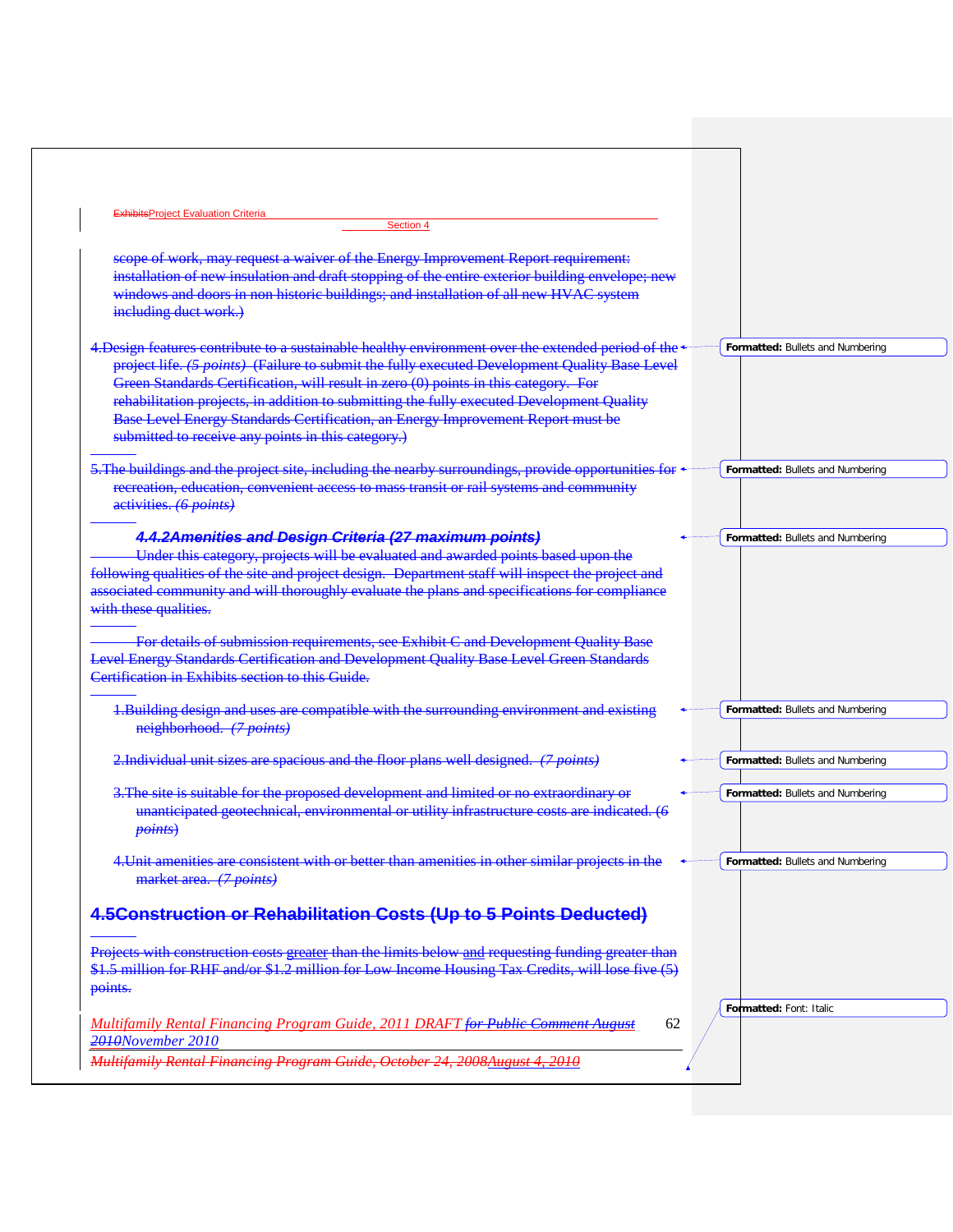**ibitsProject Evaluation Criteria** 

Construction or rehabilitation costs include all work, including site development, associated with the physical development of the project. The project costs are obtained by dividing the total amount of the construction or rehabilitation contract (including contractor's profit, overhead and general conditions) by the gross square footage of all of the buildings to be constructed or renovated. The construction contingency should not be factored into this equation.

Section 4

| <b>Type of Building</b>                                                              | <b>New</b><br>Constr<br><u>uction</u> | Rehabil<br>itation                   |
|--------------------------------------------------------------------------------------|---------------------------------------|--------------------------------------|
| <del>Townhouses</del>                                                                | 2120<br>计方式                           | Q124<br><del>ਹਾਰ ਵਾਰ</del>           |
| Cottage, Single<br><b>Family and Semi-detached</b><br><b>Dwellings</b>               | 120<br><b>TELEVISION</b>              | 12 <sub>A</sub><br><b>STATISTICS</b> |
| Garden Apartments                                                                    | 1 <sub>01</sub><br><del>.</del>       | 70<br>$\overline{\phantom{a}}$       |
| <del>Units Stacked</del><br>$n_{\Omega}$<br><b>TELES</b><br>elevators                | 110<br><b>THE R. P. LEWIS</b>         | ഹ<br>⇁                               |
| <b>Elevator Buildings</b><br>construction)                                           | 11Ω<br>--                             | റെ                                   |
| <b>Elevator Buildings</b><br><del>(&gt;5 floors with concrete</del><br>construction) | 120<br>.                              | $\Omega$                             |

The Department, in its discretion and at least 30 days in advance of funding round deadlines, may review and revise these cost limits.

The Department, in its discretion, will consider waivers of the point deductions in this category for extenuating circumstances or for projects that do not readily conform as new construction or rehabilitation developments, such as adaptive re-use and substantial historic rehabilitation. Such requests must be in writing and submitted at least 30 days in advance of application submission deadline. Waivers must be requested in accordance with Section 5.0 of this Guide.

# **4.64.4Leveraging and Long Term Subsidies**

## *4.6.14.4.1 Leveraging (20 maximum points)*

The extent to which Department funds are used to leverage other project funding sources will be considered. Points will be awarded based on the percent of non-Department funds specifically identified and designated to supplement Department funds. Recognizing that fixed transactional and other development costs may place smaller projects and/or-rural projects at a competitive disadvantage for leverage purposes, the Department will score qualified Small Projects and Rural Projects (as defined in Section 4.3.3) using a different point scale from other projects. For this purpose, the Department defines a "Small Project" as one consisting of 30 or fewer dwelling units. Projects that are a phase of larger, multi-phased projects when the phases in combination consist of more than 30 units will not be considered Small Projects unless subsequent phases will

*Multifamily Rental Financing Program Guide, 2011 DRAFT for Public Comment August 2010November 2010* 63

*Multifamily Rental Financing Program Guide, October 24, 2008August 4, 2010* 

# **Formatted:** Font: Italic **Formatted:** Bullets and Numbering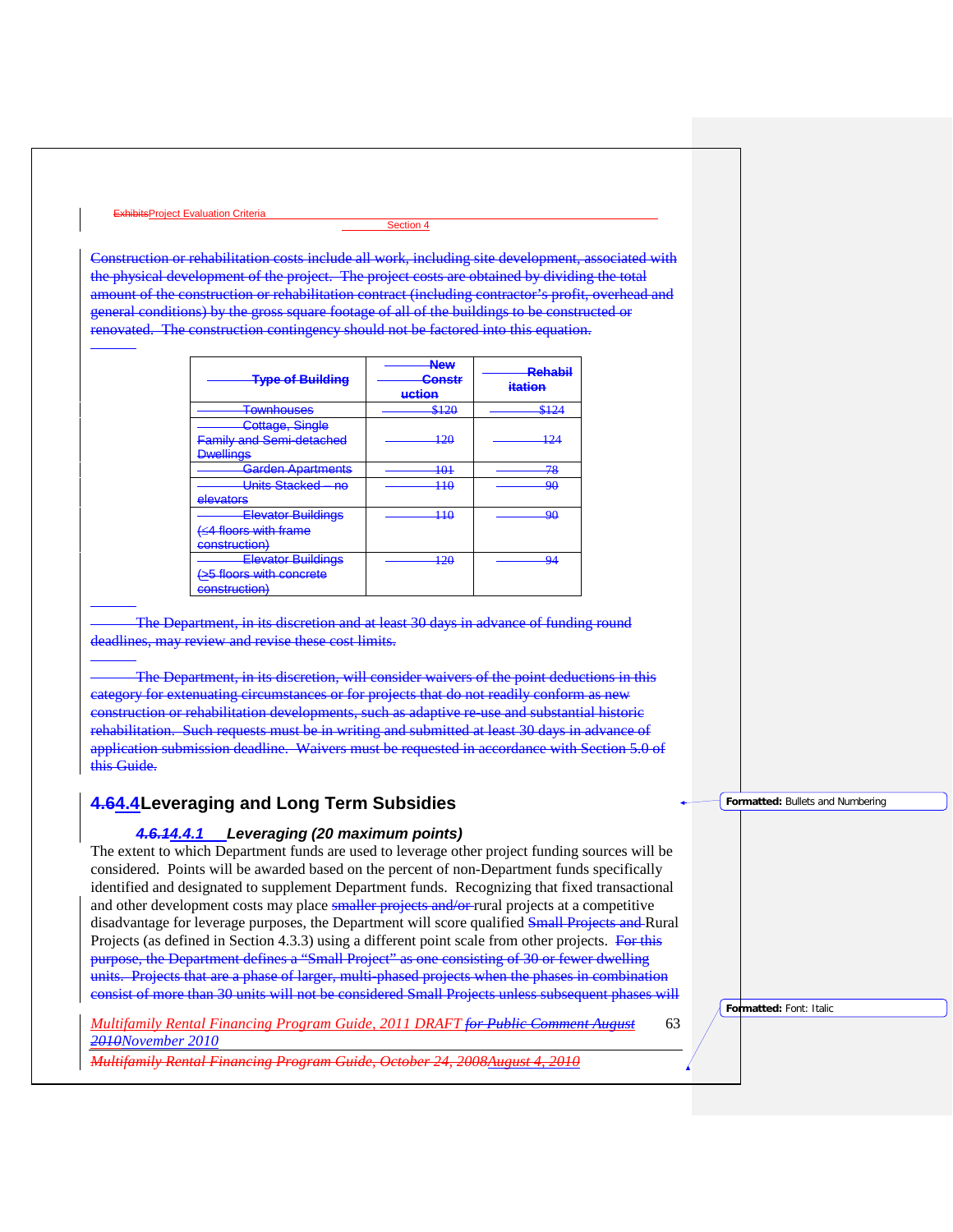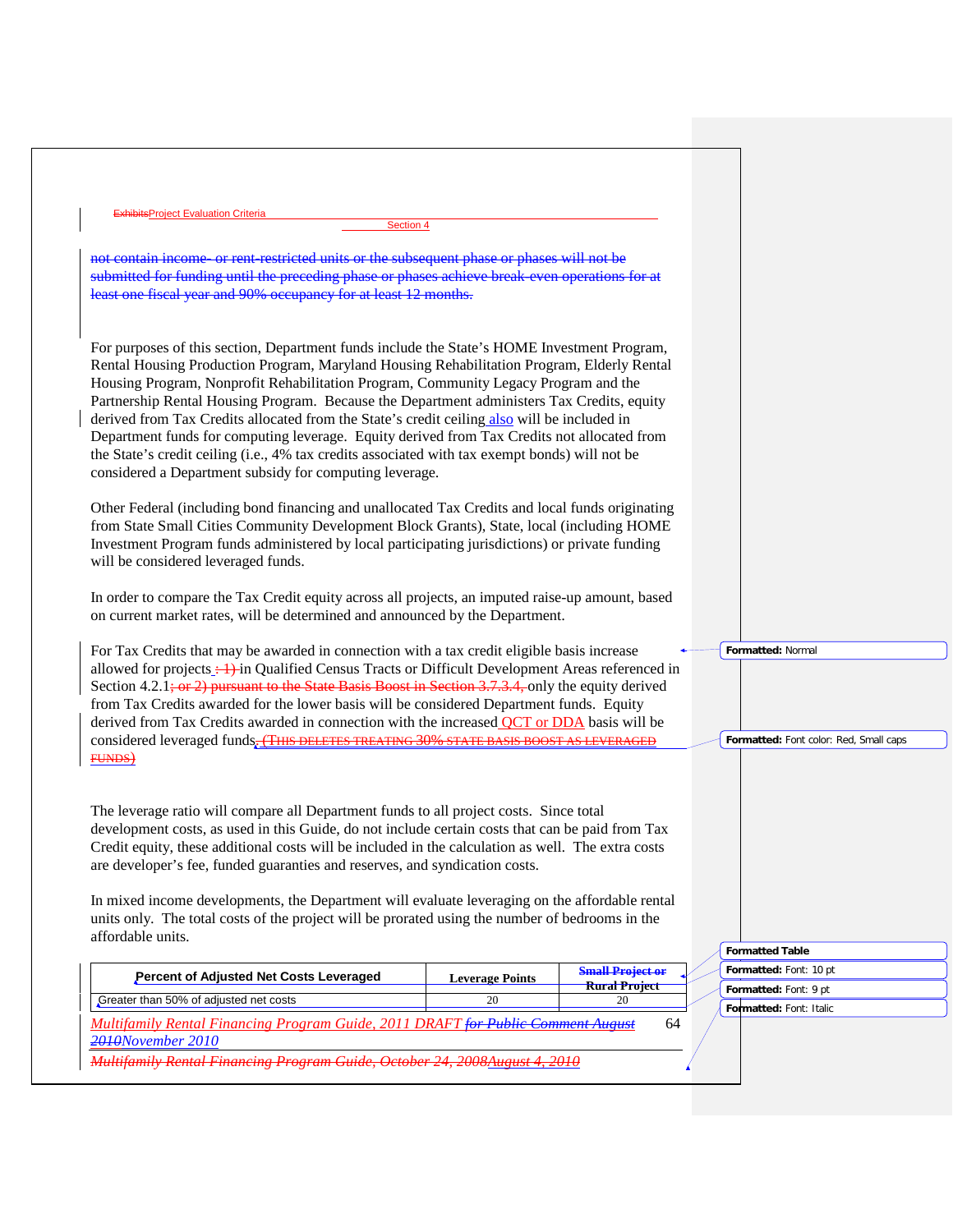**bitsProject Evaluation Criteria** 

| 48% to 49% of adjusted net costs leveraged  | 19 | 20             | Formatted: Font: 9 pt |
|---------------------------------------------|----|----------------|-----------------------|
| 47% of adjusted net costs leveraged         | 18 | 19             | Formatted: Font: 9 pt |
| 45% to 46% of adjusted net costs leveraged  | 17 | 18             | Formatted: Font: 9 pt |
| 44%                                         | 16 | 17             | Formatted: Font: 9 pt |
| 42% to 43% of adjusted net costs leveraged  | 15 | 16             | Formatted: Font: 9 pt |
| 41%                                         | 14 | 15             | Formatted: Font: 9 pt |
| 39% to 40% of adjusted net costs leveraged  | 13 | 14             |                       |
| 38%                                         | 12 | 13             | Formatted: Font: 9 pt |
| 36% to 37% of adjusted net costs leveraged  | 11 | 12             | Formatted: Font: 9 pt |
| 35%                                         | 10 | 11             | Formatted: Font: 9 pt |
| 33% to 34% of adjusted net costs leveraged  | 9  | 10             | Formatted: Font: 9 pt |
| 32%                                         | 8  | 9              | Formatted: Font: 9 pt |
| 30% to 31% of adjusted net costs leveraged  |    | 8              | Formatted: Font: 9 pt |
| 29%                                         |    | $\overline{ }$ | Formatted: Font: 9 pt |
| 27% to 28% of adjusted net costs leveraged  |    | 6              | Formatted: Font: 9 pt |
| 26%                                         |    | 5              | Formatted: Font: 9 pt |
| 24% to 25% of adjusted net costs leveraged  | 3  | 5              | Formatted: Font: 9 pt |
| 23%                                         |    | 5              | Formatted: Font: 9 pt |
| 21% to 22% of adjusted net costs leveraged  |    | 5              | Formatted: Font: 9 pt |
| 20% or less of adjusted net costs leveraged | U  | 5              | Formatted: Font: 9 pt |

*Example. (Note: all figures supplied in this example are for illustrative purposes only. In particular, actual equity raise-up rates used in the evaluation may vary based on the Department's analysis of the syndication market. The Department will publish separately on the Department website the imputed rate in advance for each competitive round.) A 25 unit rental housing project located in Baltimore County consists of 10 one-bedroom units and 15 twobedroom units. The total development costs for the project are \$2,000,000. Financing for the project includes a first mortgage private loan of \$525,000, a second mortgage Rental Housing Production Program loan of \$285,712, a local contribution of \$425,000 and an annual tax credit allocation of \$114,286. The imputed raise-up rate for this example is 7591 cents on the dollar. The owner's legal and accounting costs for syndication are \$50,000, reserves are \$50,000 and the Developer's fee is \$225,000.*

Section 4

*The project also qualifies as a "Small Project."*

*Step 1. Calculate the tax credit equity that will be provided to the project.*

| <b>Tax Credit Equity</b>   |                               |  |  |
|----------------------------|-------------------------------|--|--|
| Annual Tax Credits*        | \$114,286                     |  |  |
| <b>Credit Period</b>       |                               |  |  |
| <b>Total Tax Credits</b>   | 1,142,860                     |  |  |
| Imputed Raise-up           | .9475                         |  |  |
| Imputed Subsidy (rounding) | <del>1.040.003</del> 857.145. |  |  |
|                            |                               |  |  |

*Multifamily Rental Financing Program Guide, 2011 DRAFT for Public Comment August 2010November 2010 Multifamily Rental Financing Program Guide, October 24, 2008August 4, 2010* 

**Formatted:** Font: Italic

**Formatted:** Font: 9 pt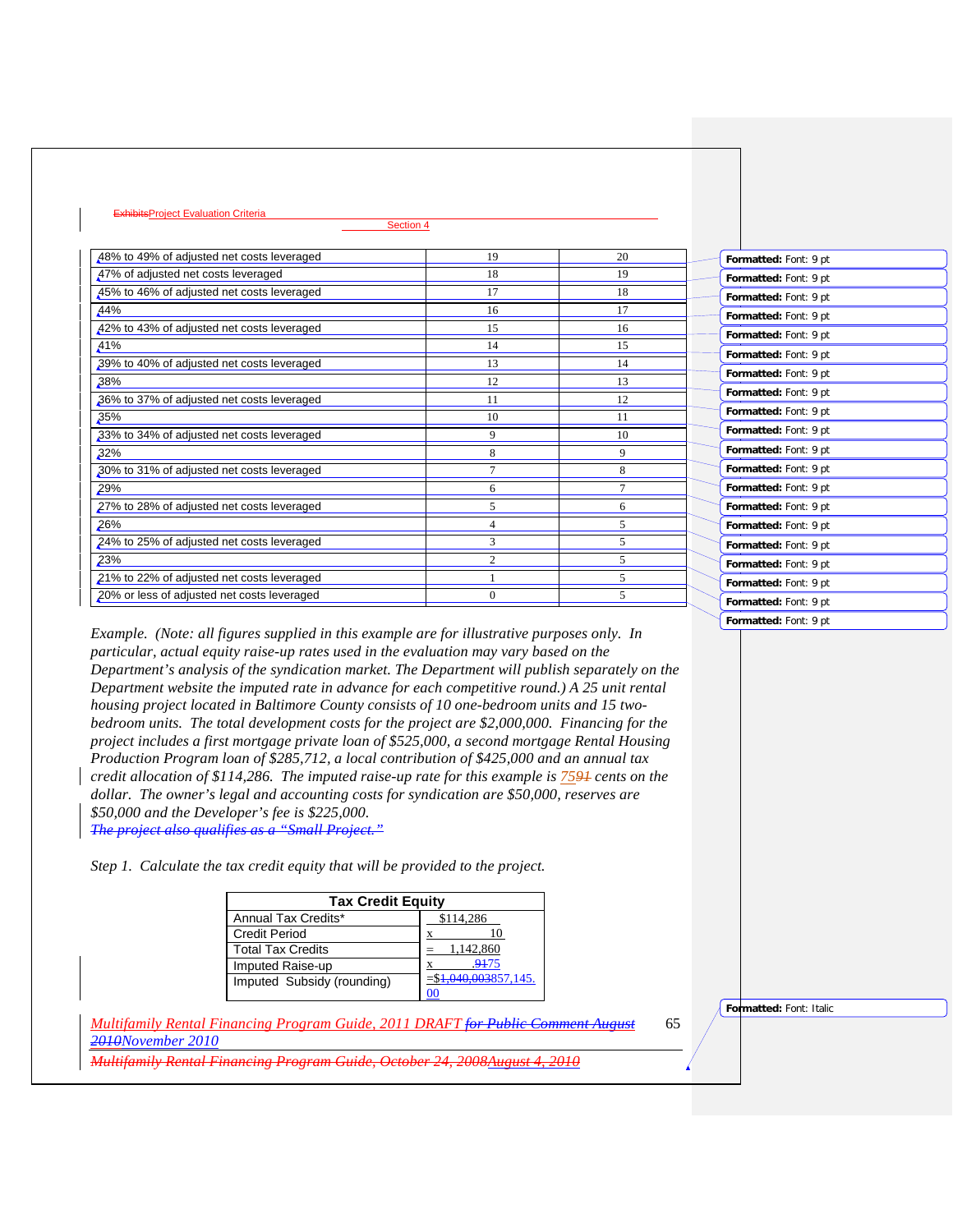sProject Evaluation Criteria

*Step 2. Calculate the total DHCD subsidy.*

| <b>Total DHCD Subsidy</b> |                                  |  |  |  |
|---------------------------|----------------------------------|--|--|--|
| <b>Tax Credit Equity</b>  |                                  |  |  |  |
|                           | 1,040,003857,145.00              |  |  |  |
| <b>DHCD Loans</b>         | 285,712                          |  |  |  |
| <b>Total Subsidy</b>      |                                  |  |  |  |
|                           | <del>1,325,715</del> 1,142,857.0 |  |  |  |
|                           |                                  |  |  |  |

Section 4

*Step 3. Calculate all project costs.*

| <b>All Project Costs</b>       |           |  |  |  |
|--------------------------------|-----------|--|--|--|
| <b>Total Development Costs</b> | 2,000,000 |  |  |  |
| Developer's Fee                | 225,000   |  |  |  |
| <b>Guaranties and Reserves</b> | 50,000    |  |  |  |
| <b>Owner Syndication Costs</b> | 50,000    |  |  |  |
| Total Costs                    | 2.325,000 |  |  |  |

*Step 4. Determine the costs associated with the affordable portion of the project.*

| <b>Adjusted Costs</b>    |                     |  |  |
|--------------------------|---------------------|--|--|
| Affordable BRs           | 40                  |  |  |
| <b>Total BRs</b>         | 40                  |  |  |
| % Affordable             | 100%                |  |  |
| <b>All Project Costs</b> | 2.325,000           |  |  |
| <b>Adjusted Costs</b>    | $=$ \$<br>2.325,000 |  |  |

*Step 5. Determine the portion of funds leveraged from other sources*.

| <b>Leverage Evaluation</b> |                          |  |  |
|----------------------------|--------------------------|--|--|
| <b>Total State Subsidy</b> | \$                       |  |  |
| <b>Adjusted Costs</b>      | 1. <del>325.715</del> 14 |  |  |
| % State Funds              | 2,857                    |  |  |
| <b>Total Funds</b>         | 2,325,000                |  |  |
| Less % State Funds         | 57.0249.15%              |  |  |
| % Leveraged                | 100%<br>(5749.0215%)     |  |  |
|                            | 4250.9885%               |  |  |
|                            | 4351% Rounded            |  |  |

*Step 6. Calculate the number of points for the percent leveraged from the chart above. 4351% of all costs leveraged equal 16 20 points,s. for a small project.*

*Multifamily Rental Financing Program Guide, 2011 DRAFT for Public Comment August 2010November 2010 Multifamily Rental Financing Program Guide, October 24, 2008August 4, 2010* 

**Formatted:** Font: Italic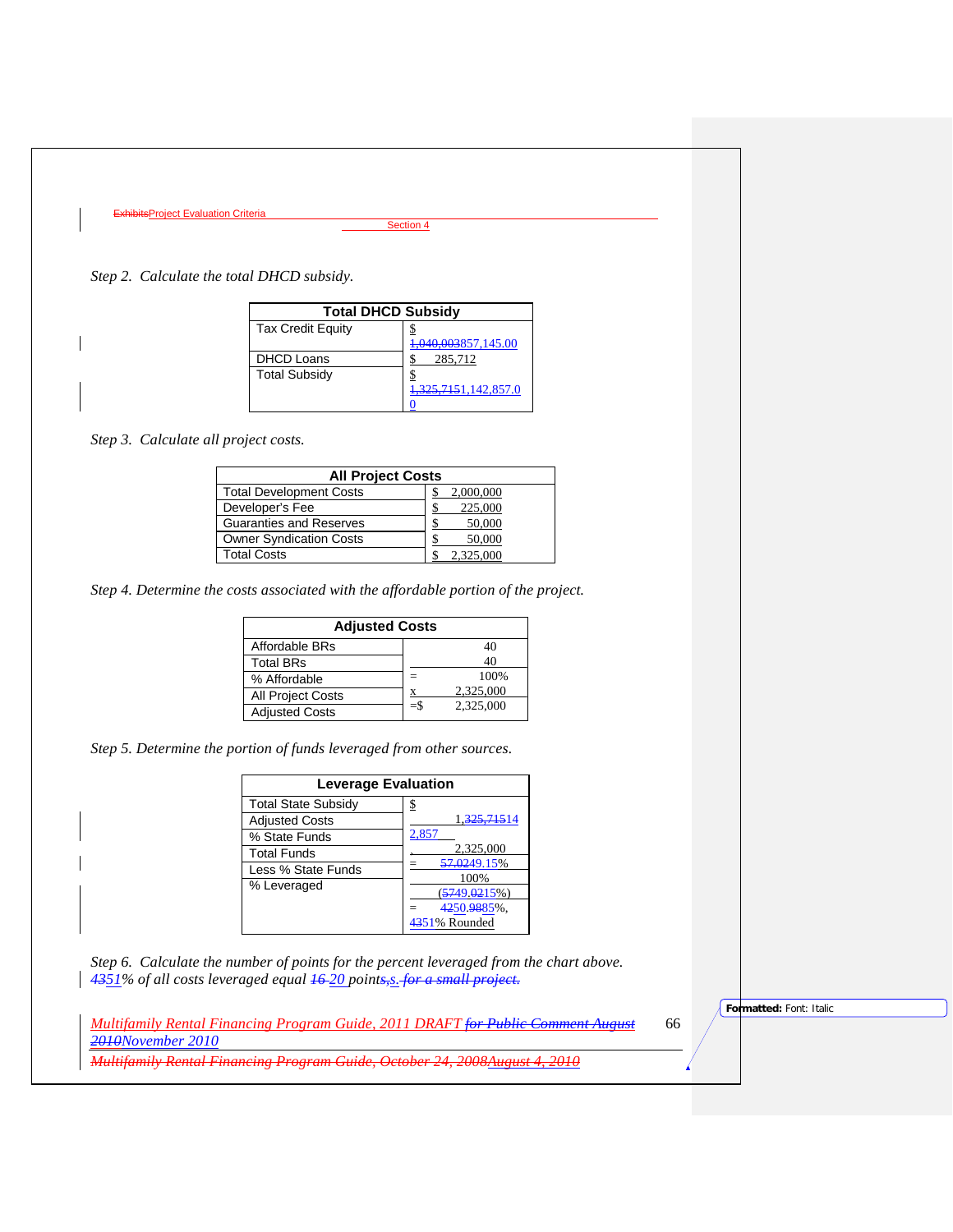**Project Evaluation Criteria** 

## Historic Nature-Leveraging and Bonus Points

Section 4

Equity from the Federal Historic Preservation Tax Credit will be considered leveraged funds for this leveraging calculation. A project that commits to apply for the Federal Historic Preservation Tax Credit will receive 2 Historic Nature bonus points in this category by: 1) including the federal historic tax credit equity in the development budget; 2) including in the Department funding application evidence that the Historic Preservation Certification Application, Part 1 – Evaluation of Significance, has been submitted to the Maryland Historical Trust (for review and forwarding to the National Park Service); and 3) certifying that the project will complete the entire Federal Historic Preservation Tax Credit application process and pursue the tax credit equity. The total points available in this Section 4.64.1 will not exceed 20 points.

## *4.6.24.4.2 Long-term Operating Subsidies (10 maximum points)*

Points will be awarded to projects that maximize long term operating or rent subsidies derived from non-project resources. The creation of reserve funds to subsidize rents or operations will not be awarded points unless the subsidy is clearly funded from non-project resources.

The subsidies must reduce the operating expenses or rent for the low-income tenants. The tenants should pay no more than 30% of their gross income for housing expenses, including utilities. Project based rental subsidies, payments in lieu of taxes, or other operating or social service subsidies are encouraged.

For HOME participating jurisdictions, maximum points may be awarded for projects with a subsidy of at least \$400 1000 per unit per year for a period of 10 years. For HOME nonparticipating jurisdictions, maximum points will be awarded for projects with a subsidy of at least \$5200 per unit, per year for 10 years.

Fewer points will be awarded to the extent that the subsidy per unit per year is below \$400 for HOME participating jurisdictions or below \$200 for HOME non-participating jurisdictions, the subsidy is for a term of less than 10 years, or repayment terms of the subsidy diminish its overall value to the project. The Department will evaluate the subsidy by computing the total value of the subsidy and dividing it by the term in years of the subsidy and the number of units in the project.

Points for per unit annual subsidies less than \$400, or less than \$200 in HOME non-participating jurisdictions, will be awarded based on the following table:

| LONG.TEDM (10 VEAD) ANNITAL ODEDATING SHRSIDIES DED HNIT |                                   |                                          |  |  |
|----------------------------------------------------------|-----------------------------------|------------------------------------------|--|--|
| <b>Points</b>                                            | <b>Participating Jurisdiction</b> | Non-participating<br><b>Jurisdiction</b> |  |  |
| 40                                                       | Subsidy > \$1000                  | Subsidy > \$500                          |  |  |
| 9                                                        | \$801 to \$999                    | $= $475$ to \$499                        |  |  |
| 8                                                        | \$701 to \$800                    | \$350 to \$474                           |  |  |
|                                                          | \$601 to \$700                    | $-$ \$325 to \$349                       |  |  |
| 5                                                        | = \$401 to \$600                  | <del>= \$200 to \$324</del>              |  |  |

*Multifamily Rental Financing Program Guide, 2011 DRAFT for Public Comment August 2010November 2010 Multifamily Rental Financing Program Guide, Octobe* 67

#### **Formatted:** Bullets and Numbering

**Formatted:** Font: Italic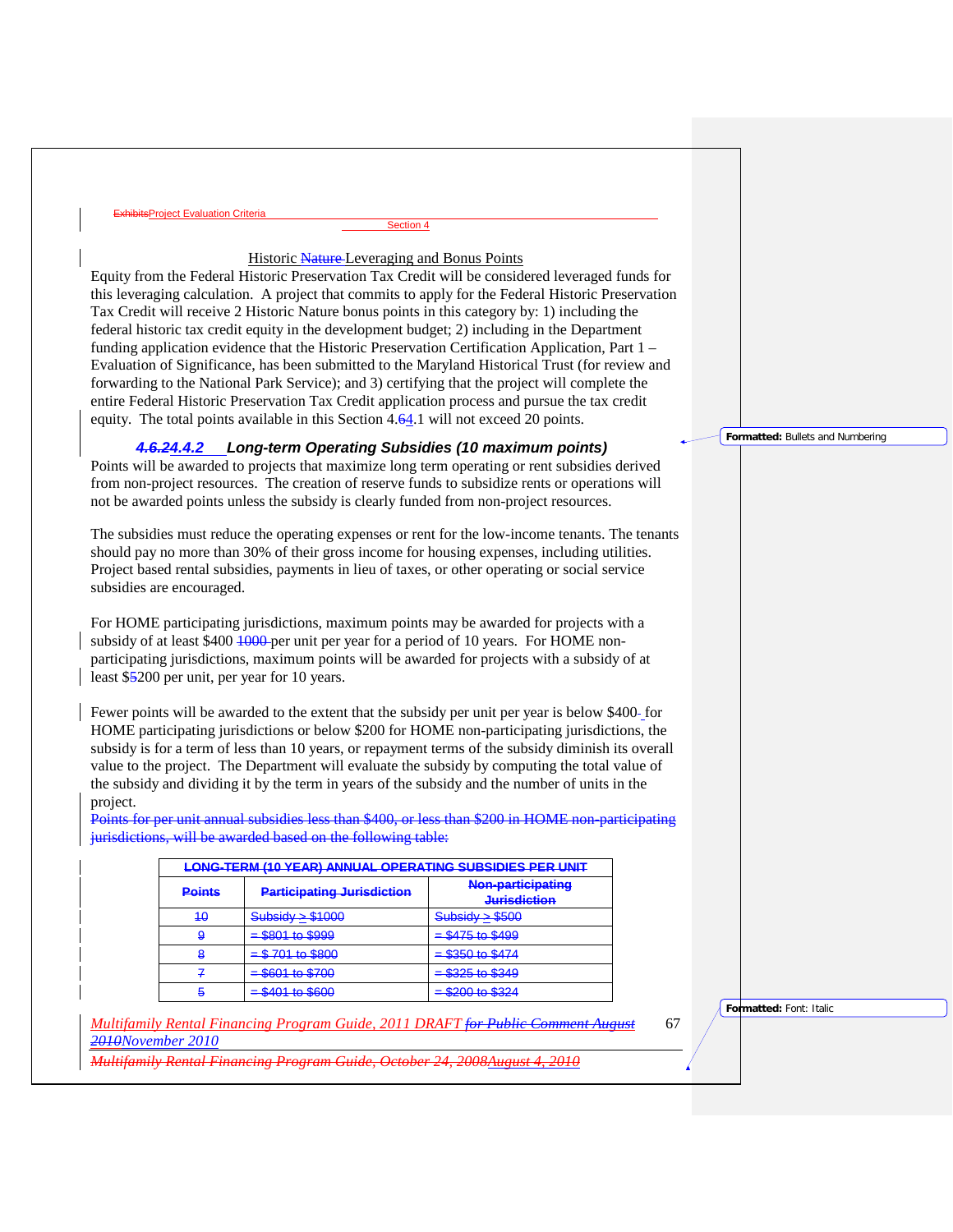|                         | Section 4                                                      |                                                 |
|-------------------------|----------------------------------------------------------------|-------------------------------------------------|
| $\mathbf{a}$            | \$201 to \$400                                                 | <del>\$100 to \$199</del>                       |
| 4                       | \$100 to \$200                                                 | <del>\$50 to \$99</del>                         |
| $\boldsymbol{\Theta}$   | <del>- \$100</del>                                             | $-$ \$50                                        |
|                         | <b>LONG-TERM (10 YEAR) ANNUAL OPERATING SUBSIDIES PER UNIT</b> |                                                 |
| <b>Points</b>           | <b>Participating Jurisdiction</b>                              | <b>Non-participating</b><br><b>Jurisdiction</b> |
| <u>10</u>               | Subsidy > \$400                                                | Subsidy $> $200$                                |
| $\overline{\mathbf{g}}$ | $= $350$ to \$399                                              | $= $175$ to \$199                               |
| 8                       | $=$ \$ 300 to \$349                                            | $=$ \$150 to \$174                              |
| 7<br>÷                  | $=$ \$250 to \$299                                             | $= $125$ to \$149                               |
| $\overline{5}$          | $=$ \$200 to \$249                                             | $=$ \$100 to \$124                              |
| $\overline{3}$          | $= $150$ to \$199                                              | $= $75$ to \$99                                 |
|                         | $= $100$ to \$150                                              | $= $50 to $74$                                  |
| 0                       | $<$ \$100                                                      | $<$ \$50                                        |

# **4.5 Construction or Rehabilitation Costs (up to 5 Points Deducted)**

Projects with construction costs less than the limits listed below will receive points as follows:

| <b>Dointe</b><br><del>r oma</del> | Construction costs                    |
|-----------------------------------|---------------------------------------|
|                                   | Between 90% 95% of limits shown below |
|                                   | Less than 90% of limits shown below   |

Projects with construction costs greater than the limits below and requesting funding greater than \$1.5M for RHF and/or \$2million for Low Income Housing Tax Credits, will loose 5 points. Projects with per unit construction costs in excess of \$250,000 per unity will also loose 5 points. The total maximum deduction under this section is 5 points.

Construction or rehabilitation costs include all work, including site development, associated with the physical development of the project. The project costs are obtained by dividing the total amount of the construction or rehabilitation contract (including contractor's profit, overhead and general conditions) by the gross square footage of all of the buildings to be constructed or renovated. The construction contingency should not be factored into this equation.

| <b>Type of Building</b>                                      | <b>New</b> | <b>Rehabilitation</b> |  | Formatted: Font: |
|--------------------------------------------------------------|------------|-----------------------|--|------------------|
|                                                              |            |                       |  | Formatted: Cente |
| Townhouses                                                   | \$127      | \$131                 |  | Formatted: Font: |
| Cottage, Single Family and<br><b>Semi-detached Dwellings</b> | 107<br>147 | 191<br>731            |  | Formatted: Font: |
| <b>Garden Apartments</b>                                     |            | 82                    |  | Formatted: Font: |
| Units Stacked – no elevators                                 | 116        | 95                    |  | Formatted: Font: |
| Elevator Buildings $(≤4$ floors                              | ĦΦ         |                       |  | Formatted: Cente |
| with frame construction)                                     |            | ᡔᠣ                    |  | Formatted, Font. |

68

*Multifamily Rental Financing Program Guide, 2011 DRAFT for Public Comment August 2010November 2010 Multifamily Rental Financing Program Guide, October 24, 2008August 4, 2010* 

**Formatted:** Bullets and Numbering

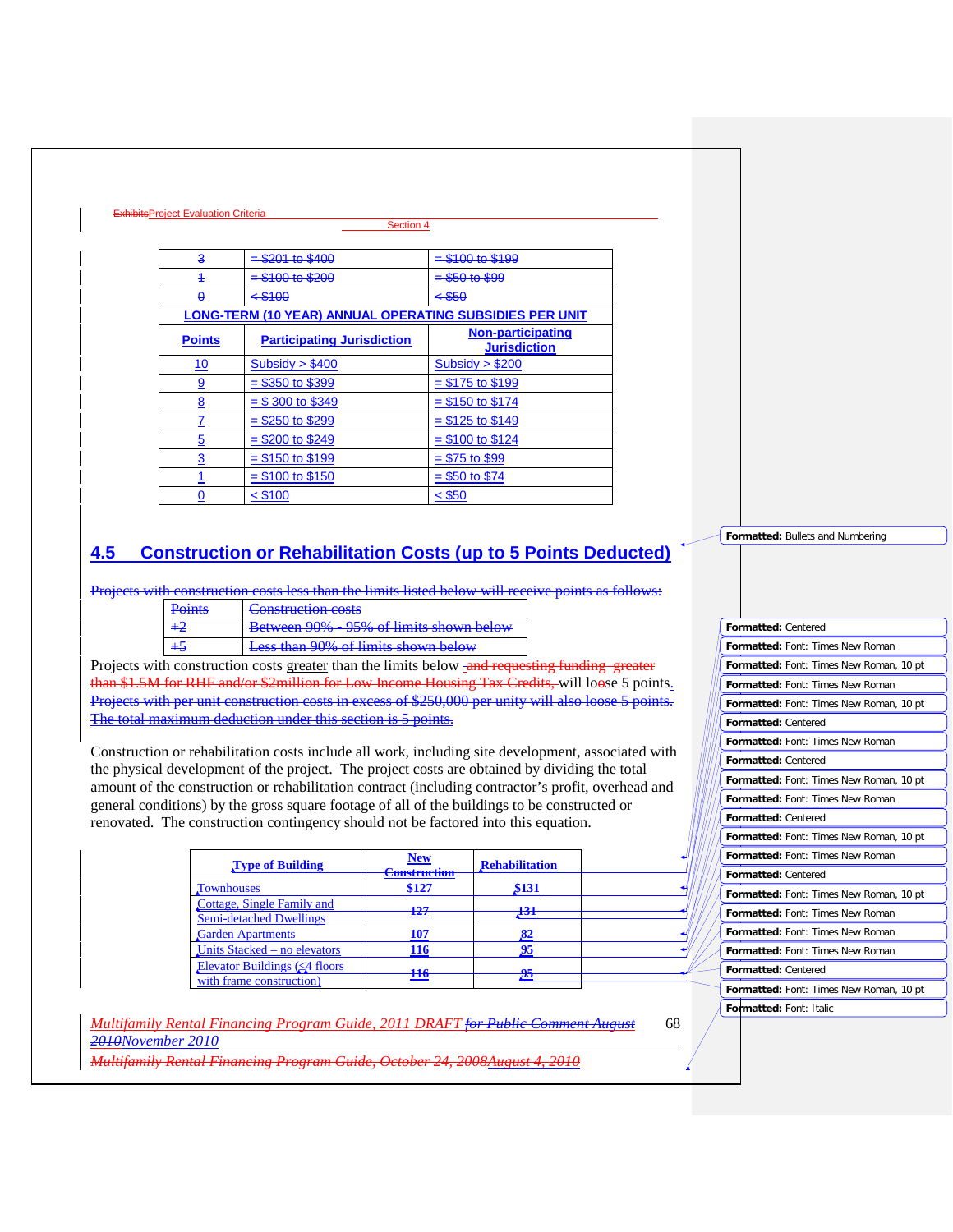|                                                                                                 |                      |                                                              | Section 4                                                                                                                                                                                                                                                                                                                                                                                                                                                                                                           |                 |                                                                       |
|-------------------------------------------------------------------------------------------------|----------------------|--------------------------------------------------------------|---------------------------------------------------------------------------------------------------------------------------------------------------------------------------------------------------------------------------------------------------------------------------------------------------------------------------------------------------------------------------------------------------------------------------------------------------------------------------------------------------------------------|-----------------|-----------------------------------------------------------------------|
|                                                                                                 |                      | Elevator Buildings (>5 floors<br>with concrete construction) | <del>127</del>                                                                                                                                                                                                                                                                                                                                                                                                                                                                                                      | $\frac{99}{2}$  | Formatted: Font: Times New Roman                                      |
| <b>Type of Building</b>                                                                         |                      | <b>New</b><br><b>Construction</b>                            | <b>New</b><br><b>Rehabilitation</b>                                                                                                                                                                                                                                                                                                                                                                                                                                                                                 |                 | <b>Formatted: Centered</b><br>Formatted: Font: Times New Roman, 10 pt |
| <b>Townhouses</b>                                                                               |                      | \$127                                                        | <b>COURSES</b><br><b>Sti0#</b>                                                                                                                                                                                                                                                                                                                                                                                                                                                                                      |                 | Formatted: Font: Times New Roman                                      |
| Cottage, Single Family and                                                                      |                      |                                                              |                                                                                                                                                                                                                                                                                                                                                                                                                                                                                                                     |                 | Formatted: Font: Times New Roman                                      |
| <b>Semi-detached Dwellings</b>                                                                  |                      | <u> 127</u>                                                  | <del>131</del>                                                                                                                                                                                                                                                                                                                                                                                                                                                                                                      |                 | Formatted: Font: Times New Roman                                      |
| <b>Garden Apartments</b>                                                                        |                      | 107                                                          | 82                                                                                                                                                                                                                                                                                                                                                                                                                                                                                                                  | Rehabili        | Formatted: Font: Times New Roman                                      |
| <b>Units Stacked - no elevators</b>                                                             |                      | 116                                                          | 95                                                                                                                                                                                                                                                                                                                                                                                                                                                                                                                  | tation          |                                                                       |
| Elevator Buildings $\leq 4$ floors                                                              |                      | 116                                                          | 95                                                                                                                                                                                                                                                                                                                                                                                                                                                                                                                  |                 | Formatted: Font: Times New Roman                                      |
| with frame construction)                                                                        |                      |                                                              |                                                                                                                                                                                                                                                                                                                                                                                                                                                                                                                     |                 | Formatted: Font: Times New Roman                                      |
| Elevator Buildings (>5 floors<br>with concrete construction)                                    |                      | 127                                                          | 99                                                                                                                                                                                                                                                                                                                                                                                                                                                                                                                  |                 | Formatted: Font: Times New Roman                                      |
|                                                                                                 |                      | <b>Type of Building</b>                                      |                                                                                                                                                                                                                                                                                                                                                                                                                                                                                                                     |                 | Formatted: Font: Times New Roman                                      |
|                                                                                                 |                      | <b>Townhouses</b>                                            | \$127                                                                                                                                                                                                                                                                                                                                                                                                                                                                                                               | \$131           | Formatted: Font: Times New Roman                                      |
|                                                                                                 |                      | Cottage, Single Family                                       |                                                                                                                                                                                                                                                                                                                                                                                                                                                                                                                     |                 | Formatted: Font: Times New Roman                                      |
|                                                                                                 |                      | and Semi detached Dwellings                                  | 127                                                                                                                                                                                                                                                                                                                                                                                                                                                                                                                 | 131             | Formatted: Font: Times New Roman                                      |
|                                                                                                 |                      | Garden Apartments                                            | 107                                                                                                                                                                                                                                                                                                                                                                                                                                                                                                                 | 82              | Formatted: Font: Times New Roman                                      |
|                                                                                                 |                      | Units Stacked<br>$-\mathbf{H}\mathbf{\Theta}$                | $+16$                                                                                                                                                                                                                                                                                                                                                                                                                                                                                                               | $\overline{95}$ |                                                                       |
|                                                                                                 | elevators            |                                                              |                                                                                                                                                                                                                                                                                                                                                                                                                                                                                                                     |                 | Formatted: Font: Times New Roman                                      |
|                                                                                                 |                      | Elevator Buildings (54                                       | $+16$                                                                                                                                                                                                                                                                                                                                                                                                                                                                                                               | 95              | Formatted: Font: Times New Roman                                      |
|                                                                                                 |                      | floors with frame construction)<br>Elevator Buildings (>5    |                                                                                                                                                                                                                                                                                                                                                                                                                                                                                                                     |                 | Formatted: Font: Times New Roman                                      |
|                                                                                                 | floors with concrete |                                                              | 127                                                                                                                                                                                                                                                                                                                                                                                                                                                                                                                 | مو              | Formatted: Font: Times New Roman                                      |
|                                                                                                 | construction)        |                                                              |                                                                                                                                                                                                                                                                                                                                                                                                                                                                                                                     |                 | Formatted: Font: Times New Roman                                      |
|                                                                                                 |                      |                                                              | * Buildings with sparking structures on internal parking will be evaluated on a                                                                                                                                                                                                                                                                                                                                                                                                                                     |                 | Formatted: Font: Times New Roman                                      |
|                                                                                                 |                      |                                                              | case by case basis. Provide area and square foot cost for parking related                                                                                                                                                                                                                                                                                                                                                                                                                                           |                 | Formatted: Font: Times New Roman                                      |
|                                                                                                 |                      |                                                              | construction separate from occupiable building are in Form 212.                                                                                                                                                                                                                                                                                                                                                                                                                                                     |                 | Formatted: Font: Times New Roman                                      |
|                                                                                                 |                      |                                                              |                                                                                                                                                                                                                                                                                                                                                                                                                                                                                                                     |                 | Formatted: Indent: Left: 1"                                           |
| review and revise these cost limits.                                                            |                      |                                                              | The Department, in its discretion and at least 30 days in advance of funding round deadlines, may<br>The Department, in its discretion, will consider waivers of the point deductions in this category<br>for extenuating circumstances or for projects that do not readily conform as new construction or<br>rehabilitation developments, such as adaptive re-use and substantial historic rehabilitation. Such<br>requests must be in writing and submitted at least 30 days in advance of application submission |                 |                                                                       |
|                                                                                                 |                      |                                                              |                                                                                                                                                                                                                                                                                                                                                                                                                                                                                                                     |                 | <b>Formatted:</b> Font: 12 pt                                         |
|                                                                                                 |                      |                                                              |                                                                                                                                                                                                                                                                                                                                                                                                                                                                                                                     |                 |                                                                       |
|                                                                                                 |                      |                                                              |                                                                                                                                                                                                                                                                                                                                                                                                                                                                                                                     |                 |                                                                       |
|                                                                                                 |                      | 4.74.6 Development Quality (60 maximum points)               |                                                                                                                                                                                                                                                                                                                                                                                                                                                                                                                     |                 | Formatted: Normal, Space After: 0 pt                                  |
| deadline. Waivers must be requested in accordance with Section 5.0 of this Guide.<br>4,7,14,6,1 |                      |                                                              |                                                                                                                                                                                                                                                                                                                                                                                                                                                                                                                     |                 |                                                                       |
|                                                                                                 |                      |                                                              | Sustainable Development (33 maximum points)                                                                                                                                                                                                                                                                                                                                                                                                                                                                         |                 |                                                                       |
|                                                                                                 |                      |                                                              | Points will be awarded to eligible applicants who demonstrate the environmental sustainability                                                                                                                                                                                                                                                                                                                                                                                                                      |                 |                                                                       |
| and energy efficiency of their projects.                                                        |                      |                                                              |                                                                                                                                                                                                                                                                                                                                                                                                                                                                                                                     |                 | <b>Comment [R1]:</b> Word change: conservation to<br>efficiency       |
|                                                                                                 |                      |                                                              |                                                                                                                                                                                                                                                                                                                                                                                                                                                                                                                     |                 |                                                                       |
| 2010November 2010                                                                               |                      |                                                              | Subcategory $I(5$ Point maximum)<br><b>Multifamily Rental Financing Program Guide, 2011 DRAFT for Public Comment August</b>                                                                                                                                                                                                                                                                                                                                                                                         |                 | Formatted: Font: Italic<br>69                                         |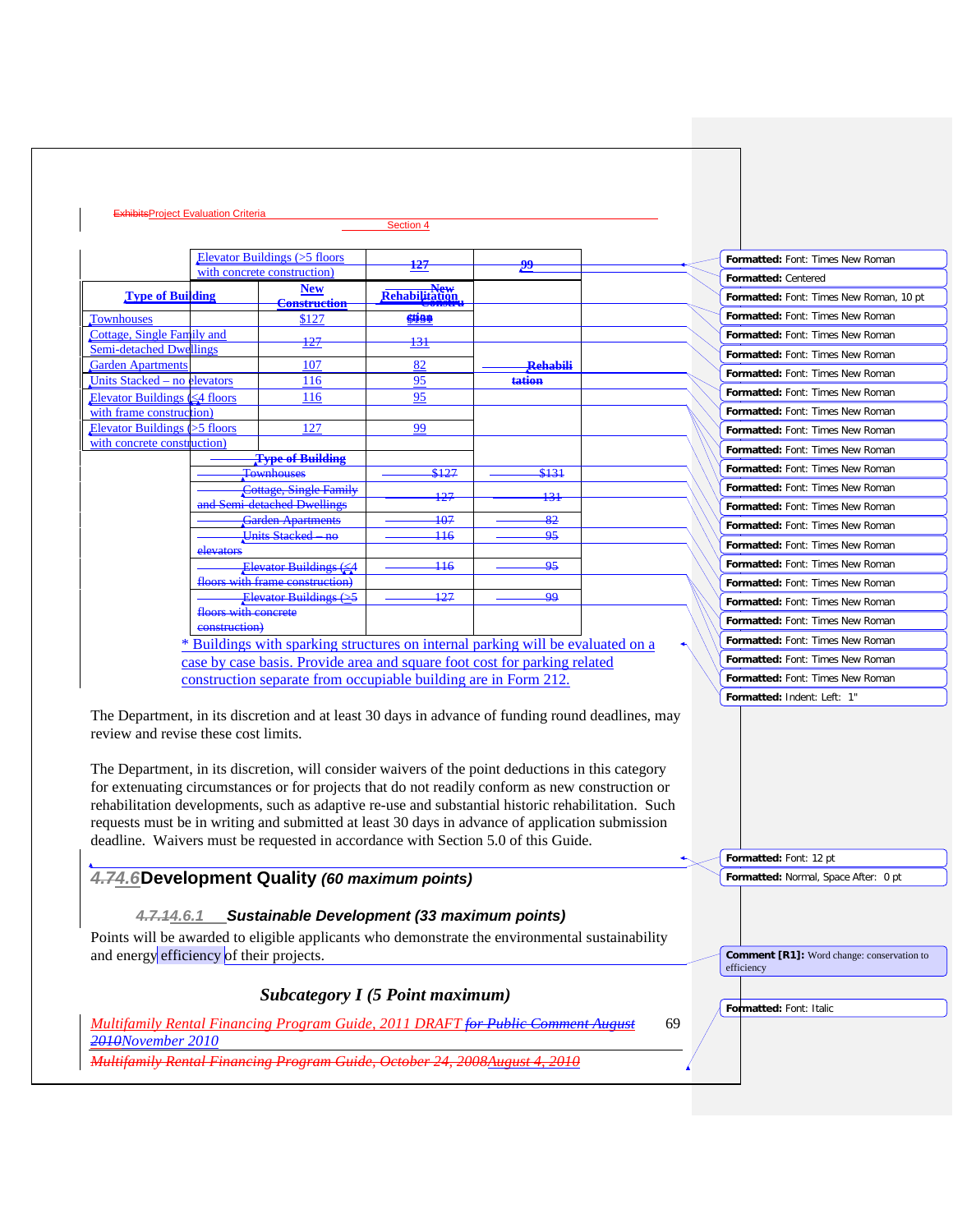**Example Evaluation Criteria** 

Five (5) points will be awarded for a development proposal that fits one or more of the following:

*1*) TRANSIT ORIENTED DEVELOPMENT (TOD): TOD development is defined as having a density that exceeds 25 units per acre, involves mixed use or is part of a larger mixed use undertaking, involves good non-motorized transport design (walkability), and a) is located within 0.5 miles of a mass or public transit or rail station, or b) is located within 0.25 miles of a bus depot or bus stop with scheduled service at intervals at most 30 minutes between the hours of 6:30am and 7:00pm; or

Section 4

2) GREEN CERTIFICATION: The project must be developed using green building criteria from [Earthcraft,](http://www.southface.org/web/earthcraft_house/ech_main/ech_index.htm) [Green Communities Program of Enterprise Community Partners,](http://www.enterprisecommunity.org/programs/green_communities/) [Green Globes,](http://www.greenglobes.com/) [National Association of Homebuilders \(NAHB\) Model Green Home Building Guidelines,](http://www.nahb.org/publication_details.aspx?sectionID=155&publicationID=1994&print=true) [US](http://www.usgbc.org/DisplayPage.aspx?CategoryID=19)  [Green Building Council Leadership in Energy and Environmental Design \(LEED\)](http://www.usgbc.org/DisplayPage.aspx?CategoryID=19) or other similar program promoting sustainable development practices. The program's published scoring checklist must be submitted and be completed by the project architect or a qualified third party demonstrating a sufficient level of scoring to achieve green certification as defined within the program guidelines. (See Note below.); or

3) BROWNFIELDS: The project involves the redevelopment of a "Brownfields" site approved for participation in the [Maryland Department of the Environment's Voluntary Cleanup and](http://www.mde.state.md.us/Programs/LandPrograms/ERRP_Brownfields/index.asp)  [Remediation Program;](http://www.mde.state.md.us/Programs/LandPrograms/ERRP_Brownfields/index.asp) or

4) The project achieves certification through LEED Neighborhood Development

5) HIGH DEVELOPMENT QUALITY SCORE: The project achieves at least 23 of 28 points under **Subcatgegory II**, below.

> Note: Applicants may elect to substitute the wetlands and critical area buffers established by the Maryland Department of the Environment for the mandatory site requirements found within the listed green certification programs. In addition, applicants may elect to substitute a minimum density requirement of 12 units per acre for attached single family or multifamily structures 2 stories or greater and 6 units per acre for single story structures. Areas designated as wetlands or non-buildable critical environment areas by the Maryland Department of the Environment and public non-buildable easements may also be subtracted from the density calculations. Certain non-buildable steep slope areas, designated conservation areas, or green space areas may be subtracted from the density calculation on a case by case basis.

## *Subcategory II (28 Point maximum)*

Up to 28 points will be awarded for projects based on with the following the qualities of the project design, material selection and environmental and site considerations as specified in Exhibit 4A, 1-5.. Department staff will inspect the project and associated community and will thoroughly evaluate the plans and specifications for compliance with these qualities.

*Multifamily Rental Financing Program Guide, 2011 DRAFT for Public Comment August 2010November 2010 Multifamily Rental Financing Program Guide, October 24,* 

## **Formatted:** Font color: Auto **Formatted:** Font color: Light Blue

#### **Comment [R2]:** Deleted: OR

Two (2) points will be awarded for a development proposal that commits to meet all mandatory items on the scoring checklist from Earthcraft, Green Communities Program of Enterprise Community Partners, Green Globes, the National Association of Homebuilders (NAHB) Model Green Home Building Building Guidelines, the US Green Building Council Leadership in Energy and Environmental Design (LEED) or other similar program promoting sustainable development practices. The program's published scoring checklist must be submitted with supporting documentation of ability to achieve mandatory program items. (See Note below).

**Formatted:** Font: Italic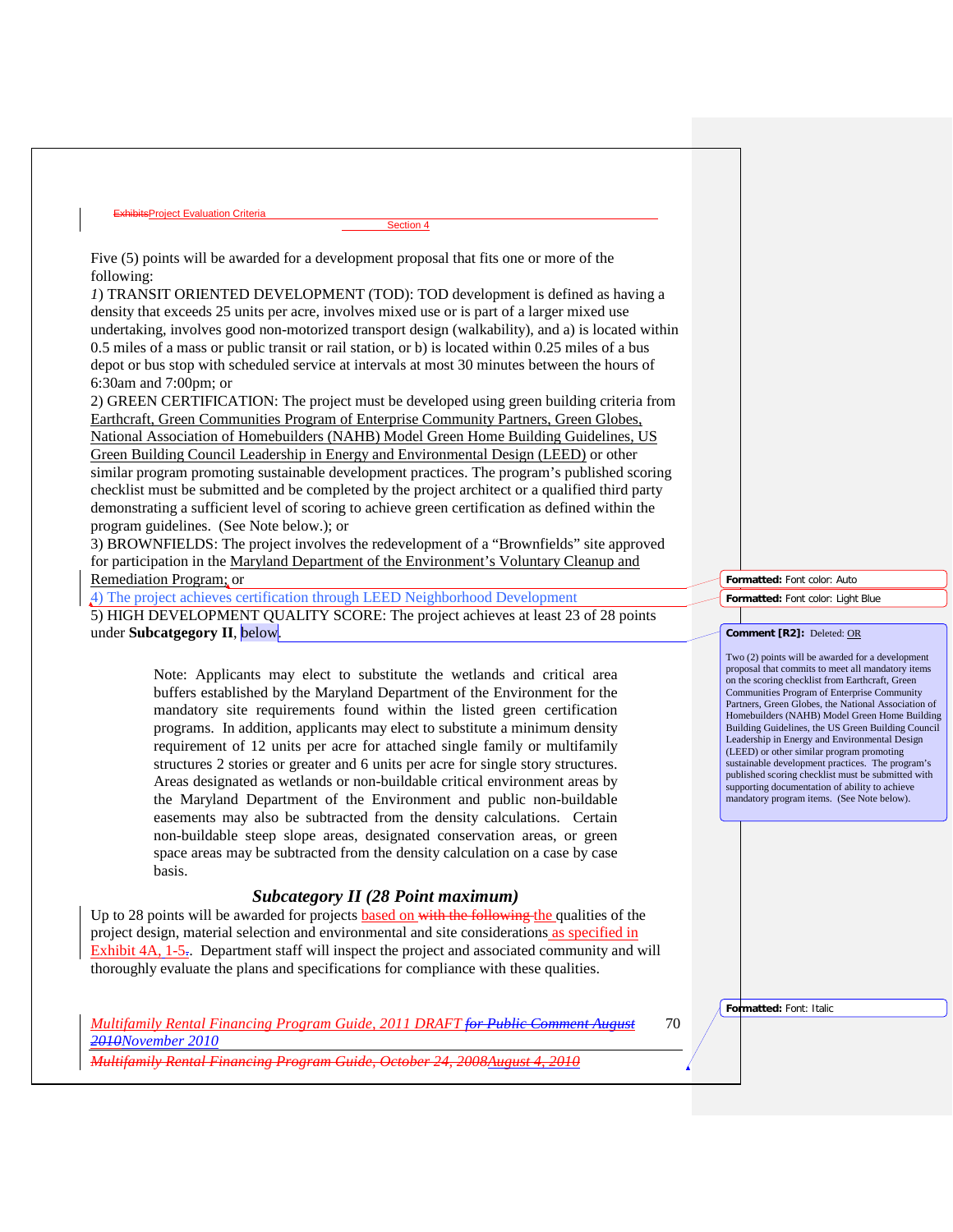| <b>ExhibitsProject Evaluation Criteria</b>                                                                                                                                                                                                                                                                                                                                                                                                                                                                                                                                                                                                                                                                                                                                                       |                                  |
|--------------------------------------------------------------------------------------------------------------------------------------------------------------------------------------------------------------------------------------------------------------------------------------------------------------------------------------------------------------------------------------------------------------------------------------------------------------------------------------------------------------------------------------------------------------------------------------------------------------------------------------------------------------------------------------------------------------------------------------------------------------------------------------------------|----------------------------------|
| Section 4                                                                                                                                                                                                                                                                                                                                                                                                                                                                                                                                                                                                                                                                                                                                                                                        |                                  |
| For details of submission requirements, see Exhibits 4A 1-5, 4B "C and Development Quality<br>Base Level Energy Standards Certification" and AC "Development Quality Base Level Green<br>Standards Certification" of this Guide. in Exhibits section to this Guide.                                                                                                                                                                                                                                                                                                                                                                                                                                                                                                                              |                                  |
| -All rehabilitation projects, except as listed in number 3 below, must submit an Energy<br>Improvement Report. Failure to submit this report will result in zero (0) points being awarded<br>under parts $3$ and $4$ below as well as a five $(5)$ point deduction in overall score for this<br><b>Subcategory II of Development Quality.</b>                                                                                                                                                                                                                                                                                                                                                                                                                                                    |                                  |
| 1. The on-site layout of the buildings and other improvements is well thought out and<br>complements the surrounding environment. (6 points)                                                                                                                                                                                                                                                                                                                                                                                                                                                                                                                                                                                                                                                     | Formatted: Bullets and Numbering |
| 2. Material selections are of better quality, environmentally friendly and designed for durability<br>and long term performance with reduced maintenance. (6 points)                                                                                                                                                                                                                                                                                                                                                                                                                                                                                                                                                                                                                             | Formatted: Bullets and Numbering |
| 3. Design features promote comfort and energy efficiency over the extended period of the project<br>life. (5 points Rehabilitation projects which are required by the current version of the<br>International Existing Building Code to meet requirements of the current International Energy<br>Conservation Code submission of an Energy Improvement Report is required by threshold.<br>Other projects, which are gut rehabilitation of existing buildings and include the following<br>scope of work, may request a waiver of the Energy Improvement Report requirement:<br>installation of new insulation and draft stopping of the entire exterior building envelope; new<br>windows and doors in non historic buildings; and installation of all new HVAC system<br>including duct work.) | Formatted: Bullets and Numbering |
| 4. Design features contribute to a sustainable healthy environment over the extended period of the<br>project life. (5 points) (Failure to submit the fully executed Development Quality Base Level<br>Green Standards Certification, will result in zero (0) points in this category. For<br>rehabilitation projects, in addition to submitting the fully executed Development Quality<br>Base Level Energy Standards Certification, an Energy Improvement Report must be<br>submitted to receive any points in this category.)<br>$+0-$                                                                                                                                                                                                                                                        | Formatted: Bullets and Numbering |
| 5. 5. The buildings and the project site, including the nearby surroundings, provide opportunities for<br>recreation, education, convenient access to mass transit or rail systems and community<br>activities. (6 points)                                                                                                                                                                                                                                                                                                                                                                                                                                                                                                                                                                       | Formatted: Bullets and Numbering |
| 4.7.24.6.2<br><b>Amenities and Design Criteria (27 maximum points)</b><br>Under this category, projects will be evaluated and awarded points based upon the following<br>qualities of the site and project design as specified in Exhibit 4A, 6-9. Department staff will<br>inspect the project and associated community and will thoroughly evaluate the plans and<br>specifications for compliance with these qualities.                                                                                                                                                                                                                                                                                                                                                                       |                                  |
| Multifamily Rental Financing Program Guide, 2011 DRAFT for Public Comment August<br>71                                                                                                                                                                                                                                                                                                                                                                                                                                                                                                                                                                                                                                                                                                           | Formatted: Font: Italic          |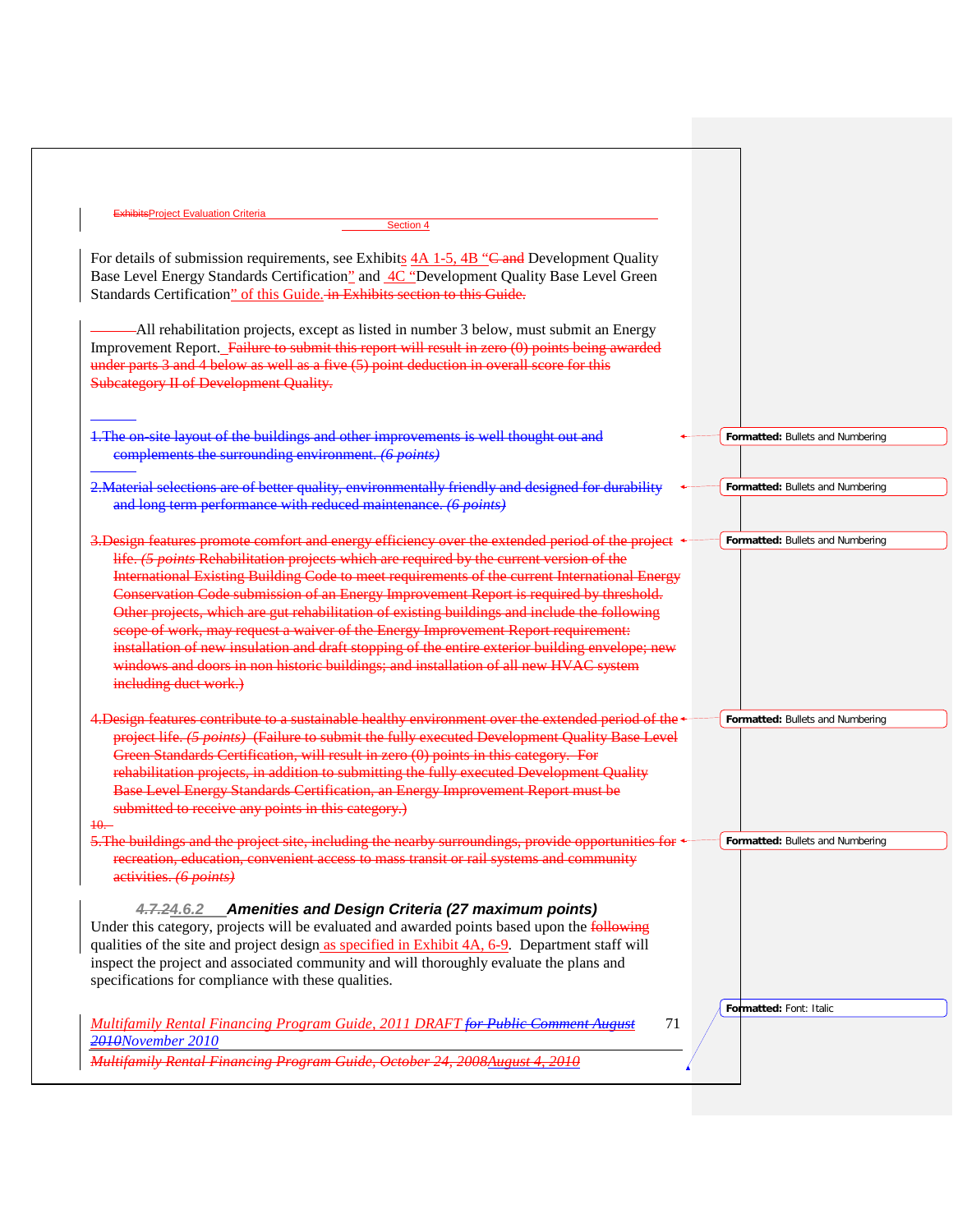ExhibitsProject Evaluation Criteria

For details of submission requirements, see Exhibit 4A 6-9, 4B and "Development Quality Base Level Energy Standards Certification", and 4CExhibit 4B and "Development Quality Base Level Green Standards Certification"., Exehibit 4C

Section 4

*Multifamily Rental Financing Program Guide, 2011 DRAFT for Public Comment August 2010November 2010 Multifamily Rental Financing Program Guide, October 24, 2008August 4, 2010* 

**Formatted:** Font: Italic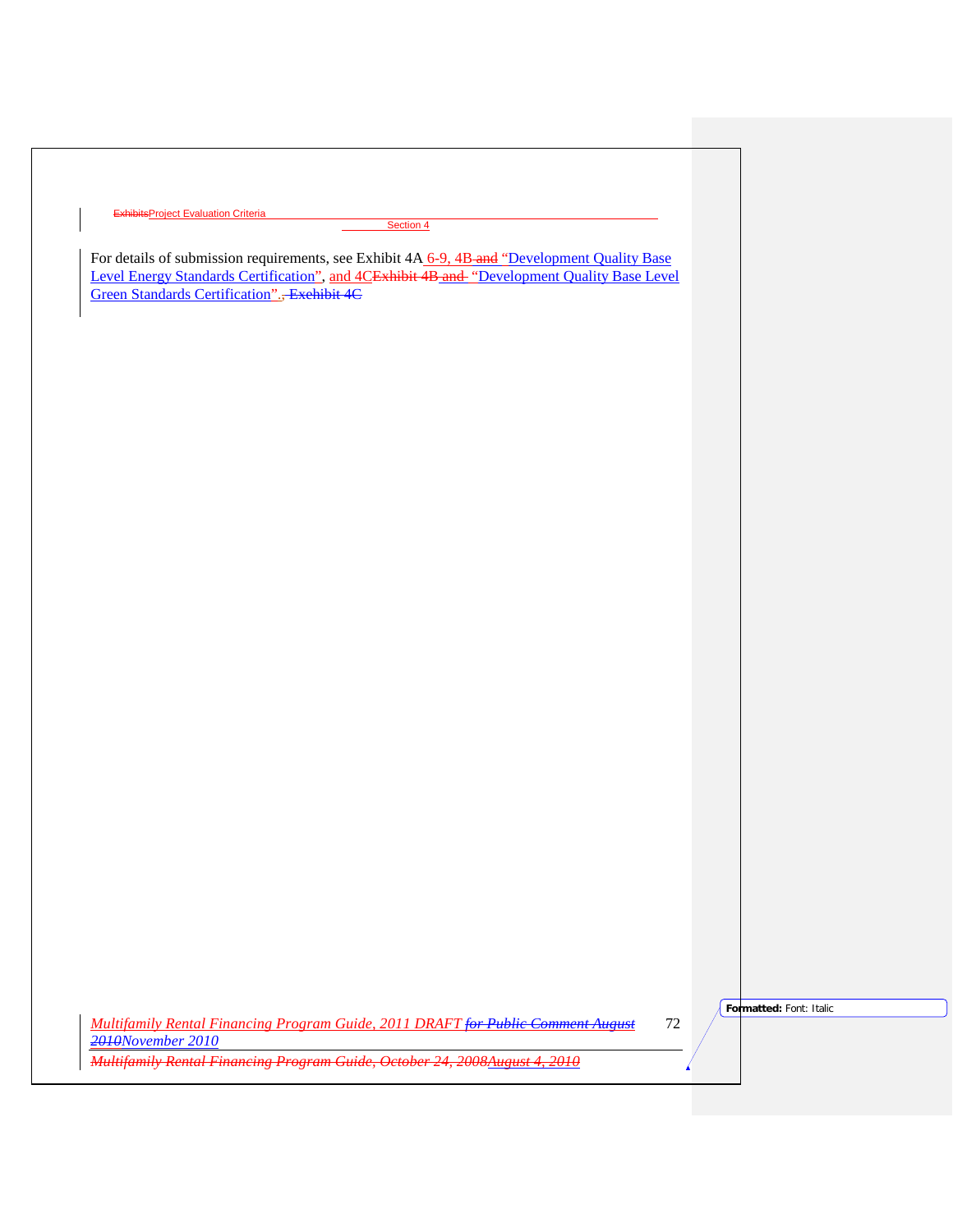| points) | <b>ExhibitsProject Evaluation Criteria</b><br>Section 4<br>Building design and uses are compatible with the surrounding environment and existing<br>neighborhood. (7 points)<br>Individual unit sizes are spacious and the floor plans well designed. (7 points)<br>The site is suitable for the proposed development and limited or no extraordinary or<br>unanticipated geotechnical, environmental or utility infrastructure costs are indicated. (6 | Formatted: Bullets and Numbering<br>Formatted: Bullets and Numbering<br>Formatted: Bullets and Numbering |
|---------|---------------------------------------------------------------------------------------------------------------------------------------------------------------------------------------------------------------------------------------------------------------------------------------------------------------------------------------------------------------------------------------------------------------------------------------------------------|----------------------------------------------------------------------------------------------------------|
|         |                                                                                                                                                                                                                                                                                                                                                                                                                                                         |                                                                                                          |
|         |                                                                                                                                                                                                                                                                                                                                                                                                                                                         |                                                                                                          |
|         |                                                                                                                                                                                                                                                                                                                                                                                                                                                         |                                                                                                          |
|         |                                                                                                                                                                                                                                                                                                                                                                                                                                                         |                                                                                                          |
|         |                                                                                                                                                                                                                                                                                                                                                                                                                                                         |                                                                                                          |
|         |                                                                                                                                                                                                                                                                                                                                                                                                                                                         |                                                                                                          |
|         |                                                                                                                                                                                                                                                                                                                                                                                                                                                         |                                                                                                          |
|         |                                                                                                                                                                                                                                                                                                                                                                                                                                                         |                                                                                                          |
|         |                                                                                                                                                                                                                                                                                                                                                                                                                                                         |                                                                                                          |
|         | Unit amenities are consistent with or better than amenities in other similar projects in the                                                                                                                                                                                                                                                                                                                                                            | Formatted: Bullets and Numbering                                                                         |
|         | market area. (7 points)                                                                                                                                                                                                                                                                                                                                                                                                                                 | Formatted: Font: Not Italic                                                                              |
|         |                                                                                                                                                                                                                                                                                                                                                                                                                                                         |                                                                                                          |
|         |                                                                                                                                                                                                                                                                                                                                                                                                                                                         |                                                                                                          |
|         |                                                                                                                                                                                                                                                                                                                                                                                                                                                         |                                                                                                          |
|         |                                                                                                                                                                                                                                                                                                                                                                                                                                                         |                                                                                                          |
|         |                                                                                                                                                                                                                                                                                                                                                                                                                                                         |                                                                                                          |
|         |                                                                                                                                                                                                                                                                                                                                                                                                                                                         |                                                                                                          |
|         |                                                                                                                                                                                                                                                                                                                                                                                                                                                         |                                                                                                          |
|         |                                                                                                                                                                                                                                                                                                                                                                                                                                                         |                                                                                                          |
|         |                                                                                                                                                                                                                                                                                                                                                                                                                                                         |                                                                                                          |
|         |                                                                                                                                                                                                                                                                                                                                                                                                                                                         |                                                                                                          |
|         |                                                                                                                                                                                                                                                                                                                                                                                                                                                         |                                                                                                          |
|         |                                                                                                                                                                                                                                                                                                                                                                                                                                                         |                                                                                                          |
|         |                                                                                                                                                                                                                                                                                                                                                                                                                                                         |                                                                                                          |
|         |                                                                                                                                                                                                                                                                                                                                                                                                                                                         |                                                                                                          |
|         |                                                                                                                                                                                                                                                                                                                                                                                                                                                         |                                                                                                          |
|         |                                                                                                                                                                                                                                                                                                                                                                                                                                                         |                                                                                                          |
|         |                                                                                                                                                                                                                                                                                                                                                                                                                                                         |                                                                                                          |
|         |                                                                                                                                                                                                                                                                                                                                                                                                                                                         |                                                                                                          |
|         |                                                                                                                                                                                                                                                                                                                                                                                                                                                         |                                                                                                          |
|         |                                                                                                                                                                                                                                                                                                                                                                                                                                                         |                                                                                                          |
|         |                                                                                                                                                                                                                                                                                                                                                                                                                                                         |                                                                                                          |
|         |                                                                                                                                                                                                                                                                                                                                                                                                                                                         |                                                                                                          |
|         |                                                                                                                                                                                                                                                                                                                                                                                                                                                         |                                                                                                          |
|         |                                                                                                                                                                                                                                                                                                                                                                                                                                                         |                                                                                                          |
|         |                                                                                                                                                                                                                                                                                                                                                                                                                                                         |                                                                                                          |
|         |                                                                                                                                                                                                                                                                                                                                                                                                                                                         |                                                                                                          |
|         |                                                                                                                                                                                                                                                                                                                                                                                                                                                         |                                                                                                          |
|         |                                                                                                                                                                                                                                                                                                                                                                                                                                                         |                                                                                                          |
|         |                                                                                                                                                                                                                                                                                                                                                                                                                                                         |                                                                                                          |
|         |                                                                                                                                                                                                                                                                                                                                                                                                                                                         |                                                                                                          |
|         |                                                                                                                                                                                                                                                                                                                                                                                                                                                         |                                                                                                          |
|         |                                                                                                                                                                                                                                                                                                                                                                                                                                                         |                                                                                                          |
|         |                                                                                                                                                                                                                                                                                                                                                                                                                                                         |                                                                                                          |
|         |                                                                                                                                                                                                                                                                                                                                                                                                                                                         | Formatted: Font: Italic                                                                                  |
|         | <b>Multifamily Rental Financing Program Guide, 2011 DRAFT for Public Comment August</b><br>73                                                                                                                                                                                                                                                                                                                                                           |                                                                                                          |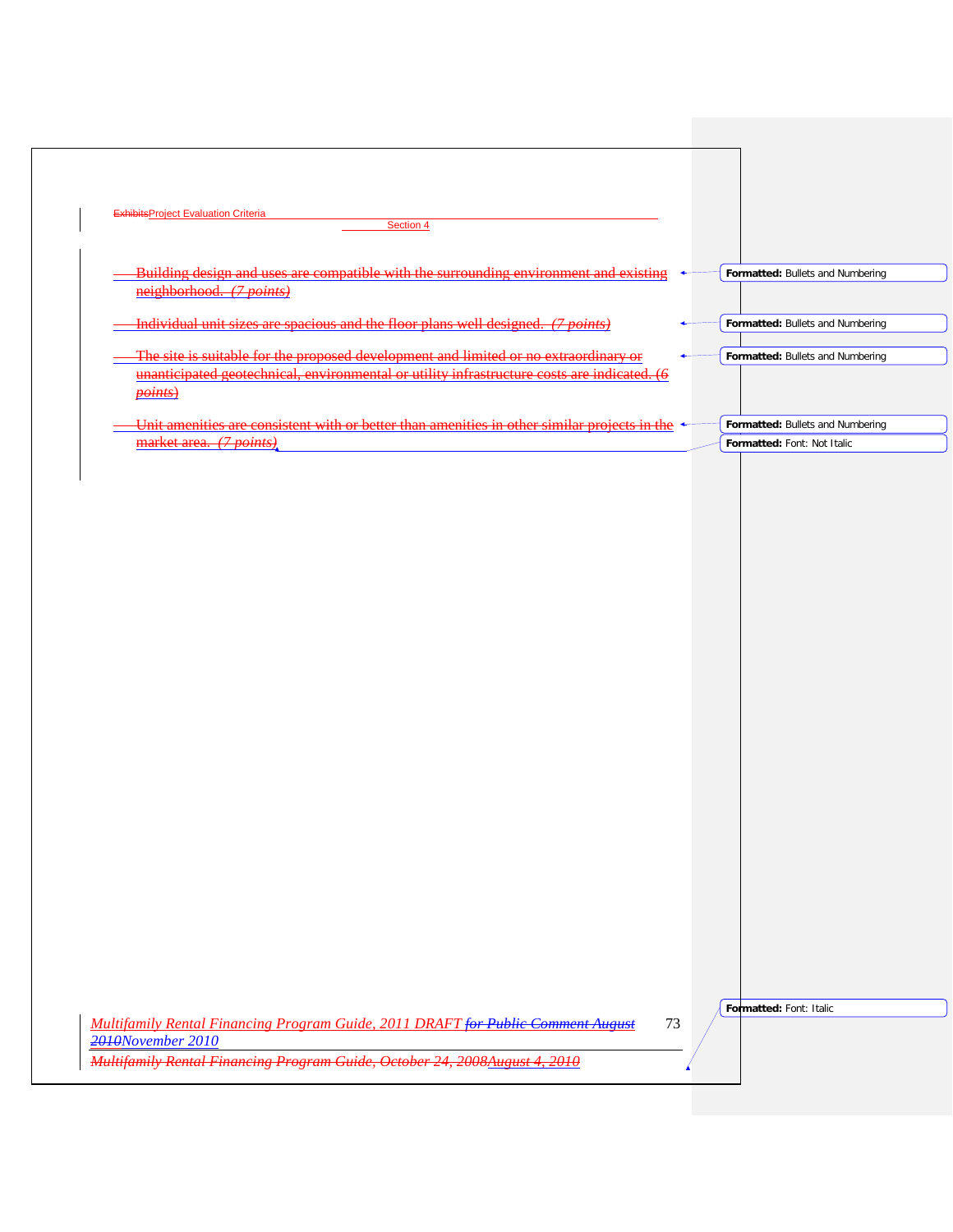**exitsProject Evaluation Criteria** 

# **Exhibit C4A: Development Quality Criteria**

Section 4

The Development Quality Scoring is divided into two sections: "Sustainable Development Criteria" 1 through 5 with 28 possible points; and "Amenities and Design Criteria" 6 through 9 with 27 possible points.

### **Sustainable Development: Criteria 1 – 5**

(The requirements in this section are further explained in Project Evaluation Criteria Section 4.64.1)

| 1. The Layout of the building(s) and the improvements, on the site, is well thought out and |
|---------------------------------------------------------------------------------------------|
| complements the surrounding environment. (6 points)                                         |

- $\Box$  The building(s) and the other improvements on the site are located to provide superior accessibility, traffic flow, *storm water drainage, recreation, noise mitigation, green space and energy conservation. (5-6 points)*
- *The building(s) and the other improvements on the site are located in such a way that they provide reasonable accessibility, traffic flow, storm water drainage, recreation, green space and energy conservation. (3-4 points) The building(s) and the other improvements on the site are located on the site such a way that is (are) not*

*conducive to better living and may contribute to additional costs in long run. (1-2 points)*

*Please consider the following criteria in assessing points in this category; the first two criteria should receive greater weight than the remaining five.* 

- The building, parking areas and other improvements thoughtfully utilize the site with a practical layout where transit, parking and exterior facilities can be conveniently accessed.
- The building parking areas and other improvements take advantage of existing topography. Excessive grading resulting in steep slopes or construction of large retaining walls is not anticipated nor is excessive erosion or sedimentation control expected. Driveways and entrances do not require excessive engineering.
- For existing and urban structures, the setback and parking provided is consistent with nearby buildings and local requirements. On new structures, in addition to the above, there is sufficient setback to provide walkways and a buffer from adjoining properties.
- There are green space areas, courtyards or exterior seating areas which provide privacy, recreational opportunities, and a feeling of spaciousness.
- The site has adequate usable space for project needs as proposed and does not have significant under-utilized or unused areas subject to ongoing maintenance. There are no areas that will require significantly higher than normal maintenance.
- Meets the accessibility needs of individuals with disabilities through integration of universal design standards with the site design.
- The project is connected to the local neighborhood by sidewalks.
- *2.* **Material selections are of better than builder grade quality, environmentally friendly, and designed for durability and long term performance with reduced maintenance. (6 points)**

Please Note: For rehabilitation projects, failure to completely replace or upgrade aging finishes, fixtures, equipment or systems and site conditions which are nearing the end of their useful life or show signs of excessive wear, deterioration, are in need of repair, are obsolete or inefficient may result in a deduction of one to four points.

- *Building materials, furnishings and equipment are of superior quality from reputable manufacturers offering proven long-term performance and significant savings in maintenance costs. (6 points)*
- *Building materials, furnishings and equipment are expected to provide better performance than standard and longer than normal durability with normal maintenance. (4-5 points)*
- *Materials, furnishings and equipment are expected to provide normal performance and durability with normal maintenance. (2-3 points)*

*Multifamily Rental Financing Program Guide, 2011 DRAFT for Public Comment August 2010November 2010*

*Multifamily Rental Financing Program Guide, October 24, 2008August 4, 2010* 

**Formatted:** Font: Italic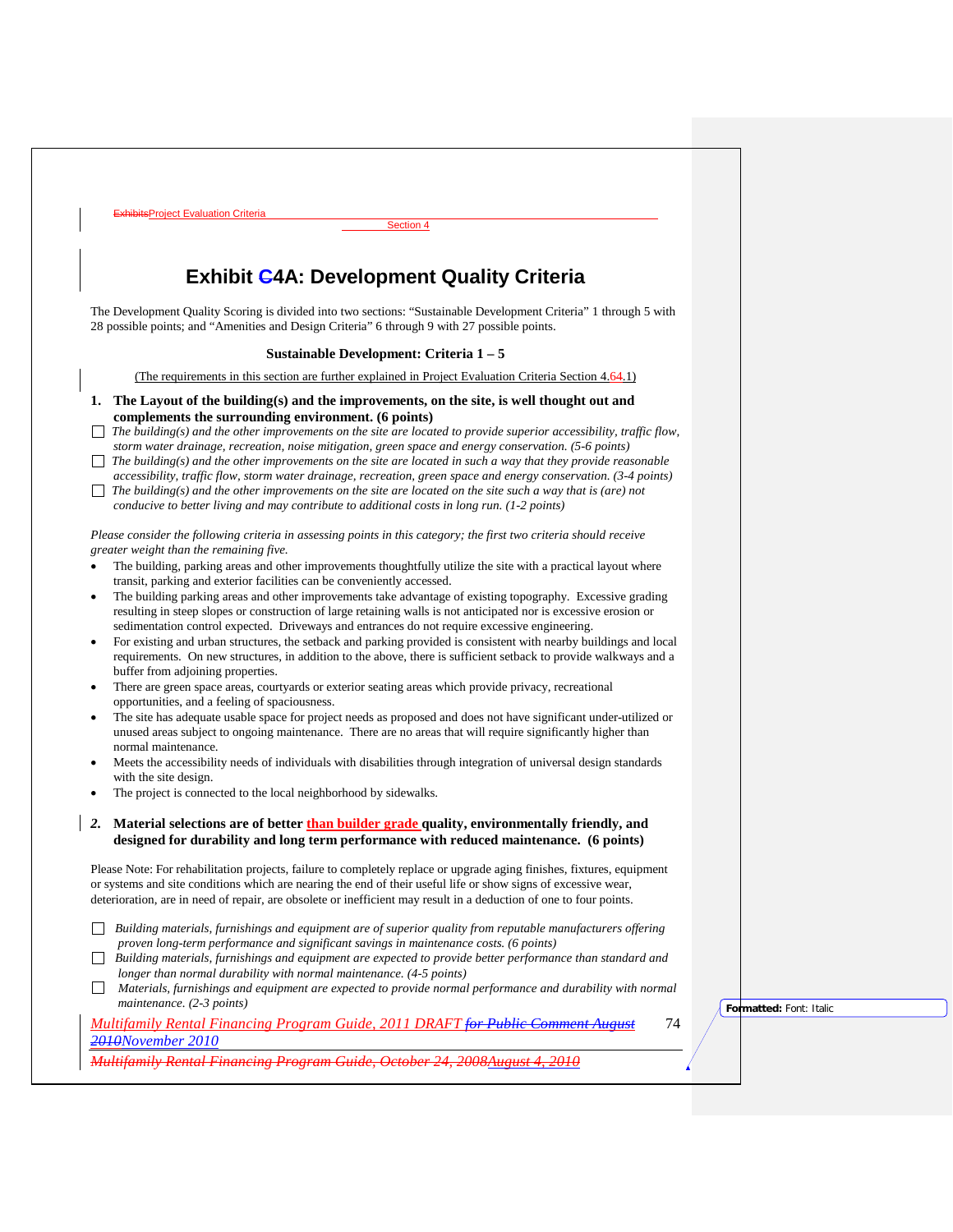| <b>ExhibitsProject Evaluation Criteria</b> |  |
|--------------------------------------------|--|
|                                            |  |

 *Major materials, furnishings and equipment are expected to provide minimum performance and limited life with normal maintenance. (1 point)*

Section 4

*Projects may be able to satisfy the goals of this category and receive full points in a variety of ways. Points will be awarded based on the number of Criteria Credits present in the project. A list of the items which are eligible for Criteria Credits and their value is provided below. The first four items in this list will receive additional Criteria Credits.*

*To score in the top box above (i.e. 6 points), a project must also have a total of at least 12 Material Selection Criteria Credits from the list below. To score in the second box above (i.e. 4-5 points) a project must have a total of 8 to 11 Material Selection Criteria Credits from the list below. To score in the third box (i.e.2-3 points), a project must have a total of 4 to 7 Material Selection Criteria Credits from the list below. To score in the fourth box (i.e. 1 point), a project will have a total of 2 to 3 Material Selection Criteria Credits from the list below*

|                                               | <b>Material Selection Criteria Credits</b>                                                                                                                                                                                                                                                                                                                                                                                                                                                                                                                             |                         |
|-----------------------------------------------|------------------------------------------------------------------------------------------------------------------------------------------------------------------------------------------------------------------------------------------------------------------------------------------------------------------------------------------------------------------------------------------------------------------------------------------------------------------------------------------------------------------------------------------------------------------------|-------------------------|
| <b>Material Selection</b><br>Criteria Credits | <b>Item Description</b>                                                                                                                                                                                                                                                                                                                                                                                                                                                                                                                                                |                         |
| 1 to 3                                        | Building exterior is at least 75 percent masonry or other highly durable materials such as<br>cement fiber siding, stucco, stone, etc. For rehabilitation projects, needed repairs and cleaning<br>must be specified for existing finishes to receive partial or full points.                                                                                                                                                                                                                                                                                          |                         |
| 2                                             | Heavy-duty paving selected through-out with specifications provided. Paving section to equal<br>local requirements for standard duty residential roadway or provide specifications which<br>indicate a stone base of 8 inches or greater with the combination thickness of the asphalt base<br>and top coat being at least 5 inches.                                                                                                                                                                                                                                   |                         |
| $1$ to $2$                                    | Improved resident comfort and convenience through installation of central or split HVAC<br>systems for community area(s) and units. Packaged HVAC units which have duct work<br>serving all major room and providing adequate air return capacity will receive one point.                                                                                                                                                                                                                                                                                              |                         |
| $\overline{c}$                                | High performance roofing specified for durability. Warranties should equal or exceed 20 years<br>for flat roofs and 30 years for pitched shingled roofs.                                                                                                                                                                                                                                                                                                                                                                                                               |                         |
| 1                                             | Exterior trim is upgraded to composite or select materials or exterior trim will be rehabilitated<br>to meet historic standards. Interior finish elements meet historic standards as applicable.<br>Architectural accessories such as decorative door, window, corner eave, cornice and column<br>details or other special features provided.                                                                                                                                                                                                                          |                         |
| 1                                             | Cement fiber siding, stucco, EIFS or significant use of masonry or highly durable material<br>exterior selected as an alternative to vinyl siding. (These points are not available if project<br>receives points in the first item above for 75 percent or more masonry or other highly durable<br>materials.)                                                                                                                                                                                                                                                         |                         |
| 1                                             | The plumbing and electric fixture package is upgraded for improved functionality, appearance,<br>low-cost maintenance and durability. The architect must clearly show then products selected<br>are better quality than base builder grade selections. Identify manufacturer, product line and<br>provide a narrative or literature supporting higher quality. Residential electric fixtures must be<br>Energy Star rated except incandescent light fixtures where CFL light bulbs are provided.<br>Product specifications are provided in the application submission. |                         |
|                                               |                                                                                                                                                                                                                                                                                                                                                                                                                                                                                                                                                                        | Formatted: Font: Italic |
| <del>2010</del> November 2010                 | <b>Multifamily Rental Financing Program Guide, 2011 DRAFT <del>for Public Comment August</del></b><br>75                                                                                                                                                                                                                                                                                                                                                                                                                                                               |                         |
|                                               | Multifamily Rental Financing Program Guide, October                                                                                                                                                                                                                                                                                                                                                                                                                                                                                                                    |                         |
|                                               |                                                                                                                                                                                                                                                                                                                                                                                                                                                                                                                                                                        |                         |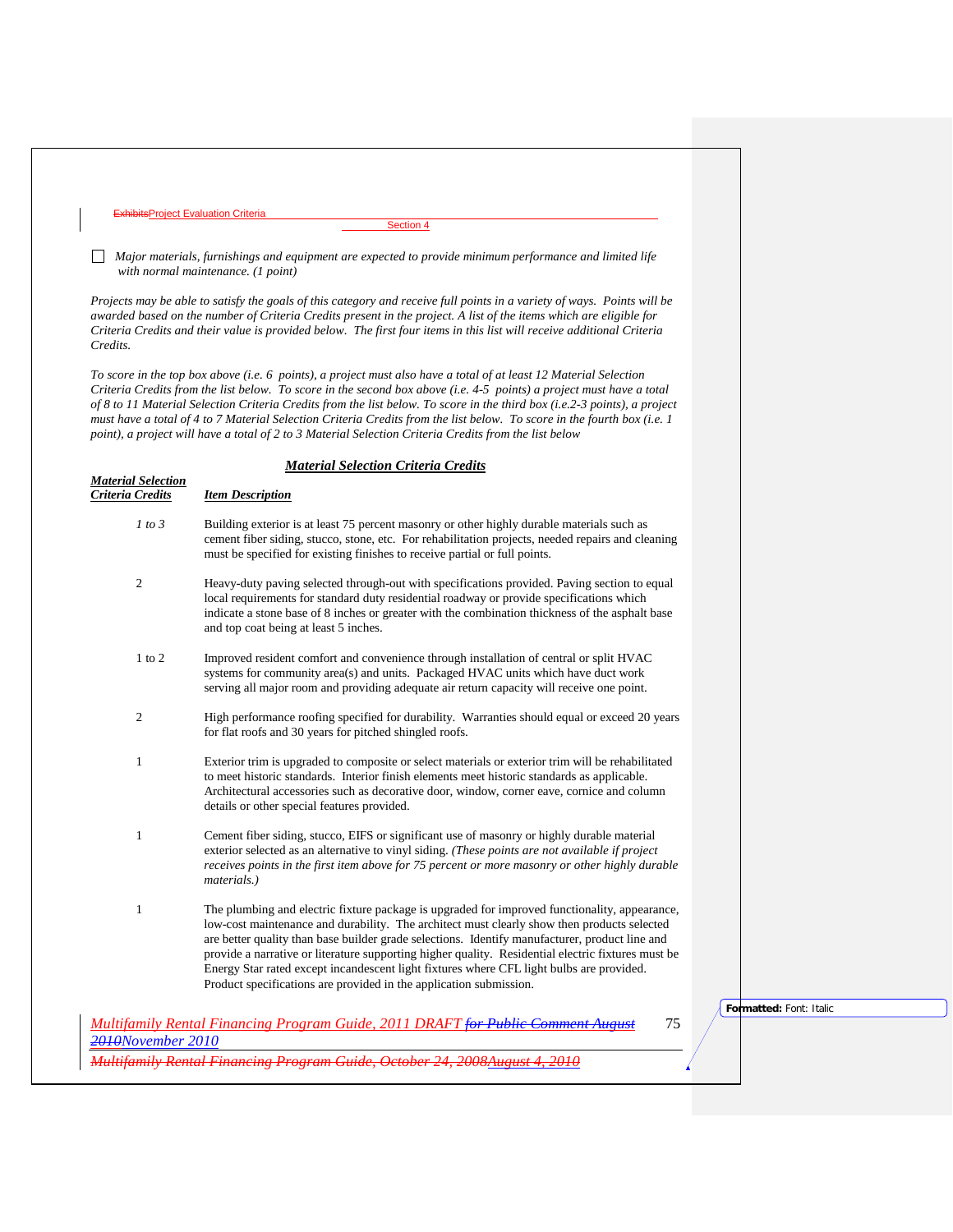|                   | <b>ExhibitsProject Evaluation Criteria</b>                                                                                                                                                                                                                                                                                                                                                                                                                                                                             |                         |
|-------------------|------------------------------------------------------------------------------------------------------------------------------------------------------------------------------------------------------------------------------------------------------------------------------------------------------------------------------------------------------------------------------------------------------------------------------------------------------------------------------------------------------------------------|-------------------------|
|                   | Section 4                                                                                                                                                                                                                                                                                                                                                                                                                                                                                                              |                         |
| 1                 | The interior door/trim package has been upgraded to panel doors <sub>7</sub> , grade 2 or better quality<br>hardware, wood trim or additional treatments. Information must be provided to confirm the<br>quality of each of these items.                                                                                                                                                                                                                                                                               |                         |
| 1                 | Heavy (i.e. 18 to 20) gauge metal-or-solid core wood, or top quality foam filled fiberglass<br>entry doors unit entrance doors with durable frames and hardware selected.                                                                                                                                                                                                                                                                                                                                              |                         |
| 1                 | The cabinetry is upgraded with plywood boxes and durable finishes and hardware.                                                                                                                                                                                                                                                                                                                                                                                                                                        |                         |
| 1                 | Floor coverings are upgraded to significantly higher quality longer lasting products. Carpet is<br>26 oz. high density nylon yarn or heavier with a recognized stain resistance treatment. Hard<br>finish flooring is upgraded to products with a verifiable 10 year or longer warranty.                                                                                                                                                                                                                               |                         |
| 1                 | Ceramic tile bathrooms with sealed grout are provided. Bathrooms with ceramic tile flooring<br>and better quality fiberglass shower or tub surrounds, preferred. Alternately, ceramic tile tub<br>surrounds with ceramic tile floors or sheet goods flooring having a ten year or longer warranty<br>are acceptable. Cementitious backer board required for all new wall-tile installation.                                                                                                                            |                         |
| 1                 | Framing/decking system significantly upgraded over minimum design standards for increased<br>insulation and durability.                                                                                                                                                                                                                                                                                                                                                                                                |                         |
| 1                 | Identifiable, project specific significant upgrades which provide increased performance, better                                                                                                                                                                                                                                                                                                                                                                                                                        |                         |
|                   | appearance, durability, and lower maintenance.<br>3. Design features provide comfort and energy efficiency over the extended period of the project<br>life. (Maximum 5 points) Rehabilitation projects which are required by the current version of                                                                                                                                                                                                                                                                    |                         |
|                   | the International Existing Building Code to meet requirements of the current International<br>Energy Conservation Code submission of an Energy Improvement Report is required by<br>threshold. Other projects, which are gut rehabilitation of existing buildings and include the<br>following scope of work, may request a waiver of the Energy Improvement Report<br>requirement: installation of new insulation and draft stopping of the entire exterior building                                                  |                         |
|                   | envelope; new windows and doors in non historic buildings; and installation of all new                                                                                                                                                                                                                                                                                                                                                                                                                                 |                         |
|                   | <b>HVAC</b> system including duct work.)<br>Please Note: The base level standards are described on the Base Level Energy Standards Certification in the<br>Exhibits section to this Guide. The Base Level Energy Standards Certification must be completed and included in<br>the application to be considered for any criteria points in the section.<br>Failure to submit an Energy Improvement Report on rehabilitation projects will result in a 5 point deduction from<br>addition to receiving no points in this |                         |
|                   | The building design features and selection of equipment are clearly specified to maximize energy efficiency<br>and sustained performance while minimizing tenant and property utility costs. Up to Five (5) points may be<br>awarded to projects which submit the fully executed Base Level Energy Standards Certification and fit the<br>following point categories:                                                                                                                                                  |                         |
| 5 criteria points | Building will follow Energy Star design, verification, and commissioning process resulting in a 20<br>percent or greater improvement over code energy efficiency levels, or buildings with design<br>prediction exceeding code energy efficiency requirements by 30% or more and not following the<br>Energy Star certification process.                                                                                                                                                                               | Formatted: Font: Italic |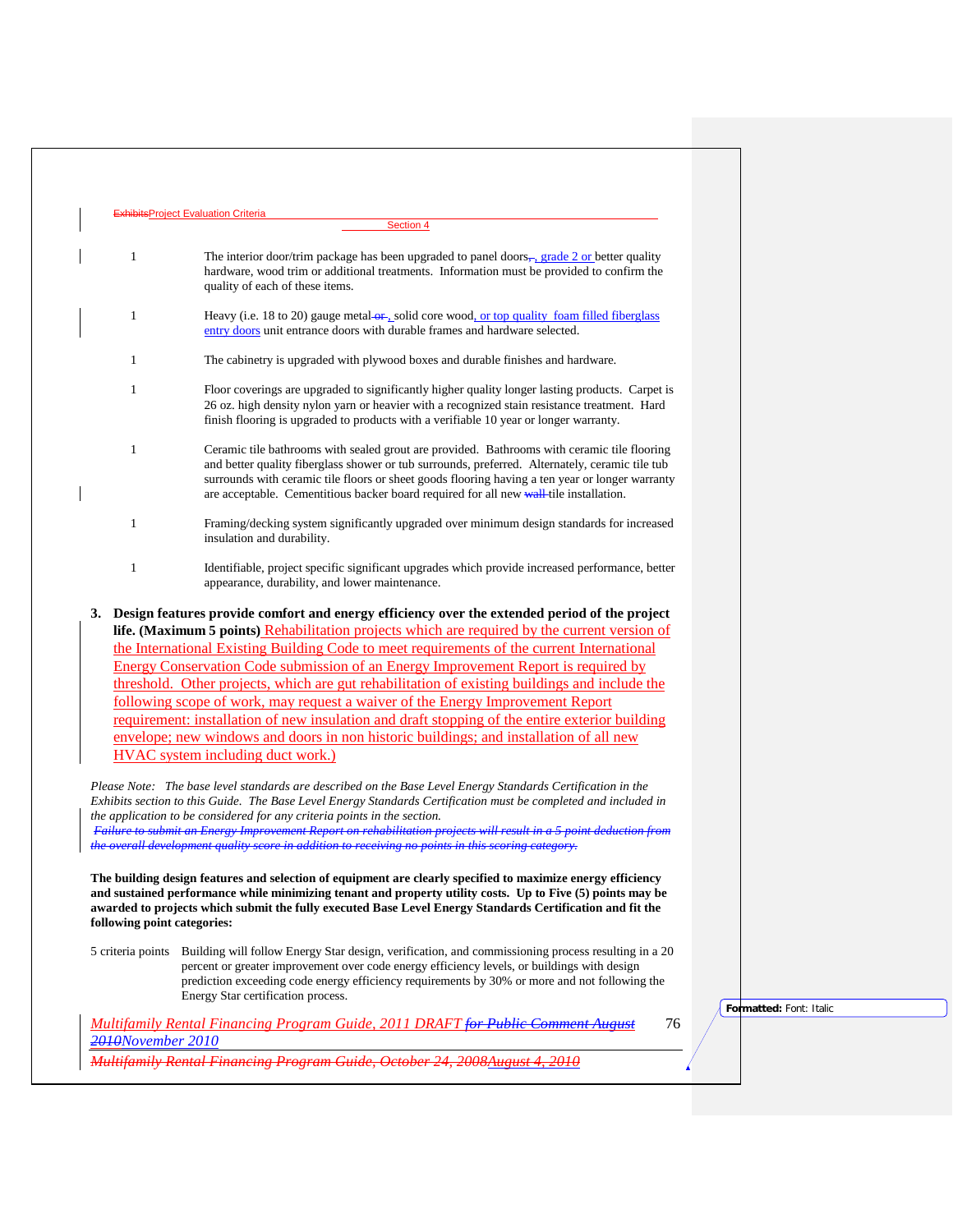| <b>ExhibitsProject Evaluation Criteria</b> |  |
|--------------------------------------------|--|
|                                            |  |

4 criteria points Buildings will follow Energy Star design, verification, and commissioning process resulting in a 15 percent or greater improvement over code energy efficiency levels; or buildings will provide design projections resulting in a 25 percent improvement over code energy efficiency levels without the Energy Star certification process, or Rehabilitation buildings not achieving this level of energy efficiency but completing all energy improvements identified on the Energy Improvement Report as having a 16 year or less payback period. an SIR of 1 or moregreater.

Section 4

3 criteria points Buildings with design projections exceeding code energy efficiency requirements by 20 percent or greater without the Energy Star certification process; or Rehabilitation buildings not achieving this level of energy efficiency but completing all energy improvements identified on the Energy Improvement Report as having a 14 year or less payback period. n SIR of 1.25 or more up to 1.0greater.

2 criteria points Buildings with design projections exceeding code energy efficiency requirements by 15 percent or greater without the Energy Star certification process; or Rehabilitation buildings not achieving this level of energy efficiency but completing all energy improvements identified on the Energy Improvement Report as having a 12 year or less payback period. a SIR of 1.5 or more up to 1.25greater.

*Please Note: Code is defined as the 2006 current IECC, or ASHRAE 90.1 as applicable to the type of building.* 

*The State of Maryland has adopted the 2006 version of the IECC.* 

*Please Note: Verifications of construction installations, performance, and commissioning listed in the 4 and 5 point categories above are to be completed by a certified rater of RESNET or the Building Performance Institute, or another rater recognized by Energy Star or the Maryland Energy Administration.*

*Please Note: Overall, building energy performance code projections must be completed or approved by RESNET or Building Performance Institute; or be in the form of REScheck or COMcheck code compliance certifications; or be in the form of a comprehensive analysis from a qualified building engineer or architect.*

*Please Note: In the 4 and 5 point categories above, certain buildings not eligible for the present Energy Star certification program may elect to follow an equivalent process to the Energy Star pilot program (Multifamily Performance with Energy Star) which is designed for buildings 4 stories or greater.*

*Multifamily Rental Financing Program Guide, 2011 DRAFT for Public Comment August 2010November 2010 Multifamily Rental Financing Program Guide, October 24, 2008August 4, 2010*  77 4. **Design features contribute to a sustainable healthy environment over the extended period of the project life. (5 Maximum points)** (Failure to submit the fully executed Development Quality Base Level Green Standards Certification, will result in zero (0) points in this category. For rehabilitation projects, in addition to submitting the fully executed Development Quality Base Level Energy Standards Certification, an Energy Improvement Report must be submitted to receive any points in this category.) Failure to submit the fully

**Formatted:** Bullets and Numbering

<sup>1</sup> criteria point Buildings with design projections exceeding code energy efficiency requirements by 10 percent or greater without the Energy Star certification process; or Rehabilitation buildings not achieving this level of energy efficiency but completing all energy improvements identified on the Energy Improvement Report as having a 10 year or less payback SIR of 1.75 ormore up to 1.5 greater.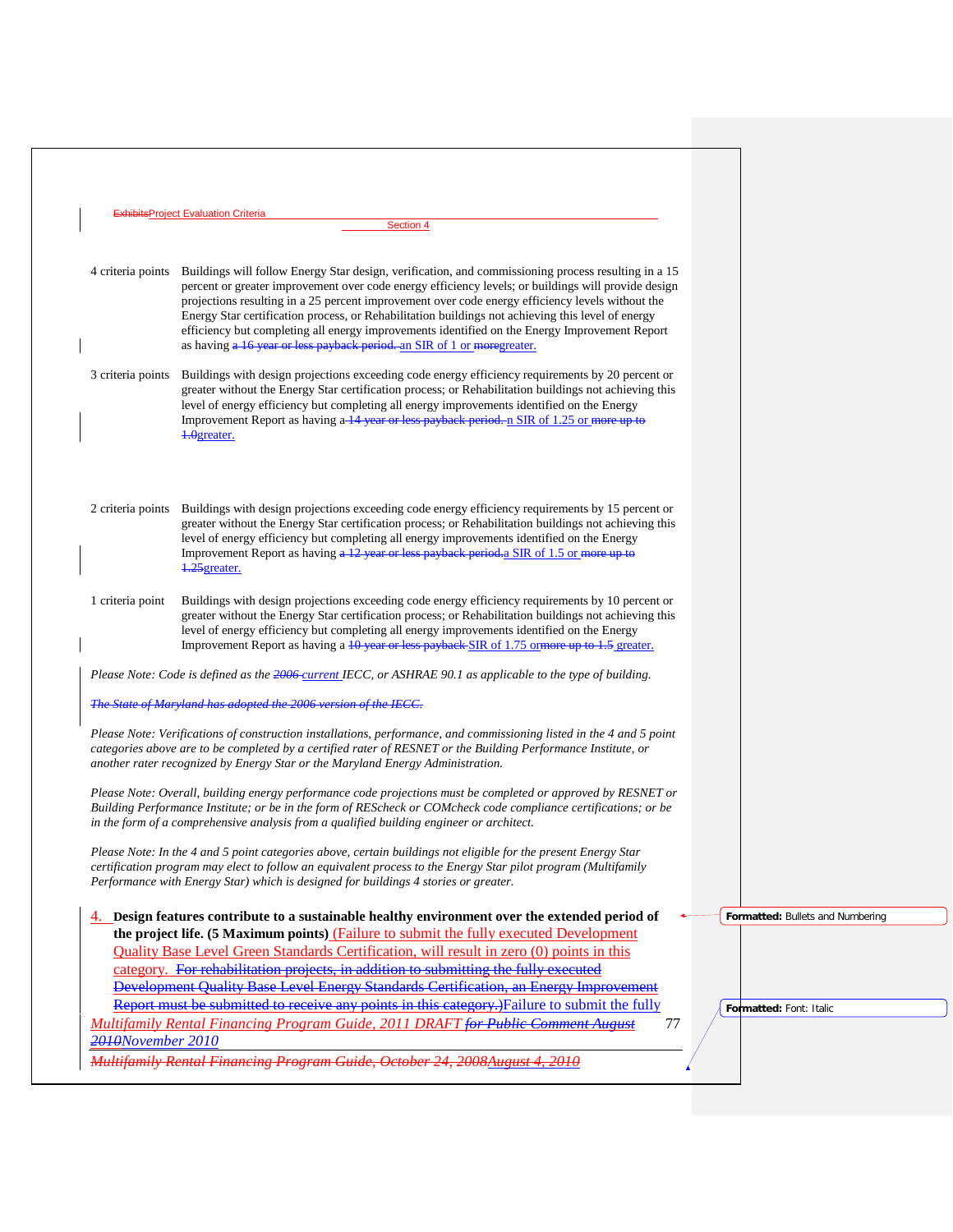|                                                  | <b>ExhibitsProject Evaluation Criteria</b><br>Section 4                                                                                                                                                                                                                                                                                                                                                                                                                                                                                                                                                                                                                                                                                                 |                                  |
|--------------------------------------------------|---------------------------------------------------------------------------------------------------------------------------------------------------------------------------------------------------------------------------------------------------------------------------------------------------------------------------------------------------------------------------------------------------------------------------------------------------------------------------------------------------------------------------------------------------------------------------------------------------------------------------------------------------------------------------------------------------------------------------------------------------------|----------------------------------|
|                                                  |                                                                                                                                                                                                                                                                                                                                                                                                                                                                                                                                                                                                                                                                                                                                                         |                                  |
|                                                  | executed Development Quality Base Level Green Standards Certification, will result in zero                                                                                                                                                                                                                                                                                                                                                                                                                                                                                                                                                                                                                                                              |                                  |
|                                                  | (0) points in this category. For rehabilitation projects no points will be awarded in this                                                                                                                                                                                                                                                                                                                                                                                                                                                                                                                                                                                                                                                              |                                  |
|                                                  | category if a fully executed Development Qaulity Base Level Energy Standard Certification is                                                                                                                                                                                                                                                                                                                                                                                                                                                                                                                                                                                                                                                            |                                  |
|                                                  | not included in the application.                                                                                                                                                                                                                                                                                                                                                                                                                                                                                                                                                                                                                                                                                                                        |                                  |
| 4.                                               |                                                                                                                                                                                                                                                                                                                                                                                                                                                                                                                                                                                                                                                                                                                                                         | Formatted: Bullets and Numbering |
|                                                  | Please Note: The base level standards are described on the Base Level Green Standards Certification in the<br>Exhibits section to this Guide. The Base Level Green Standards Certification must be completed and included in the<br>application to be considered for any criteria points in the section.                                                                                                                                                                                                                                                                                                                                                                                                                                                |                                  |
|                                                  | The project demonstrates environmental sustainability through conservation of resources and providing<br>healthier living conditions. Up to Five (5) points may be awarded to projects which submit the fully executed<br>Base Level Green Standards Certification and fit the following point categories:                                                                                                                                                                                                                                                                                                                                                                                                                                              |                                  |
| 5 points                                         | Project achieves a high level of sustainable and healthy living features with $\frac{5-15}{2}$ or more Green<br><b>Feature Criteria Credits.</b>                                                                                                                                                                                                                                                                                                                                                                                                                                                                                                                                                                                                        |                                  |
| 4 points                                         | Project achieves a high level of sustainable and healthy living features with $12-144$ or more-Green<br><b>Feature Criteria Credits.</b>                                                                                                                                                                                                                                                                                                                                                                                                                                                                                                                                                                                                                |                                  |
| 3 points                                         | Project achieves a high level of sustainable and healthy living features with $9-113$ -or more- $\Gamma$<br><b>Feature Criteria Credits.</b>                                                                                                                                                                                                                                                                                                                                                                                                                                                                                                                                                                                                            |                                  |
| 2 points                                         | Project achieves a moderate level of sustainable and healthy living features with $2-6-8$ or more<br><b>Green Feature Criteria Credits.</b>                                                                                                                                                                                                                                                                                                                                                                                                                                                                                                                                                                                                             |                                  |
| 1 point                                          | Project achieves a basic level of sustainable and healthy living features with $\frac{1}{2}$ or less or more<br><b>Green Feature Criteria Credits.</b>                                                                                                                                                                                                                                                                                                                                                                                                                                                                                                                                                                                                  |                                  |
|                                                  | <b>Green Feature Criteria Credits</b>                                                                                                                                                                                                                                                                                                                                                                                                                                                                                                                                                                                                                                                                                                                   |                                  |
| <b>Green Feature</b><br><u> Criteria Credits</u> | <b>Item Descritption</b>                                                                                                                                                                                                                                                                                                                                                                                                                                                                                                                                                                                                                                                                                                                                |                                  |
| 515                                              | Applicant agrees to make application for green certification from the group of nationally<br>recognized sustainable development programs identified in Section 4.4.1, Subcategory I of<br>this Guide. Additional green feature criteria points do not apply if the green certification<br>points are selected.                                                                                                                                                                                                                                                                                                                                                                                                                                          |                                  |
| 2                                                | Reduction of Impervious Cover - On rehabilitation projects the existing impervious<br>surface is physically reduced by 20 percent or more; or                                                                                                                                                                                                                                                                                                                                                                                                                                                                                                                                                                                                           |                                  |
| 2                                                | On new construction through the use of innovative planning, a detailed written statement<br>from the civil engineer shows a 20 percent or greater reduction in impervious surface area<br>over conventional design through the use of permeable paving, efficient narrower compact<br>compact road design, reduction in local parking ordinances to a level where the project<br>needs will still be met, permeable spill over parking areas, angled parking, shared parking<br>and driveways, narrower sidewalks, and greater permeable open space adjacent to<br>impervious cover. (Please note that implementation of certain listed examples may face<br>local jurisdiction obstacles and must be compliant with accessibility codes and standards. | Formatted: Font: Italic          |
|                                                  | <b>Multifamily Rental Financing Program Guide, 2011 DRAFT for Public Comment August</b><br>78                                                                                                                                                                                                                                                                                                                                                                                                                                                                                                                                                                                                                                                           |                                  |
| 2010November 2010                                |                                                                                                                                                                                                                                                                                                                                                                                                                                                                                                                                                                                                                                                                                                                                                         |                                  |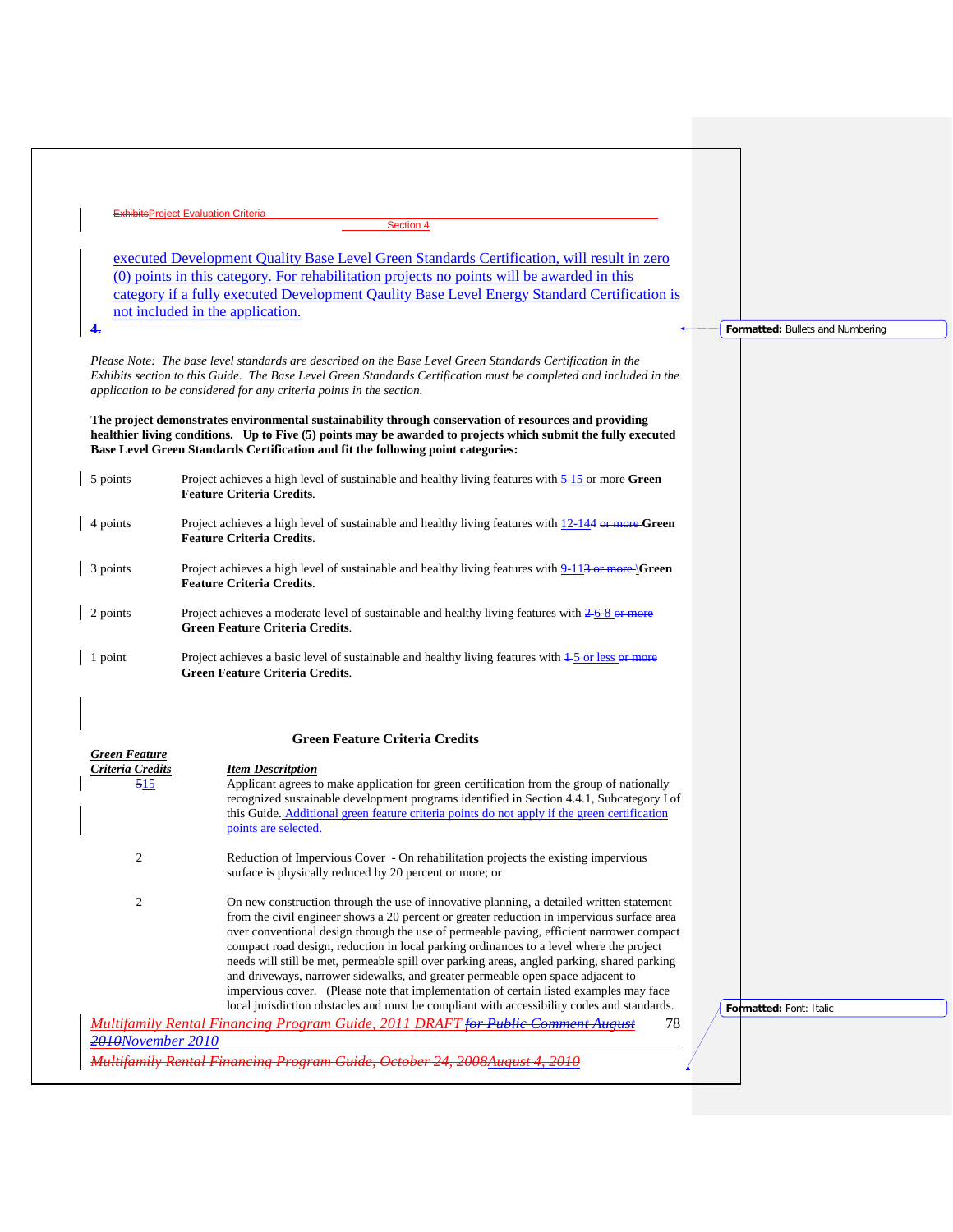While MDE supports progressive designs which are highly suitable for specific projects, approval from local jurisdictions may require waivers or special processes.)

Section 4

1 Site Work Management - Utilize the 2007 or current version of the Maryland Stormwater Design Manuals to select Best Management Practices (BMP) for collection and treatment of stormwater captured on site through maximizing permeable surfaces. Identify and utilize low impact treatment methods such as open channel design in conjunction with open section paving, rain gardens (bio retention devices) urban BMP devices, disconnection of roof or non roof runoff, collection and reuse of water for irrigation or other approved domestic use. Criteria points awarded for projects utilizing methods identified or recognized by the Maryland Water Management Administration as Stormwater Credits for Innovative Planning: Natural area conservation

Disconnection of rooftop runoff Disconnection of non rooftop runoff Sheet flow to buffers Open channel use Environmentally Sensitive Development

- 1 Ventilation Install Energy Star qualified, hard ducted to exterior exhaust fans in bathroom and kitchen with spot ventilation to balance exhausted air; and install whole dwelling fresh air ventilation system which provides approximately 15 cfm per person. See ASHRAE 62.2
- 1 Recycled Materials Project uses at least 2 of the following: recycled paving products, recycled concrete aggregate or binders; recycled framing lumber, trim or deck materials with recycled content; mulch obtained from chipping of trees removed during on site clearing operations; donations of material from demolition such as kitchen cabinets or appliances to non profit organizations or other significant use of recycled materials.
- Renewable and Biodegradable Materials Projects makes significant use of renewable and biodegradable materials such as lumber, plywood flooring/walls and coatings, derived from sustainable forestry and agricultural methods.
- 1 Construction Waste Recycling/Deconstruction The project will implement a **enconstruction** waste recycling plan in which construction waste materials are collected, separated and recycled instead of being sent to a land fill. The plan shall include a record keeping function that shows the weight, type and disposition materials processed.
- 1 Local Material Procurement-The project makes use of locally available construction materials thereby reducing associated transportation costs. Submit a plan consistent with the local construction material procurement sections of any of the recognized sustainable development programs identified in Section 4.4.1, Subcategory I of this Guide.
- 1 Interior Air Quality The project makes primary use of all of the following: Green Label carpeting, low toxic, low volatile organic compound (VOC) paint, primer, sealers and adhesives. Architect to reference national standard such as Green Seal, South Coast Air Quality Management District; Bay Area Air Quality Management District, or equivalent standard. In addition, unsealed engineered or composite wood products to be free of

*Multifamily Rental Financing Program Guide, 2011 DRAFT for Public Comment August 2010November 2010 Multifamily Rental Financing Program Guide, October 24, 2008August 4, 2010* 

**Formatted:** Font: Italic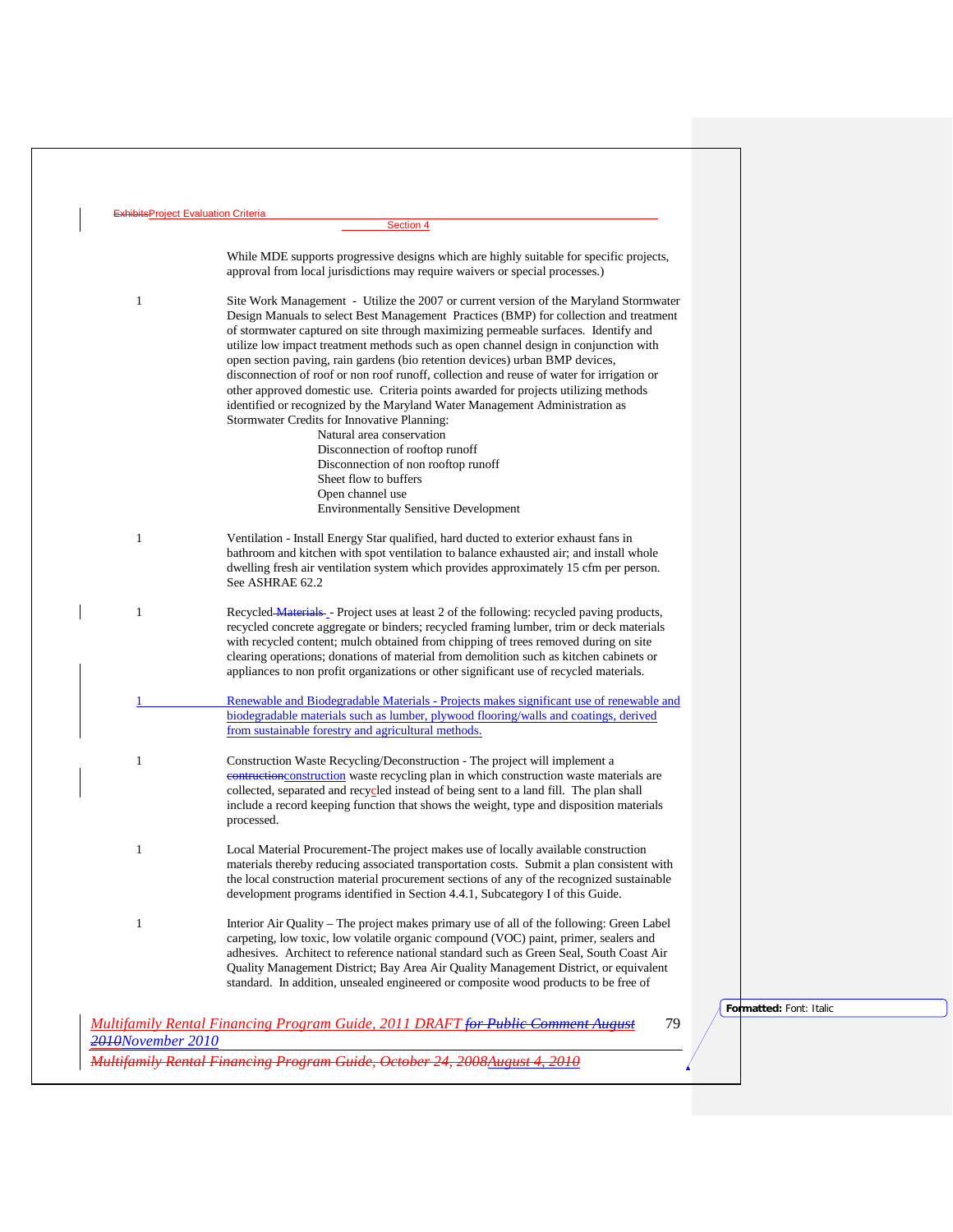| <b>ExhibitsProject Evaluation Criteria</b> | Section 4                                                                                                                                                                                                                                                                                                                                                                                                                                                                                                                                                                                                                                                                                                                                                                          |  |
|--------------------------------------------|------------------------------------------------------------------------------------------------------------------------------------------------------------------------------------------------------------------------------------------------------------------------------------------------------------------------------------------------------------------------------------------------------------------------------------------------------------------------------------------------------------------------------------------------------------------------------------------------------------------------------------------------------------------------------------------------------------------------------------------------------------------------------------|--|
|                                            | added urea formal dehyde. See ANSI A203. The architect will verify compliance of green<br>green products during the submittal review and construction verification process.                                                                                                                                                                                                                                                                                                                                                                                                                                                                                                                                                                                                        |  |
| $\mathbf{1}$                               | Reflective Roofing – Install light colored/high albedo roofing Energy Star rated. On flat<br>roof surfaces application to be at least 75 percent reflective roofing. On pitched roofs,<br>reflective shingle roofing will be considered if a suitable product showing dirt and stain<br>resistance is selected.                                                                                                                                                                                                                                                                                                                                                                                                                                                                    |  |
| $\mathbf{1}$                               | Reflective Paving – Install light colored/high albedo materials with a minimum solar<br>reflective index of 0.6 (60 percent) or open grid paving on at least 75 percent of site paved<br>areas.                                                                                                                                                                                                                                                                                                                                                                                                                                                                                                                                                                                    |  |
| 1                                          | Exterior Lighting - Install Energy Star qualified exterior lighting which has dark sky<br>features for parking area and site.                                                                                                                                                                                                                                                                                                                                                                                                                                                                                                                                                                                                                                                      |  |
| 1                                          | Healthy Flooring - Install non-vinyl, non-carpet hard surface floor coverings in all rooms.<br>Architect to review the need for adding sound attenuation elements where hard surface<br>flooring is selected.                                                                                                                                                                                                                                                                                                                                                                                                                                                                                                                                                                      |  |
| $\mathbf{1}$                               | Innovative Lumber Conserving Practices – Use engineered lumber or manufactured<br>framing methods which conserve materials and do not rely on the use of full dimensional<br>lumber and also reduce site originated waste. Identify systems to be used. Provide<br>documentation that at least 25 percent (by cost) of the project wood products and<br>materials are certified in accordance with the Forest Stewardship Council (FSC),<br>American Tree Farm System (ATFS), Canadian Standards Association (CSA) and<br>Sustainable Forestry Initiative (SFI). Innovative practices such as Optimal Value<br>Engineering (OVE) or other system conserving materials or increasing energy<br>performance over conventional framing practices also qualifies for receiving points. |  |
| 1                                          | Recycled Water - The project utilizes site run-off water, roof run-off or recycled gray<br>water for irrigation or other code permissible uses. Water is effectively and practically<br>stored and distributed to reduce the need for treated domestic water.                                                                                                                                                                                                                                                                                                                                                                                                                                                                                                                      |  |
| 1                                          | Geothermal Heat Pumps - The project will utilize geothermal heat pumps for common<br>area or apartment HVAC.                                                                                                                                                                                                                                                                                                                                                                                                                                                                                                                                                                                                                                                                       |  |
| 1                                          | Solar Energy - The project will utilize solar energy for any of the following: water heating;<br>heat and cooling systems; lighting; or electric generation.                                                                                                                                                                                                                                                                                                                                                                                                                                                                                                                                                                                                                       |  |
|                                            | Integrated Pest Management - Implement an integrated pest management program<br>equivalent to the HUD Healthy Homes Initiative.                                                                                                                                                                                                                                                                                                                                                                                                                                                                                                                                                                                                                                                    |  |
| activities. (6 points)                     | $4.5$ . The building and the project site, including the nearby surroundings, provide opportunities<br>for recreation, education, convenient access to mass transit or rail systems and community<br>Ample opportunities for recreation, use of public transportation, education and community activities are<br>available on the project site and nearby vicinity. (6 points)<br>Moderate opportunities for recreation, use of public transportation, education and community activities are<br>available on the project site and nearby vicinity. (4-5 points)<br>Limited opportunities for recreation, use of public transportation, education and community activities are                                                                                                     |  |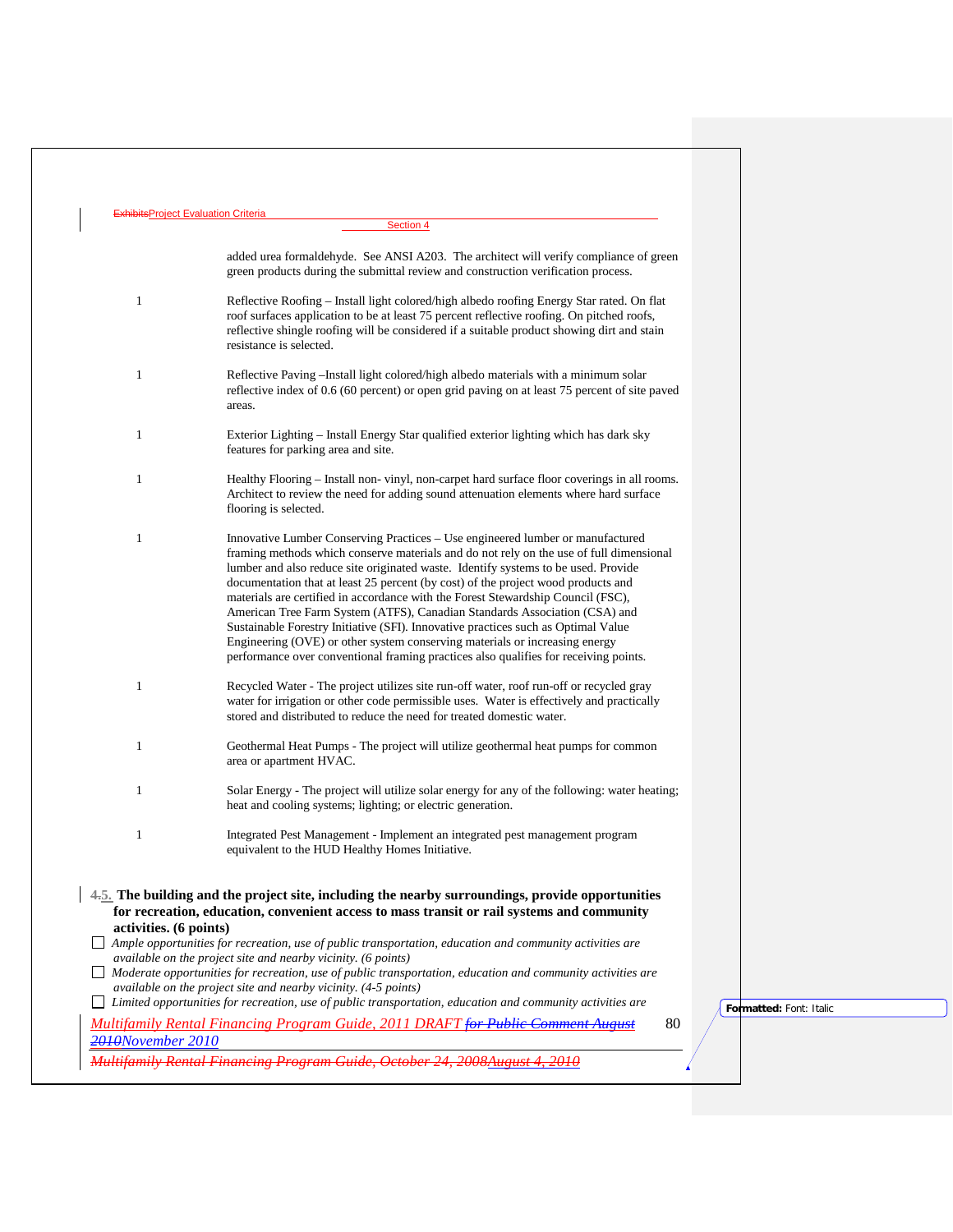*available on the project site or nearby vicinity. (2-3 points)*

 *Recreational, public transportation, educational and community activities are unavailable on the project site or are minimal or nonexistent in the vicinity. (0-1 points)*

Section 4

*Please consider the following in assessing points in this category:*

- The proximity of parks, schools, cultural centers and other public facilities used by the residents.
- Shopping is convenient to the project. Basic services such as grocery and drug stores are located nearby.
- Public transportation is located near the project. Regularly scheduled public transportation is available at the site or within a short walking distance.
- Depending on whether it is a family or age-restricted project, there are recreational, educational and medical facilities within a short distance.
- The project is not located in a high traffic or congested area; or an area which is non-residential in character.
- The on-site community space and common areas are suitable for the size and targeted occupancy of the project.

#### **Amenities and Design: Criteria 6 – 9**

(The requirements in this section are further explained in Project Evaluation Criteria Section 4.64.2)

#### **5.6.Building design and uses are compatible with the surrounding environment and existing neighborhood. (7 points)**

- *Building exterior design features, finishes, height and uses are compatible with the immediate neighborhood and highly suitable for residential use and are significantly improved from their existing condition if a rehabilitation project. (6-7 points)*
- *Building exterior design features, finishes and height and uses are not closely compatible with the immediate neighborhood, but, also are not distinctly different from or complement the surrounding larger community or, if a rehabilitation project, are moderately improved from their existing condition and are highly suitable for residential use. (4-5 points)*
- *Building exterior design features and finishes are attractive but pose significant contrast with the surrounding environment and neighborhood and are generally suitable for residential use. (2-3 points)*
- *Building exterior design features and/or finishes are not compatible with the surrounding community and are less suitable for residential use. (0-1 points)*

*Please consider the following criteria in assessing points in this category:* 

- The architectural design is consistent with or complements the existing neighborhood;
- The exterior finish materials are consistent with those found on other buildings nearby or there is an adequate buffer from other buildings to introduce different finish materials;
- The building height and mass are consistent with nearby structures and are not overly imposing, particularly to existing owner-occupied housing, but an adequate buffer from other buildings will be a mitigating factor;
- There are exterior architectural elements which add interest, functionality and generally improve the appearance and quality of the building;
- For rehabilitation projects, the scope of work includes significant exterior renewal or cleaning of finishes to provide a positive visual impact on the neighborhood;
- The building is located in an area that is residential, appropriate mixed use area with businesses or uses highly compatible with a residential neighborhood; and
- The building(s) is (are) located in a recognized planned residential growth or revitalization district.

#### **6.7.Individual unit sizes are spacious and the floor plans well designed. (7 points)**

*Individual units are spacious and well designed with generous space dedicated to living and working areas and ample closets and storage space.* (*More than 650 gsf Net sf area for predominant 1-BR units and 20% more area for each additional bedroom unit, preferably with the smallest bedroom not less than 10'x11' in clear size. For SROs, efficiencies and other approved special needs housing, more than 542 gsf Net sf per unit.* (6-7 points)

*Multifamily Rental Financing Program Guide, 2011 DRAFT for Public Comment August 2010November 2010* 81  *Individual units are well designed for comfortable living and working, with adequate closet and storage space. (600 - 650* 

*Multifamily Rental Financing Program Guide, October 24, 2008August 4, 2010*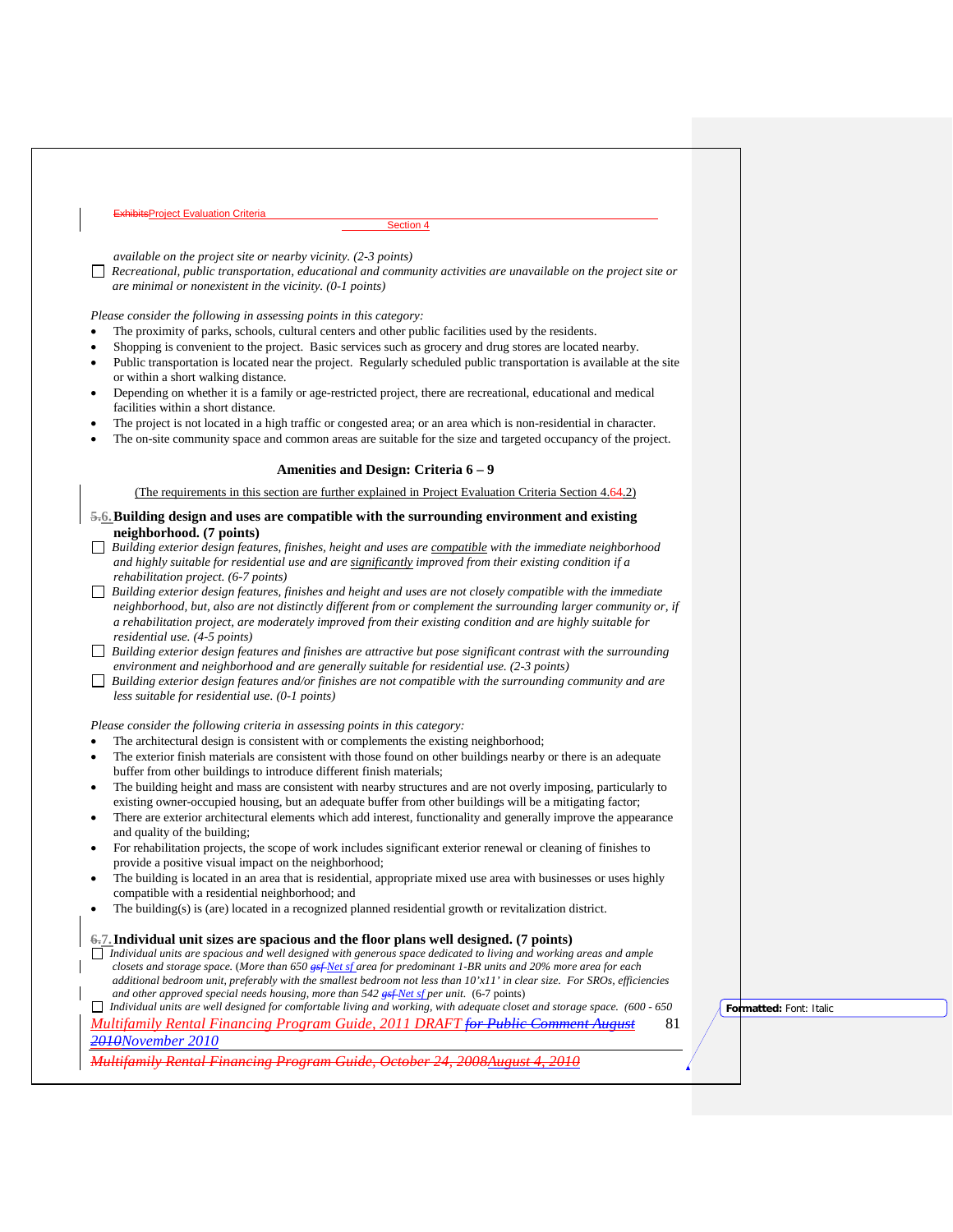| <b>ExhibitsProject Evaluation Criteria</b> |  |  |
|--------------------------------------------|--|--|
|                                            |  |  |

Section 4

*gsfNet sf. area for predominantly 1-Br units and 20% more area for each additional bedroom unit, preferably with the smallest bedroom not less than 10'x10' in clear size.) (4-5 points)*

 *Individual units are less than 600 gsf Net sf (1-Br) but adequately laid out for living and working with adequate closet space. (2-3 points)*

 *Individual unit sizes are restrictive and or have an overall non-functional floor plan or undesirable arrangement. (0-1 points)*

*Please consider the following in assessing points in this category:*

- If the closet space is significantly inadequate but the size and lay-out is reasonable, deduct 1 point.
- If the floor plan is not efficient, has poor proportions, does not have a practical traffic flow or provides inadequate space for furniture placement, but the size of the units and closet space are reasonable, deduct 1 to 2 points.
- Failure to provide a second bathroom in 3+ bedroom units will result in the loss of 1 point.
- Projects with half bath on living/dining/kitchen level are preferred.
- **7.8.The site is suitable for the proposed development and limited or no extraordinary or unanticipated geotechnical, environmental or utility infrastructure costs are indicated. (6 points)**

 *Site improvement costs are reasonable (no more than 18% of the net construction cost unless the land acquisition cost was proportionally discounted to reflect the increased site development cost) with required development costs included in the budget. All necessary investigative reports do not reveal any significant issues at the site, and the Department's experience indicates limited risk of unanticipated costs in the construction budget. (5-6 points)*

 *Site improvement costs exceed the reasonable standard (more than 18% of the net construction cost), and all necessary investigative reports and the Department's experience indicates moderate risk of unanticipated costs in the construction budget. (3-4 points)*

 *The site improvement costs exceed the reasonable standard and limited investigative reports are submitted with the application, or the submitted reports or the Department's experience indicates considerable risk of unanticipated costs unaddressed in the construction budget. (1-2 points)*

*Depending on the severity of the condition and its potential for construction period risk, deductions of 1-3 points will be made for each potential condition which could result in unbudgeted site costs related to the following:*

- Unsuitable soils;
- Extensive haul-in/haul-off changes for earth removal related to an unbalanced site;
- Steep slopes;
- Rock removal;
- Wet conditions, dewatering;
- Asbestos or lead removal;
- Oil or chemical contamination;
- Unidentified utility expenditures; or
- Other site specific conditions.

#### **8.9.Unit amenities are consistent with or better than amenities in other similar projects in the market area. (7 points)**

 *Varieties of unit amenities are available which are substantially better than the amenities provided by comparable projects in the competitive market area. (6-7 points)* 

 *Unit amenities are moderate and either retained or replaced, but are somewhat better than the amenities provided in the similar projects in the competitive market area. (4-5 points)*

 *Unit amenities are moderate and either retained or replaced, which are about the same or similar to the amenities provided in the similar projects in the competitive market area. (2-3 points)*

*Multifamily Rental Financing Program Guide, 2011 DRAFT for Public Comment August 2010November 2010*

*Multifamily Rental Financing Program Guide, October* 

**Formatted:** Bullets and Numbering

82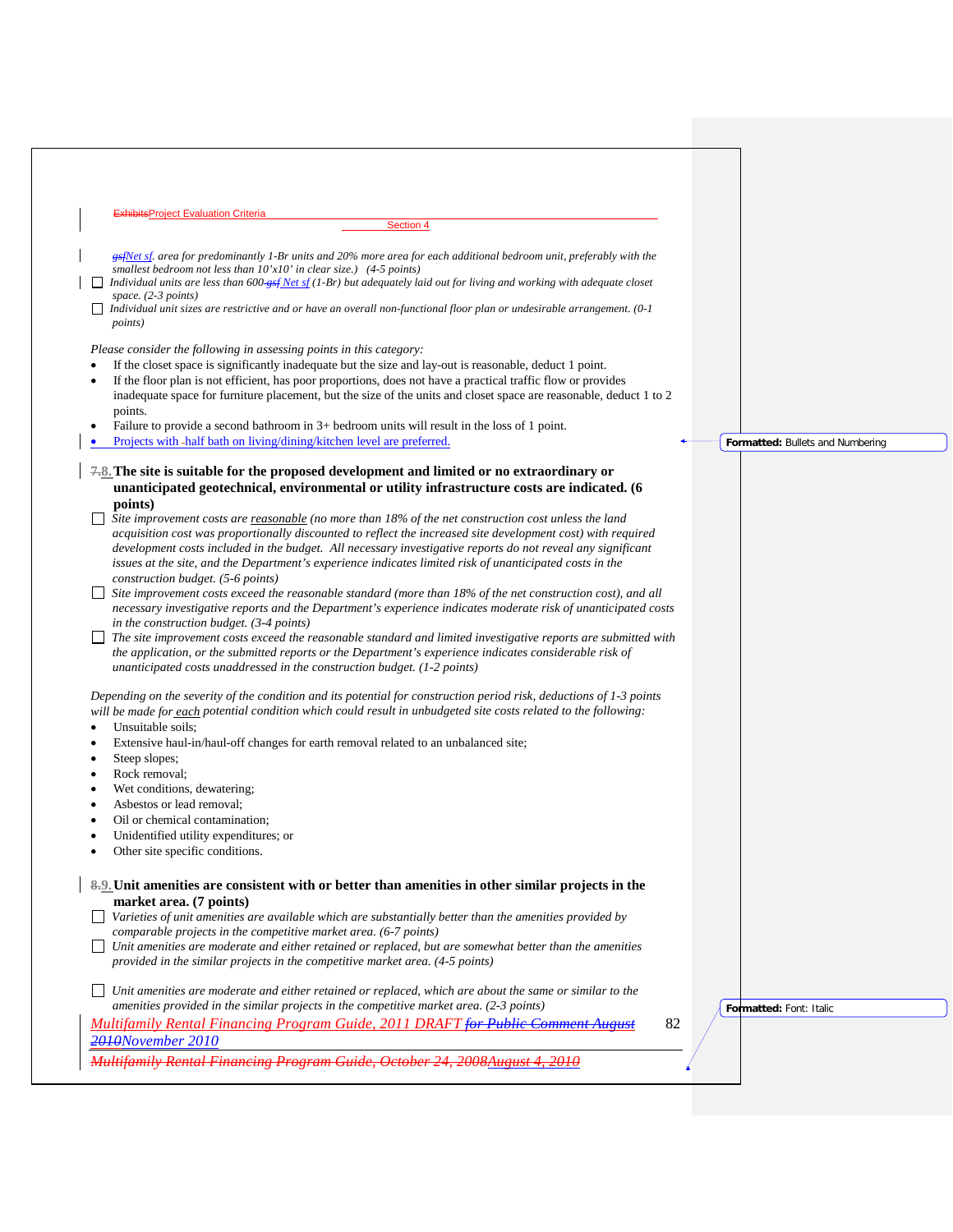| <b>ExhibitsProject Evaluation Criteria</b> |
|--------------------------------------------|
|--------------------------------------------|

Section 4

 *Unit amenities are limited or none, either retained or replaced, and are less than the amenities provided in the similar projects in the competitive market area. (0-1 points)*

*The following should be considered unit amenities in scoring this category:*

- Appliances including
	- o refrigerator,
	- o range or stove,<br>o dishwasher,
	- dishwasher,
	- o garbage disposal,
	- o microwave oven,
	- o washer and/or dryer;
- Secure electronic building entry features under individual resident control;
- Walk-in closet or additional storage area;
- Ceiling fans;
- Bathroom heaters;
- Upgraded window and door security features including deadbolts, security bars, electronic alarms;
- Reasonable kitchen cabinet and counter space;
- Window and patio door treatments;
- Balconies or patios;
- Incorporates universal design features in common areas and dwelling units in order to better integrate individuals with disabilities into the community. Some examples of basic universal design features includes: no-step entry; one-story living; doorways 32-36 inches wide; hallways 36-42 inches wide; extra floor space; floors and bathtubs with non-slip surfaces; thresholds that are flush with the floor; good lighting; lever door handles and rocker light switches.

*Multifamily Rental Financing Program Guide, 2011 DRAFT for Public Comment August 2010November 2010 Multifamily Rental Financing Program Guide, October 24, 2008August 4, 2010* 

**Formatted:** Font: Italic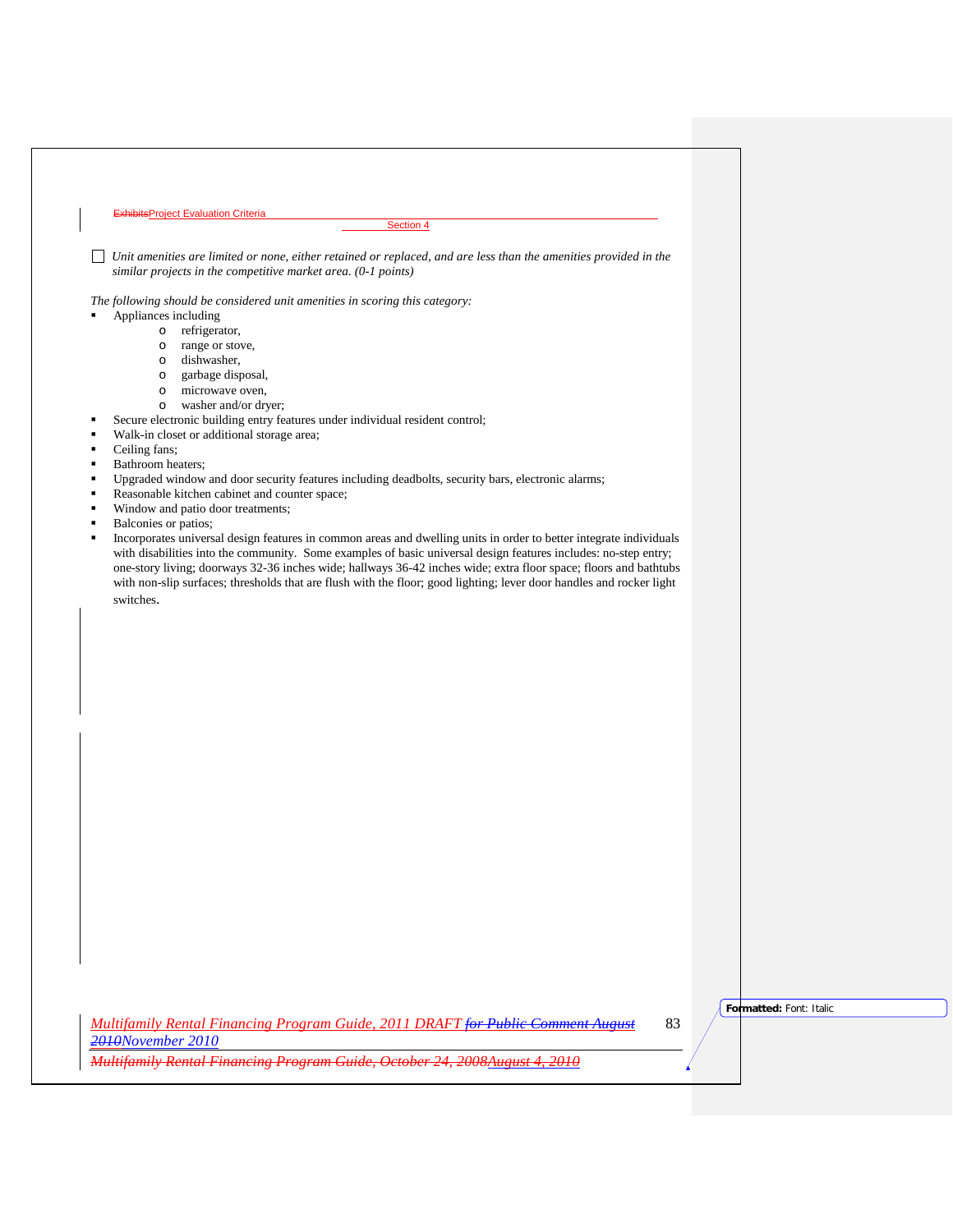| <b>Project Evaluation Criteria</b><br><b>Section 4Exhibits</b>                                                                                                                                                                                                                                                                                                                                                                                                                                             | Formatted: Font: (Default) Arial, 8 pt                                                                                                                                                                                                  |
|------------------------------------------------------------------------------------------------------------------------------------------------------------------------------------------------------------------------------------------------------------------------------------------------------------------------------------------------------------------------------------------------------------------------------------------------------------------------------------------------------------|-----------------------------------------------------------------------------------------------------------------------------------------------------------------------------------------------------------------------------------------|
| <b>Exhibit 4B:</b>                                                                                                                                                                                                                                                                                                                                                                                                                                                                                         | Formatted: Font: 16 pt                                                                                                                                                                                                                  |
|                                                                                                                                                                                                                                                                                                                                                                                                                                                                                                            | Formatted: Left, None, Space Before: 12 pt,<br>After: 3 pt, Tab stops: Not at 4.88"                                                                                                                                                     |
| <b>Development Quality</b>                                                                                                                                                                                                                                                                                                                                                                                                                                                                                 | Formatted: Kern at 14 pt                                                                                                                                                                                                                |
| -Base Level Energy Standards                                                                                                                                                                                                                                                                                                                                                                                                                                                                               | Formatted: Font: 16 pt                                                                                                                                                                                                                  |
|                                                                                                                                                                                                                                                                                                                                                                                                                                                                                                            |                                                                                                                                                                                                                                         |
| <b>CERTIFICATION</b>                                                                                                                                                                                                                                                                                                                                                                                                                                                                                       | Formatted: None, Space Before: 12 pt, After:<br>3 pt, Tab stops: Not at 4.88"                                                                                                                                                           |
| The undersigned applicant hereby makes application to the Department for a loan and/or tax credits pursuant to one or more of the<br>Department's Rental Housing Programs and certifies that the following development Base Level Energy Standards will be<br>incorporated into the project design and final work product:                                                                                                                                                                                 |                                                                                                                                                                                                                                         |
| 1. Energy Improvement Report submitted for existing buildings.<br>2. Energy Star qualified heat pump, furnace, boiler, air conditioning or ventilation equipment all with Energy Star qualified<br>thermostats for equipment requiring thermostats.<br>3. Energy Star appliances.                                                                                                                                                                                                                          |                                                                                                                                                                                                                                         |
| 4. Energy Star qualified lighting, or Energy Star label compact fluorescent lamps in conventional fixtures the combination of which<br>make up 70 percent of the interior lighting.<br>5. Insulation for new construction, substantial rehabilitation construction or adaptive reuse construction to meet Energy Star<br>recommended levels or be 15% or more above code prescriptive levels.                                                                                                              |                                                                                                                                                                                                                                         |
| 6. A building draft stopping and air sealing scope of work to be included in the project specifications with minimum verification<br>completed by sampling 10% of the units with a blower door -testerby visual method. See Energy Star or the Department of Energy<br>Building America Best Practices, Volume 4.                                                                                                                                                                                          |                                                                                                                                                                                                                                         |
| 7. A building duct sealing scope of work included in the project specifications with minimum verification completed by sampling<br>10% of the units with a duct blaster testby visual method. See Energy Star or the Department of Energy Building America Best<br>Practice, Volume 4.                                                                                                                                                                                                                     |                                                                                                                                                                                                                                         |
| 8. Energy Star qualified windows, or windows rated by the National Fenestration Rating Council having a U-factor $\leq$ 340 and<br>$SHGC < .55$ except Garrett and Allegany Counties where the U-factor must be $< .35$ and the SHGC is not considered.                                                                                                                                                                                                                                                    |                                                                                                                                                                                                                                         |
| •1. Please Note: Moderate rehabilitation will be subject to the base level energy -standards unless the Energy Improvement<br>Report (Audit) determines compliance with the standards is not cost effectiveffective as determined by the savings to<br>investment ratio and cost effective ratio (CRE) established as program minimums, within an 8 year payback period or is<br>unfeasible due to space limitations, access, or other valid reason identified by the energy auditor or project architect. | Formatted: Indent: Left: 0", Numbered +<br>Level: $1 +$ Numbering Style: 1, 2, 3,  + Start<br>at: $1 +$ Alignment: Left + Aligned at: $0.25" +$<br>Tab after: 0.5" + Indent at: 0.5", Tab stops:<br>$0.25$ ", List tab + Not at $0.5$ " |
| Rehabilitation projects will lose the opportunity to score any points in this category plus incur an additional 5 point deduction<br>in overall development quality score if the Energy Improvement Report is not submitted. All Energy Conversation Measures                                                                                                                                                                                                                                              | Formatted: Bullets and Numbering                                                                                                                                                                                                        |
| (ECM) with a SIR of 2 or greater and a CER of 10 or greater are required to be included in the project scope of work unless<br>the ECMs are determined to be unfeasible due to space limitation, access or other valid reason as determined by the energy<br>auditor or project architect.                                                                                                                                                                                                                 | Formatted: Indent: Left: 0", Numbered +<br>Level: 1 + Numbering Style: 1, 2, 3,  + Start<br>at: 1 + Alignment: Left + Aligned at: 0.25" +<br>Tab after: 0.5" + Indent at: 0.5", Tab stops:<br>$0.25$ ", List tab + Not at $0.5$ "       |
| •2. Please Note: Historic projects will be subject to the base standards except where state or federal renovation standards do not<br>allow or recommend specific work tasks, the energy improvements compromise the historic character of the project, or the                                                                                                                                                                                                                                             | Formatted: Bullets and Numbering                                                                                                                                                                                                        |
| work is not cost effective or feasible as listed in the proceeding paragraph.<br>•3. Please Note: On rehabilitation projects, a qualified energy auditor, RESNET or Building Performance Institute certified rater                                                                                                                                                                                                                                                                                         | Formatted: Indent: Left: 0", Numbered +<br>Level: $1 +$ Numbering Style: $1, 2, 3,  +$ Start<br>at: 1 + Alignment: Left + Aligned at: 0.25" +<br>Tab after: $0.5"$ + Indent at: $0.5"$ , Tab stops:                                     |
| or other building energy professional skilled in evaluating similar multifamily buildings will submit a preliminary analysis of                                                                                                                                                                                                                                                                                                                                                                            | $0.25$ ", List tab + Not at $0.5$ "                                                                                                                                                                                                     |
| the existing building conditions and identify cost effective energy improvements by preparing a preliminary Energy<br>Improvement Report which minimally addresses the predominate building and unit types within the project. Projects                                                                                                                                                                                                                                                                    | Formatted: Bullets and Numbering                                                                                                                                                                                                        |
| approved for funding will submit a comprehensive Energy Improvement Report with or before the viability submission<br>package-package. Energy Auditors must be approved by the MEEHA program or MEA. The energy audit must include a SIR<br>and CER calculator schedule. Information on the required audit format can be obtained through this link,                                                                                                                                                       | Formatted: Indent: Left: 0", Numbered +<br>Level: $1 +$ Numbering Style: 1, 2, 3,  + Start<br>at: $1 +$ Alignment: Left + Aligned at: $0.25"$ +<br>Tab after: 0.5" + Indent at: 0.5", Tab stops:<br>$0.25$ ", List tab + Not at $0.5$ " |
| •4. Please Note: The Energy Improvement Report will take into account the current and projected energy performance of the                                                                                                                                                                                                                                                                                                                                                                                  | Formatted: Bullets and Numbering                                                                                                                                                                                                        |
| building. Energy improvements with an 8 year or less payback period, as identified by the raterwith a SIR of 2 or greater and                                                                                                                                                                                                                                                                                                                                                                              | Formatted: Font: Italic                                                                                                                                                                                                                 |
| Multifamily Rental Financing Program Guide, 2011 DRAFT for Public Comment August<br>84<br>2010November 2010                                                                                                                                                                                                                                                                                                                                                                                                |                                                                                                                                                                                                                                         |
| Multifamily Rental Financing Program Guide, October 24, 2008August 4, 2010                                                                                                                                                                                                                                                                                                                                                                                                                                 |                                                                                                                                                                                                                                         |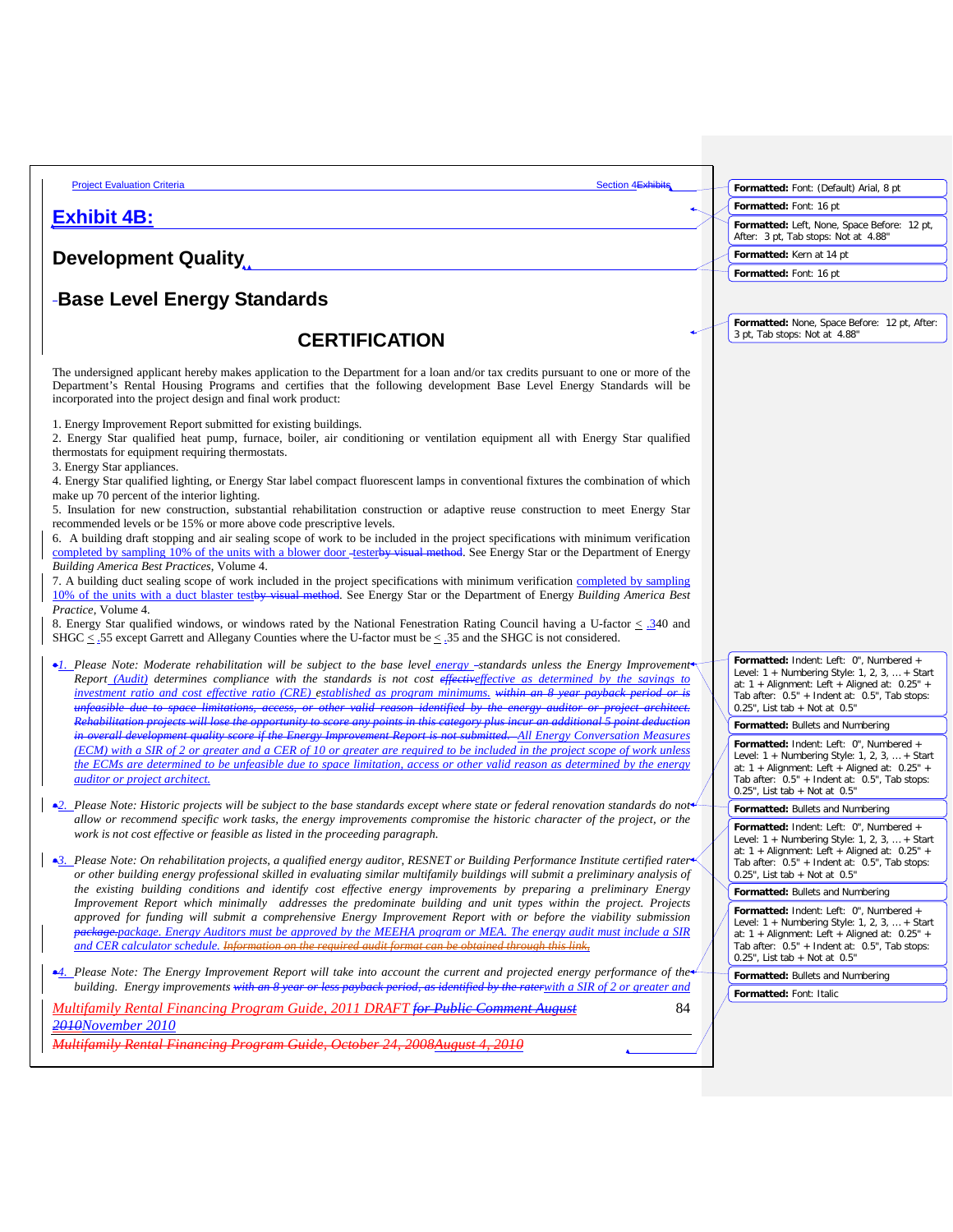| <b>Section 4Exhibits</b><br><b>Project Evaluation Criteria</b>                                                                                                                                                                                                                                                                                                                       | Formatted: Font: (Default) Arial, 8 pt |
|--------------------------------------------------------------------------------------------------------------------------------------------------------------------------------------------------------------------------------------------------------------------------------------------------------------------------------------------------------------------------------------|----------------------------------------|
| a CER of 10 or -greater must be included in the project scope of work. The goal is to make existing buildings as energy<br>efficient as possible while taking into account practical financial and construction limitations. Rehabilitation projects which<br>fail to submit at a minimum a preliminary Energy Improvement Report with the application will receive a deduction of 5 |                                        |
| points from the overall development quality score in addition to receiving no points in this scoring categorynot be considered<br>for funding. THE ENERGY IMPROVEMENT REPORT IS A THRESHOLD EVALUATION ITEM FOR REHABILITATION<br><b>PROJECTS</b>                                                                                                                                    |                                        |
|                                                                                                                                                                                                                                                                                                                                                                                      |                                        |
|                                                                                                                                                                                                                                                                                                                                                                                      |                                        |
|                                                                                                                                                                                                                                                                                                                                                                                      |                                        |
|                                                                                                                                                                                                                                                                                                                                                                                      |                                        |
|                                                                                                                                                                                                                                                                                                                                                                                      |                                        |
|                                                                                                                                                                                                                                                                                                                                                                                      |                                        |
|                                                                                                                                                                                                                                                                                                                                                                                      |                                        |
|                                                                                                                                                                                                                                                                                                                                                                                      |                                        |
|                                                                                                                                                                                                                                                                                                                                                                                      |                                        |
|                                                                                                                                                                                                                                                                                                                                                                                      |                                        |
|                                                                                                                                                                                                                                                                                                                                                                                      |                                        |
|                                                                                                                                                                                                                                                                                                                                                                                      |                                        |
|                                                                                                                                                                                                                                                                                                                                                                                      |                                        |
|                                                                                                                                                                                                                                                                                                                                                                                      |                                        |
|                                                                                                                                                                                                                                                                                                                                                                                      |                                        |
|                                                                                                                                                                                                                                                                                                                                                                                      |                                        |
| <b>Multifamily Rental Financing Program Guide, 2011 DRAFT for Public Comment August</b><br>85                                                                                                                                                                                                                                                                                        | Formatted: Font: Italic                |
| 2010November 2010<br>Multifamily Rental Financing Program Guide, October 24, 2008August 4, 2010                                                                                                                                                                                                                                                                                      |                                        |
|                                                                                                                                                                                                                                                                                                                                                                                      |                                        |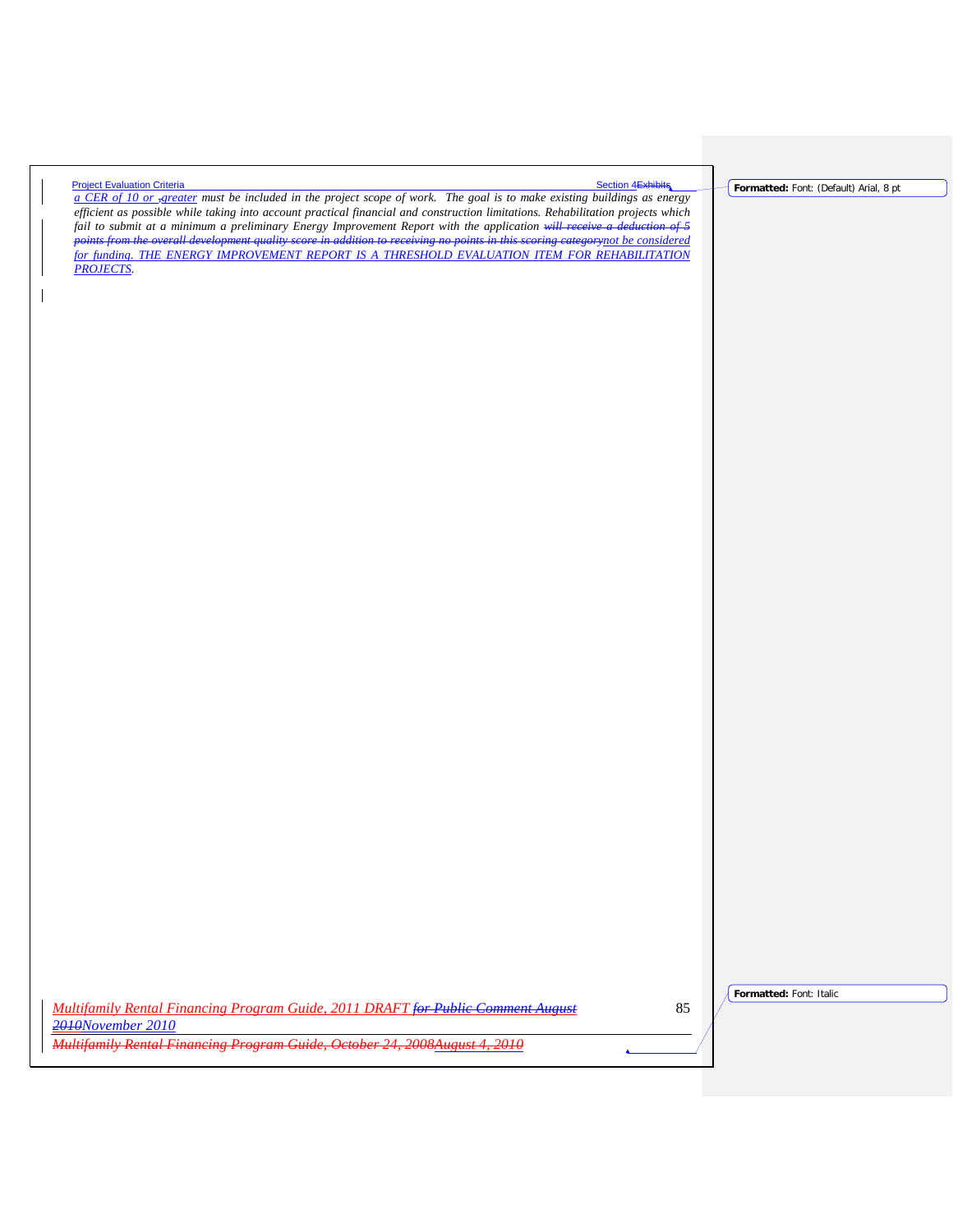|                                                                                                                                   |                                | Section 4Exhibits |                                        |
|-----------------------------------------------------------------------------------------------------------------------------------|--------------------------------|-------------------|----------------------------------------|
| Project Evaluation Criteria<br>IN WITNESS WHEREOF, the applicant has caused this document to be duly executed in its name on this |                                | day               | Formatted: Font: (Default) Arial, 8 pt |
| (Full legal name of Sponsor)                                                                                                      | (Full legal name of Architect) |                   |                                        |
|                                                                                                                                   |                                |                   |                                        |
| Signature: New York Signature:                                                                                                    | Signature:                     |                   |                                        |
| Name:                                                                                                                             | Name:                          |                   |                                        |
| Title:                                                                                                                            | Title:                         |                   |                                        |
|                                                                                                                                   |                                |                   |                                        |
|                                                                                                                                   |                                |                   |                                        |
|                                                                                                                                   |                                |                   |                                        |
|                                                                                                                                   |                                |                   |                                        |
|                                                                                                                                   |                                |                   |                                        |
|                                                                                                                                   |                                |                   |                                        |
|                                                                                                                                   |                                |                   |                                        |
|                                                                                                                                   |                                |                   |                                        |
|                                                                                                                                   |                                |                   |                                        |
|                                                                                                                                   |                                |                   |                                        |
|                                                                                                                                   |                                |                   |                                        |
|                                                                                                                                   |                                |                   |                                        |
|                                                                                                                                   |                                |                   |                                        |
|                                                                                                                                   |                                |                   |                                        |
|                                                                                                                                   |                                |                   |                                        |
|                                                                                                                                   |                                |                   |                                        |
|                                                                                                                                   |                                |                   |                                        |
|                                                                                                                                   |                                |                   |                                        |
|                                                                                                                                   |                                |                   |                                        |
|                                                                                                                                   |                                |                   |                                        |
|                                                                                                                                   |                                |                   |                                        |
|                                                                                                                                   |                                |                   |                                        |
| <b>Multifamily Rental Financing Program Guide, 2011 DRAFT for Public Comment August</b><br>2010November 2010                      |                                | 86                | Formatted: Font: Italic                |
| Multifamily Rental Financing Program Guide, October 24, 2008August 4, 2010                                                        |                                |                   |                                        |

Г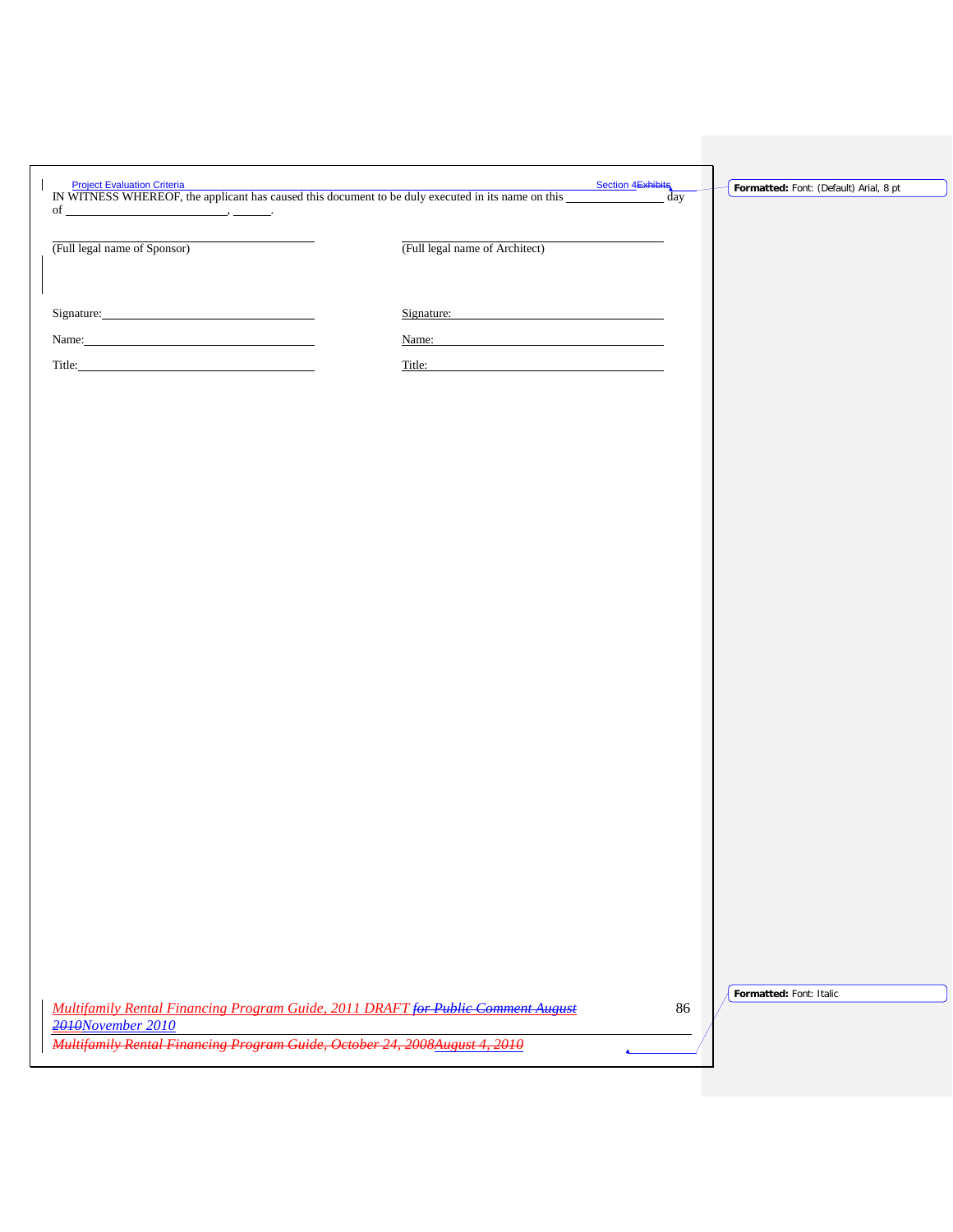**Project Evaluation Criteria** Section 4

# **Exhibit 4C: Development Quality**

# **Base Level Green Standards**

# **CERTIFICATION**

The undersigned applicant hereby makes application to the Department for a loan and/or tax credits pursuant to one or more of the Department's Rental Housing Programs and certifies that the following development Base Level Green Standards will be incorporated into the project design and final work product:

1. Demolition Plan – On projects where demolition will occur, submit a demolition plan which identifies sound practices for managing waste and hazardous materials. Specify methods which are environmentally sensitive and create less pollution. Identify opportunities for recycling.

2. ChloroflourocarbonsChlorofluorocarbons (CFC) – Where new HVAC equipment is specified, there will be no use of CFC refrigerant. Where CFC refrigerant equipment is being removed, specify standards for capturing and disposal of CFC materials. For retained CFC refrigerant equipment, include a comprehensive inspection, maintenance and phase out or conversion plan.

3. Site work – Employ MDE 1994 Standards for Soil Erosion and Sediment Control during construction. Limit area of disturbance to immediate work area. Site work anticipated in non-optimum conditions such as wet, freezing or poor drying periods must be completed with the approval and direction of the geotechnical engineer. In addition to reviewing the cost and schedule benefits of such work, the engineer must consider the potential for adverse environmental impact. Limit access to the site when vehicles or construction activity environmentally degrade the site.

4. Landscaping -- new plantings shall utilize at least 50 percent native plantings. Select native, highly suitable, drought /disease tolerant plantings suitable for the project soil and microclimate. Where there are healthy large existing trees, make considerations for preserving mature trees in the site plan. Utilize shade, windbreak and screening benefits of plantings in the project design. Protect trees during construction.

5. Moisture and Mildew – Correct all observed areas of mold, mildew and moisture infiltration within the building. On existing structures, the Building Evaluation Report or environmental report will identify these areas. Identify remedies and accepted practices for treatment.

6. Radon Gas – For Projects located in EPA Radon Area Zone 1 install a passive radon gas reduction pipe system with vertical venting convertible to mechanical venting unless testing indicates there is no radon gas hazard as determined by EPA standard. This requirement is only for projects where radon gas poses a legitimate hazard.

7. Recycling Plan, post completion – Provide space and containers or site for household recycling. Encourage resident to recycle. Address recycling in management plan.

8. Water Conserving features – Project water fixtures and faucets conserve water. Toilets – 1.6 gallons or less per flush, shower heads – 2.0 GPM. Bath and kitchen faucets 2.0 GPM or less.

9. Smoking Areas – Designate permitted smoking areas. Locate outside smoking areas at least 25 ft. away from entry air intakes and residents' windows. No smoking in building interior common areas.

10. Site Location – New Construction projects are not located in FEMA Flood Zone Areas except zones C or X which are minimal risk areas.

11. Habitat Protection – Where development of the project removes prime habitat for a protected or endangered species, the developer must provide an offsite conservation lease or easement for replacement habitat which is a minimum of three

times the area of habitat lost in the development of the project or consistent with State or Federal requirements, whichever is greater. The conservation lease or easement shall be perpetual or a minimum of 50 years.

*Multifamily Rental Financing Program Guide, 2011 DRAFT for Public Comment August 2010November 2010* 87

*Multifamily Rental Financing Program Guide, October 24, 2008August 4, 2010* 

**Formatted:** Font: Italic

**Formatted:** Font: 16 pt

3 pt, Tab stops: Not at 4.88" **Formatted:** Font: 16 pt **Formatted:** Kern at 14 pt **Formatted:** Font: 16 pt

0"

**Formatted:** Title, Indent: Left: 0", First line:

**Formatted:** None, Space Before: 12 pt, After: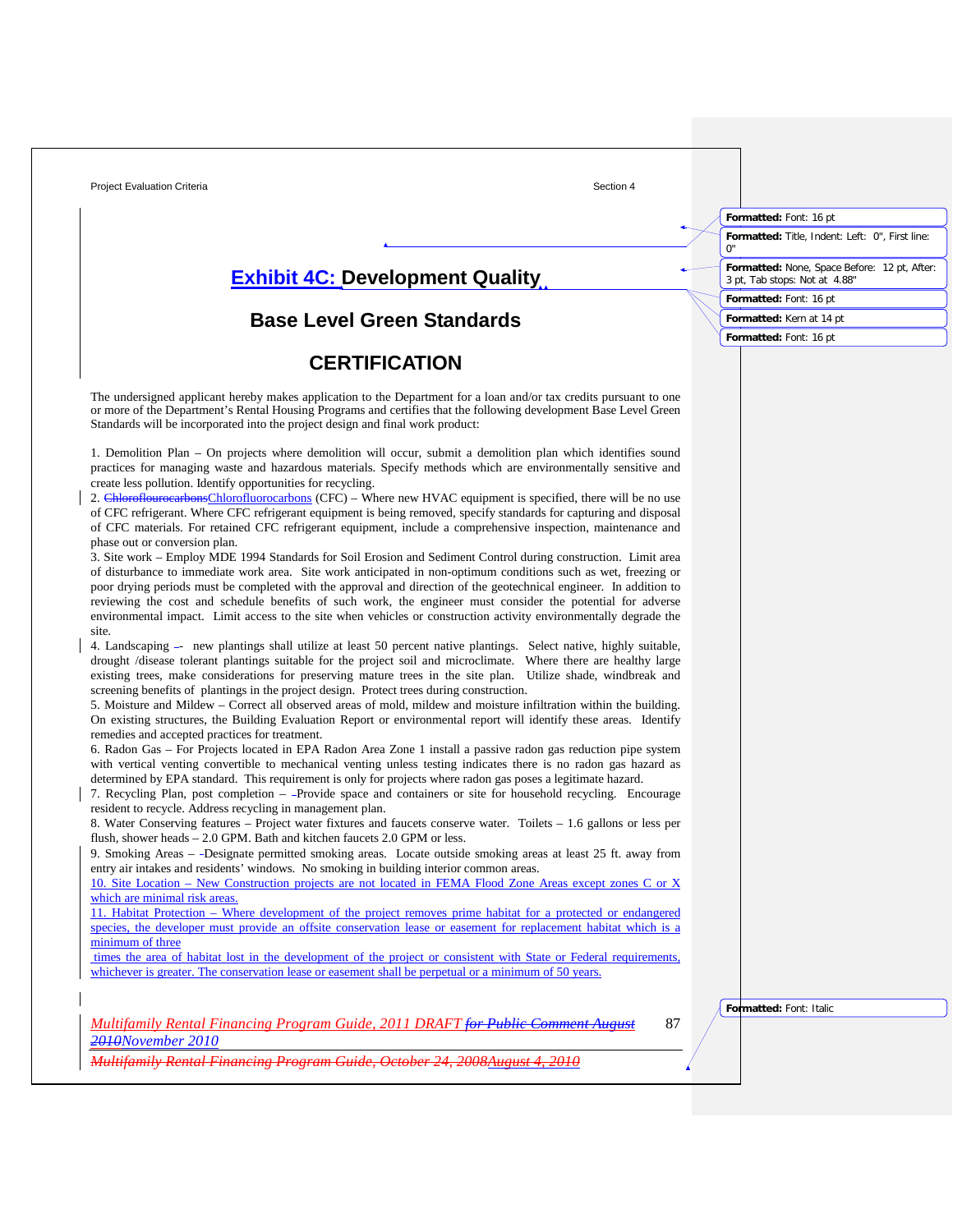| Project Evaluation Criteria                                                                                                                                                                                                                                                                                                                                                                                                                                                         | Section 4                                                                                                                                                                                                                                                                                                                                                                                                     |                               |
|-------------------------------------------------------------------------------------------------------------------------------------------------------------------------------------------------------------------------------------------------------------------------------------------------------------------------------------------------------------------------------------------------------------------------------------------------------------------------------------|---------------------------------------------------------------------------------------------------------------------------------------------------------------------------------------------------------------------------------------------------------------------------------------------------------------------------------------------------------------------------------------------------------------|-------------------------------|
|                                                                                                                                                                                                                                                                                                                                                                                                                                                                                     | IN WITNESS WHEREOF, the applicant has caused this document to be duly executed in its name on this                                                                                                                                                                                                                                                                                                            |                               |
| $\frac{1}{\sqrt{2}}$ day<br>of $\frac{1}{\text{of } \frac{1}{\text{of } \frac{1}{\text{of } \frac{1}{\text{of } \frac{1}{\text{of } \frac{1}{\text{of } \frac{1}{\text{of } \frac{1}{\text{of } \frac{1}{\text{of } \frac{1}{\text{of } \frac{1}{\text{of } \frac{1}{\text{of } \frac{1}{\text{of } \frac{1}{\text{of } \frac{1}{\text{of } \frac{1}{\text{of } \frac{1}{\text{of } \frac{1}{\text{of } \frac{1}{\text{of } \frac{1}{\text{of } \frac{1}{\text{of } \frac{1}{\text$ |                                                                                                                                                                                                                                                                                                                                                                                                               |                               |
| <u> 1980 - Johann Stoff, fransk politik (d. 1980)</u>                                                                                                                                                                                                                                                                                                                                                                                                                               | the contract of the contract of the contract of the contract of the contract of the contract of the contract of                                                                                                                                                                                                                                                                                               |                               |
| (Full legal name of Sponsor)                                                                                                                                                                                                                                                                                                                                                                                                                                                        | (Full legal name of Architect)                                                                                                                                                                                                                                                                                                                                                                                |                               |
|                                                                                                                                                                                                                                                                                                                                                                                                                                                                                     |                                                                                                                                                                                                                                                                                                                                                                                                               |                               |
| Signature: Signature:                                                                                                                                                                                                                                                                                                                                                                                                                                                               |                                                                                                                                                                                                                                                                                                                                                                                                               |                               |
|                                                                                                                                                                                                                                                                                                                                                                                                                                                                                     |                                                                                                                                                                                                                                                                                                                                                                                                               |                               |
| Name:                                                                                                                                                                                                                                                                                                                                                                                                                                                                               | Name: $\frac{1}{\sqrt{1-\frac{1}{2}}\sqrt{1-\frac{1}{2}}\sqrt{1-\frac{1}{2}}\sqrt{1-\frac{1}{2}}\sqrt{1-\frac{1}{2}}\sqrt{1-\frac{1}{2}}\sqrt{1-\frac{1}{2}}\sqrt{1-\frac{1}{2}}\sqrt{1-\frac{1}{2}}\sqrt{1-\frac{1}{2}}\sqrt{1-\frac{1}{2}}\sqrt{1-\frac{1}{2}}\sqrt{1-\frac{1}{2}}\sqrt{1-\frac{1}{2}}\sqrt{1-\frac{1}{2}}\sqrt{1-\frac{1}{2}}\sqrt{1-\frac{1}{2}}\sqrt{1-\frac{1}{2}}\sqrt{1-\frac{1}{2}}$ |                               |
|                                                                                                                                                                                                                                                                                                                                                                                                                                                                                     |                                                                                                                                                                                                                                                                                                                                                                                                               |                               |
|                                                                                                                                                                                                                                                                                                                                                                                                                                                                                     |                                                                                                                                                                                                                                                                                                                                                                                                               |                               |
|                                                                                                                                                                                                                                                                                                                                                                                                                                                                                     |                                                                                                                                                                                                                                                                                                                                                                                                               |                               |
|                                                                                                                                                                                                                                                                                                                                                                                                                                                                                     |                                                                                                                                                                                                                                                                                                                                                                                                               |                               |
|                                                                                                                                                                                                                                                                                                                                                                                                                                                                                     |                                                                                                                                                                                                                                                                                                                                                                                                               |                               |
|                                                                                                                                                                                                                                                                                                                                                                                                                                                                                     |                                                                                                                                                                                                                                                                                                                                                                                                               |                               |
|                                                                                                                                                                                                                                                                                                                                                                                                                                                                                     |                                                                                                                                                                                                                                                                                                                                                                                                               |                               |
|                                                                                                                                                                                                                                                                                                                                                                                                                                                                                     |                                                                                                                                                                                                                                                                                                                                                                                                               |                               |
|                                                                                                                                                                                                                                                                                                                                                                                                                                                                                     |                                                                                                                                                                                                                                                                                                                                                                                                               |                               |
|                                                                                                                                                                                                                                                                                                                                                                                                                                                                                     |                                                                                                                                                                                                                                                                                                                                                                                                               |                               |
|                                                                                                                                                                                                                                                                                                                                                                                                                                                                                     |                                                                                                                                                                                                                                                                                                                                                                                                               |                               |
|                                                                                                                                                                                                                                                                                                                                                                                                                                                                                     |                                                                                                                                                                                                                                                                                                                                                                                                               |                               |
|                                                                                                                                                                                                                                                                                                                                                                                                                                                                                     |                                                                                                                                                                                                                                                                                                                                                                                                               |                               |
|                                                                                                                                                                                                                                                                                                                                                                                                                                                                                     |                                                                                                                                                                                                                                                                                                                                                                                                               |                               |
|                                                                                                                                                                                                                                                                                                                                                                                                                                                                                     |                                                                                                                                                                                                                                                                                                                                                                                                               |                               |
|                                                                                                                                                                                                                                                                                                                                                                                                                                                                                     |                                                                                                                                                                                                                                                                                                                                                                                                               |                               |
|                                                                                                                                                                                                                                                                                                                                                                                                                                                                                     |                                                                                                                                                                                                                                                                                                                                                                                                               |                               |
|                                                                                                                                                                                                                                                                                                                                                                                                                                                                                     |                                                                                                                                                                                                                                                                                                                                                                                                               |                               |
|                                                                                                                                                                                                                                                                                                                                                                                                                                                                                     |                                                                                                                                                                                                                                                                                                                                                                                                               |                               |
|                                                                                                                                                                                                                                                                                                                                                                                                                                                                                     |                                                                                                                                                                                                                                                                                                                                                                                                               |                               |
|                                                                                                                                                                                                                                                                                                                                                                                                                                                                                     |                                                                                                                                                                                                                                                                                                                                                                                                               |                               |
|                                                                                                                                                                                                                                                                                                                                                                                                                                                                                     |                                                                                                                                                                                                                                                                                                                                                                                                               |                               |
|                                                                                                                                                                                                                                                                                                                                                                                                                                                                                     |                                                                                                                                                                                                                                                                                                                                                                                                               |                               |
|                                                                                                                                                                                                                                                                                                                                                                                                                                                                                     |                                                                                                                                                                                                                                                                                                                                                                                                               |                               |
|                                                                                                                                                                                                                                                                                                                                                                                                                                                                                     |                                                                                                                                                                                                                                                                                                                                                                                                               |                               |
|                                                                                                                                                                                                                                                                                                                                                                                                                                                                                     |                                                                                                                                                                                                                                                                                                                                                                                                               |                               |
|                                                                                                                                                                                                                                                                                                                                                                                                                                                                                     |                                                                                                                                                                                                                                                                                                                                                                                                               |                               |
|                                                                                                                                                                                                                                                                                                                                                                                                                                                                                     | Multifamily Rental Financing Program Guide, 2011 DRAFT for Public Comment August                                                                                                                                                                                                                                                                                                                              | Formatted: Font: Italic<br>88 |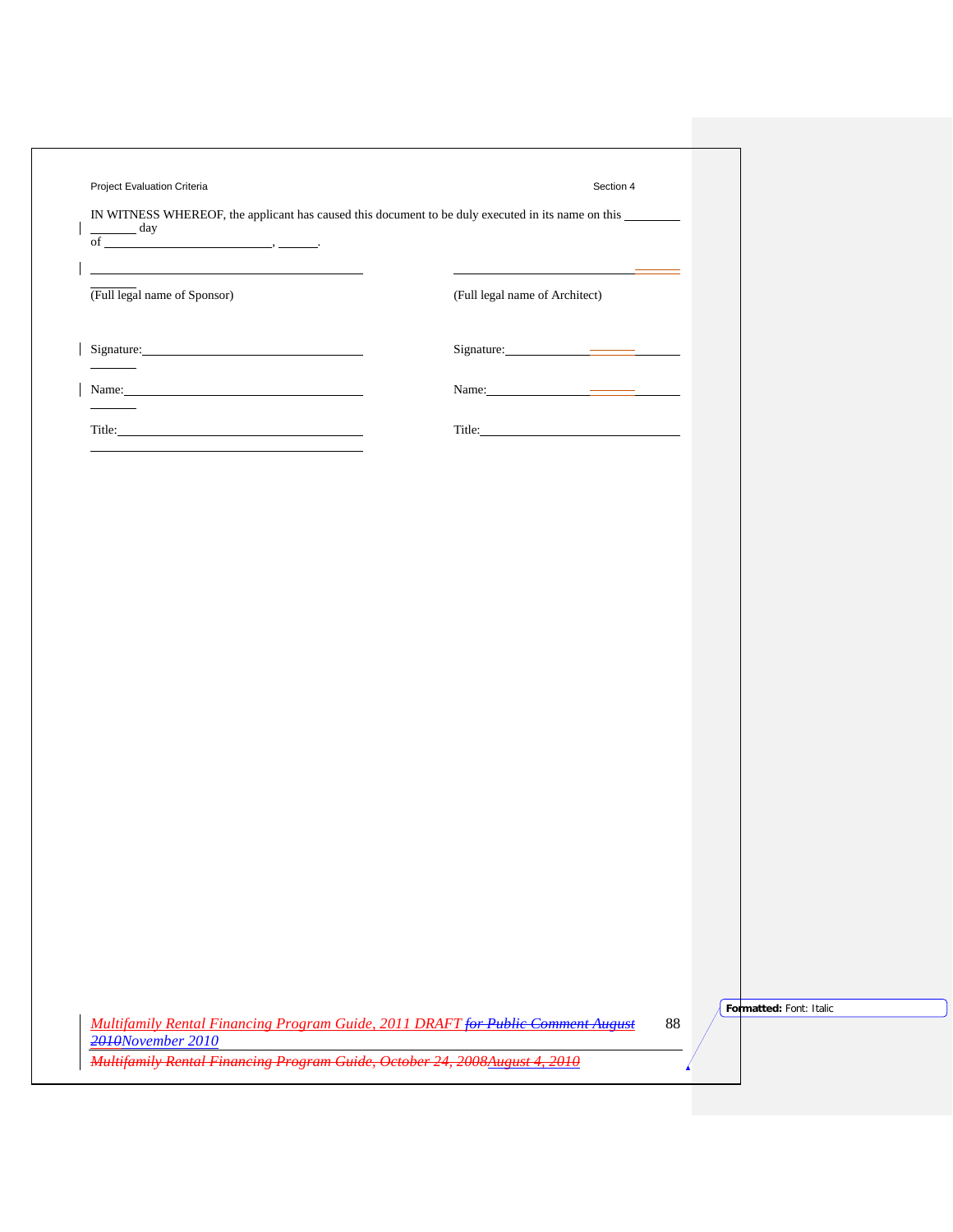**WaiversWaivers Section 55** Section 55

# **5.0 Waivers**

## *5.1 Waivers – General*

In general and unless specified elsewhere in this Section, the Director of Multifamily Housing may grant waivers of the criteria and procedures in this Guide based on the factors for considering waivers. In addition, the Code of Maryland Regulations (COMAR) allows the Secretary of the Department to waive or vary particular program regulations to the extent that the waiver is consistent with the governing statute if, in the determination of the Secretary, the application of a regulation would be inequitable or contrary to the purposes of the governing statute. The standards for each RHF program vary slightly, so applicants should consult COMAR Title 05 and Regulations .05.01.32 for the Elderly Rental Housing and the Rental Housing Production Programs; 12.01.22D for the HOME Program; and 05.02.16B for the Multifamily Bond Program.

In general and unless specified in Section 5.2 below, Multifamily Housing requires applicants considering a request for a waiver of the Threshold or Evaluation Criteria in this Guide to submit such requests in writing to the Deputy Director, Multifamily Housing Development Programs, at least 90 days in advance of the application submission deadline.

This provision for waivers applies only to state funded programs and state-imposed threshold and competitive criteria for Tax Credits, HOME, and the Multifamily Bond Program. Federal regulations affecting Tax Credits, HOME and the Multifamily Bond Program may not be waived by the State, and applicants should consult their attorney or tax advisor on the possibility of waivers of Federal requirements.

## *5.2 Waivers of Threshold or Competitive Criteria*

*Previous Project Performance* (see 3.2.1 above) – for defaults involving Department loans, waivers of the restriction on participation in funding rounds may be granted for development team members that were not involved in the defaulted loan for at least one year prior to the default. In the case of other defaulted loans, waivers may be granted based on the circumstances surrounding the particular default. A waiver under this section must be approved by the Secretary. Among the factors considered in granting a waiver are:

- Reasons for the default:
- The applicant's role in the defaulted property and responsibility for guaranties or operations of the defaulted property; and
- Performance of other properties in the applicant's portfolio.

*Previous Participation* (see 3.2.3. above) – the Department may grant waivers for development team members unable to meet Department processing requirements based on the justifications for requesting waivers based on the factors for considering waivers under Previous Project Performance set forth above. A waiver under this section must be approved by the Secretary.

*Construction or Rehabilitation Costs* (see 4.5 above) – requests for waivers of the per square foot maximum new construction or rehabilitation costs or per unit costs must be submitted to the

*Multifamily Rental Financing Program Guide, 2011 DRAFT for Public Comment August 2010November 2010* 89

*Multifamily Rental Financing Program Guide, October 24, 2008August 4, 2010*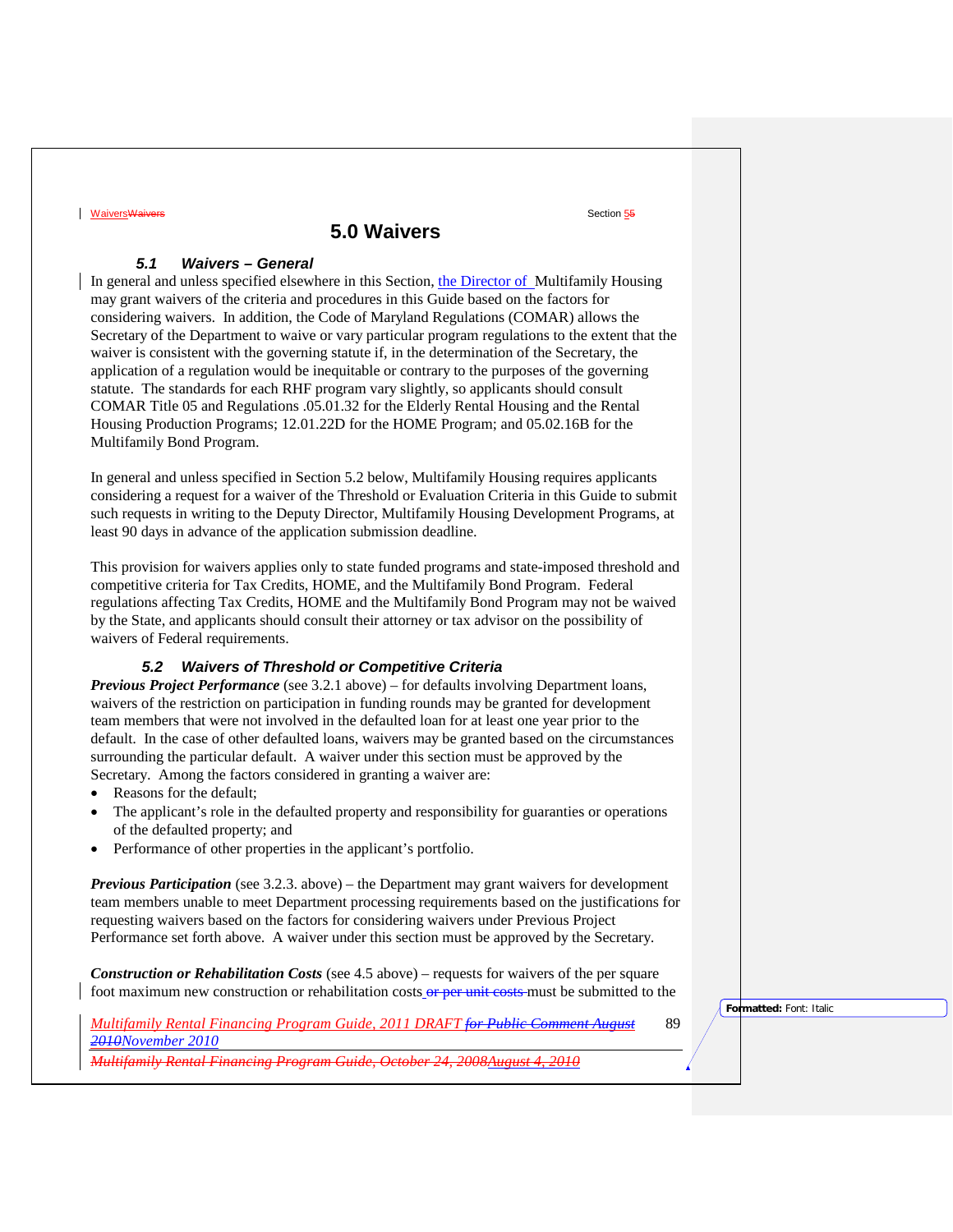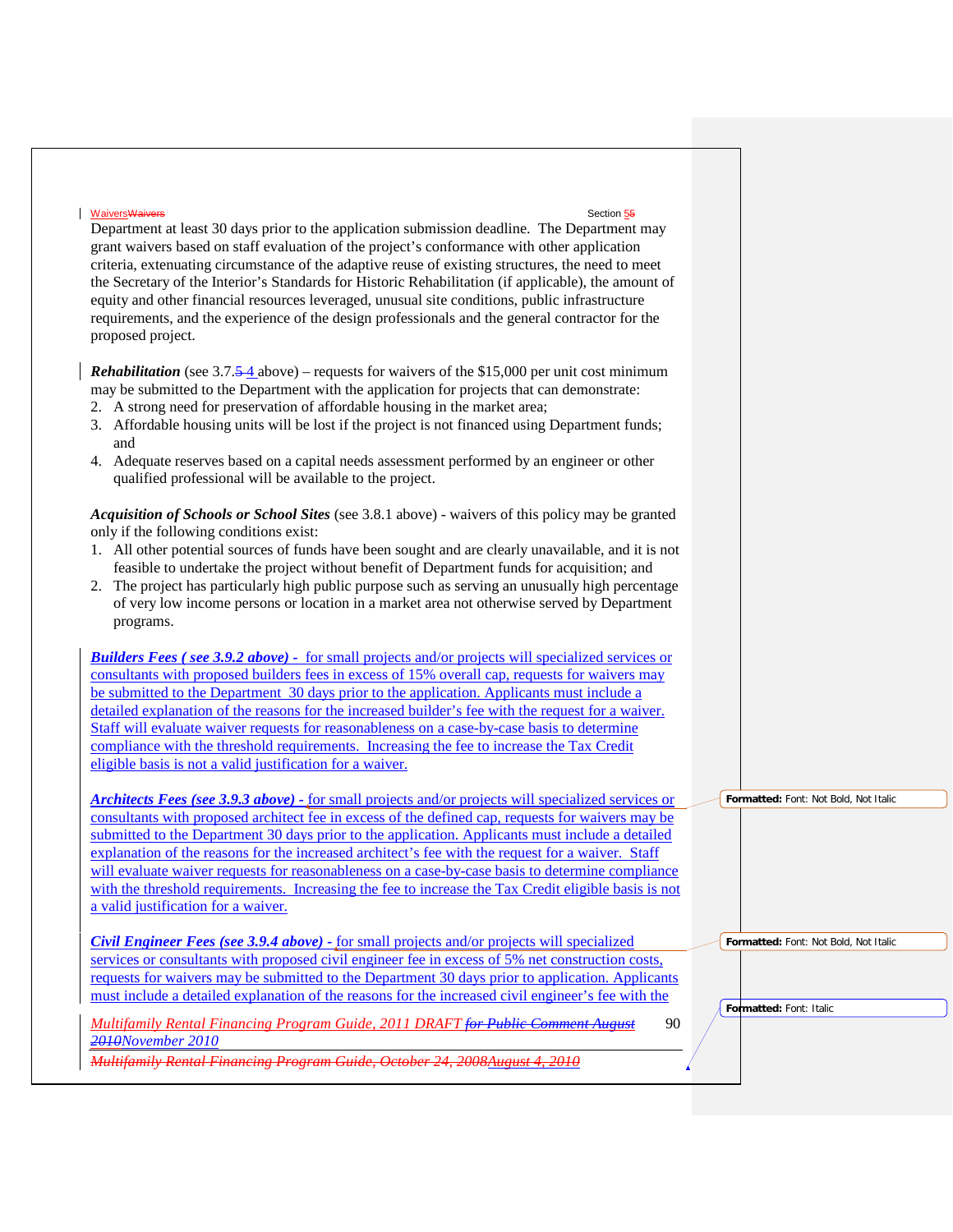#### were all the section of the section of the section of the section of the section  $55$

request for a waiver. Staff will evaluate waiver requests for reasonableness on a case-by-case basis to determine compliance with the threshold requirements. Increasing the fee to increase the Tax Credit eligible basis is not a valid justification for a waiver.

*Developer's Fees* (see 3.9.6 above) - for projects with proposed developer fees in excess of the \$2.5 million limit, requests for waivers may be submitted to the Department with the application. Applicants must include a detailed explanation of the reasons for the increased developer's fee with the request for a waiver. Staff will evaluate waiver requests for reasonableness on a caseby-case basis to determine compliance with the threshold requirements. Increasing the fee to increase the Tax Credit eligible basis is not a valid justification for a waiver.

*Project Phasing* (see 3.9.9 above) – a request for a waiver of this restriction may be submitted to the Department with the application provided that such requests include a market study meeting the criteria of this Guide and demonstrating that the subsequent phase(s) will not adversely affect the leasing and operations of the initial phase.

*Previous Participation and Project Financing and Underwriting* (see 4.1.2.1 and 2 above) – a request for a waiver of the provisions for negative Development Team Capacity points may be submitted to the Department with the application. Applicants seeking waivers must provide a detailed written request including, if necessary, independent studies or analyses by qualified professionals (market analyses, capital needs assessments, etc.) that back their request. Staff will evaluate waiver requests for reasonableness on a case-by-case basis to determine compliance with the evaluation requirements.

*Definition of Elderly Housing* (see 3.6.4 above) – a request for a waiver of this definitionrestriction must be submitted to the Department prior to the application deadline and include a discussion of the reason why the project is most feasible with the targeted elderly population and a market study meeting the criteria of this Guide and demonstrating the public purpose of the waiver request.

*Multifamily Rental Financing Program Guide, 2011 DRAFT for Public Comment August 2010November 2010 Multifamily Rental Financing Program Guide, October* 

**Formatted:** Font: Italic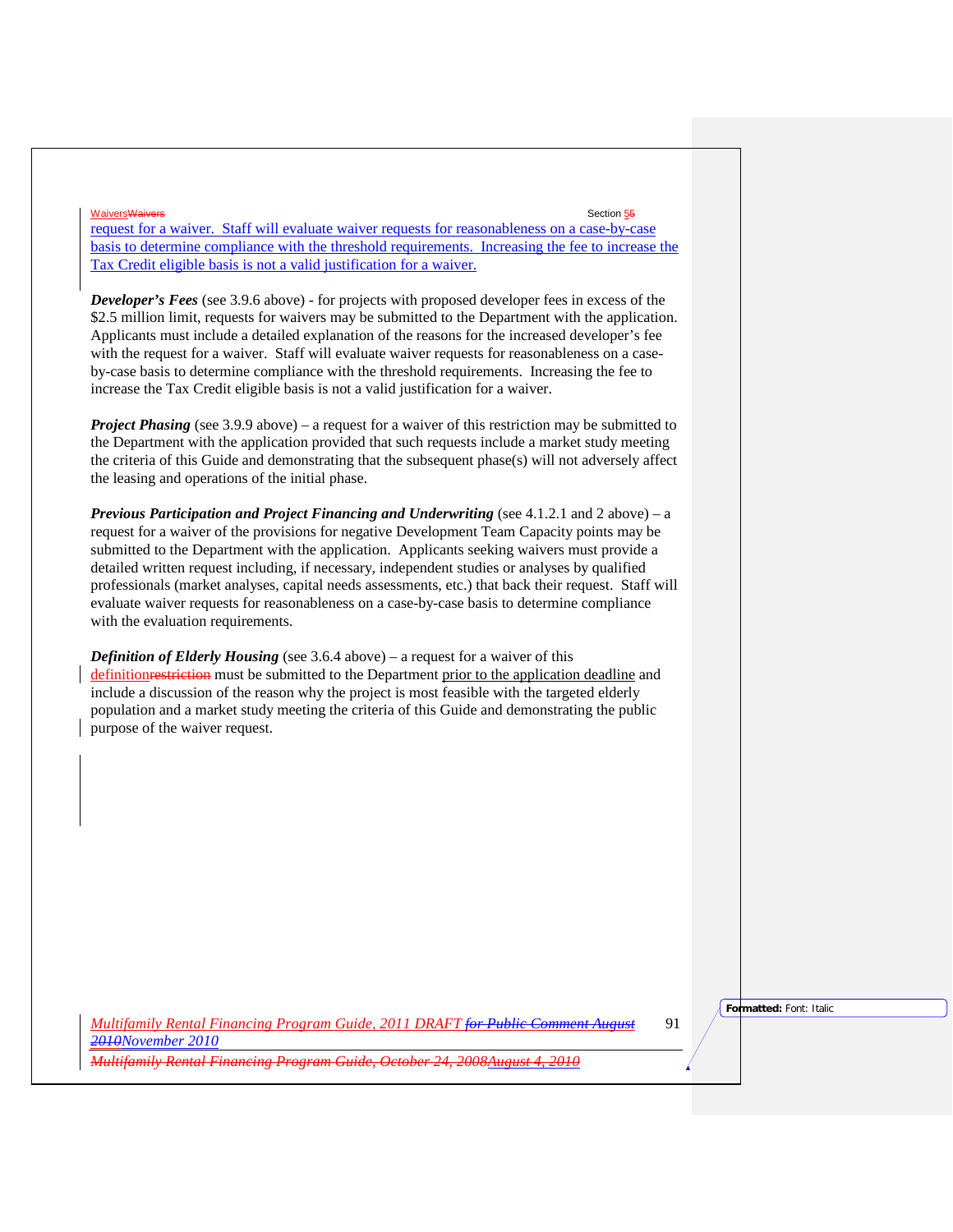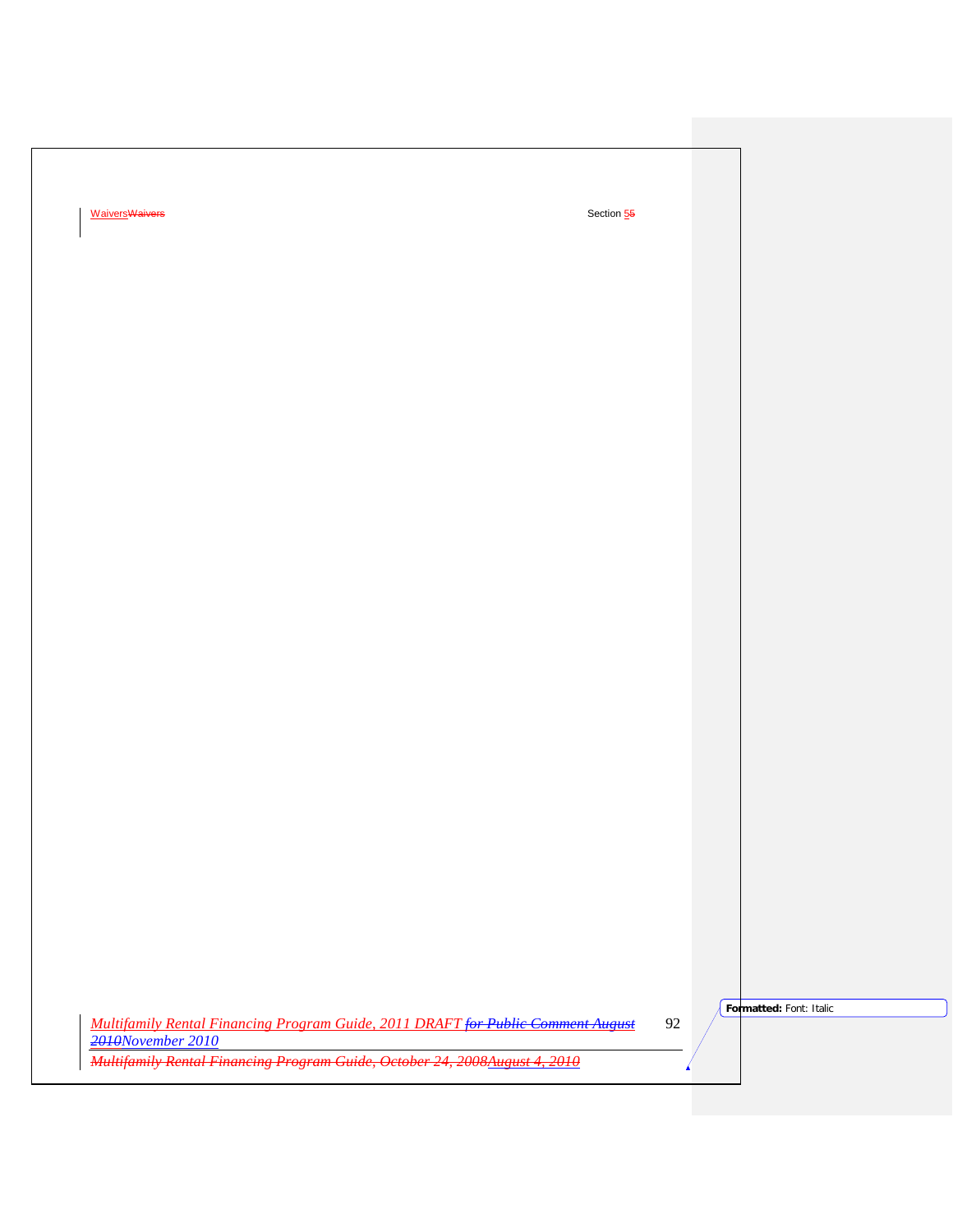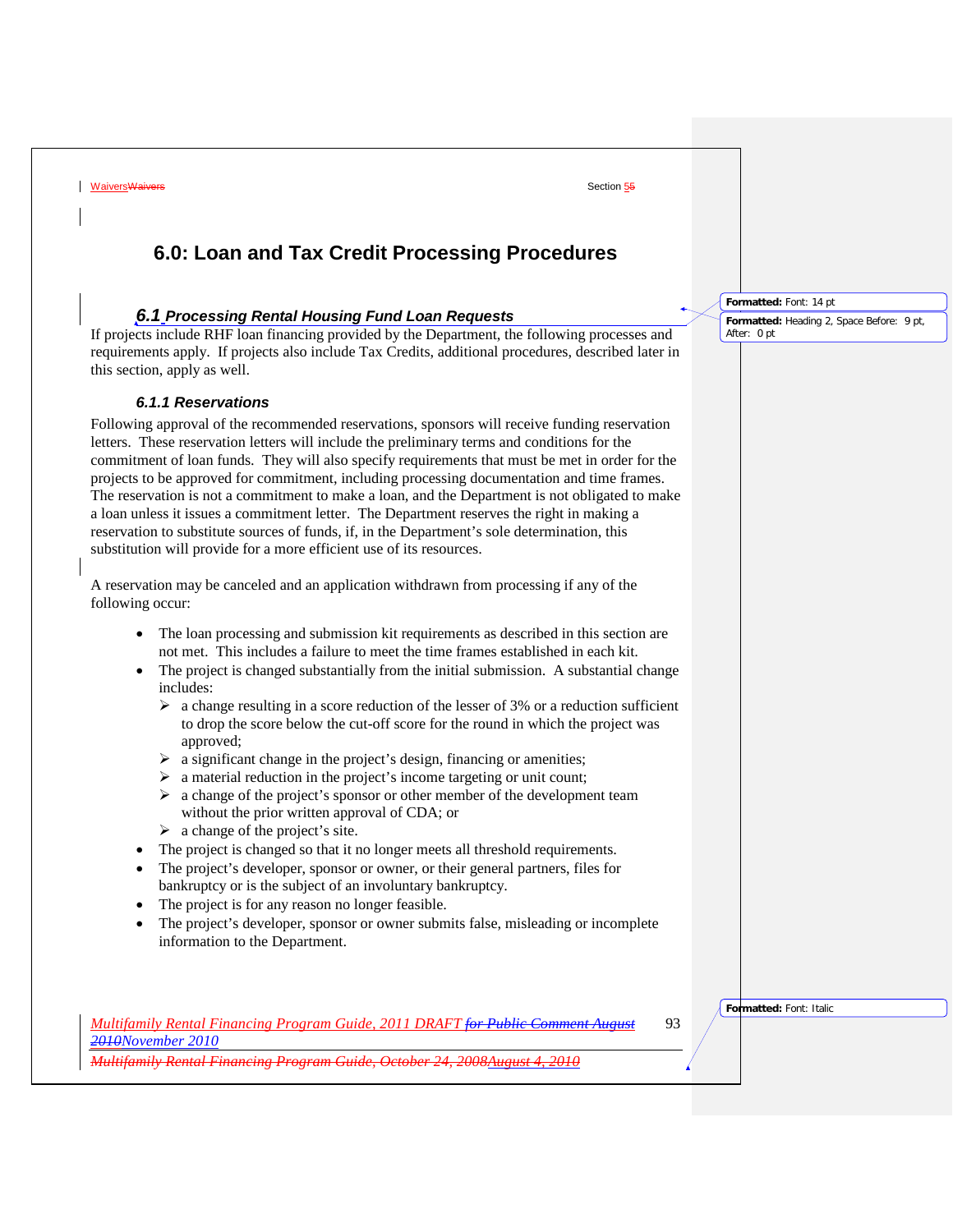### *6.1.2 Post Reservation Scheduling*

The Department must approve any significant deviations from the project schedule set forth in the application. In these cases, sponsors must submit updated schedules, including an explanation for the change, to the Department for review. Sponsors must promptly notify the Department if for any reason projects that received reservations become infeasible.

The Department will monitor the progress of projects to ensure timely completion. Tax Credit and RHF Reservations and Tax Credit Carryover Allocations will be canceled if the project falls too far behind its schedule in the Department's determination or if it is determined that Department resources are in jeopardy of being lost to the State due to nonperformance by sponsors. Failure to meet Department processing schedules may also affect future scoring (see also Section 4.1.1, Development Team Experience, below).

For projects requesting RHF, the applicant's processing schedule must be consistent with the Department's loan submission kit process. For a project requesting an allocation of current year Tax Credits, the sponsor must demonstrate that the project will meet the requirements for an allocation of the current year's Tax Credits. Please refer to the Qualified Allocation Plan (QAP) and Section 2.5 below for more information on processing of Tax Credit reservations and allocations.

### *6.1.3 Kick-off Meeting*

Following the issuance of the reservation letter, the Department will schedule a "kick-off" meeting with the sponsor. The multifamily lending team assigned to the project, including underwriting, construction, tax credit and finance staff, will be present at the meeting. The sponsor should require representatives of the contractor and architect as well as the management agent to attend. If any of the financing for the project will require mortgage insurance, a representative of the insurer also should be present at this meeting. Other Department staff that may need to attend the kick-off meeting include the Director or Deputy Director for Multifamily Housing, Equal Opportunity Officer, the Department's attorney, and compliance and asset management staff.

The purpose of this meeting is to review the reservation letter and gain a common understanding of its requirements, terms and provisions for further processing of the application. At the kick-off meeting, the assigned team will review the requirements and time frames of the loan processing schedule and submission kit processing in detail. At the kick-off meeting, the assigned team may elect to schedule a subsequent meeting with the sponsor to conduct a detailed site visit.

### *6.1.4 Underwriting and Construction Review*

After a reservation letter is issued, the loan application will be underwritten and detailed construction plans and documents will be reviewed before issuance of a commitment letter. The review process is generally divided into two phases, viability and commitment reviews. In its discretion, the Department may permit the submission of a combined viability and commitment package. Specific milestone dates for completing these reviews and issuing commitment letters

*Multifamily Rental Financing Program Guide, 2011 DRAFT for Public Comment August 2010November 2010 Multifamily Rental Financing Program Guide, October* 94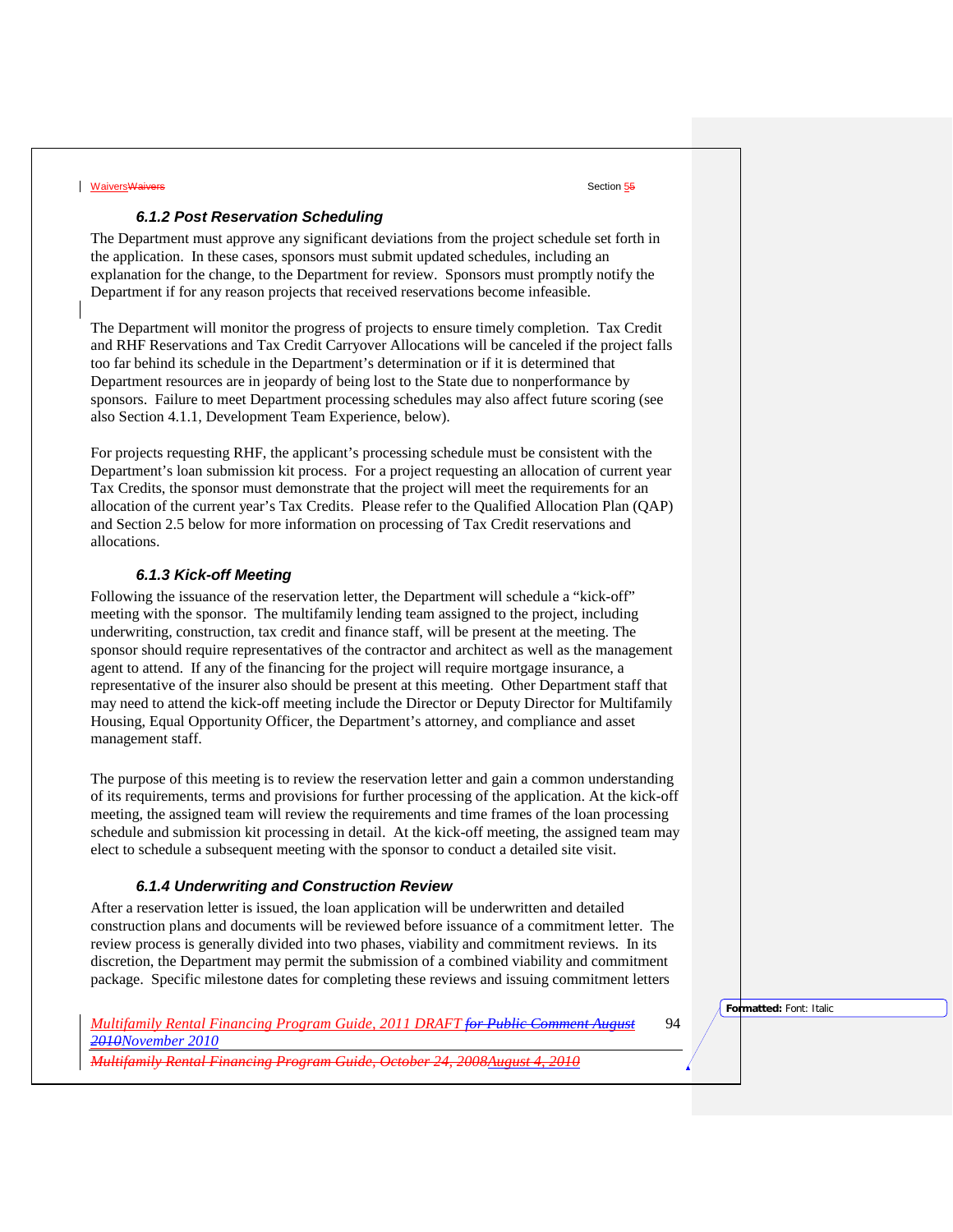are discussed at the kick-off meeting and set in conformance with the Department's submission kit loan process.

Detailed guidance will be provided to sponsors throughout this process to assist the development team in the preparation of construction plans and underwriting documentation. The architectural requirements for each stage of this review are those defined in the American Institute of Architect's (AIA) publication The Architect's Handbook of Professional Practice. More specifically, the requirements are outlined in the AIA document B162a.

Additionally, other underwriting requirements will be detailed and made clear to all parties early in the process. Projects in the advanced stages of development will be able to proceed at a much quicker pace. In any event, the Department and sponsors should make every attempt to complete all review requirements within the time frames outlined in the reservation letter and kick-off meeting.

## Note – Preliminary Review stage eliminated

### 6.1.4.1 Viability Review

During this phase of the review process, sponsors will submit updated application forms along with more detailed construction and underwriting documentation, all as specified in the viability submission kit to be supplied at the kick-off meeting. Department staff will review the material and issue a viability report to the sponsor. The viability report will include the Department's underwriting pro forma and a term sheet showing any changes in the anticipated loan terms and conditions based on the findings during the viability review.

#### 6.1.4.2 Commitment Review

At this stage of review, sponsors will submit final application forms and complete construction and underwriting documentation. After Department staff has reviewed the material, a commitment report, including a final underwriting pro forma and updated term sheet, will be prepared. The commitment report will be sent to the sponsor and the term sheet to the Department's attorney. Based on the findings in the commitment report and the viability report, a draft commitment letter will be prepared and sent to the sponsor. The Department's goal is to complete any adjustments to the draft commitment letter within 15 days of issuing the commitment report and to issue the commitment letter not later than 70 days after the sponsor submits the commitment review package. Once all adjustments are made, the Department's attorney will finalize the commitment letter and begin preparing the loan documents.

### *6.1.5 Initial Closing*

Along with the loan commitment letter, the sponsor will receive a loan closing checklist. The checklist specifies the closing documents that the sponsor must provide before the financing will be closed.

*Multifamily Rental Financing Program Guide, 2011 DRAFT for Public Comment August 2010November 2010 Multifamily Rental Financing Program Guide, October 24, 2008August 4, 2010*  95 The Department's standard loan conditions are detailed in the commitment letter. The sponsor should also review and understand the Department's draw and requisition requirements, particularly those affecting the initial draw. Staff will be available to meet and review the draw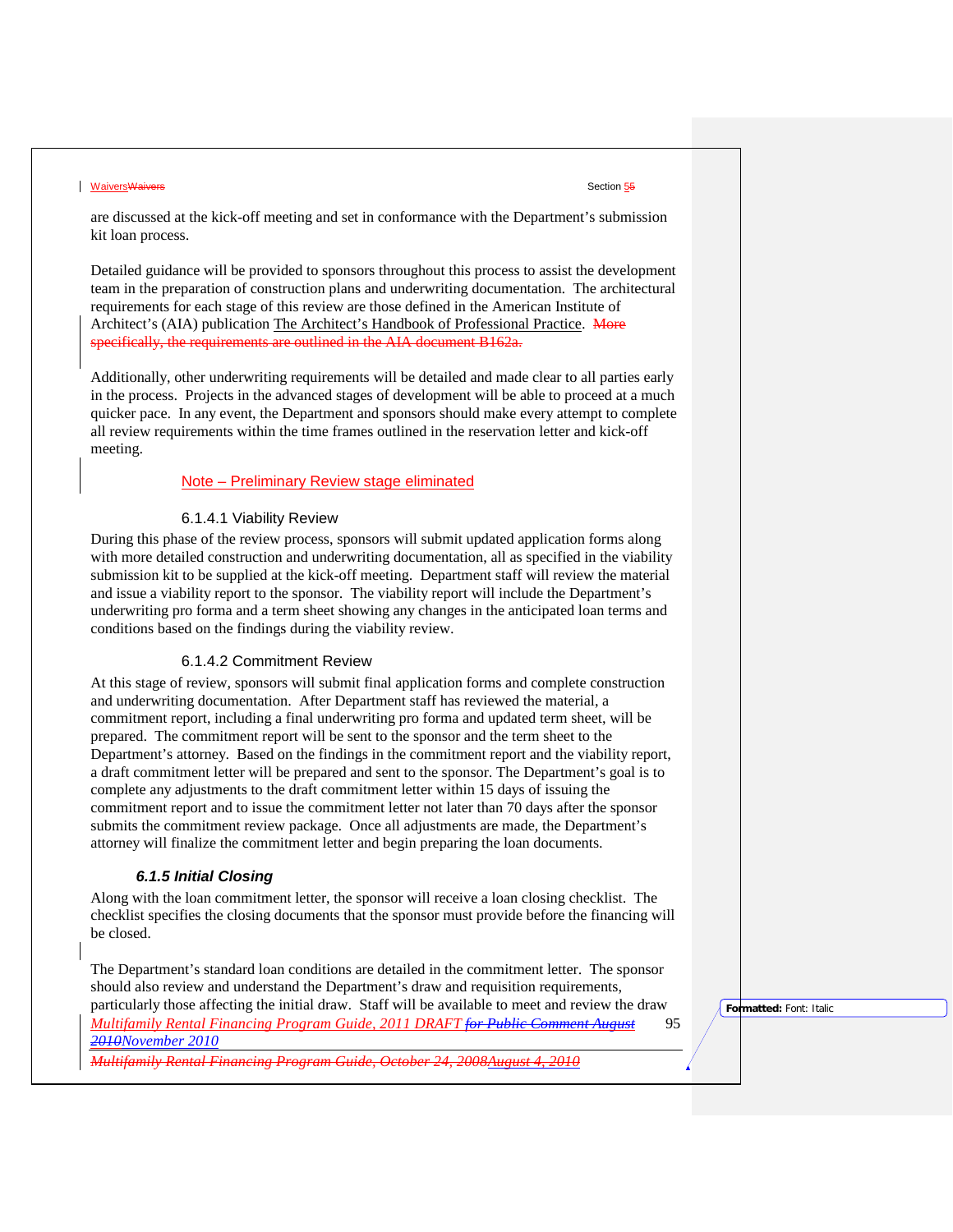procedures. Copies of the draw procedures also are available on the Department's website at http://www.dhcd.state.md.us/Website/programs/rhf/draw.aspx. The Department will move expeditiously to initial closing. **However, the initial draw must be submitted to Multifamily Housing at least 15 business days prior to initial closing.** Accepting the Department's form closing documents without modification will expedite the closing process.

Following the closing, Department staff will schedule a servicing meeting with the sponsor to review the terms and conditions of the loan. This meeting is intended to ensure that all parties fully understand how the loan will be repaid and that other conditions of the loan documents are met.

## *6.1.6 Construction or Rehabilitation Period*

Construction or rehabilitation of the project will normally commence once initial closing is complete. Prior to the start of construction or rehabilitation, the sponsor and general contractor must participate in a pre-construction conference with the Multifamily Housing construction staff and Finance Manager responsible for the project. The purpose of this meeting is to review fully all construction period procedures such as inspections by Department staff, draw requisition and disbursement procedures and change order procedures and requirements. All other project lenders should be present at this meeting to ensure a smooth inspection and draw process.

At the sponsor's request, the Department may permit work on the project to begin prior to closing of the Department's financing. An Early Start of the construction or rehabilitation may be authorized only after issuance of the commitment letter. Approval for an Early Start will be evidenced by written approval issued by Multifamily Housing. Work may begin when the conditions of the Early Start letter are met and the pre-construction conference has been held. The Department will not fund any costs incurred for work performed under an Early Start unless the loan is eventually closed.

## *6.1.7 Developer Fee Disbursement*

For transactions involving Rental Housing Funds, the Department may allow up to twentyfivetwenty-five -percent  $(2525%)$  of the total allowable developer's fee will to be deemed "overhead" and disbursed as follows:

- Twenty-five percent (25%) of the "overhead may be disbursed at initial closing with no other disbursements until the project reaches twenty-five percent (25%) completion as measured by the expenditure of gross construction dollars approved.
- After the twenty-five percent (25%) completion, the "overhead should be disbursed in proportion to the work in place.\_substantial completion. After reaching substantial completion, twentyfive (25%) of the developer's fee may be disbursed disbursed at initial closing, or through substantial completion as determined by the issuance of an acceptable certification of substantial completion by the project architect. At substantial completion the Department may allow an additional 25% of fee be disbursed to the developer. When the project is one hundred percent (100%) complete, one hundered percent (100%) of the "overhead" should be disbursed.

*Multifamily Rental Financing Program Guide, 2011 DRAFT for Public Comment August 2010November 2010 Multifamily Rental Financing Program Guide, October 24, 2008August 4, 2010* 

**Formatted:** Font: Italic

**Formatted:** Not Highlight **Formatted:** Not Highlight **Formatted:** Not Highlight **Formatted:** Bullets and Numbering **Formatted:** Not Highlight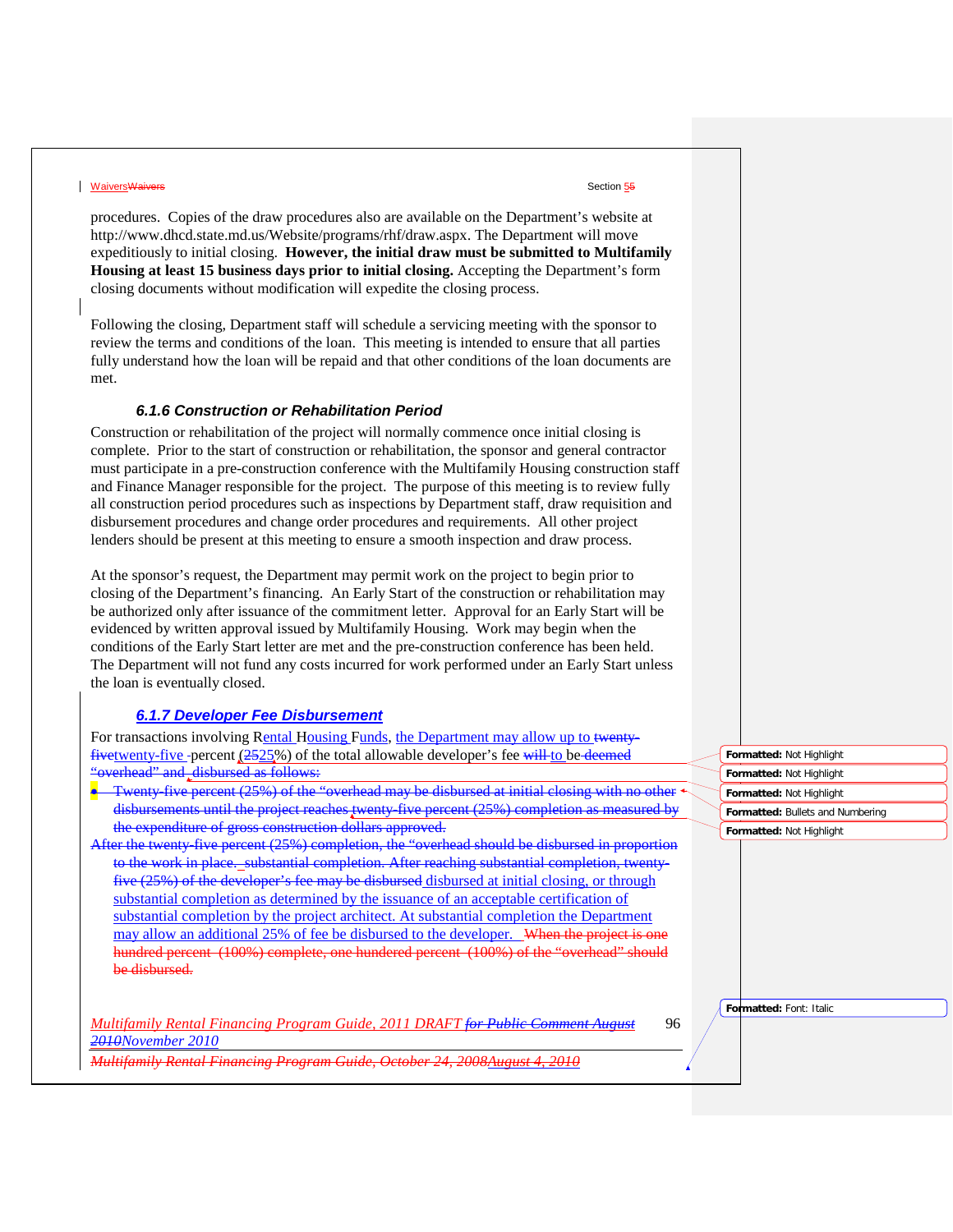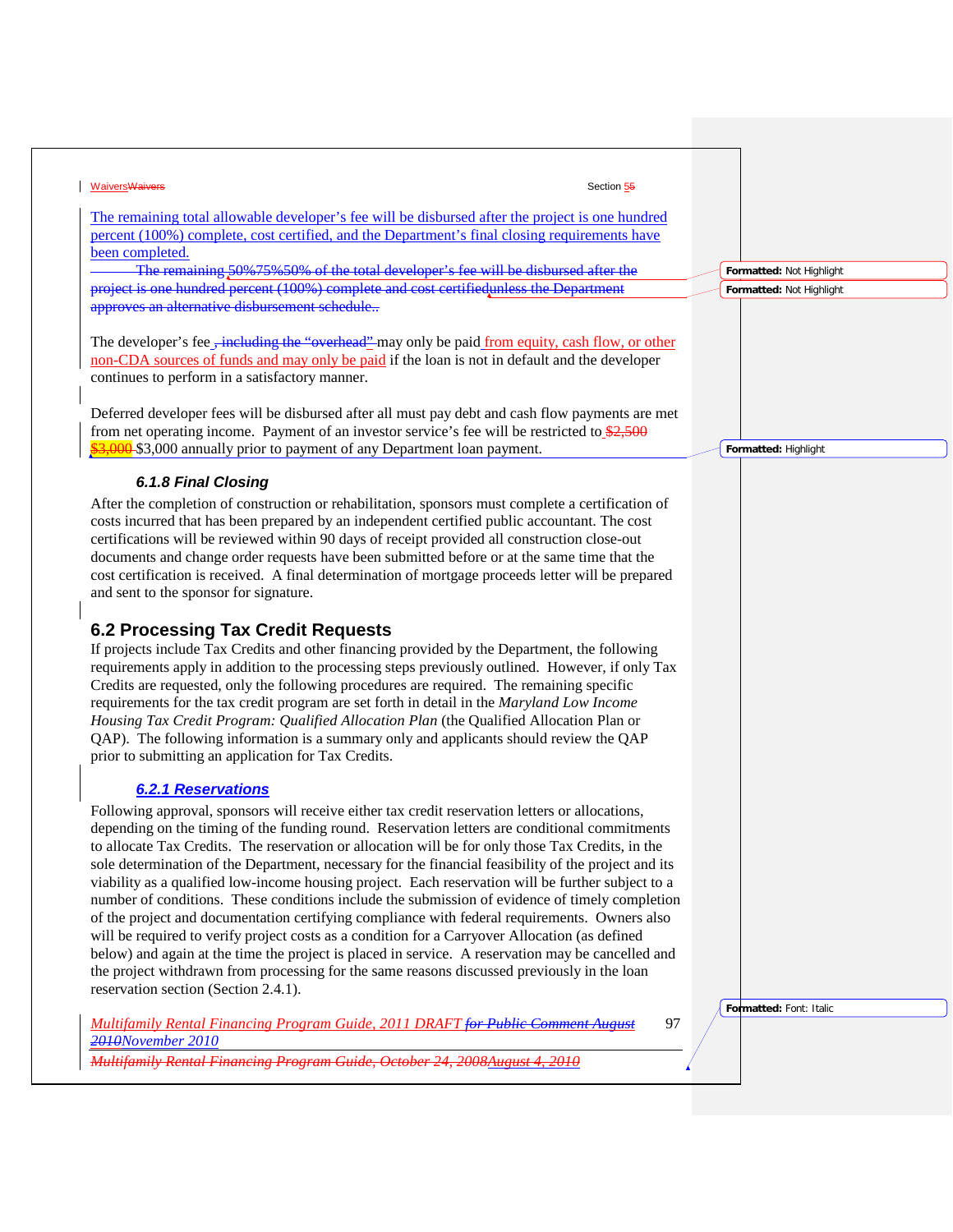## *6.2.2 Limitations on Eligible Basis*

CDA will exercise its discretion under  $$42(d)(5)(B)(v)$  and  $$42(m)(2)(A)$  and (B) of the Internal Revenue Code to limit eligible basis to an amount it determines to be reasonable and necessary for the long term viability of the project as affordable housing. This is not a limitation on the amount of eligible basis allowable to a project under the Code, and a project whose eligible basis allowable under the Code exceeds the feasibility limit imposed by CDA may still be eligible for Tax Credits. However, the maximum amount of Tax Credits allocated to the project by CDA will be calculated based on the eligible basis limit applicable to that project as determined by the cost limitations and other restrictions contained in this Guide.

## *6.2.3 Allocations*

Sponsors either must place projects in service within the year in which the Tax Credits are allocated or qualify for a binding conditional commitment to carryover the Tax Credits for up to two years constituting a Carryover Allocation. To qualify for a Carryover Allocation, sponsors must either:

- Meet all conditions in the reservation; and
- Incur at least 10% of the reasonably expected basis as defined in §42 of the Code within ten (10) months of the date of the Carryover Allocation; or
- For sponsors receiving a tax credit reservation for the current calendar year, sponsors must submit a certification of expenditures to date and an estimate of the project's total reasonably expected basis by December 1 of the year the Carryover Allocation is executed by the Department.

For projects also receiving a loan from the Department, the Department expects sponsors to meet the 10% test by the issuance of the Department's loan commitment.

To keep the Carryover Allocation and receive an IRS Form 8609 (as discussed below), the project must be placed in service by the end of the second year following the Carryover Allocation. Once a project is placed in service, the sponsor shall request the IRS Form 8609 from the Department no later than 3 months after the first year the credit is claimed for the first building receiving the allocation. If the sponsor elects to defer the first year of the credit period until the succeeding tax year, the Department must be notified in writing no later than 3 months after the original required placed in service deadline for the project.

At the time buildings are placed in service and all required post-completion documentation is received and reviewed and upon receipt of the request described above, the Department will prepare and issue the IRS Form 8609 (*Low-Income Housing Credit Allocation Certification*) certifying the final amount of Tax Credits allocated to each building in the project. A Form 8609 will be needed to claim the Tax Credits for any building in the project. Before the IRS Form 8609 will be issued, the Department must receive and approve certain documents including the following:

• Organizational documents for the project owner;

*Multifamily Rental Financing Program Guide, 2011 DRAFT for Public Comment August 2010November 2010 Multifamily Rental Financing Program Guide, October* 

**Formatted:** Font: Italic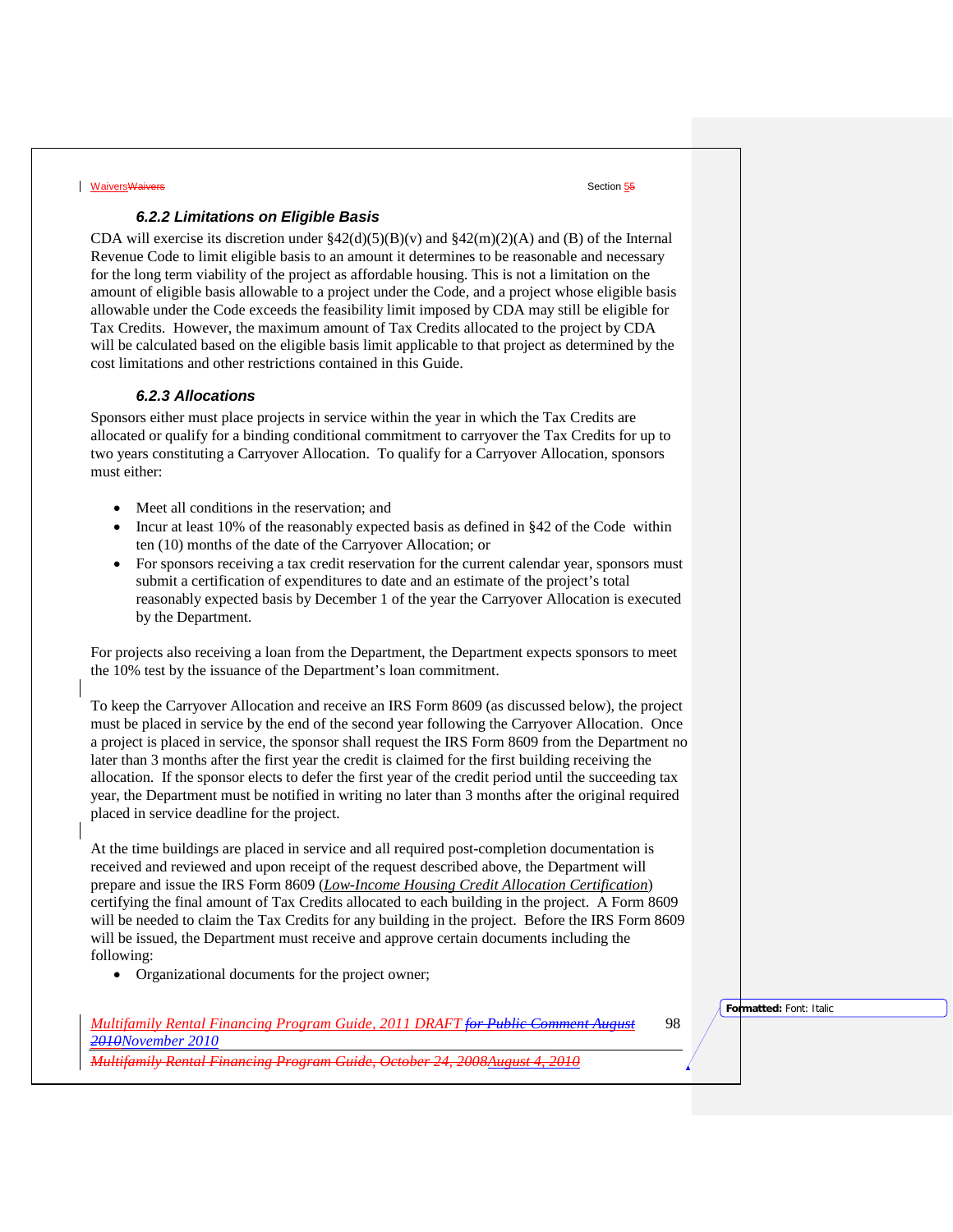- Extended low-income housing covenant in form determined by the Department, recorded no later than the end of the first year of the tax credit period;
- Documentation of placed-in-service date(s) and acquisition settlement statement;
- Professionally prepared third party audit of project sources and uses and statement of eligible Low Income Housing Tax Credit basis for each building;
- An executed final determination of Department mortgage proceeds;
- Full payment of all outstanding Department loan and Tax Credit fees; and
- Registration of the project on [www.mdhousingsearch.org.](http://www.mdhousingsearch.org/)

It is recommended that Sponsors obtain from the Department an up to date list of the required documents pertaining to the individual project for proper and timely processing of the IRS Form(s) 8609.

Prior to issuance of the IRS Form(s) 8609, the Department also will undertake a final evaluation of the project to determine the amount of Tax Credits needed to make the project feasible. Only the amount needed for financial feasibility and viability as a qualified low-income housing project throughout the 15 year compliance period will be allocated. Any additional Tax Credits previously allocated to the project will be recaptured.

## **Multifamily Bond Program: Processing Applications**

Applicants requesting Multifamily Bond Program financing and non-competitive Tax Credits (not allocated from the State's Tax Credit ceiling) should apply using the Application Submission Package available on the Department website. All requests for the Multifamily Bond Program are subject to Department underwriting and construction reviews.

Applications for the Multifamily Bond Program will be subject to an initial Threshold Review (see Section 3 of this Guide) and also must score at least 1805 points on the Project Evaluation Criteria as described in Section 4 of this Guide. Processing is subject to certain fees that are subject to change. For current fee information, please consult Exhibit A of this Guide and, for more current updates, the Department's website a[t www.mdhousing.org.](http://www.mdhousing.org/) 

Projects financed with Multifamily Bonds are eligible for non-competitive Tax Credits. The Department will issue a letter pursuant to Section 42(m) of the Internal Revenue Code reserving Tax Credits to qualified projects prior to initial loan closing. Applicants may elect to lock in the tax credit applicable percentage for the month the bonds are issued by completing the CDA certification form any time during the month the bonds are issued through the fifth day of the following month otherwise the tax credit applicable percentage will default to the month the building is placed in service (see Internal Revenue Code §42(b) (2) (A) (ii).) Projects receiving either mortgage insurance or subsidies from HUD may also be subject to subsidy layering review under §911 of the Federal Housing and Community Development Act of 1992.

Projects financed with Multifamily Bonds must meet Federal income-targeting requirements. Federal minimum income-targeting election requirements for the Multifamily Bond Program are identical to the requirements of the Low Income Housing Tax Credit program: 20% of all units must be rented to households with incomes at 50% or less of area median income or 40% of all units must be rented to households with incomes at 60% or less of area median income. The Department reserves the right to impose an additional State income targeting requirement for bond projects. The Department continues to modify the Multifamily Bond Program to meet customer needs with updates posted to the Department website on a regular basis.

*Multifamily Rental Financing Program Guide, 2011 DRAFT for Public Comment August 2010November 2010 Multifamily Rental Financing Program Guide, October 24,* 99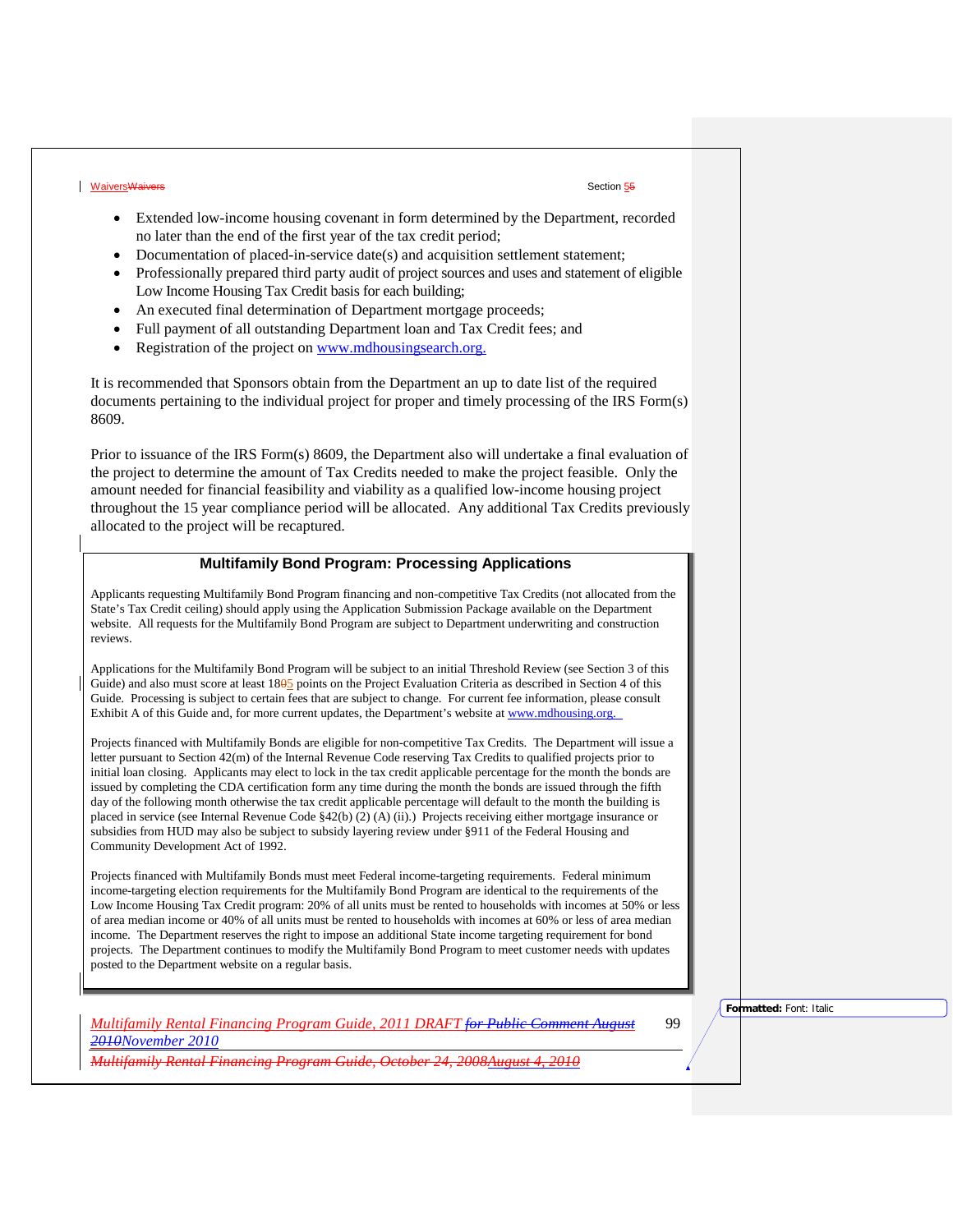|                                                                                                                                                                                                                                                                                                                                                                                                                                                                                                                                                                                                                                                                                                                                                                                                                                                                                                        | Section 55 |                                |
|--------------------------------------------------------------------------------------------------------------------------------------------------------------------------------------------------------------------------------------------------------------------------------------------------------------------------------------------------------------------------------------------------------------------------------------------------------------------------------------------------------------------------------------------------------------------------------------------------------------------------------------------------------------------------------------------------------------------------------------------------------------------------------------------------------------------------------------------------------------------------------------------------------|------------|--------------------------------|
| <b>Expedited Processing</b>                                                                                                                                                                                                                                                                                                                                                                                                                                                                                                                                                                                                                                                                                                                                                                                                                                                                            |            |                                |
| Eligible projects requesting Multifamily Bond Program financing may be processed under an expedited system. To<br>be eligible, applications must request tax exempt financing without other CDA financing, meet threshold review or<br>receive a waiver in accordance with Section 5.0 of this Guide, score at least 180-185 total points consisting of at least<br>55 points for Development Team Experience and Financial Capacity, 35 points for Market Study and, for new<br>construction, 45 points for Development Quality. For rehabilitation projects, the Department, in its sole discretion,<br>may permit expedited processing for projects with Development Quality scores of less than 36 points. If these<br>requirements are met and subject to conditional HFRC recommendation, the project can expect to receive its<br>inducement approval within 90 days of application submission. |            |                                |
| To ensure timely processing, the construction and underwriting review will be limited to an analysis of the project's<br>overall conformity to the construction and underwriting standards as established by the Department and conformity to<br>federal requirements. The primary underwriting responsibilities will be delegated to the credit enhancers and their<br>appropriate Delegated Underwriters and Servicers (DUS Lenders).                                                                                                                                                                                                                                                                                                                                                                                                                                                                |            |                                |
|                                                                                                                                                                                                                                                                                                                                                                                                                                                                                                                                                                                                                                                                                                                                                                                                                                                                                                        |            |                                |
| The Department is committed to the continued enhancement of the Multifamily Bond Program. Updates to the<br>Program will be highlighted periodically at the following website: on the Department's website                                                                                                                                                                                                                                                                                                                                                                                                                                                                                                                                                                                                                                                                                             |            |                                |
|                                                                                                                                                                                                                                                                                                                                                                                                                                                                                                                                                                                                                                                                                                                                                                                                                                                                                                        |            |                                |
|                                                                                                                                                                                                                                                                                                                                                                                                                                                                                                                                                                                                                                                                                                                                                                                                                                                                                                        |            |                                |
|                                                                                                                                                                                                                                                                                                                                                                                                                                                                                                                                                                                                                                                                                                                                                                                                                                                                                                        |            |                                |
|                                                                                                                                                                                                                                                                                                                                                                                                                                                                                                                                                                                                                                                                                                                                                                                                                                                                                                        |            |                                |
|                                                                                                                                                                                                                                                                                                                                                                                                                                                                                                                                                                                                                                                                                                                                                                                                                                                                                                        |            |                                |
|                                                                                                                                                                                                                                                                                                                                                                                                                                                                                                                                                                                                                                                                                                                                                                                                                                                                                                        |            |                                |
|                                                                                                                                                                                                                                                                                                                                                                                                                                                                                                                                                                                                                                                                                                                                                                                                                                                                                                        |            |                                |
|                                                                                                                                                                                                                                                                                                                                                                                                                                                                                                                                                                                                                                                                                                                                                                                                                                                                                                        |            |                                |
|                                                                                                                                                                                                                                                                                                                                                                                                                                                                                                                                                                                                                                                                                                                                                                                                                                                                                                        |            |                                |
|                                                                                                                                                                                                                                                                                                                                                                                                                                                                                                                                                                                                                                                                                                                                                                                                                                                                                                        |            |                                |
|                                                                                                                                                                                                                                                                                                                                                                                                                                                                                                                                                                                                                                                                                                                                                                                                                                                                                                        |            |                                |
|                                                                                                                                                                                                                                                                                                                                                                                                                                                                                                                                                                                                                                                                                                                                                                                                                                                                                                        |            |                                |
|                                                                                                                                                                                                                                                                                                                                                                                                                                                                                                                                                                                                                                                                                                                                                                                                                                                                                                        |            |                                |
|                                                                                                                                                                                                                                                                                                                                                                                                                                                                                                                                                                                                                                                                                                                                                                                                                                                                                                        |            |                                |
|                                                                                                                                                                                                                                                                                                                                                                                                                                                                                                                                                                                                                                                                                                                                                                                                                                                                                                        |            |                                |
|                                                                                                                                                                                                                                                                                                                                                                                                                                                                                                                                                                                                                                                                                                                                                                                                                                                                                                        |            |                                |
|                                                                                                                                                                                                                                                                                                                                                                                                                                                                                                                                                                                                                                                                                                                                                                                                                                                                                                        |            |                                |
|                                                                                                                                                                                                                                                                                                                                                                                                                                                                                                                                                                                                                                                                                                                                                                                                                                                                                                        |            |                                |
|                                                                                                                                                                                                                                                                                                                                                                                                                                                                                                                                                                                                                                                                                                                                                                                                                                                                                                        |            |                                |
|                                                                                                                                                                                                                                                                                                                                                                                                                                                                                                                                                                                                                                                                                                                                                                                                                                                                                                        |            |                                |
|                                                                                                                                                                                                                                                                                                                                                                                                                                                                                                                                                                                                                                                                                                                                                                                                                                                                                                        |            |                                |
|                                                                                                                                                                                                                                                                                                                                                                                                                                                                                                                                                                                                                                                                                                                                                                                                                                                                                                        |            |                                |
|                                                                                                                                                                                                                                                                                                                                                                                                                                                                                                                                                                                                                                                                                                                                                                                                                                                                                                        |            |                                |
|                                                                                                                                                                                                                                                                                                                                                                                                                                                                                                                                                                                                                                                                                                                                                                                                                                                                                                        |            |                                |
|                                                                                                                                                                                                                                                                                                                                                                                                                                                                                                                                                                                                                                                                                                                                                                                                                                                                                                        |            |                                |
|                                                                                                                                                                                                                                                                                                                                                                                                                                                                                                                                                                                                                                                                                                                                                                                                                                                                                                        |            |                                |
|                                                                                                                                                                                                                                                                                                                                                                                                                                                                                                                                                                                                                                                                                                                                                                                                                                                                                                        |            |                                |
|                                                                                                                                                                                                                                                                                                                                                                                                                                                                                                                                                                                                                                                                                                                                                                                                                                                                                                        |            |                                |
|                                                                                                                                                                                                                                                                                                                                                                                                                                                                                                                                                                                                                                                                                                                                                                                                                                                                                                        |            |                                |
|                                                                                                                                                                                                                                                                                                                                                                                                                                                                                                                                                                                                                                                                                                                                                                                                                                                                                                        |            |                                |
| Multifamily Rental Financing Program Guide, 2011 DRAFT for Public Comment August                                                                                                                                                                                                                                                                                                                                                                                                                                                                                                                                                                                                                                                                                                                                                                                                                       |            | Formatted: Font: Italic<br>100 |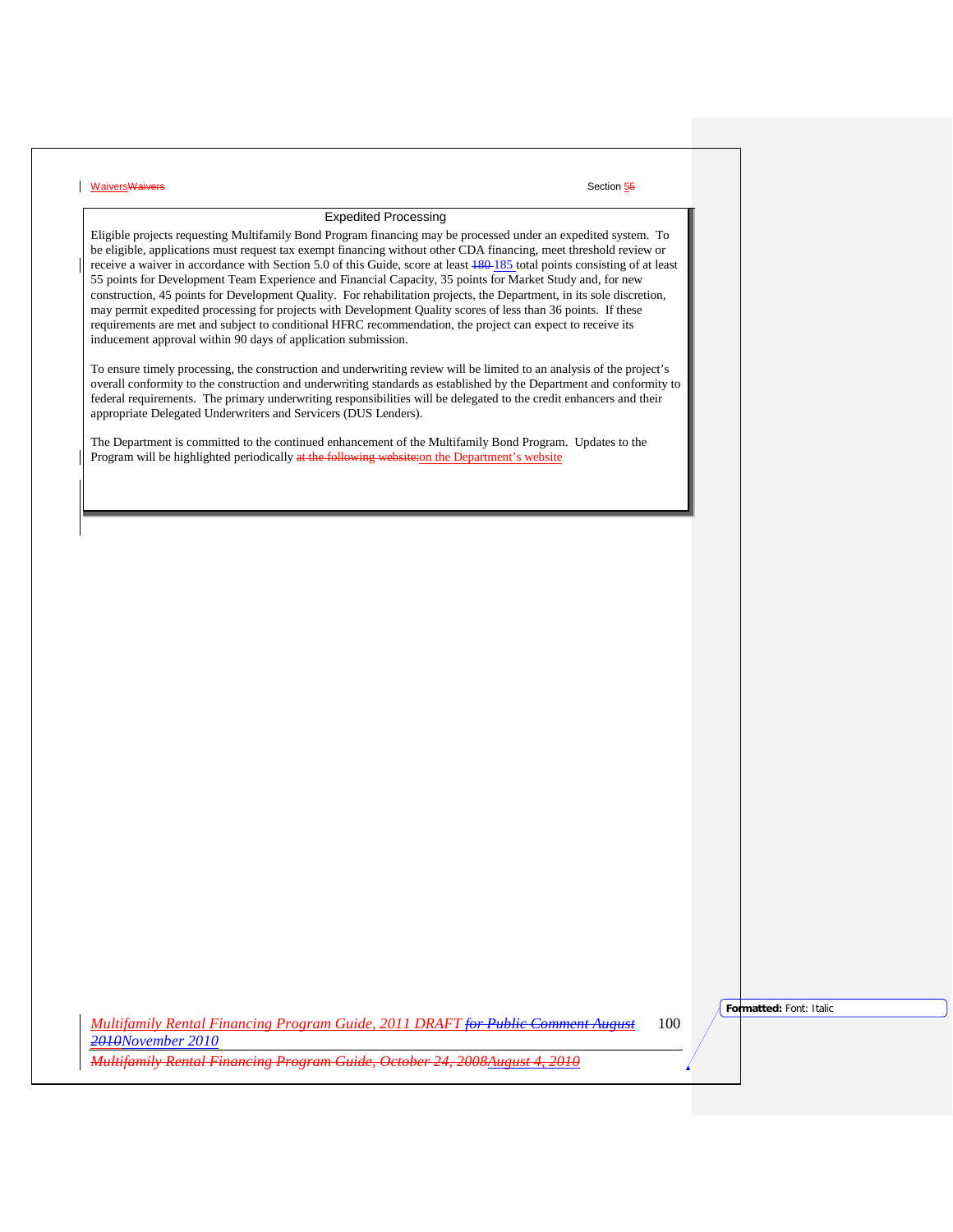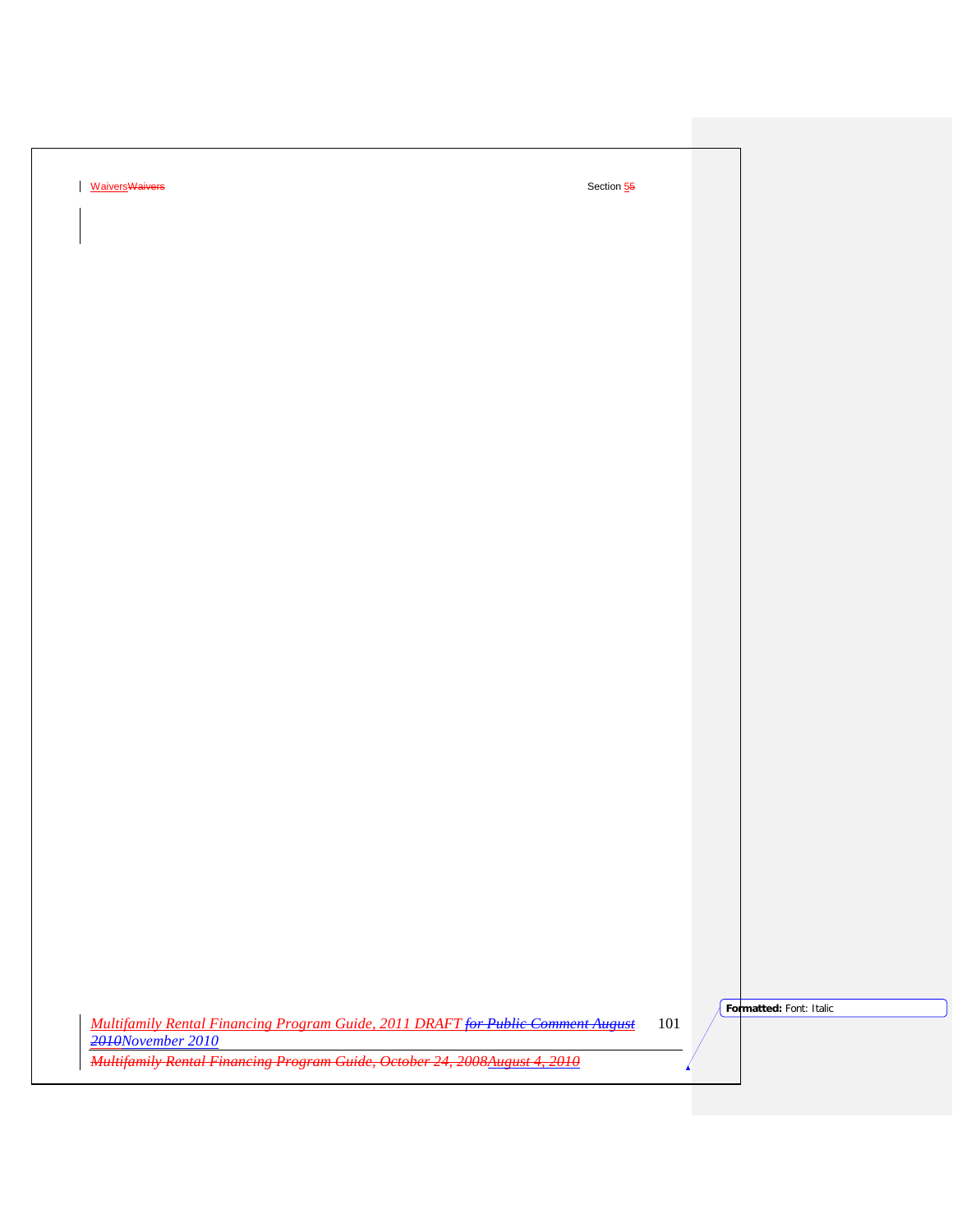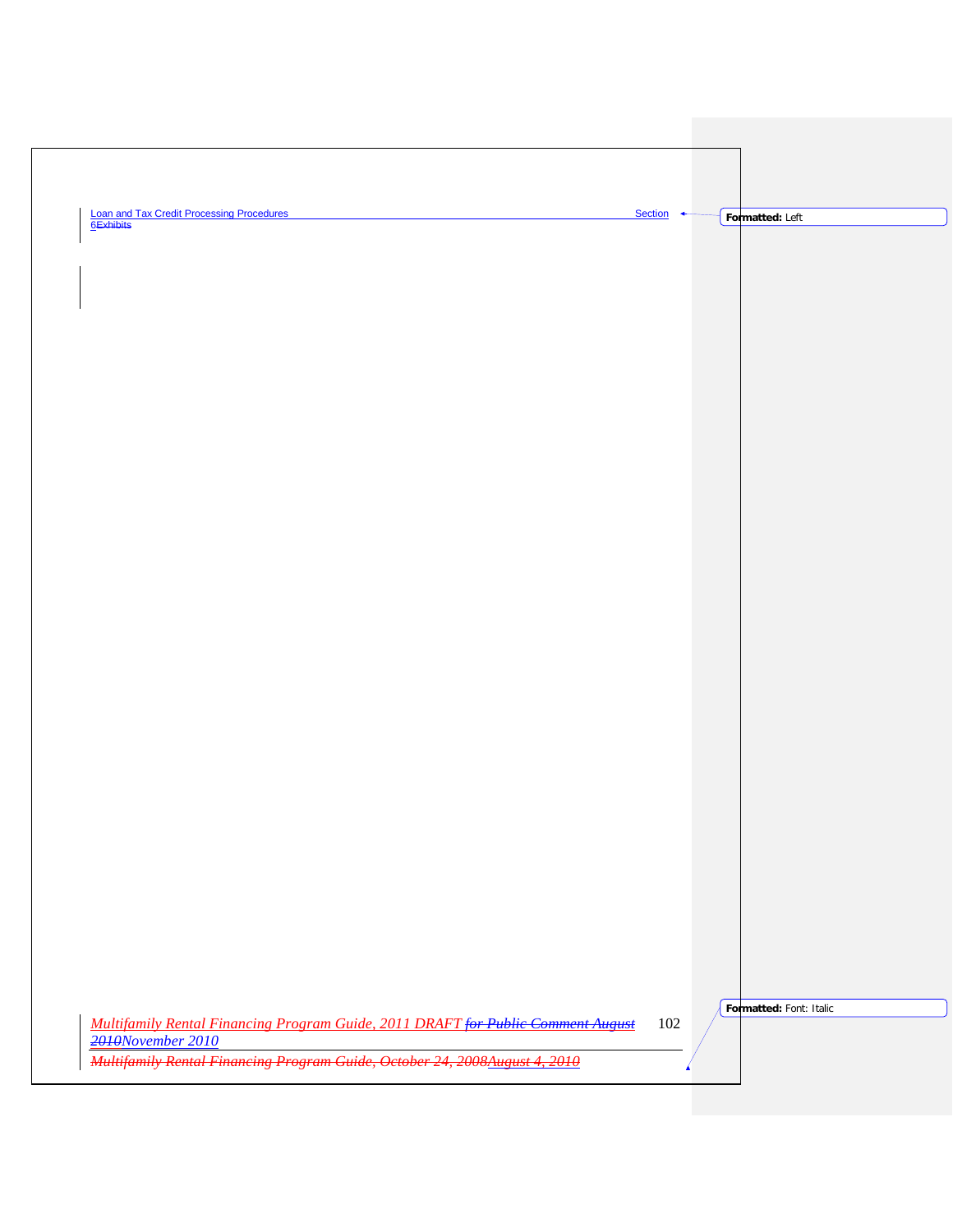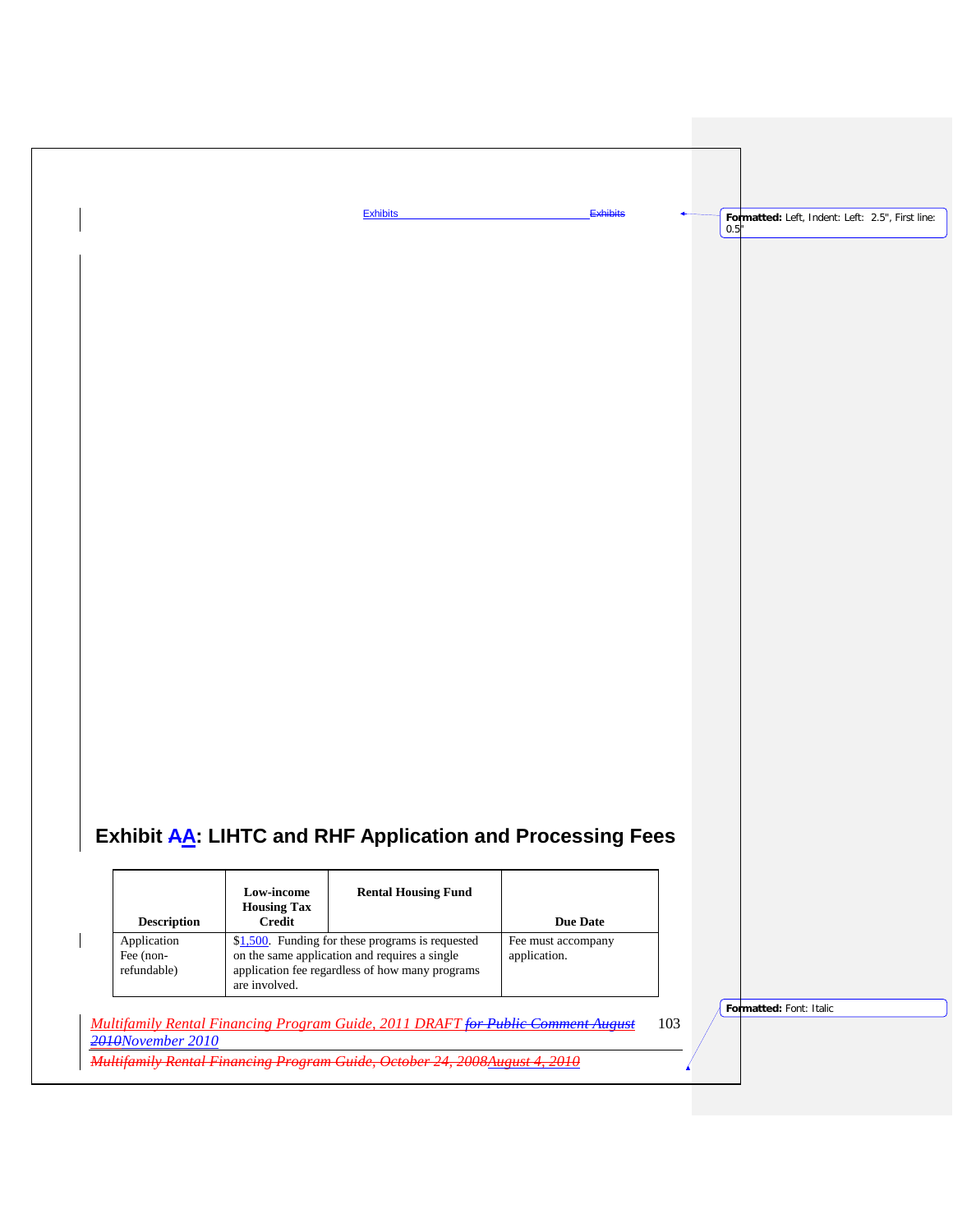Exhibits Exhibits

**Formatted:** Left, Indent: Left: 2.5", First line: 0.5"

| <b>Description</b>                                              | Low-income<br><b>Housing Tax</b><br><b>Credit</b>                                                                                              | <b>Rental Housing Fund</b>                                            | <b>Due Date</b>                                                                                                                                           |
|-----------------------------------------------------------------|------------------------------------------------------------------------------------------------------------------------------------------------|-----------------------------------------------------------------------|-----------------------------------------------------------------------------------------------------------------------------------------------------------|
| <b>Reservation Fee</b><br>(non-refundable)                      | \$4,000. Reservation fee payments must be<br>remitted as invoiced with the reservation letter<br>regardless of how many programs are involved. |                                                                       | Fee must be remitted to<br>CDA's Trustee per invoice.                                                                                                     |
| <b>Tax Credit</b><br><b>Allocation Fee</b><br>(non-refundable)  | 4% of the annual<br>tax credit<br>amount allocated                                                                                             | N/A                                                                   | Varies depending on<br>financing and sponsor type.<br>See OAP for details.                                                                                |
| Commitment Fee                                                  | N/A                                                                                                                                            | 1.5% of the loan amount.<br>May be financed.                          | Due at the earlier of initial<br>loan closing or bond<br>closing.                                                                                         |
| 10% Expenditure<br><b>Test Deadline</b><br><b>Extension Fee</b> | \$1,000 for each<br>month the<br>deadline is<br>extended.                                                                                      | N/A                                                                   | Payable with application for<br>extension.                                                                                                                |
| <b>Tax Credit</b><br>Allocation<br>Amendment Fee                | $$41,000$ per<br>project                                                                                                                       | N/A                                                                   | Payable upon the filing of a<br>request for an amended IRS<br>Form 8609 where the<br>amendment is not the result<br>of an administrative error<br>by CDA. |
| Closing Attorney's<br>Fees                                      | N/A                                                                                                                                            | Closing (first loan):<br>\$2025,000<br>Each Additional loan: \$45,000 | Payable at initial loan<br>closing.                                                                                                                       |
| <b>Tax Credit</b><br>Compliance<br>Monitoring Fee               | \$30 per unit per<br>year                                                                                                                      | N/A                                                                   | Payable annually when<br>billed. Billing will<br>commence for \$30<br>monitoring fee January<br>2012 for all units in service<br>CY 2011.                 |
| <b>IRS</b> Form 8823<br>Compliance Re-<br><b>Review Fee</b>     | \$25 per unit per<br>occurrence                                                                                                                | N/A                                                                   | Payable with request from<br>the owner for issuance of an<br>8823 by CDA to correct a<br>previous uncorrected 8823.                                       |

*Multifamily Rental Financing Program Guide, 2011 DRAFT for Public Comment August 2010November 2010* 104 **Formatted:** Font: Italic

*Multifamily Rental Financing Program Guide, October 24, 2008August 4, 2010*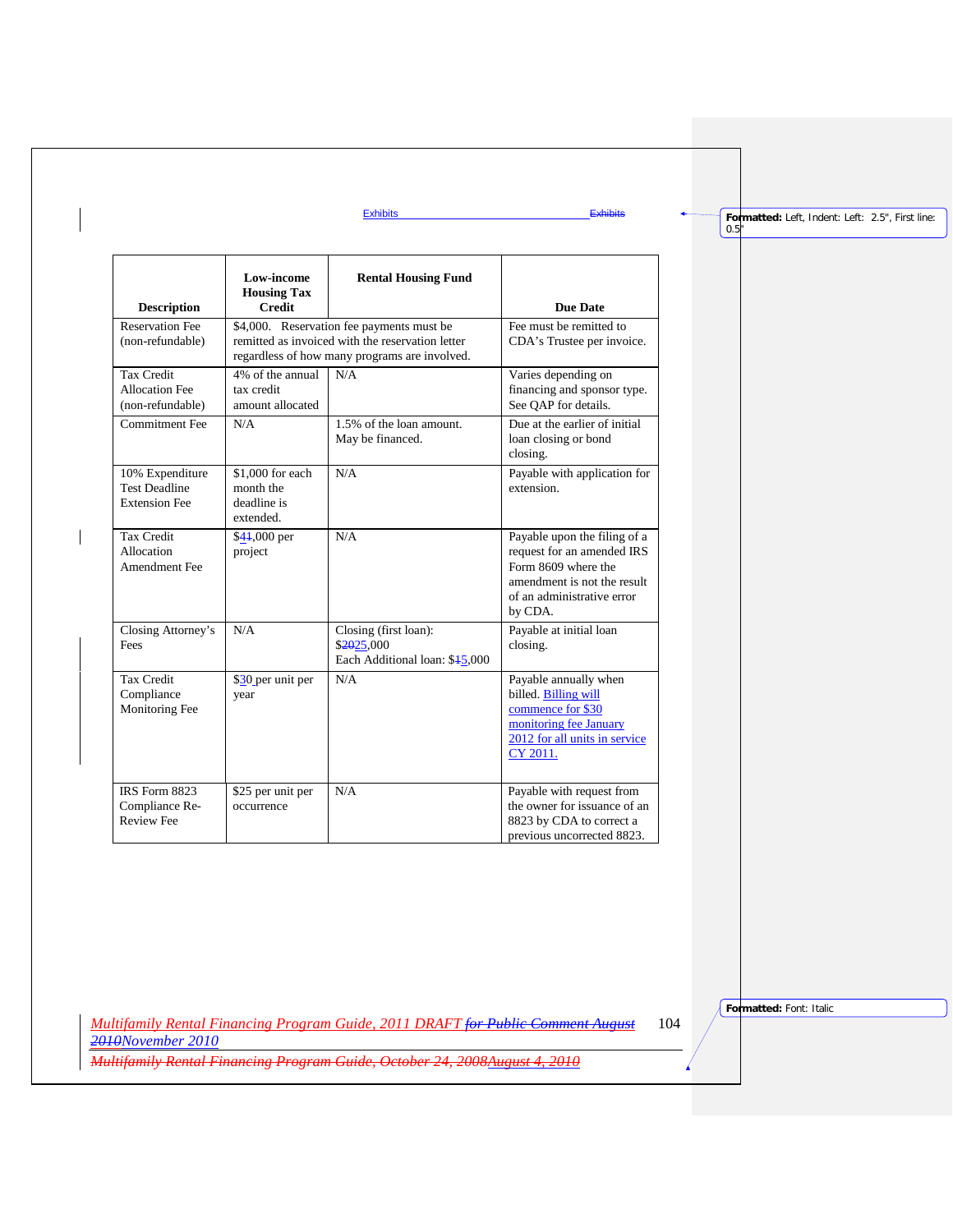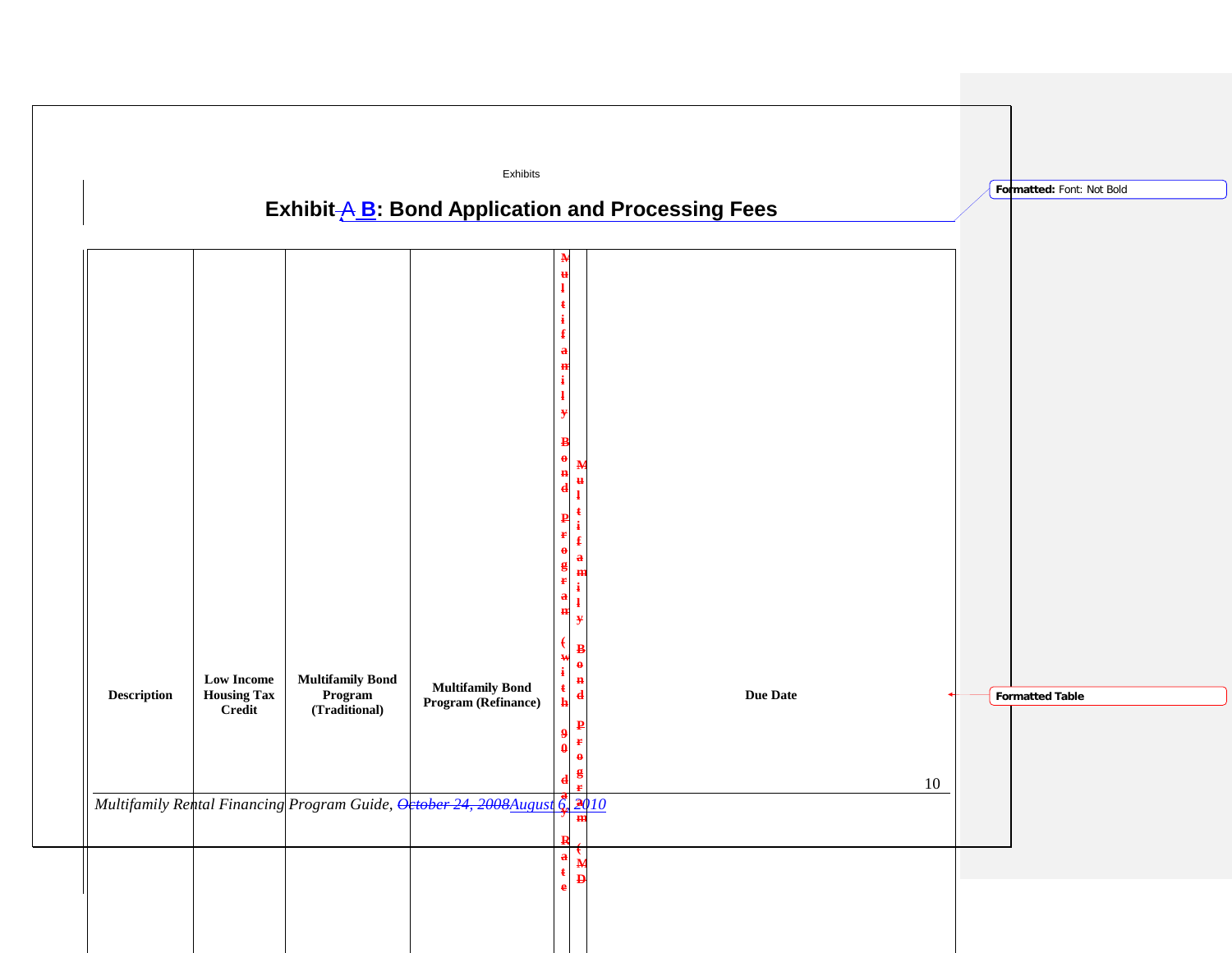Exhibits

# **Exhibit**<sup>A</sup> **B**: Bond Application and Processing Fees

Application Fee (non-refundable)  $$1,5000$   $$0$  if included with application for Low Income Housing Tax Credits. Otherwise \$1,000. Fees range between \$1,000 and \$5,000 or 0.015% of the loan option selected. Consult program staff for more information. N o n e N o n e Due with application. Tax Credit Allocation Fee (non-refundable) 4% of the estimated annual tax credit amount allocated. None if no new allocation of credits sought. N o n e N o n e Due in full upon issuance of the §42(m) letter by CDA, with additional fee due upon issuance of 8609 for actual tax credit amount over the estimate made at issuance of §42(m) letter. Commitment or Origination Fee N/A 1.5% of the first \$10 million of the loan amount plus 1% of the loan amount over \$10 million. May be financed. Generally 1.5% of outstanding loan amount. N o n e N o n e Due at the earlier of initial loan closing or bond closing. Assumption Fee N/A None 1<del>%.5%</del> of the loan amount assumed N o n e N o n e Due at initial closing.

106

*Multifamily Rental Financing Program Guide, October 24, 2008August 6, 2010*

**Formatted:** Font: Not Bold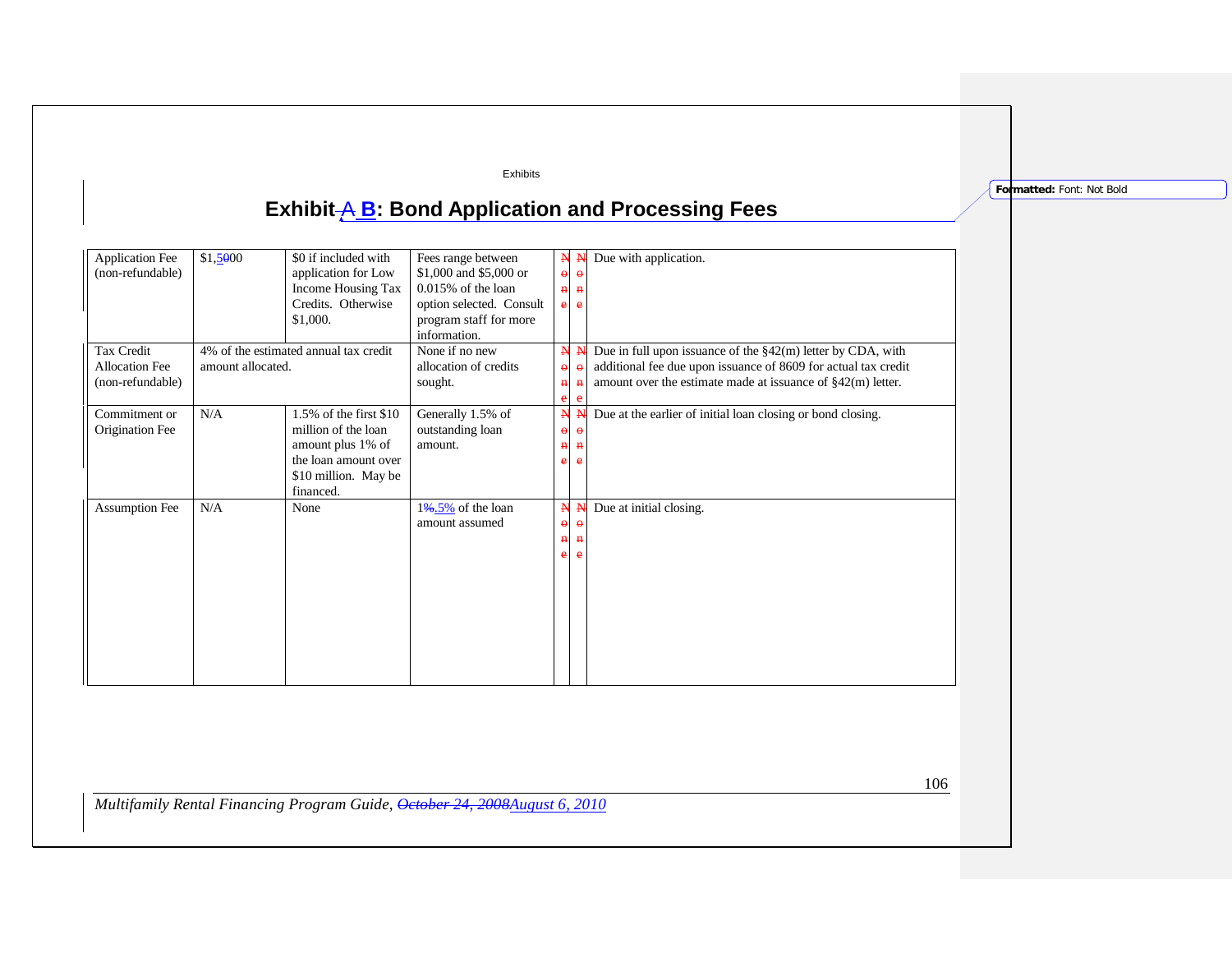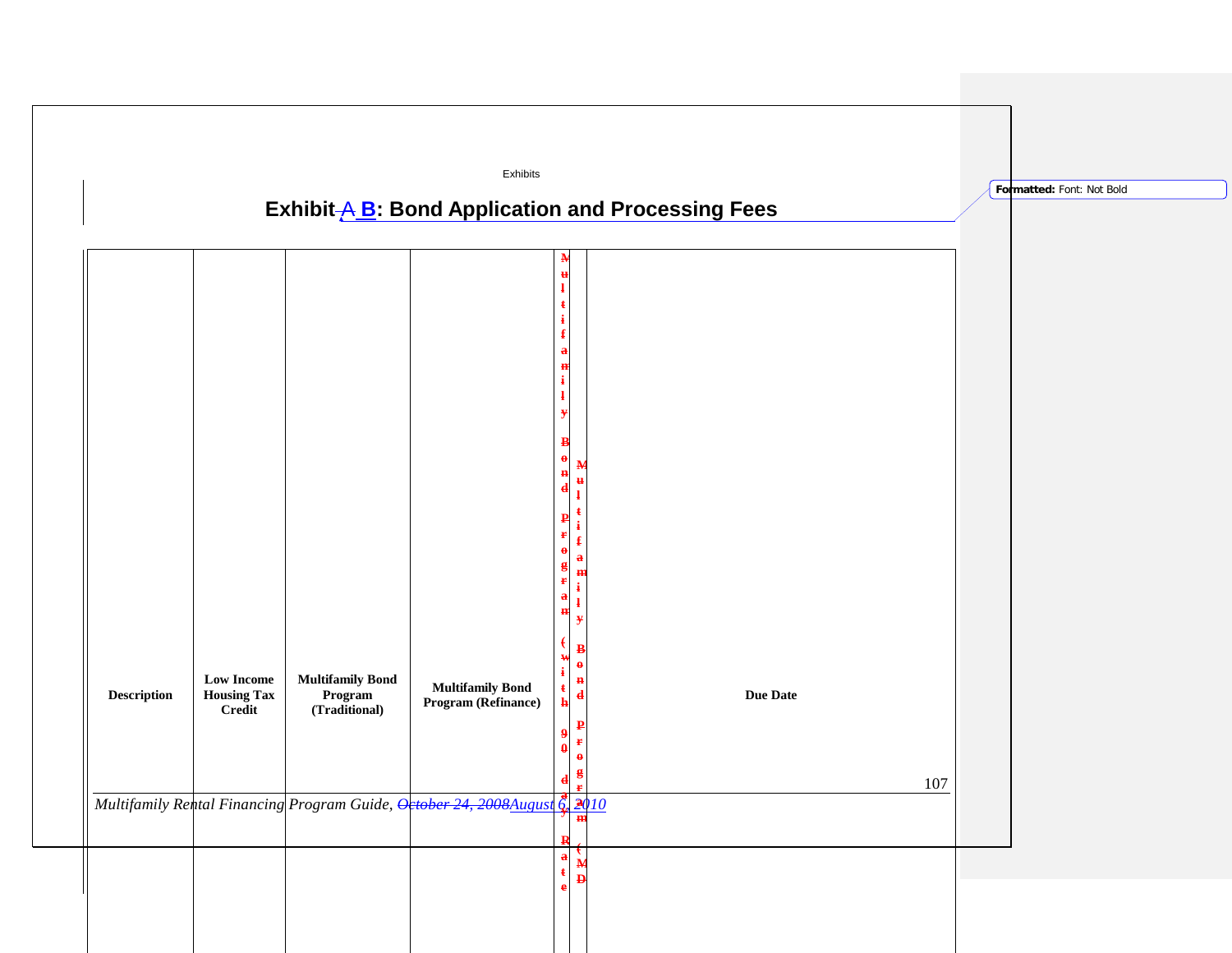|                                                | Formatted: Font: Not Bold |                                                                                                                                                                                                                                                                                                                                                                                                                                                                                                                                                                                                                                                                                                                                                                                                                                                                                                                                                                                                                                                                          |  |
|------------------------------------------------|---------------------------|--------------------------------------------------------------------------------------------------------------------------------------------------------------------------------------------------------------------------------------------------------------------------------------------------------------------------------------------------------------------------------------------------------------------------------------------------------------------------------------------------------------------------------------------------------------------------------------------------------------------------------------------------------------------------------------------------------------------------------------------------------------------------------------------------------------------------------------------------------------------------------------------------------------------------------------------------------------------------------------------------------------------------------------------------------------------------|--|
| Costs of Issuance N/A<br>Negative<br>Arbitrage | N/A                       | \$100,000 plus 1% of the<br>For bond issues from<br>Due at initial closing for new loans and at closing for refinance.<br>$N$ $N$<br>the parity indenture,<br>$\begin{array}{c}\n\Theta & \Theta \\ \Theta & \Theta \\ \Theta & \Theta\n\end{array}$<br>new loan amount<br>$$100,000$ plus $1\%$ of<br>$\mathbf{e}$<br>the loan amount, or<br>$\mathbf{e}$<br>2% of the loan<br>amount, whichever<br>is less. All other<br>bond issues,<br>including standalone<br>and conduit<br>financings, pay-the<br>actual costs of<br>issuance.<br>To be determined on each loan after each draw.<br>Billed by CDA Finance after each draw.<br>N<br>$\mathbb N$<br>It is the difference between bond yield and<br>$\begin{array}{c}\n\Theta & \Theta \\ \Theta & \Theta \\ \Theta & \Theta\n\end{array}$<br>investment yield on undrawn proceeds. A letter-<br>of-credit may be required to be posted prior to<br>$e^+e^-$<br>closing for an amount sufficient to cover the<br>maximum amount of negative arbitrage on the<br>loan. Consult program staff for more<br>information. |  |
|                                                |                           | 108<br>Multifamily Rental Financing Program Guide, October 24, 2008August 6, 2010                                                                                                                                                                                                                                                                                                                                                                                                                                                                                                                                                                                                                                                                                                                                                                                                                                                                                                                                                                                        |  |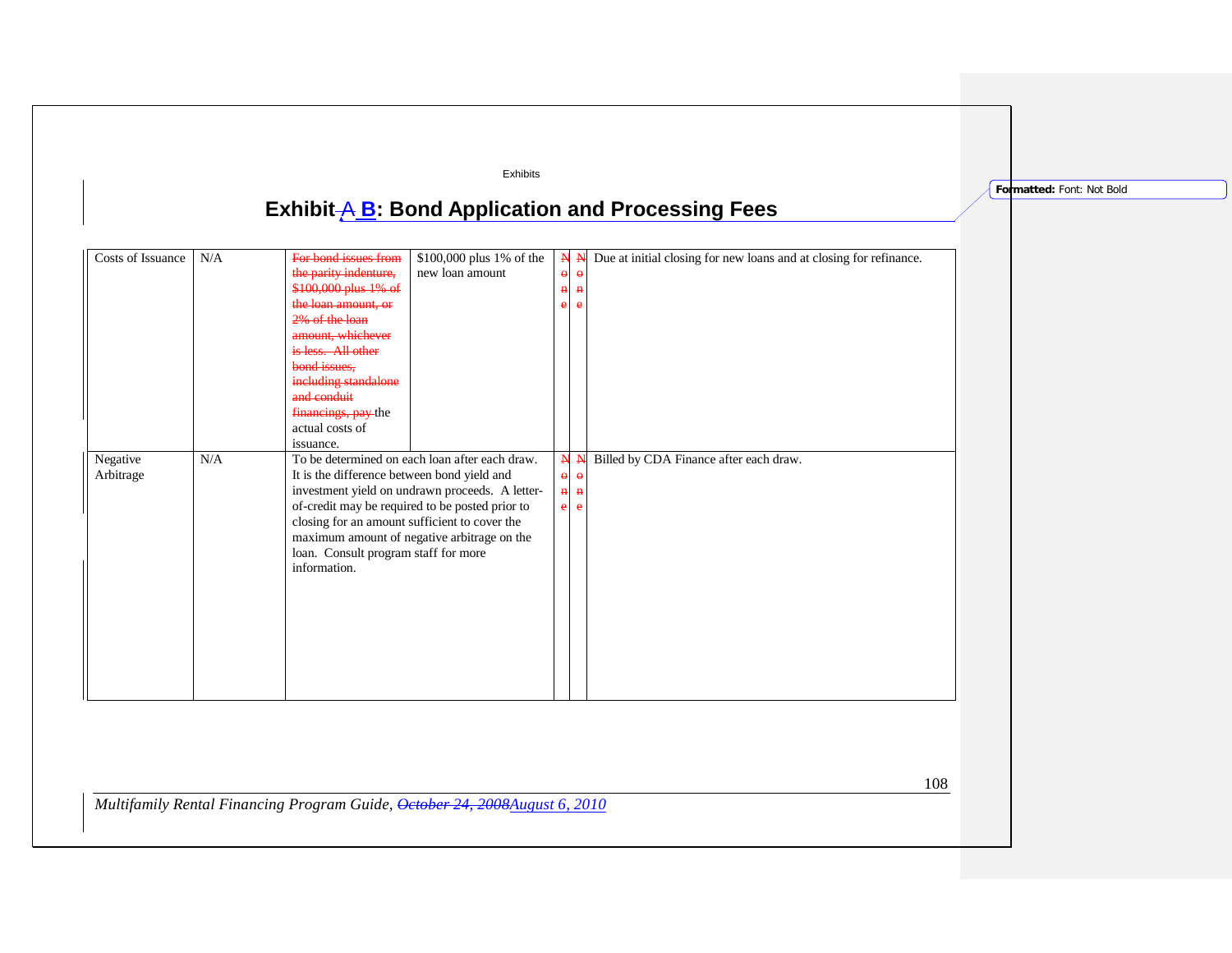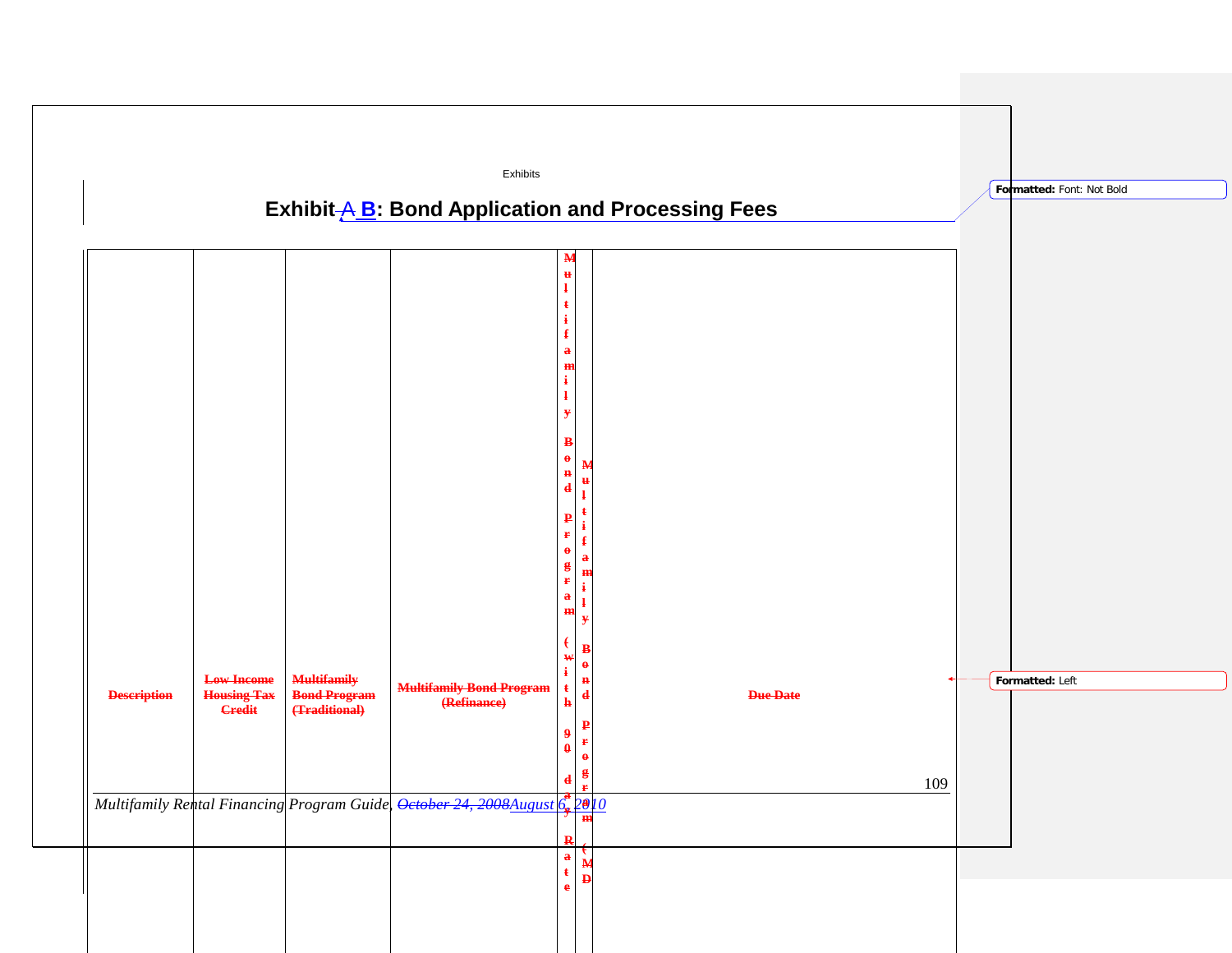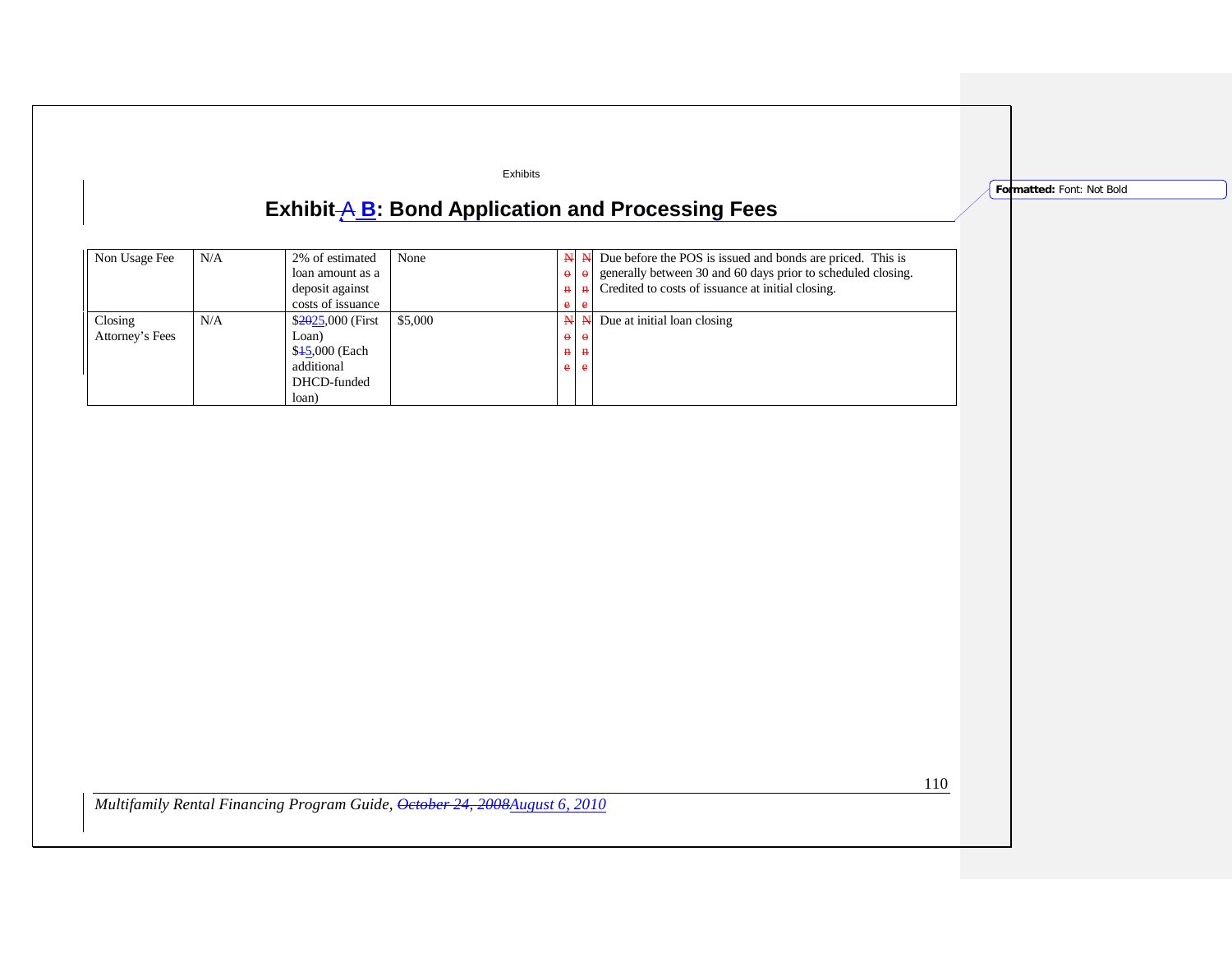|                 | Formatted: Font: Not Bold |     |                                                                                                                                        |     |  |
|-----------------|---------------------------|-----|----------------------------------------------------------------------------------------------------------------------------------------|-----|--|
| N/A<br>Deposits | N/A                       | N/A | Due at execution of Rate Set Agreement<br>N <sub>5</sub><br>Multifamily Rental Financing Program Guide October 24, 2008 August 6, 2010 | 111 |  |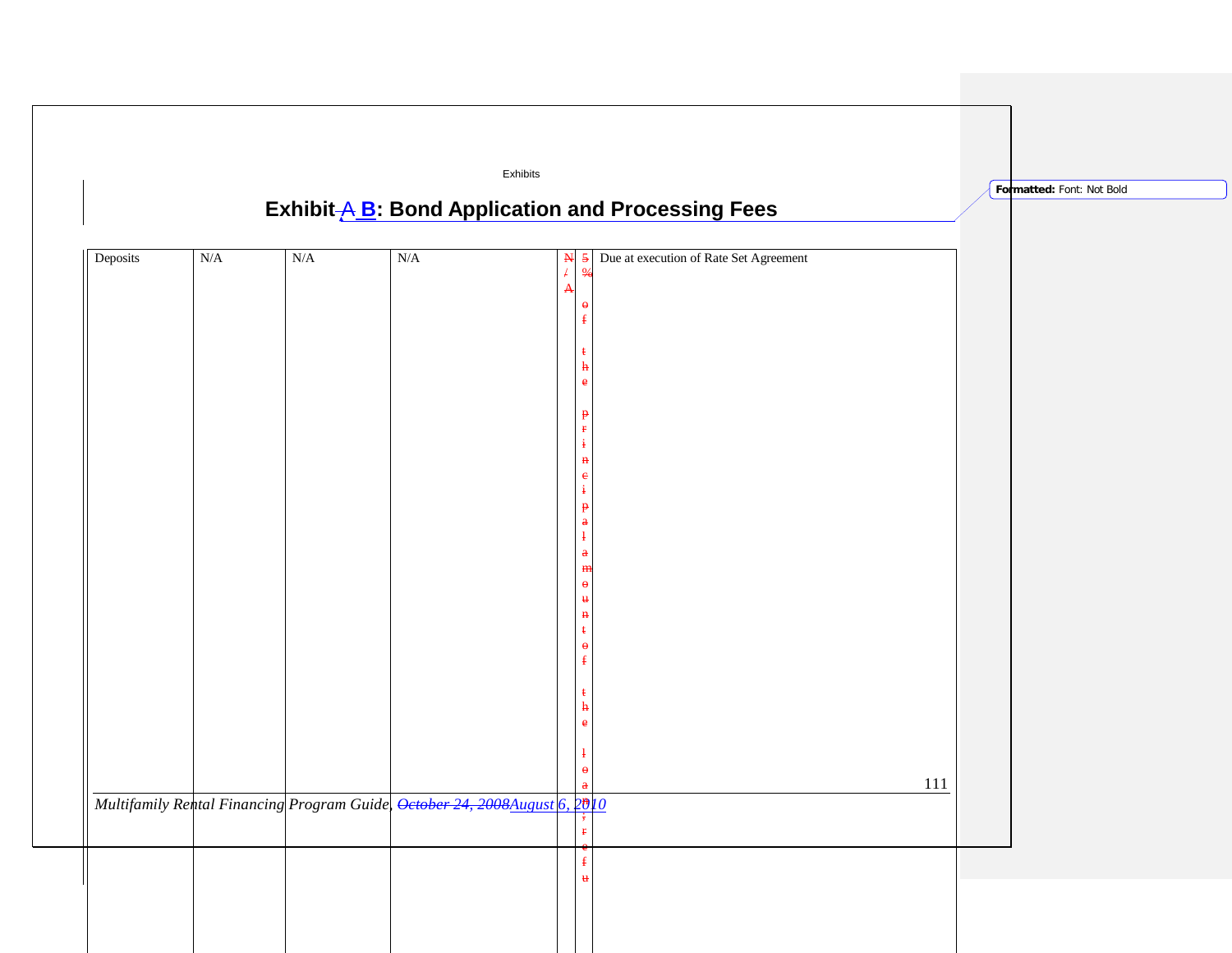|                                             |     | Formatted: Font: Not Bold                                                                                                                                                                                                                                                                                                                                                                                                                                                                                                                                  |                   |     |  |
|---------------------------------------------|-----|------------------------------------------------------------------------------------------------------------------------------------------------------------------------------------------------------------------------------------------------------------------------------------------------------------------------------------------------------------------------------------------------------------------------------------------------------------------------------------------------------------------------------------------------------------|-------------------|-----|--|
| <b>MBP CLC/PLC</b><br><b>Extensions Fee</b> | N/A | CDA will bill for costs incurred in connection with extensions of the<br>maturity and/or delivery dates of GNMA securities. These costs may include<br>administrative charges, reasonable costs or expenses incurred by CDA and<br>reasonable reimbursement or fees of all professionals working on the<br>transaction in connection with any requested extension, including costs, fees,<br>reasonable hourly reimbursement, and expenses of bond counsel, other in-<br>house or outside counsel, any rating agency, and any financial advisor to<br>CDA. | Due upon request. |     |  |
|                                             |     | Multifamily Rental Financing Program Guide, October 24, 2008August 6, 2010                                                                                                                                                                                                                                                                                                                                                                                                                                                                                 |                   | 112 |  |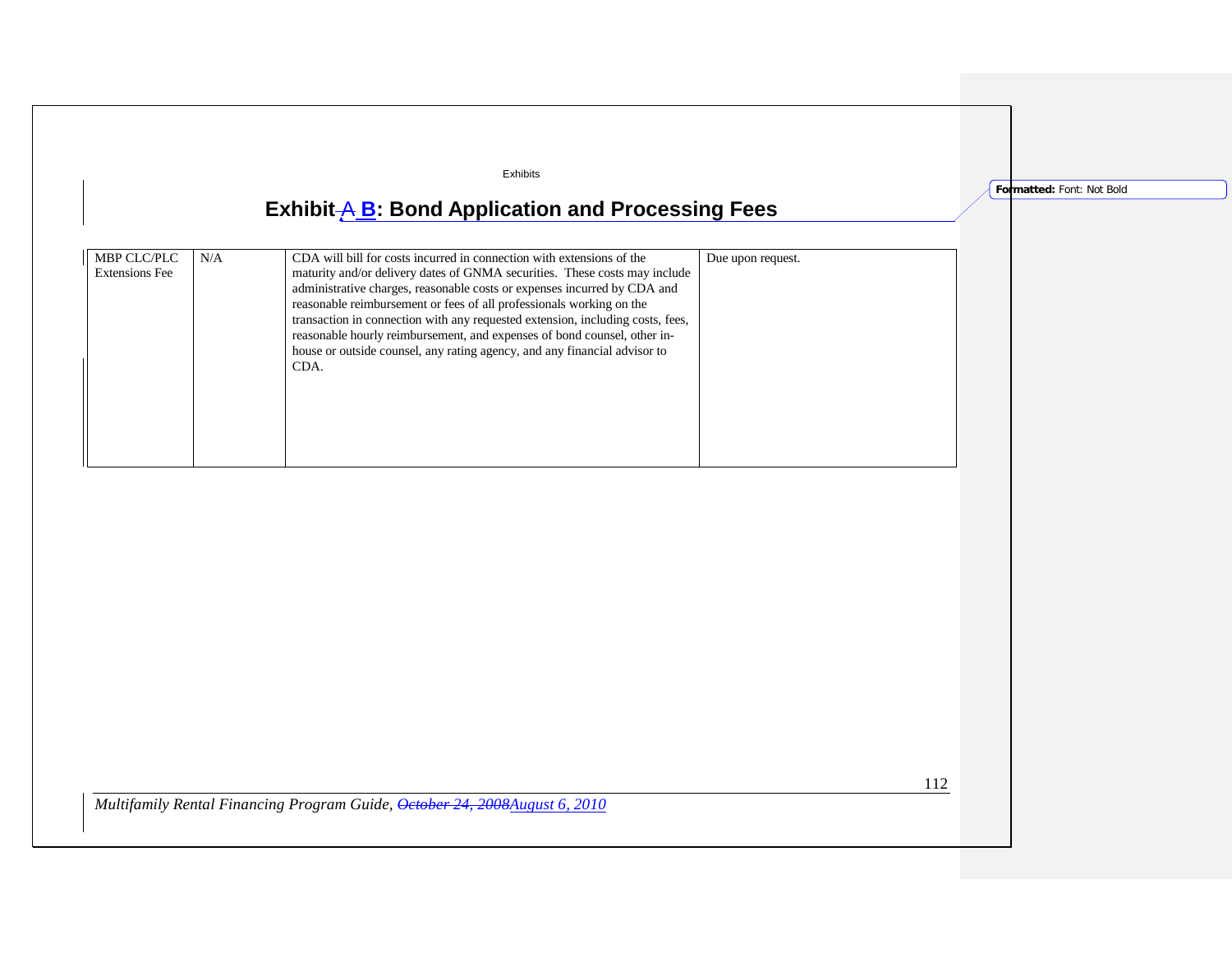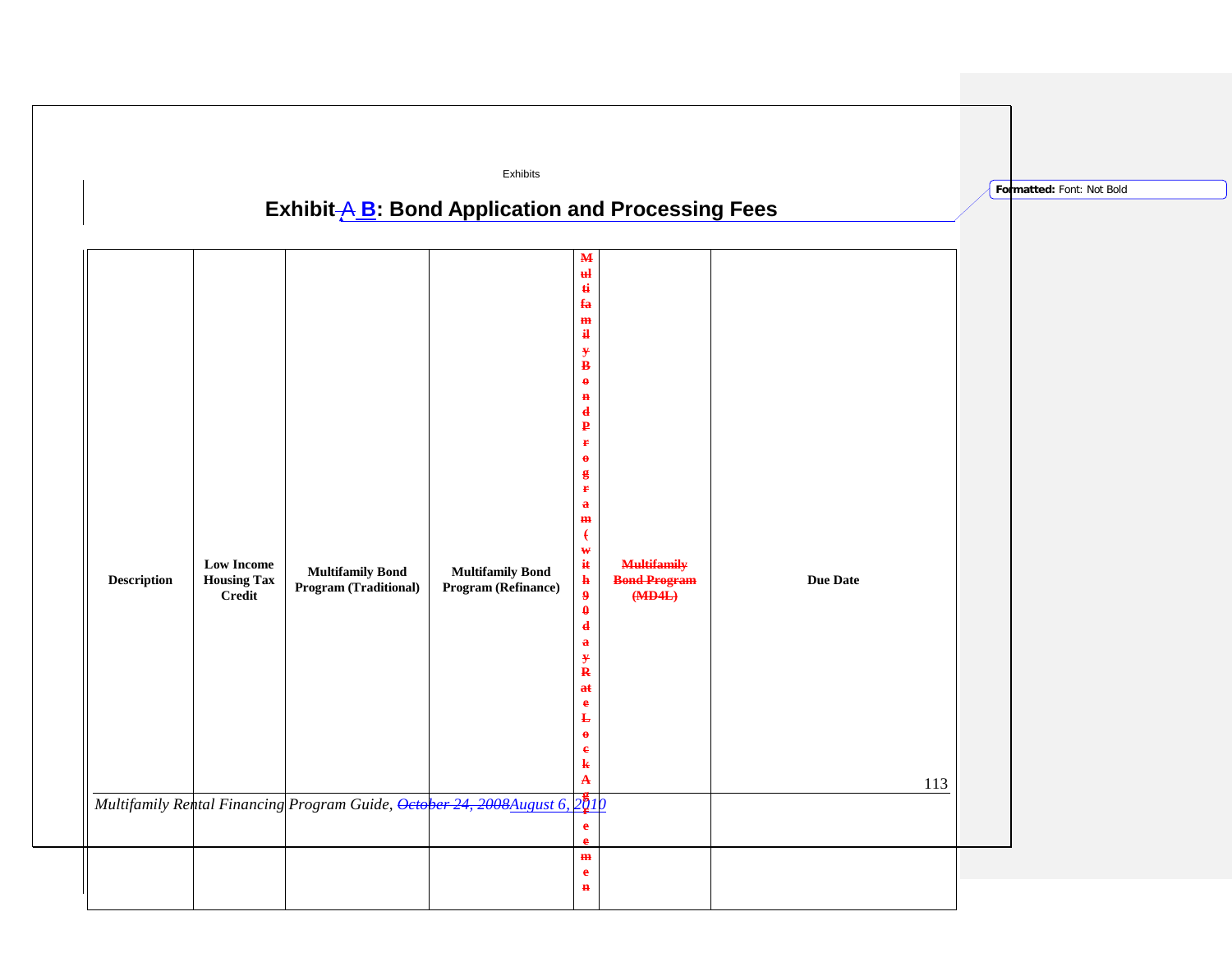## Exhibits

## **Exhibit A B: Bond Application and Processing Fees**

|                         | N/A            | N/A                                                 | 1% of the principal                                     | N | N/A                                     | Due at the time the Rate Lock Agreement is                          |
|-------------------------|----------------|-----------------------------------------------------|---------------------------------------------------------|---|-----------------------------------------|---------------------------------------------------------------------|
|                         |                |                                                     | loan amount, one                                        |   |                                         | signed.                                                             |
|                         |                |                                                     | half of which may                                       | A |                                         |                                                                     |
| 90 day                  |                |                                                     | be returned to for profit                               |   |                                         |                                                                     |
| <b>Rate Lock</b>        |                |                                                     | borrowers, and all of                                   |   |                                         |                                                                     |
| <b>Agreement Fee</b>    |                |                                                     | which may be returned                                   |   |                                         |                                                                     |
|                         |                |                                                     | to certain non-profit                                   |   |                                         |                                                                     |
|                         |                |                                                     | Borrowers, per the terms                                |   |                                         |                                                                     |
|                         |                |                                                     | of the Rate Lock                                        |   |                                         |                                                                     |
|                         |                |                                                     | Agreement.                                              |   |                                         |                                                                     |
| <b>Tax Credit</b>       | \$44,000       | N/A                                                 |                                                         |   |                                         | Due upon the filing of a request for an amended IRS Form 8609       |
| Allocation              |                |                                                     |                                                         |   |                                         | where the amendment is not the result of an administrative error by |
| Amendment Fee           |                |                                                     |                                                         |   | CDA.                                    |                                                                     |
| Tax Credit              | $$30$ per unit | N/A                                                 |                                                         |   |                                         | Due annually when billed. Billing will commence for \$30            |
| Compliance              | per year.      |                                                     |                                                         |   |                                         | monitoring fee, January 2012 for all units in service in CY 2011.   |
| Monitoring Fee          |                |                                                     |                                                         |   |                                         |                                                                     |
| MBP Loan Pre-           | N/A            | CDA will bill for costs incurred in connection with |                                                         |   |                                         | Due according to payoff statement sent by CDA Finance to the        |
| payment                 |                |                                                     | redeeming bonds as permitted by the deed of trust note. |   | borrower.                               |                                                                     |
|                         |                |                                                     | These costs may include negative arbitrage for 45 days; |   |                                         |                                                                     |
|                         |                |                                                     | unamortized costs of issuance and premiums, if any;     |   |                                         |                                                                     |
|                         |                |                                                     | and administrative charges. Consult CDA Finance staff   |   |                                         |                                                                     |
|                         |                | for more information.                               |                                                         |   |                                         |                                                                     |
| IRS Form 8823           | \$25 per unit  | N/A                                                 |                                                         |   |                                         | Due with request from the owner for issuance of an 8823 by CDA to   |
| Compliance Re-          | per occurrence |                                                     |                                                         |   | correct a previous uncorrected 8823.    |                                                                     |
| <b>Review Fee</b>       |                |                                                     |                                                         |   |                                         |                                                                     |
| <b>Equity</b>           | N/A            | 1.50% of the Outstanding Principal Balance of the   |                                                         |   | Payable upon agreement of redefinition. |                                                                     |
| <b>Redefinition Fee</b> |                | Loan.                                               |                                                         |   |                                         |                                                                     |
|                         |                |                                                     |                                                         |   |                                         |                                                                     |

**Formatted:** Font: Not Bold

*Multifamily Rental Financing Program Guide, October 24, 2008August 6, 2010*

114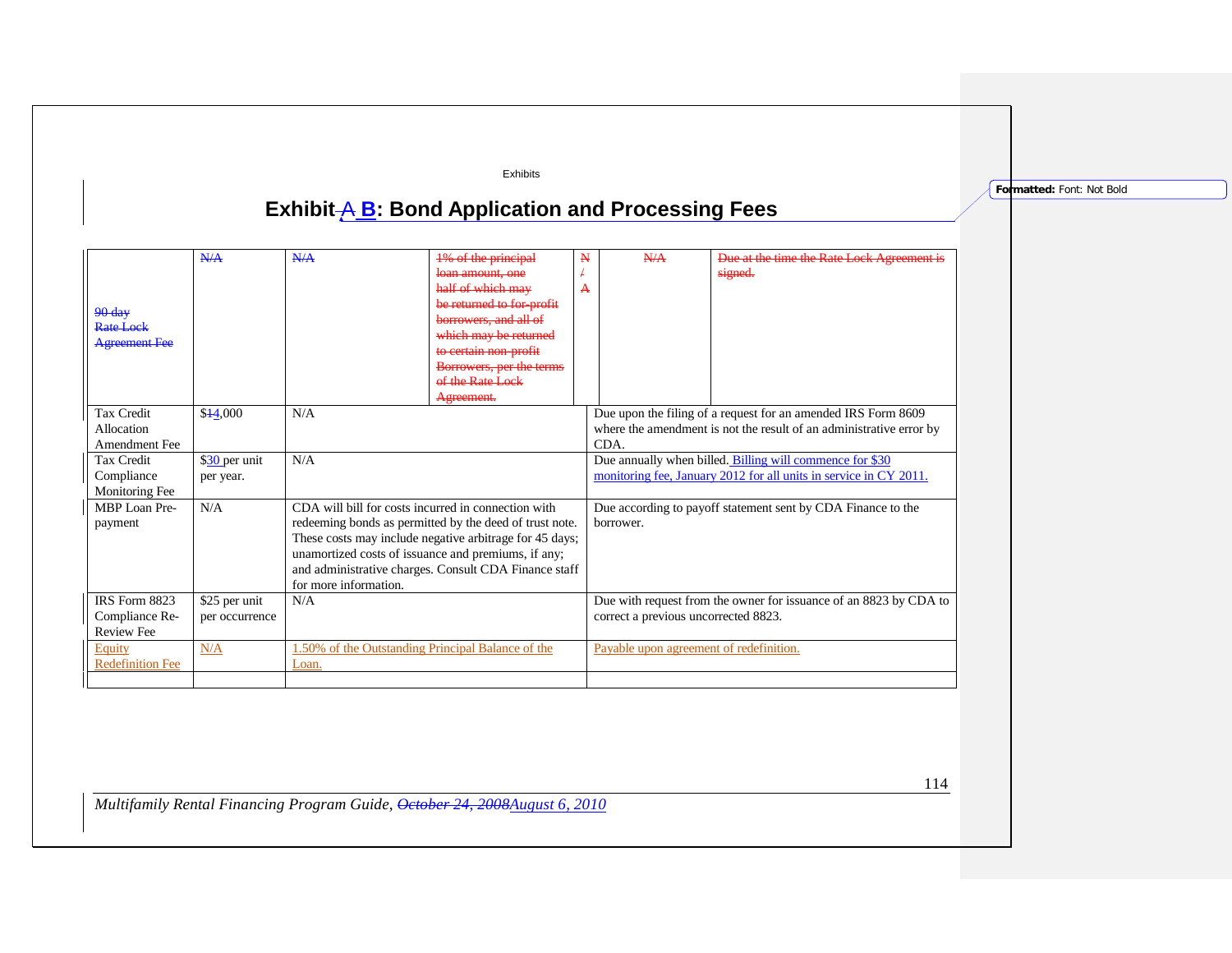